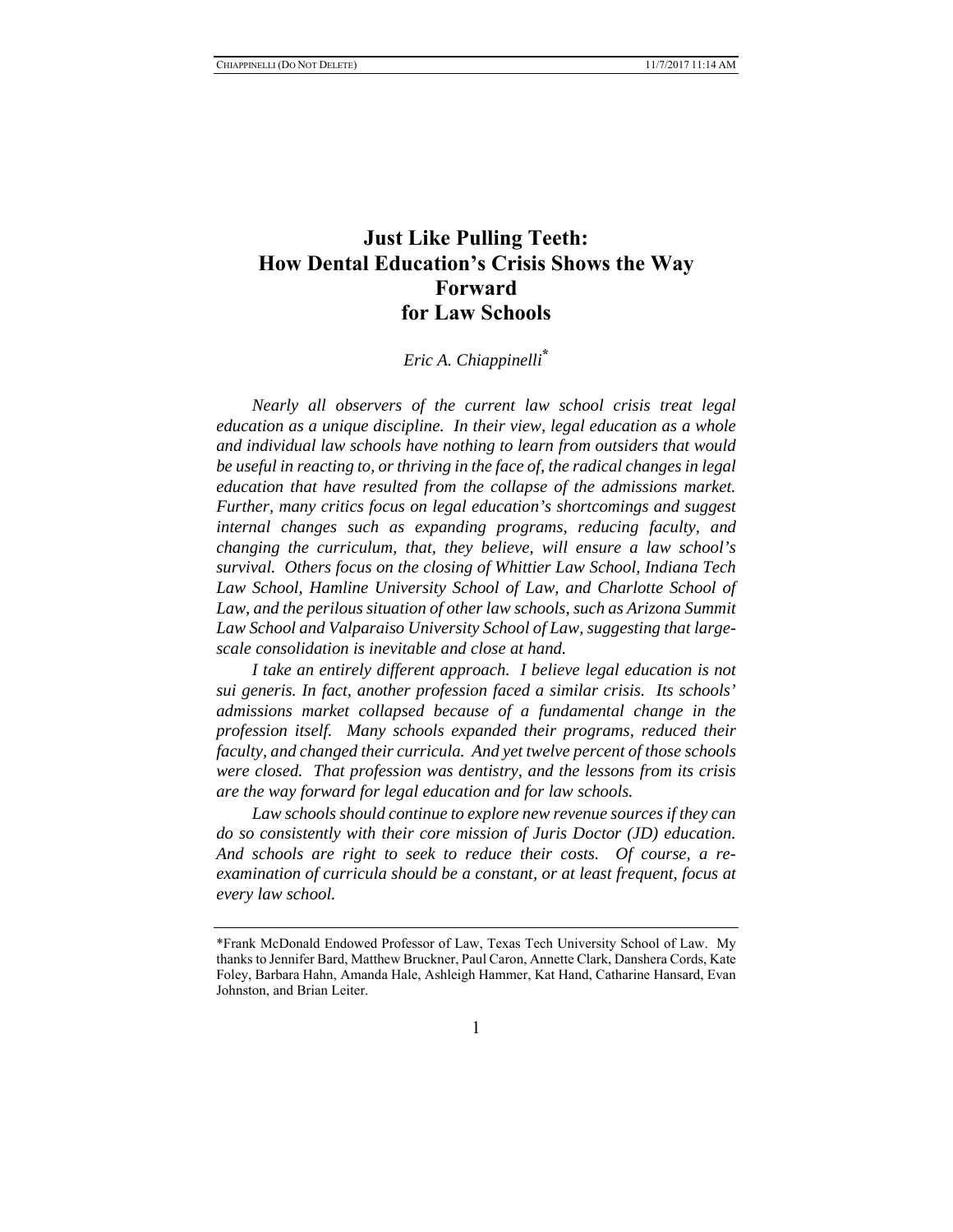*But schools should recognize that none of these changes is likely to stave off closure. That is a principal lesson from the crisis in dental education. To become less vulnerable to closure, and, in fact, to thrive, a*  law school needs to take an intentional approach to certain core external *relationships. I identify those relationships and offer my observations on how schools can build them. I discuss separately the importance of relative prestige among schools and of a national ranking system such as U.S. News. During the dental education crisis, dental schools were disadvantaged by a lack of both a prestige system and a ranking system.* 

| II. THE STORY OF CHANGES IN THE PRACTICE OF DENTISTRY AND THE  |
|----------------------------------------------------------------|
|                                                                |
| A. Changes in the Practice of Dentistry  15                    |
| $\mathbf{B}$ .                                                 |
| III. UNIVERSITIES CLOSE 12% OF THE NATION'S DENTAL SCHOOLS. 28 |
| IV. JUST LIKE PULLING TEETH-LESSONS FROM THE DENTAL            |
|                                                                |
|                                                                |
| 1. Decreased Revenues and Increased Costs36                    |
|                                                                |
|                                                                |
|                                                                |
|                                                                |
|                                                                |
|                                                                |
|                                                                |
|                                                                |
|                                                                |
| 3. Clinics as an Example of Alignment with Mission and         |
|                                                                |
|                                                                |
|                                                                |
|                                                                |
|                                                                |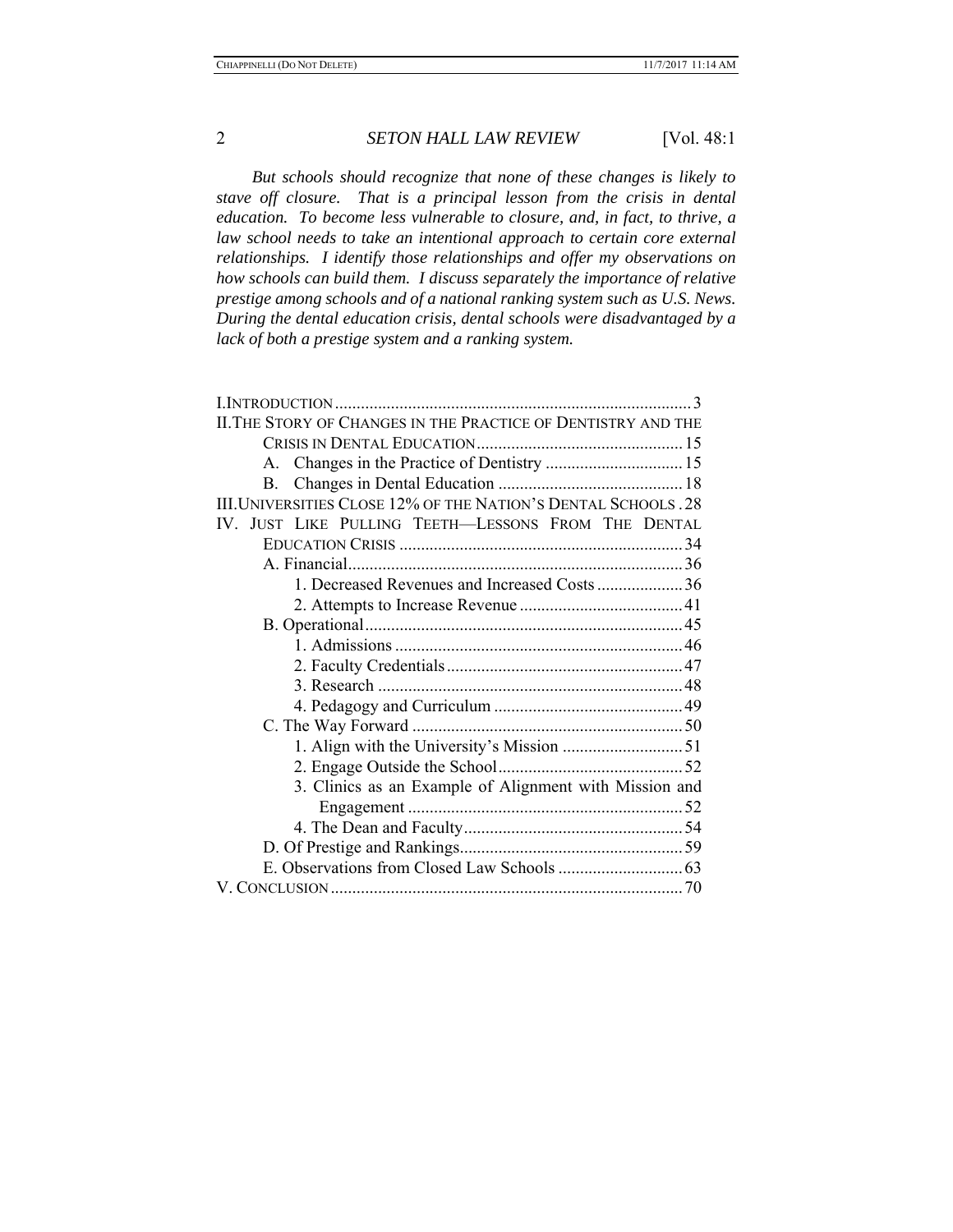#### I. INTRODUCTION

The causes of the legal education crisis can be traced to the tectonic changes in the economics of large law firms ("Big Law") that, in turn, were caused by the 2008 Great Recession.<sup>1</sup> The financial crisis and the Great Recession resulted in less legal work for Big Law. $^2$  Further, corporate clients became increasingly cost-conscious, squeezing Big Law profits by, for example, refusing to pay for entry-level lawyers to work on their legal matters.<sup>3</sup> As a result, Big Law firms cut back their entry-level hiring of newly graduated law students beginning with the fall of 2009.<sup>4</sup>

This reduction in hiring particularly affected the placement efforts of the more elite law schools (perhaps the top 25 or 30 out of roughly 200), which tended to place a higher percentage of graduates in Big Law jobs than did the non-elite schools.<sup>5</sup> Soon though, students at virtually every law school found getting a law-related job more difficult. In essence, as the recession spread throughout the economy, the demand for legal work contracted throughout the profession, not just in Big Law. In a cascade effect that compounded the difficulty, students at elite law schools who could not get Big Law jobs applied for other legal jobs, making it more difficult for students at non-elite law schools to get jobs. By mid-2012, the statistics on law graduate placement were clear. The National Association for Law Placement ran headlines that said, "Class of 2011 Law School Grads Face Worst Job Market Yet" and "Class Faced Brutal Entry-Level Job Market."<sup>6</sup>

At about the same time as the Great Recession hit hard at Big Law entry-level hiring, a number of blogs began sustained criticisms of legal

<sup>&</sup>lt;sup>1</sup> See Victor Gold, Reducing the Cost of Legal Education: The Profession Hangs *Together or Hangs Separately*, 66 SYRACUSE L. REV. 497 (2016). 2

Jordan Weissmann, *The Death Spiral of America's Big Law Firms*, ATLANTIC (Apr. 19, 2012), http://www.theatlantic.com/business/archive/2012/04/the-death-spiral-of-america s-big-law-firms/256124/.

<sup>3</sup> Bernard A. Burk & David McGowan, *Big But Brittle: Economic Perspectives on the Future of the Law Firm in the New Economy*, 2011 COLUM. BUS. L. REV. 1, 28 (2011); Ashby Jones & Joseph Palazzolo, *What's A First-Year Lawyer Worth?*, WALL ST.J. (Oct. 17, 2011), http://www.wsj.com/articles/SB10001424052970204774604576631360989675324; Jordan Weissmann, *Why Law Schools Are So Bad at Creating Lawyers (and How to Fix It)*, ATLANTIC (Nov. 22, 2011), http://www.theatlantic.com/business/archive/2011/11/why-law-s chools-are-so-bad-at-creating-lawyers-and-how-to-fix-it/248889/. 4

Burk & McGowan, *supra* note 3, at 31–32, 31 n.80. 5

BENJAMIN H. BARTON, GLASS HALF FULL 143 (2015); Richard W. Bourne, *The Coming Crash in Legal Education: How We Got Here, and Where We Go Now*, 45 CREIGHTON L. REV. 651, 657 (2012); *see also* William D. Henderson & Rachel M. Zahorsky, *The Pedigree Problem: Are Law School Ties Choking the Profession?*, ABA J. (July 1, 2012), http://www.abajournal.com/magazine/article/the\_pedigree\_problem\_are\_law\_school\_ties\_c hoking the profession.

<sup>6</sup> NALP, EMPLOYMENT FOR THE CLASS OF 2011—SELECTED FINDINGS (2012), http://ww w.nalp.org/uploads/Classof2011SelectedFindings.pdf.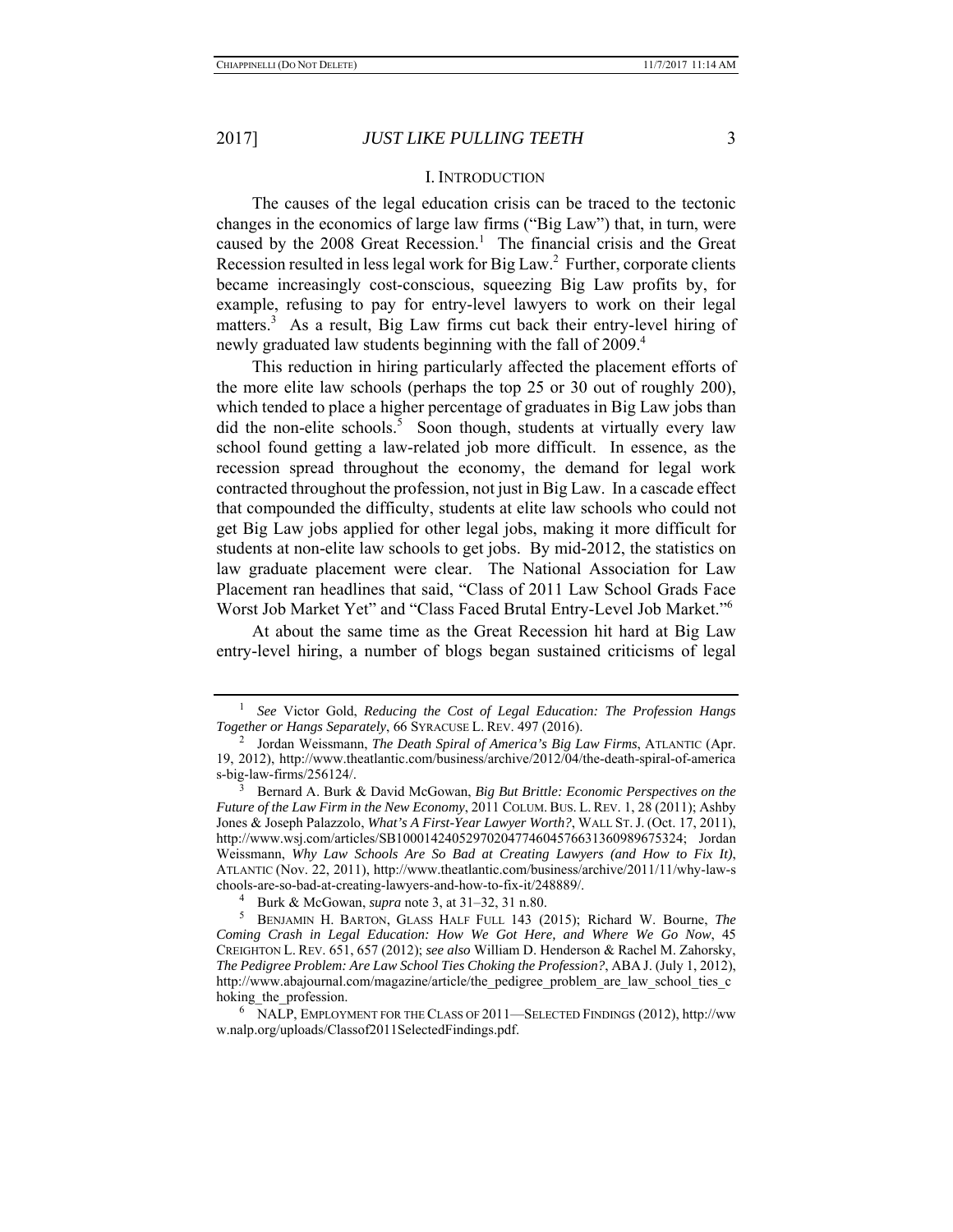education.<sup>7</sup> These blog posts were frequently anonymously authored and featured sweeping indictments of the ethics of those in legal education. Many of the repeated arguments were based on the increasing difficulty of new law graduates to find what they considered to be suitable employment.<sup>8</sup> The influence of these blogs increased substantially in late 2010 when major news media began to report on them.9 The next year, *The New York Times* ran a number of articles criticizing legal education<sup>10</sup> and other major media news outlets ran similar articles. $<sup>11</sup>$ </sup>

Doubtless as a result of both the reality of the difficult employment market for new lawyers and the sustained critiques of legal education in both traditional and new media, law school applications fell. The number of people applying to law school peaked when about 100,000 people applied to begin studies in the fall of  $2004<sup>12</sup>$  Over the next six years, the number of applicants fell an average of about 2% a year to about 88,000 who applied for fall  $2010$ .<sup>13</sup>

But then the bottom fell out of law school applications. The number of applicants for fall 2011 declined over  $10\%$  from the year before.<sup>14</sup> The next two cycles were worse, with declines of over 12% each. In three years, the number of law school applicants fell by a third.<sup>15</sup> In the five years after the job market for new lawyers collapsed, the number of law school applicants fell by 38%.16 The number of *applicants* for fall 2015 was close to the number of *matriculants* five years earlier.<sup>17</sup>

<sup>7</sup> Daniel D. Barnhizer, *Cultural Narratives of the Legal Profession: Law School, Scamblogs, Hopelessness, and the Rule of Law*, 2012 MICH. ST. L. REV. 663, 664 (2012) (dating the rise of such blogs to "at least  $2010$ ").

<sup>8</sup> *Id.* at 676–85.

<sup>9</sup> *See* BARTON, *supra* note 5, at 157 n.33.

<sup>10</sup> David Segal, *Behind the Curve: How Law Students Lose the Grant Game, and How Their Schools Win*, N.Y. TIMES, May 1, 2011, at BU1; David Segal, *What They Don't Teach Law Students: Lawyering,* N.Y. TIMES (Nov. 19, 2011), http://www.nytimes.com/2011/ 11/20/business/after-law-school-associates-learn-to-be-lawyers.html; David Segal, *Law School Economics: Ka-Ching!*, N.Y. TIMES (July 16, 2011), http://www.nytimes.com/ 2011/07/ 17/business/law-school-economics-job-market-weakens-tuition-rises.html; David Segal, *Is Law School a Losing Game?*, N.Y. TIMES (Jan. 8, 2011), http://www.nytimes.com/ 2011/01/09/business/09law.html?\_r=0. 11 *See, e.g*., Weissmann, *supra* note 2. 12 *Archive: ABA End of Year Summary*, LSAC, http://www.lsac.org/lsacresources/

data/aba-eoy/archive (last visited Sept. 27, 2017).

<sup>&</sup>lt;sup>13</sup> *Id.* (reporting 87,900 people applied to start law school in the fall of 2010, a decline of about 13% from 2004). During those six admissions cycles, the year-on-year change ranged from 3.8% to 7.4%. *Id.*<br><sup>14</sup> *Id.*<br><sup>15</sup> *Id.* (*Id.* 16 *Id.* 17 *Id.* (reporting 54,500 applicants for fall 2015); ABA, *Enrollment and Degrees* 

*Awarded 1963-2012 Academic Years*, https://www.americanbar.org/content/dam/aba/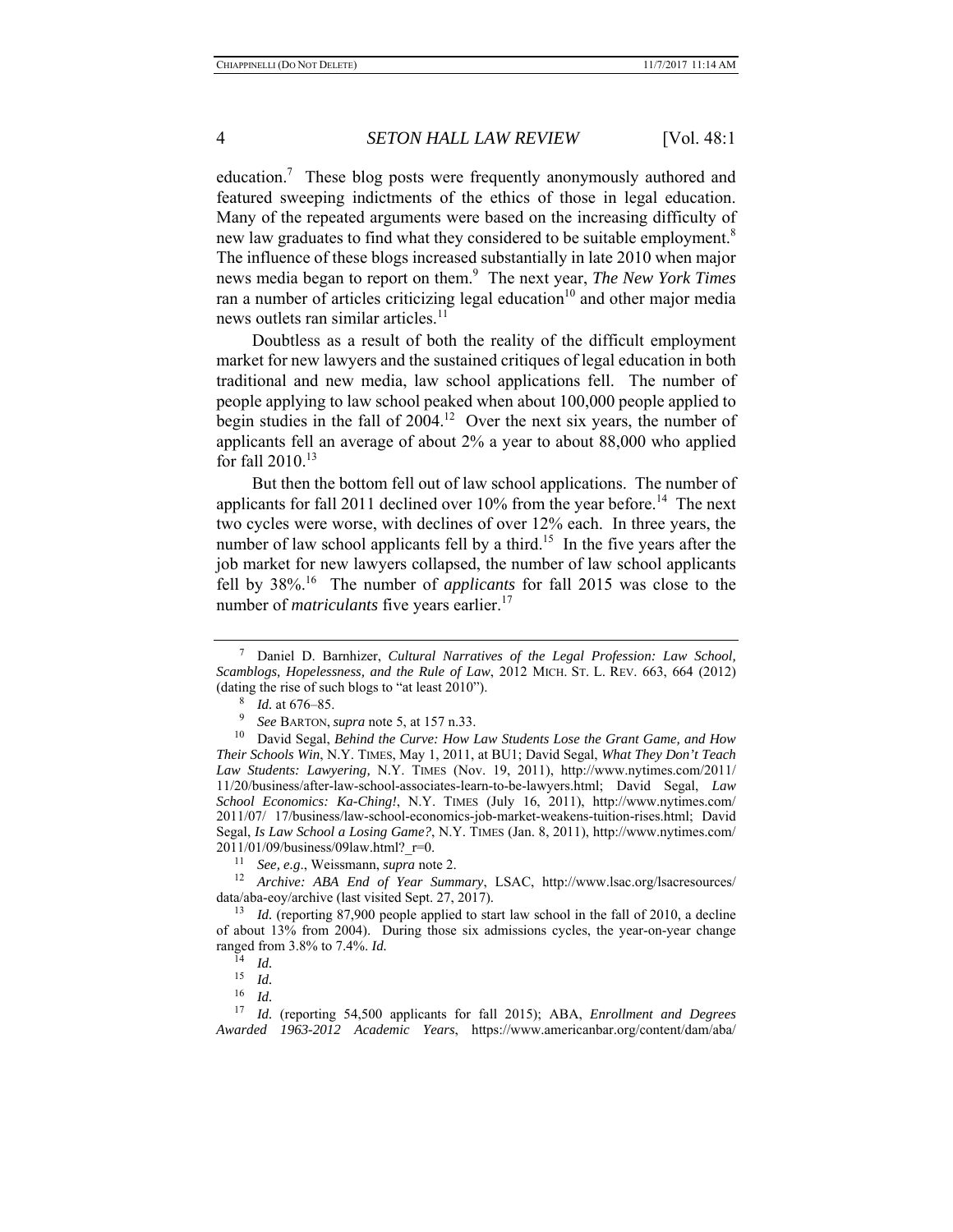The toll these developments took on law schools and legal education is clear. The number of students matriculating at American law schools plummeted. Just over 52,000 people began legal studies in the fall of  $2010$ <sup>18</sup> The fall of 2015 saw only 37,000 new law students, a 29% decline in five years.19 Total law school enrollment fell by comparable percentages as well, of course.20 There were over 33,000 fewer law students in the fall of 2015 than there were in the fall of 2010. Those missing law students would have filled 46 law schools in  $2010.<sup>21</sup>$ 

Further, the ability of the entering classes, measured by LSAT score, declined as well. The percentage of matriculants with LSAT scores frequently considered high (160 and above) declined by over 22% in five years.<sup>22</sup> At the same time, the percentage of matriculants with relatively low scores (below 150) increased by  $68\%$ <sup>23</sup> The students who entered law school in 2011, the first year of the decline, graduated and took the bar in 2014. In 2014, 2015, and 2016, the results were significantly less happy than in prior years. $24$ 

19 ABA, *Change in 1L Matriculants by School—2015 vs 2014*, 2015), http://www. americanbar.org/content/dam/aba/administrative/legal\_education\_and\_admissions\_to\_the\_b<br>ar/governancedocuments/2015\_2014\_11\_matriculant\_comparison.xlsx.

Mike Sacks, *Law School Enrollment Slumps 5 Percent*, NAT'L L.J. (Dec. 17, 2015), http://www.nationallawjournal.com/id=1202745205074/Law-School-Enrollment-Slumps-5- Percent?slreturn=20160414161727 (noting 113,900 total JD students in Fall 2015, a decline of 23%); ABA Enrollment, *supra* note 17 (reporting 52,488 matriculants and 147,525 total

JD students in Fall 2010). 21 *See* ABA Enrollment, *supra* note 17. In 2010, there were 200 ABA-approved law schools enrolling 147,525 students total, or an average of 738 students each. The decline in students of 33,625 was the equivalent of 46 law schools of average size.<br><sup>22</sup> Jerry Organ, *Changes in Composition of the LSAT Profiles of Matriculants and Law* 

*Schools Between 2010 and 2015*, LEGAL WHITEBOARD BLOG (Jan. 18, 2016), http://law professors.typepad.com/legalwhiteboard/2016/01/in-late-december-2014-i-posted-a-blog-an alyzing-how-the-distribution-of-matriculants-across-lsat-categories-had-changed-si.html?pla tform=hootsuite (noting 40.8% of matriculants in fall 2010 to 32% of matriculants in fall 2015). The ability of applicants (rather than matriculants), measured by LSAT score also declined, and even more precipitously than the decline in matriculants. The percentage of applicants with LSAT scores 160 and above fell 14% while the percentage of applicants with LSAT scores below 150 increased a whopping 146% between fall 2010 and fall 2017. Paul Caron, *Proportion of Law School Applicants by LSAT Bands*, TAXPROF BLOG (June 12, 2017), http://taxprof.typepad.com/taxprof\_blog/2017/06/proportion-of-law-schoolapplicants-with-lsats-160-are-down-35-since-2010.html.<br>
<sup>23</sup> Organ sunga pata 22 (comparing 14.2% of matri

administrative/legal\_education\_and\_admissions\_to\_the\_bar/statistics/enrollment\_degrees\_a warded.authcheckdam.pdf (last visited Sept. 27, 2017) (reporting 52,488 matriculants in fall 2010) [hereinafter ABA Enrollment].

<sup>&</sup>lt;sup>18</sup> ABA Enrollment, *supra* note 17.<br><sup>19</sup> ABA *Change in II. Matricula* 

<sup>23</sup> Organ, *supra* note 22 (comparing 14.2% of matriculants in fall 2010 to 23.8% in fall 2015). 24 *See, e.g*., ACCESSLEX INST., LEGAL EDUCATION DATA DECK: KEY TRENDS ON ACCESS,

AFFORDABILITY AND VALUE 9, 21 (2017); Derek T. Muller, *Visualizing the Overall Bar Pass Rate Declines in 2015 Across Jurisdictions*, EXCESS OF DEMOCRACY (Dec. 7, 2015),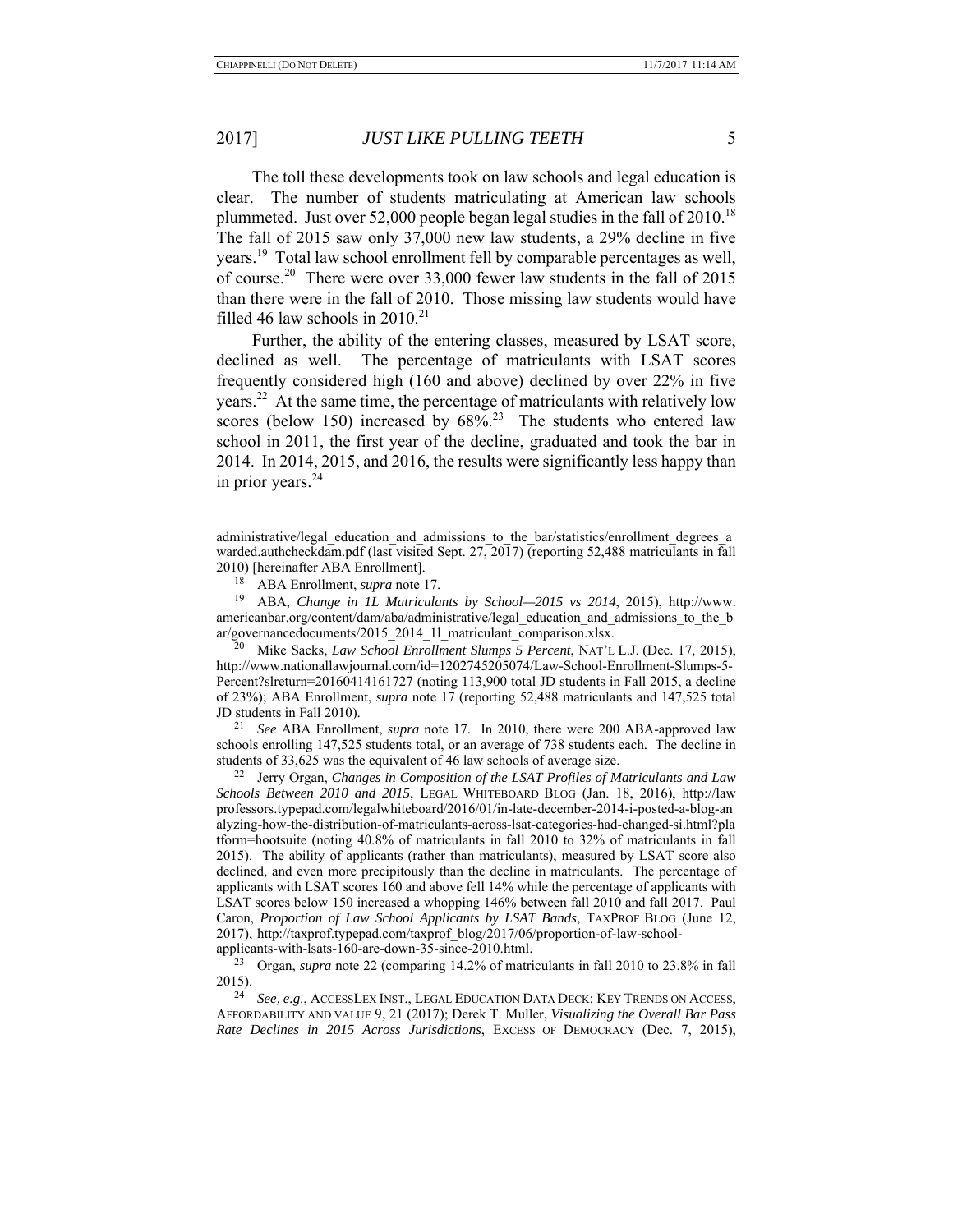The decline in the number and quality of law school applicants has taken a financial toll on law schools, as well. Both Moody's and Standard & Poor's recognize that legal education as an industry has become increasingly perilous financially since the Big Law implosion because of the deterioration in admissions.<sup>25</sup> The effects are most salient at the so-called stand-alone law schools, those that are unaffiliated with a college or university.<sup>26</sup> Vermont Law School, for example, a stand-alone school, saw its debt downgraded in 2014 by Moody's, even though it experienced only a  $10\%$  drop in tuition revenue.<sup>27</sup> The federal Department of Education put three law schools on its "heightened cash monitoring list," each of which has had well-publicized financial problems.<sup>28</sup>

27 *See* Vermont Law School, IRS Form 990: Return of Organization Exempt From Income Tax (OMB No. 1545-0047) (2013), http://www.guidestar.org/FinDocuments/ 2014/237/251/2014-237251952-0bbd9645-9.pdf. *See also* Press Release, Moody's Investors Service, Moody's Downgrades Vermont Law School to Ba1; outlook negative (Apr. 14, 2014), https://www.moodys.com/research/Moodys-downgrades-Vermont-Law-School-to-Ba 1-outlook-negative—PR\_297223; Karen Sloan, *New Vermont Law School dean taking on \$3.3m budget shortfall*, NAT'L L.J. (Nov. 26, 2012), http://www.nationallawjournal.com/ id=1202579363738/New-Vermont-Law-School-dean-taking-on-33M-budget-shortfall-.

28 *See* Karen Sloan, *Three Law Schools Face Government Scrutiny Over Finances*, NAT'L L.J. (Jan. 5, 2016), http://www.nationallawjournal.com/id=1202746287517/Three-Law-Schools-Face-Government-Scrutiny-over-Finances; *see also*, Diane Knich, *Charleston School of Law Founders Withdrew \$25 Million in Profits Leaving School on Shaky Financial Ground*, POST & COURIER (Charleston), (May 25, 2014), http://www.postandcourier.com/ article/20140525/PC16/140529595 [http://archive.is/xhk5x]; Gary Warth, *Jefferson Law* 

http://excessofdemocracy.com/blog/2015/12/visualizing-the-overall-bar-pass-rate-declinesin-2015-across-jurisdictions; Staci Zaretsky, *The Great Law School Brain Drain Is Why More People Are Failing The Bar Exam Than Ever Before*, ABOVE THE LAW (Jan. 20, 2016), http://abovethelaw.com/2016/01/the-great-law-school-brain-drain-is-the-reason-why-morepeople-are-failing-the-bar-exam-than-ever-before/?rf=1.

<sup>25</sup> Standard & Poor's, *As Law School Demand Drops, Credit Quality Among U.S. Schools Diverges*, RATINGSDIRECT (Dec. 5, 2013), http://online.wsj.com/ public/resources/ documents/lawschoolcredit.pdf; MOODY'S INVESTORS SERVICE, LAW SCHOOLS CHALLENGED TO ADAPT TO FUNDAMENTAL CHANGES IN THE LEGAL INDUSTRY (May 5, 2014).

<sup>26</sup> *See* ABA, *ABA-approved law schools*, https://www.americanbar.org/ groups/ legal education/resources/aba approved law schools.html (last visited Sept. 27, 2017) (listing ABA-approved law schools) [hereinafter *ABA-approved law schools*]. There are 202 fully approved (not provisional) law schools that offer a JD (the JAG school only offers advanced law degrees). The following schools are stand-alone and non-profit: Albany Law School, Appalachian School of Law, Ave Maria School of Law, Brooklyn Law School, California Western School of Law, John Marshall Law School (Chicago), Michigan State University School of Law, Mitchell Hamline School of Law, New England Law, New York Law School, South Texas College of Law Houston, Southwestern Law School, Thomas Jefferson School of Law, Vermont Law School, and Thomas M. Cooley Law School. The following schools are for-profit: Arizona Summit Law School and Florida Coastal School of Law (both InfiLaw-owned schools; note the third InfiLaw school, Charlotte School of Law, just closed), Atlanta's John Marshall Law School, and Charleston School of Law. In addition, Western State College of Law is for-profit but not stand-alone. Thus, there are 19 stand-alone (i.e., unaffiliated with a university) law schools of which 4 are for-profit. In addition, 1 law school is owned by a for-profit university.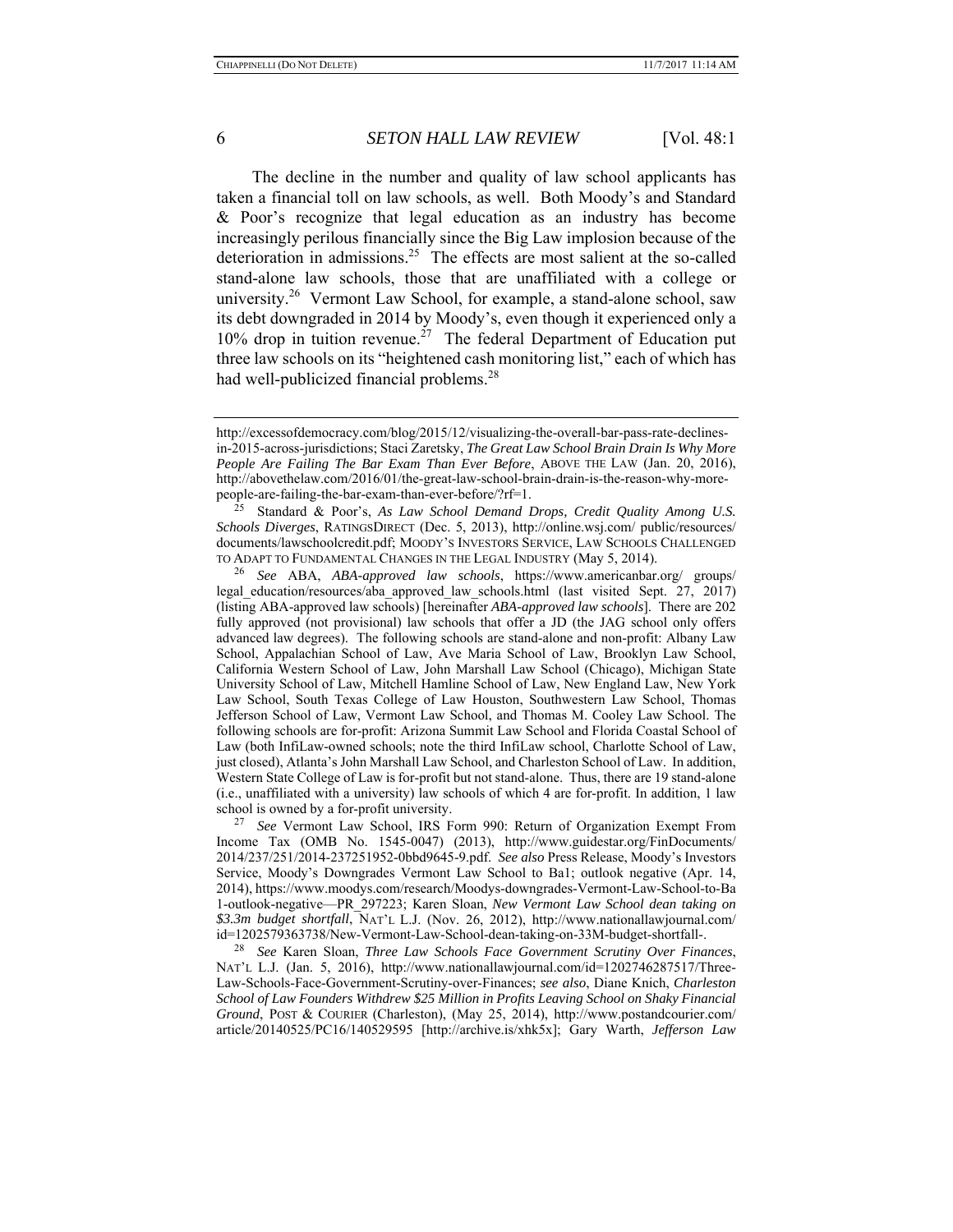A great many law schools connected with universities clearly face similar problems but are able to conceal those problems from the public because the central university quietly covers the law school's revenue shortfall.<sup>29</sup> A particularly vivid and public example is the University of Minnesota. The law school has seen its student body fall by one-third since 2010, and despite internal cost-cutting measures, is being supported by an average of \$3 million per year in transfers from the central university.<sup>30</sup>

Other sophisticated participants in the legal education area also recognized that the fundamental economics of legal education were changing. In early 2012, Thomson Reuters, the multinational publishing conglomerate that owned West Publishing Company for over 15 years, put the casebook and law student study aid assets on the market.<sup>31</sup> Presumably, part of Thomson Reuters's calculus was that the decline in law students meant a decline in casebook and study aid sales that seemed likely to be more than a temporary dip.<sup>32</sup> A year later those assets were purchased by a private equity firm that specializes in "niche-market leaders at the lower end of the

<sup>30</sup> Mila Koumpilova, University of Minnesota law dean says enrollment, budget troubles *should be ending*, STAR TRIB. (Feb. 12, 2016), http://www.startribune.com/u-law-dean-saysworst-may-be-over/368490551/; Josh Verges, *UMN law school losses expected to total \$16M by 2018*, TWINCITIESPIONEERPRESS.COM, (Feb. 11, 2016), http://www.twincities.com/2016/ 02/11/umn-law-school-losses-expected-to-total-16m-by-2018/.

*School Lays Off 12 Workers to Save \$4.4M*, SAN DIEGO UNION-TRIB., Aug. 16, 2013); Staci Zaretsky, *Much Maligned Law School Cuts First-Year Class, Announces Layoffs,* ABOVE THE LAW (July 2, 2014), http://abovethelaw.com/2014/07/breaking-much-maligned-law-schoolcuts-entire-first-year-class-announces-layoffs/.<br><sup>29</sup> See Jennifer Gerarda Brown, Sustaining

<sup>29</sup> *See* Jennifer Gerarda Brown, *Sustaining the Canary in Toxic Times: Parables About Survival for Legal Education*, 66 SYRACUSE L. REV. 531, 532 (2016); David Yellen, *Post-Crisis Legal Education: Some Premature Thoughts*, 66 SYRACUSE L. REV. 523, 528 (2016); Gold, *supra* note 1; Richard A. Matasar, *The Canary in the Coal Mine: What the University Can Learn from Legal Education*, 45 MCGEORGE L. REV. 161, 168 (2013); David Barnhizer, *Looking at the Law School 'Crisis' from the Perspective of the University*, LAWNEXT (Nov. 6, 2014), http://lawnext.org/looking-at-the-law-school-crisis-from-the-perspective-of-theuniversity/; Standard & Poor's, *supra* note 25, at 9; Frank H. Wu, *For Legal Education, Adaption is the Only Option for a Better Future*, NAT'L L.J. (Jan. 16, 2017), http://www.nation allawjournal.com/id=1202776867145/For-Legal-Education-Adaption-is-the-Only-Option-fo

<sup>&</sup>lt;sup>31</sup> Letter from Chris Parton, General Manager, Thompson Reuters Law School Publishing, to author (2012) (on file with author); *Even West is Shedding West: Sounds like TR Legal's law school publishing business "may" end up being for sale*, PRO-SEBLOG.COM (Jan. 20, 2012), http://pro-seblog.com/2012/01/20/even-west-is-shedding-west-sounds-liketr-legals-law-school-publishing-business-may-end-up-being-for-sale-2/; *see also About Us: Company History*, THOMSON REUTERS, http://thomsonreuters.com/en/about-us/companyhistory.html (last visited Sept. 27, 2017) (Thomson Reuters acquired West Publishing in the 1990s).

<sup>32</sup> Eric Chiappinelli, *Possible West/Foundation sale, fewer law students next fall, and why law education should look to dental education*, FAC. LOUNGE (Jan. 23, 2012, 1:26PM), http://www.thefacultylounge.org/2012/01/possible-westfoundation-sale-fewer-law-studentsnext-fall-and-why-law-education-should-look-to-denta.html.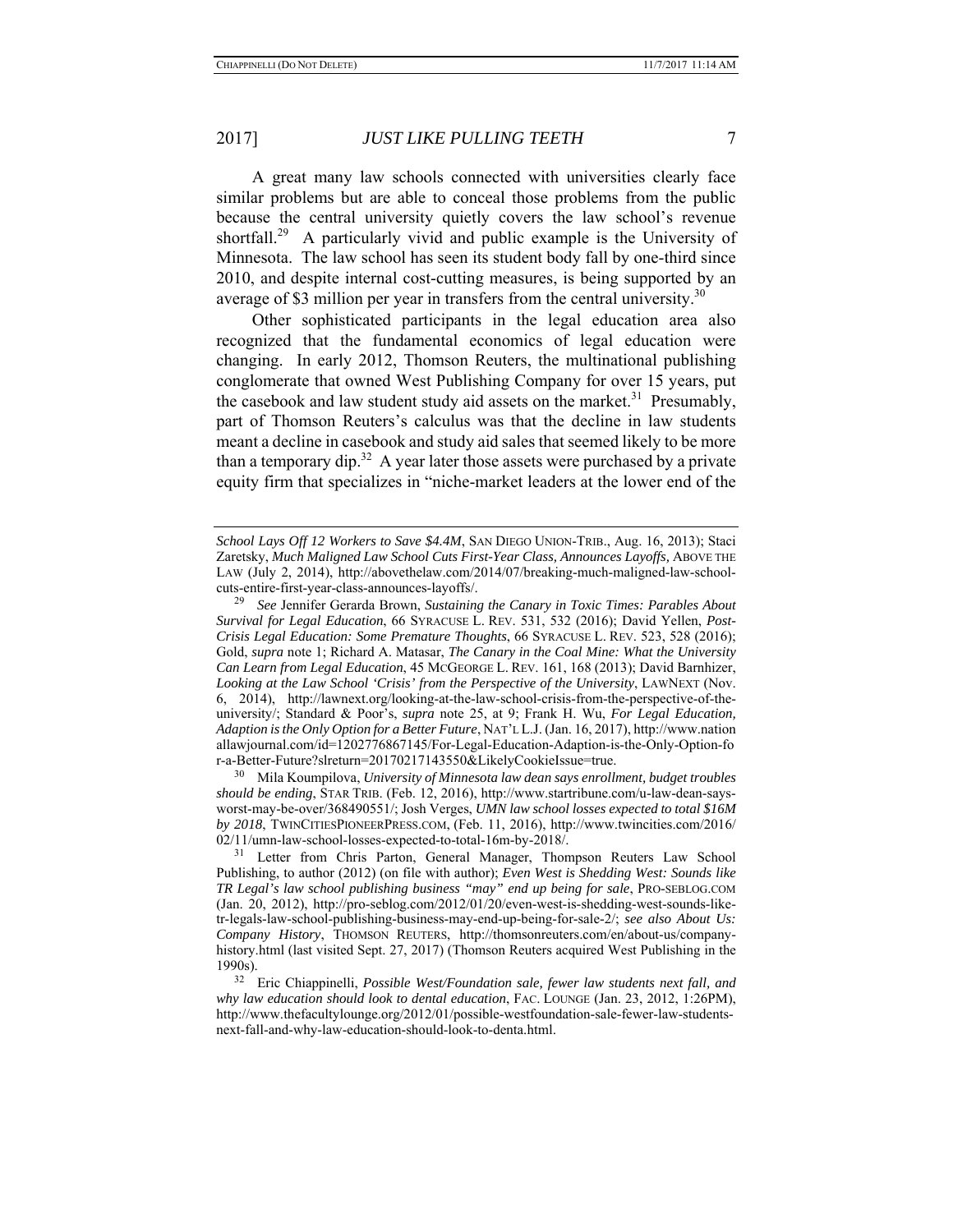middle market."<sup>33</sup>

Law schools have reconfigured in the wake of changes in the demand for legal education. Thomas M. Cooley Law School, accredited as one law school with five campuses, closed one of its campuses because of the economic consequences of declining enrollment.<sup>34</sup> In the most clear-cut instances of structural change, Indiana Tech closed its law school, and InfiLaw, a private-equity portfolio company, closed Charlotte School of Law, one of its three for-profit law schools.<sup>35</sup> Hamline University closed its law school in substance, as well.<sup>36</sup> Ostensibly, Hamline combined its law school with William Mitchell College of Law, a stand-alone school. In fact, William Mitchell controlled the "combined" school. The school changed its name to Mitchell Hamline School of Law and retained some of Hamline's faculty. In all other respects, Hamline University School of Law disappeared.<sup>37</sup> Several other law schools have changed their operating structure since the advent of the law school crisis, although how those changes, which include combining and splitting of campuses, are related to the crisis is more opaque.<sup>38</sup>

34 Belinda Thurston, *Cooley 'Right-Sizing'*, CITY PULSE, Aug. 15, 2014, http://lansingcitypulse.com/article-10487-cooley-'right-sizing'.html; Staci Zaretsky, *Troubled Law School To 'Cease Operations' At One Of Its Campuses*, ABOVE THE LAW (Oct. 3, 2014), http://abovethelaw.com/2014/10/troubled-law-school-to-cease-operations-at-oneof-its-campuses/.

35 Staci Zaretzsky, *Indiana Tech Law School To Close, Citing \$20 Million Losses*, ABOVE THE LAW (Oct. 31, 2016), http://abovethelaw.com/2016/10/indiana-tech-law-schoolto-close-citing-20-million-in-losses/. Ashby Jones, *Private-Equity Group's for-Profit Law School Plan Draws Critics*, WALL ST. J. (Oct. 20, 2013), https://www.wsj.com/ articles/privateequity-group8217s-forprofit-law-school-plan-draws-critics-1382312687 (on InfiLaw's ownership by private equity firm); Press Release, Charlotte School of Law, Charlotte School of Law Statement regarding Closure (Aug. 24, 2017), https://www.insidehighered.com/sites/default/server\_files/files/Press%20Release\_Closure.p df.

Rutgers combined its two law schools into one, although each retained its own campus,

<sup>33</sup> Eureka Growth Capital, *About Eureka Growth Capital*, http://www.eurekagrowth.com/ (last visited Sept. 27, 2017); Paul Caron, *Thomson Reuters Sells Foundation Press, West to Eureka Growth Capital*, TAXPROF BLOG (Feb. 4. 2013), http://taxprof.typepad.com/taxprof\_blog/2013/02/thomson-reuters.html; Jennifer Smith, *Thomson Reuters Bids Adieu To Law School Publishing*, WALL ST. J. (Feb 4, 2013), http://blogs.wsj.com/privateequity/2013/02/04/thomson-reuters-bids-adieu-to-law-schoolpublishing/.

<sup>&</sup>lt;sup>36</sup> Zaretzsky, *supra* note 35.<br><sup>37</sup> Maura Lerper *Hamline* 

<sup>37</sup> Maura Lerner, *Hamline, William Mitchell law schools to merge*, STAR TRIB., Feb. 13, 2015, http://www.startribune.com/hamline-william-mitchell-law-schools-to-merge/2918568 91/; *see also* Complaint at 4–5, ¶ 20, Moy v. William Mitchell Coll. of Law, No. 62-CV-15- 2009 (Minn. Dist. Ct. Apr. 1, 2015) (recombining faculty); Answer at 5, ¶ 20, Moy v. William Mitchell College of Law, No. 62-CV-15-2009 (Minn. Dist. Ct. Apr. 8, 2015) (not denying complaint's allegation regarding combining faculty); Paul Campos, *Is Hamline Law School on its last legs*?, LAWYERS, GUNS & MONEY BLOG (July 16, 2013), http://www. lawyersgunsmoneyblog.com/2013/07/is-hamline-law-school-on-its-last-legs.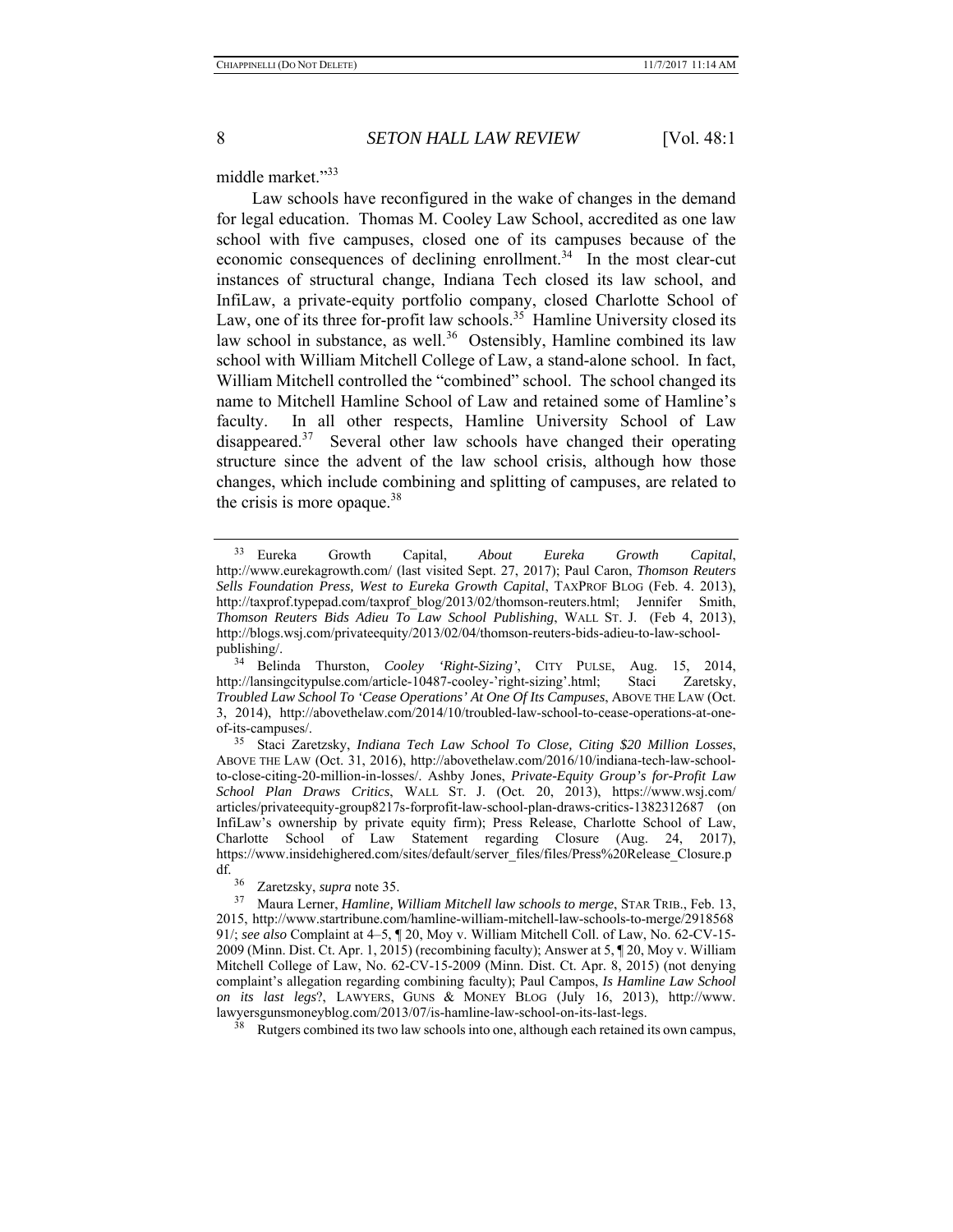The law schools also responded with intentional changes in their operations as well as to their structure. Law schools admitted a higher percentage of their applicants, even though those applicants' LSAT scores declined.<sup>39</sup> Schools accepted 67% of their applicants for fall 2009 but 78% for fall 2014.<sup>40</sup> Law schools also increased their financial aid awards, which simply means they agreed to discount their tuition in order to attract students.<sup>41</sup> The decrease in net tuition per student, coupled with the decline

39 *See* Craig M. Boise & Andrew P. Morriss, *Boise & Morriss: The Shameful Truth Is That Many Law Schools Have Admitted Students With Low LSAT Scores To Prop Up Tuition Revenue And Now Seek To Avoid Accountability For The Ensuing Poor Bar Passage Results*, TAXPROF BLOG (Dec. 19, 2016), http://taxprof.typepad.com/taxprof\_blog/2016/12/boisemorrissthe-shameful-truth-is-that-many-law-schools-have-admitted-students-with-low-lsatscores.html.

40 Law School Admission Council, *Historic ABA End of Year Summary: Applicants, Admitted Applicants & Applications*, https://www.lsac.org/lsacresources/data/aba-eoy/archi ve (last visited Sept. 27, 2017) (58,400 acceptances of 86,600 applicants for Fall 2009; 43,500 acceptances from 55,700 applicants for Fall 2014). 41 Dan Rodriguez, *The exodus of high-band LSAT students*, PRAWFSBLAWG (June 23,

2017), http://prawfsblawg.blogs.com/prawfsblawg/2017/06/the-exodus-of-high-band-lsatstudents.html; Derek T. Muller, *The percentage of law school enrollees receiving scholarships continues to climb*, EXCESS OF DEMOCRACY BLOG (Mar. 27, 2017), http://excessofdemocracy.com/blog/2017/3/the-percentage-of-law-school-enrollees-receivin g-scholarships-continues-to-climb; Gold, *supra* note 1, at 504 n.19; Matt Leichter, *Which Law* 

administration, and faculty. Letter from the Faculty of Rutgers School of Law to the Univ. of Med. and Dentistry of N.J. Advisory Comm. (Jan. 31, 2012); Leslie Brody & Patricia Alex, *Fewer Applying to Rutgers Law School*, RECORD, June 10, 2012, at A1; Nic Corbett, *Rowan merger plan complicates proposal to merge 2 Rutgers law schools*, NJ.COM (Feb. 8, 2012), http://www.nj.com/news/index.ssf/2012/02/proposal to merge 2 rutgers la.html; David Gialanella, Rutgers Law Merger Gets Final Sign-off, N.J.L.J., Aug. 3, 2015, http://www.njlawjournal.com/id=1202733738448/Rutgers-Law-Merger-Gets-Final-Signoff; Zack Needles, *Rutgers Approves Law School Merger*, N.J.L.J., Apr. 2, 2015, http://www.njlawjournal.com/id=1202722479407/Rutgers-Approves-Law-School-Merger?s lreturn=20160712104215. *See also* Jonathan Lai, *Rutgers puzzles law enrollment in Camden: Why did twice as many students choose Newark?*, PHILLY.COM, Nov. 7, 2016, http://www.philly.com/philly/education/20161106\_Rutgers\_puzzles\_law\_enrollment\_in\_Ca mden Why did twice as many students chose Newark .html. Widener University had one accredited law school with two campuses and faculties, but one dean. Widener split them into two separately accredited law schools with a different dean running each one, but both law schools remained under Widener University's control. Jeff Mordock, *Widener Law Asks Marketing Firm to Assess Possible Name Change*, DEL. L. WKLY., Oct. 1, 2014, http://www.delawarelawweekly.com/id=1202671820366/Widener-Law-Asks-Marketing-Fir m-to-Assess-Possible-Name-Change?slreturn=20160712104649. Penn State also had one accredited law school with two campuses and faculties, but one dean. It apparently intended to close one campus but then changed course and essentially spun off that campus to become a separately accredited law school under the aegis of Penn State but with nearly no emphasis on the Penn State name. Charles Thompson, *Dickinson School of Law wins American Bar accreditation for campuses in Carlisle and State College*, PENN LIVE BLOG (June 18, 2014), http://www.pennlive.com/midstate/index.ssf/2014/06/dickinson\_school\_of\_law\_wins\_a.htm l; Charles Thompson, *Penn State's Dickinson School of Law's proposed plan to end 1st-year classes touches off debate*, PENN LIVE BLOG (Sept. 16, 2012), http://www.pennl ive.com/midstate/index.ssf/2012/09/penn\_states\_dickinson\_school\_o.html.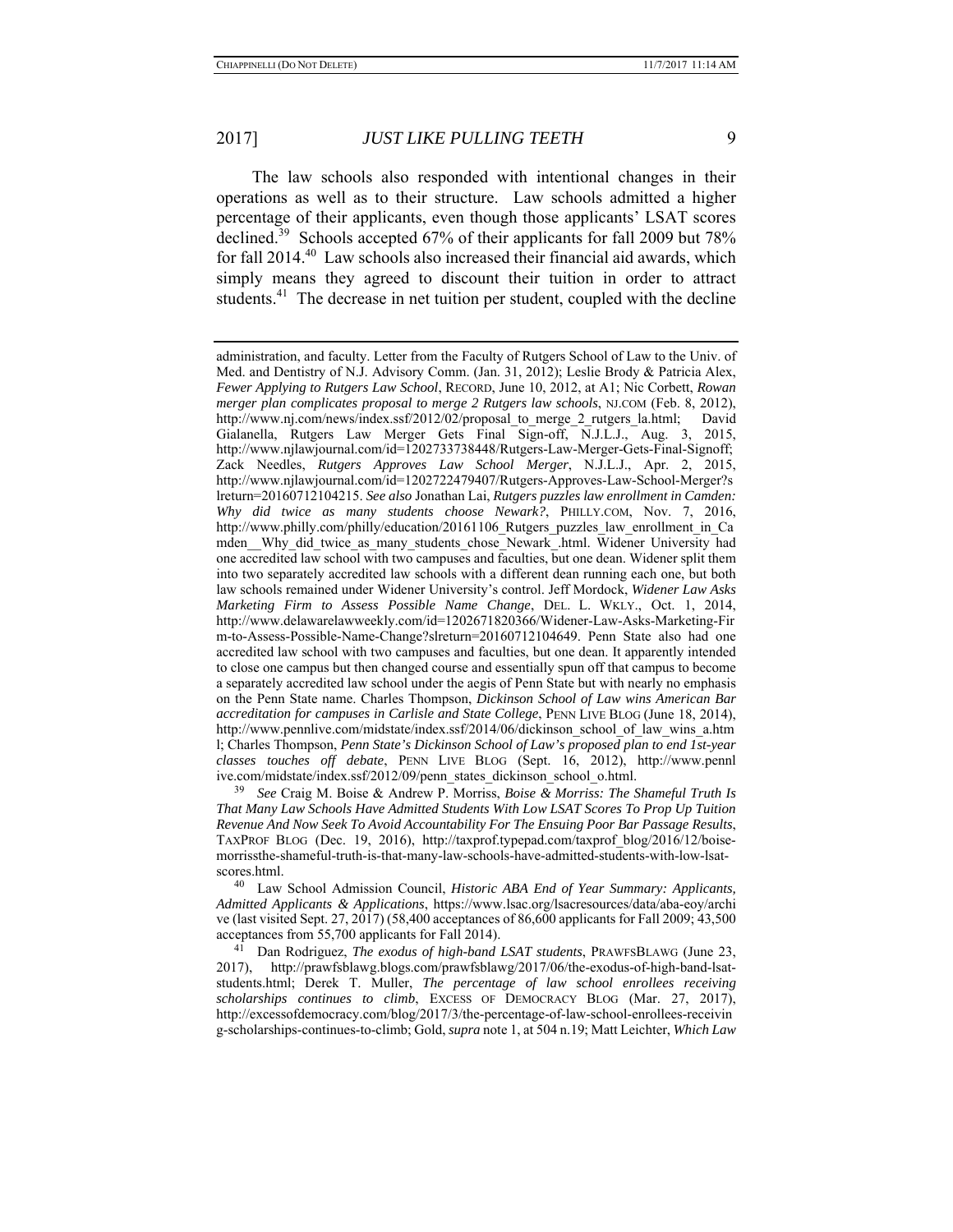in matriculants, of course resulted in decreased total tuition revenues for schools.<sup>42</sup>

Law schools also reduced their full-time (whether tenure-track or longterm contract) faculty. Full-time faculty compensation is a typical law school's largest expense and given the many tenured faculty, it is difficult to reduce.<sup>43</sup> Full-time law faculty generally earn \$120,000 to \$175,000, although higher salaries for star academics, faculty at wealthy schools, or faculty at schools in cities with high costs of living might be much higher.<sup>44</sup> Benefits are typically one-third of base salary so the cost to a school for a full-time law faculty member is roughly between  $$160,000$  and  $$235,000.<sup>45</sup>$ As early as 2013, it was reported that schools were reducing their faculties in response to the decline in enrollment.<sup>46</sup> Full-time faculty at American law schools declined 16% from the fall of 2010 to the fall of 2016. That

*Schools Are Shedding Full-Time Faculty? (2016 Edition)*, LAST GEN X AM. BLOG (Jan. 17, 2017), https://lawschooltuitionbubble.wordpress.com/2017/01/17/which-law-schools-areshedding-full-time-faculty-2016-edition/; Chelsea Phipps, *More Law Schools Haggle on Scholarships,* WALL ST. J. (July 29, 2012), http://www.wsj.com/articles/ SB10000872396390444130304577557182667927226; Karen Sloan, *It's a buyers' market at law school*, NAT'L L.J., June 25, 2012, http://www.nationallawjournal.com/ id=1202560485444/Its-a-buyers-market-at-law-school-?slreturn=20160712105426. 42 *See* Brown, *supra* note 29; Yellen, *supra* note 29; Gold, *supra* note 1; Matasar, *supra* 

note 29; Wu, *supra* note 29; Barnhizer, *supra* note 29; Leichter, *supra* note 41; *As Law School Demand Drops, Credit Quality Among U.S. Schools Diverges*, *supra* note 25, at 1, 9; Paul Campos, *80% to 85% of ABA law schools are currently losing money*, LAWYERS, GUNS & MONEY BLOG (Nov. 12, 2013), http://www.lawyersgunsmoneyblog.com/2013/11/80-to-85 of-aba-law-schools-are-currently-losing-money.

<sup>43</sup> David Frakt, *Cost Cutting in an Age of Declining Law School Enrollment*, FACULTY LOUNGE (Jan 15, 2015, 10:35 AM), http://www.thefacultylounge.org/2015/01/cost-cuttingin-an-age-of-declining-law-school-enrollment.html; *University Budgets: Where Your Fees Go*, TOPUNIVERSITIES (July 25, 2012, 1:00 AM), http://www.topuniversities.com/studentinfo/student-finance/university-budgets-where-your-fees-go. *See also* Donna M. Desrochers & Rita Kirshstein, *Labor Intensive or Labor Expensive? Changing Staffing and Compensation Patterns in Higher Education*, at 15, DELTA COST PROJECT AT AM. INSTS. FOR RESEARCH (Feb. 2014), http://www.deltacostproject.org/sites/default/files/products/ Delta CostAIR\_Staffing\_Brief\_2\_3\_14.pdf (providing a breakdown of faculty expenditures at universities).

universities). 44 *See* Paul L. Caron, *2014-15 SALT Survey Of Law Professor Salaries*, TAXPROFBLOG (June 17, 2015), http://taxprof.typepad.com/taxprof\_blog/2015/06/2014-15-salt-survey-oflaw-professor-salaries.html (listing reported salaries at 11 highly ranked law schools across the U.S. The median salary for assistant professors was \$121,800; for pre-tenured associate professors, it was \$131,028, and for tenured professors, it was \$175,002. The average of those medians is \$142,610.).

<sup>45</sup> *See* Am. Ass'n of Univ. Professors, *Appendix 1*, (2017), https://www.aaup.org/ file/ARES17\_corrections\_0.pdf (showing that benefits as a percent of salary vary but 30%- 35% is typical.). My impression is that law faculty are better paid than other faculty and so their benefits are higher too.

<sup>46</sup> Ashby Jones & Jennifer Smith, *Amid Falling Enrollment, Law Schools Are Cutting Faculty*, WALL ST. J. (July 15, 2013), http://www.wsj.com/articles/ SB1000142412788 7323664204578607810292433272.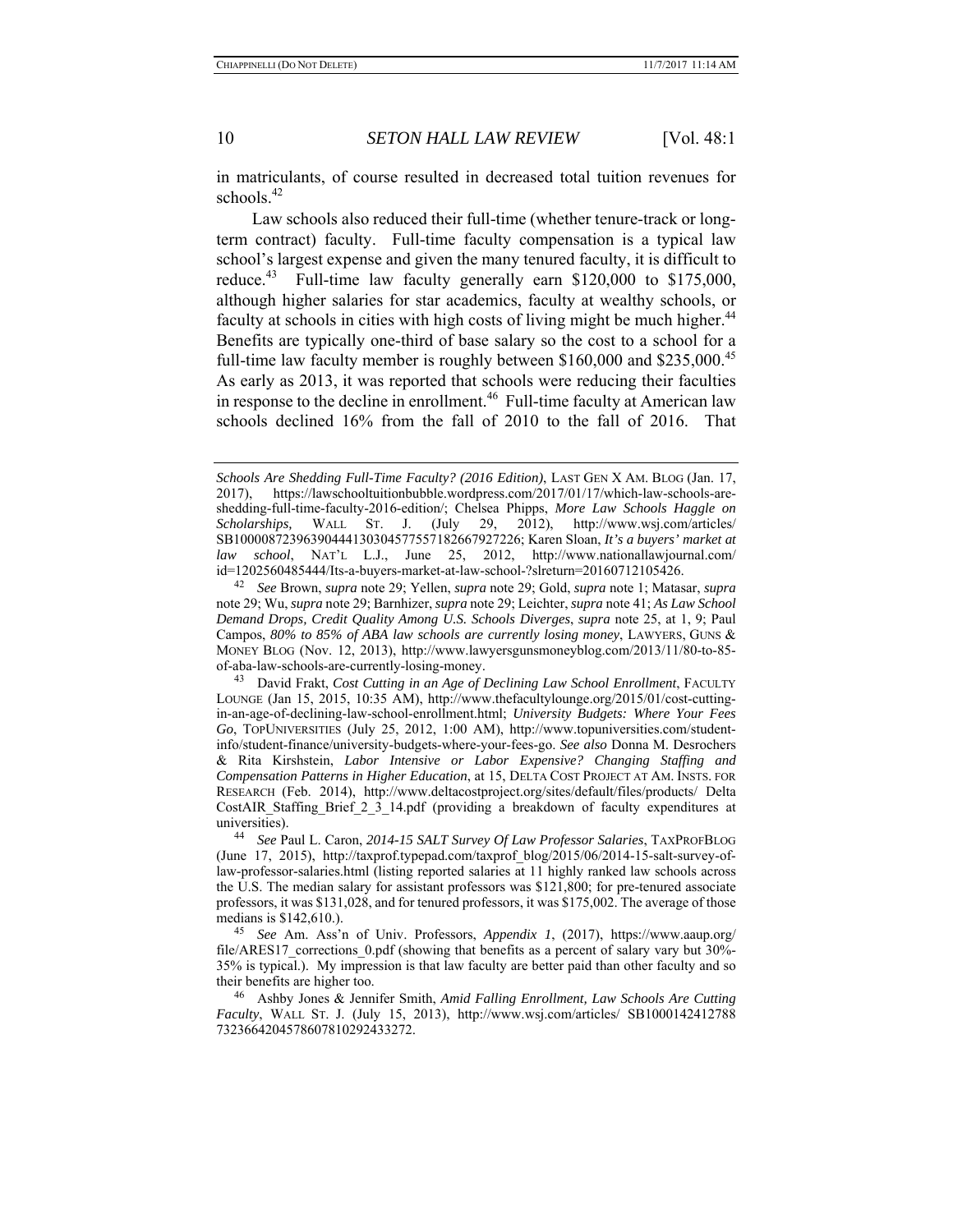represents over 1,400 fewer full-time faculty over the course of six years.<sup>47</sup>

While that number is relatively salient, the methods used to reduce faculty are generally opaque, as schools may be reluctant to announce that they are actively seeking to shrink their faculty.<sup>48</sup> Perhaps the most institutionally painless way to reduce faculty is simply to decide not to replace faculty who die, retire, or take jobs elsewhere. Annual hiring of entry-level faculty has fallen by about 60% since 2011, both in the number of people hired and in the number of schools that are hiring, with fewer than one-third of law schools doing any entry-level faculty hiring in recent years.<sup>49</sup>

Many law schools publicly announced buyout offers to considerable numbers of their law faculty, and surely many other law schools made such offers without publicity.<sup>50</sup> In fact, in a few instances, the offers were made to the entire tenured faculty.<sup>51</sup> Other schools, though usually more discreetly, threatened draconian increases in work load unless a sufficient number of faculty left and, in one case, the school gave notice that the entire untenured law school faculty could be terminated.<sup>52</sup>

Many law schools have also attempted to increase their revenue from ancillary sources. That is, revenue from sources other than JD tuition. Most particularly, schools initiated or expanded the size of their LLM programs, frequently marketing these programs to international students who already possessed law degrees in their home countries.<sup>53</sup>

50 Paul Caron, *List Of Law School Faculty Buyouts*, TAXPROF BLOG (Nov. 30, 2015), http://taxprof.typepad.com/taxprof\_blog/2015/11/list-of-law-school-faculty-buyouts.html (linking to details about individual schools).

51 *See, e.g.*, Mitch Ryals, *Why Gonzaga University School of Law offered buy-outs to its tenured professors*, BLOGLANDER (Nov. 21, 2015, 1:00 PM), http://www.inlander.com/ Bloglander/archives/2015/11/21/why-gonzaga-university-school-of-law-offered-buy-outsto-its-tenured-professors.

52 Paul Caron, *New England Law Faculty Face 8-Course Teaching Loads, Mandatory Office Presence (M-F, 9-5) Unless 35% Accept Buyouts*, TAXPROF BLOG (Oct. 25, 2013), http://taxprof.typepad.com/taxprof\_blog/2013/10/new-england-.html; David Lat, *A Law School's Possible Purse of Its Junior Faculty Ranks*, ABOVE LAW (July 1, 2013, 4:05 PM), http://abovethelaw.com/2013/07/a-law-schools-possible-purge-of-its-junior-faculty-ranks/.

53 *See* HANOVER RESEARCH, ALTERNATIVE REVENUE GENERATION PRACTICES FOR LAW SCHOOLS (2013), http://www.hanoverresearch.com/media/Alternative-Revenue-Generation-Practices-for-Law-Schools.pdf.

 $^{47}$  Leichter, *supra* note 41.

<sup>48</sup>*Id.* 49 Sarah Lawsky, *Spring Self-Reported Entry Level Hiring Report 2017*, PRAWFSBLAWG (June 1, 2017), http://prawfsblawg.blogs.com/prawfsblawg/entry-level-hiring-report/ (reporting 99 schools hiring 155 entry level professors for fall 2011 and 42 schools hiring 62 entry level professors for fall 2017).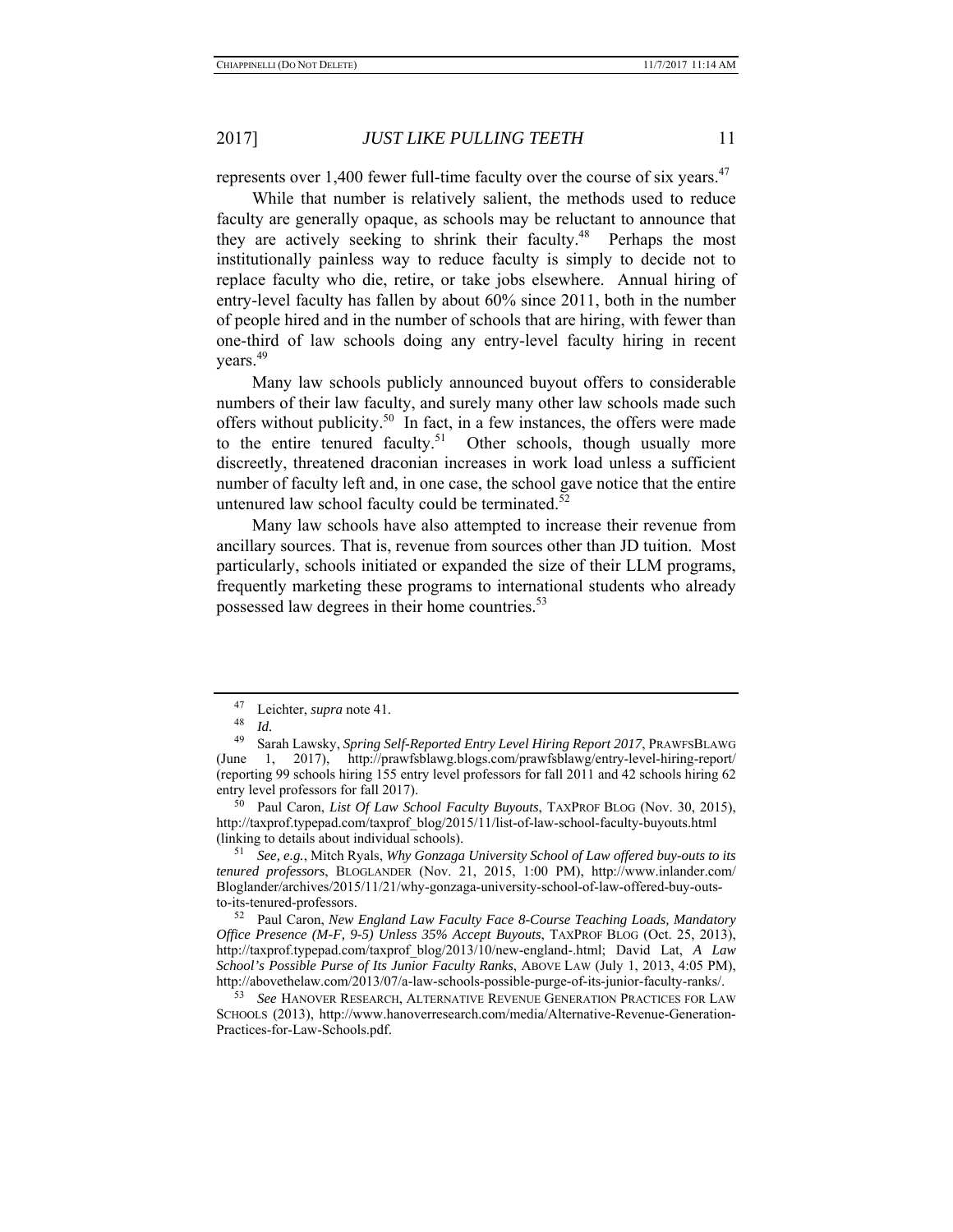Tellingly, turnover among law school deans has greatly increased. Over one-third of all deans left their position between 2012 and 2014, a rate one knowledgeable observer terms "unprecedented."54 In 2014, more than one in five of the nation's law schools had a new dean.<sup>55</sup> In addition to being strong evidence that the difficulty of managing a law school has increased greatly, high dean turnover means that law schools expend financial and psychic resources in identifying a new dean and transitioning from the old to the new. It also means that many schools are unable to formulate rational, consistent responses to the legal education crisis because of both the change in leadership and the lag time necessary for a new (usually inexperienced) dean to get up to speed.<sup>56</sup>

Many observers, often law school deans, proposed many programmatic and operational changes that law schools should adopt, either to help end the crisis in legal education or to take advantage of the radical change in the landscape, but as might be expected, absolutely no consensus emerged about what legal education as a whole, or law schools individually, should do.<sup>57</sup> One of the more frequent suggestions, however, was some form of curricular and structural change that would permit law schools to train graduates who would be "practice ready." Perhaps the most thoughtful and elaborated description of this suggestion was by Bill Henderson.<sup>58</sup> While frequently suggested, a focus on practice-ready graduates was also frequently, and thoughtfully, attacked as either impractical or misguided.<sup>59</sup> A second theme for reform was to modify or eliminate tenure as a way to make law schools more nimble in responding to changes in legal education.<sup>60</sup> Yet another common theme was that law schools should embrace online teaching and

58 William D. Henderson, *A Blueprint for Change*, 40 PEPP. L. REV. 461 (2013); *see also* Robert J. Condlin, *"Practice Ready Graduates:" A Millennialist Fantasy*, 31 TOURO L. REV. 75, 75 n.2 (2014) (referencing sources).

59 *E.g.*, Condlin, *supra* note 58; Nora V. Demleitner, *Circular Limitations, Cost Pressures, and Stratification in Legal Education: Are Bold Reforms in Short Supply?*, 44 SETON HALL L. REV. 1014 (2014).

<sup>54</sup> David Barnhizer, "*Deaning" in the "New Normal,"* LAWNEXT (July 2, 2015), http://lawnext.org/deaning-in-the-new-normal/ [http://webcache.googleusercontent.com/ search?q=cache:oBqvYmb4IYJ:lawnext.org/author/dbarnhizer/page/2/&num=1&hl=en&gl

<sup>=</sup>us&strip=1&vwsrc=0]. 55 Jack Crittenden, *A Record Year for New Deans*, NAT'L JURIST, Mar. 2015, at 5.

<sup>56</sup> Barnhizer, *supra* note 54. 57 *See, e.g*., Rick Bales, *Law School Innovations*, L. DEANS LEGAL EDUC. BLOG (Oct. 16, 2016), http://lawprofessors.typepad.com/law\_deans/2016/10/law-school-innovations.html; Libby A. Nelson, *Crisis or Opportunity?* INSIDE HIGHER ED. (Jan. 6, 2012), https://www.insidehighered.com/news/2012/01/06/law-school-leaders-discuss-issues-pastyear-annual-meeting; Rachel M. Zahorsky, *Law Deans and a Law Professor Respond to the 'Law School Bubble'*, A.B.A. J. (Mar. 22, 2012, 4:10 PM), http://www.abajournal.com/ lawscribbler/article/podcast\_episode\_01.

<sup>60</sup> *E.g*., Jason Mazzone, *Tenure and the Law School*, BALKINIZATION (May 15, 2012), http://balkin.blogspot.com/2012/05/tenure-and-law-school.html.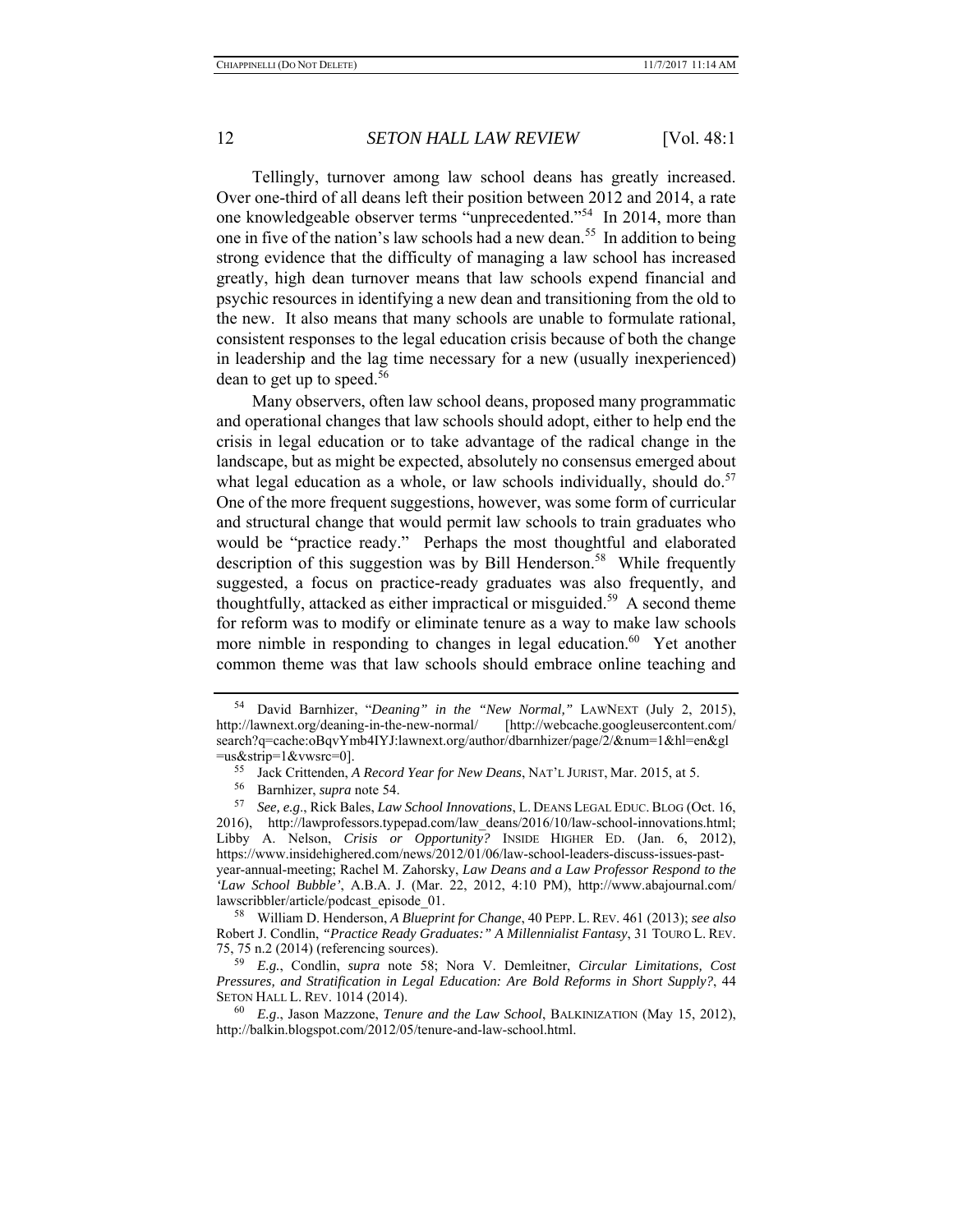learning and should structure their courses as competency modules rather than as traditional doctrine-based courses.<sup>61</sup>

Throughout the crisis, there has been a tacit assumption of legal education's exceptionalism. We have presumed that legal education is in no way like other disciplines or like higher education generally. To the extent that observers have suggested that legal education look to another discipline, it has almost always been medical education. $62$  And nearly always they point to medical education as a paradisiacal paradigm.<sup>63</sup> Jennifer Bard has published perhaps the most cogent recent takedown of this view.<sup>64</sup>

But legal education is not a special snowflake. Law schools recruit entering classes, educate students, and help them get their first professional jobs. Law schools have external constituencies such as accreditors, licensure bodies, potential students, and alumni/ae. Ninety percent of law schools are in universities just like other professional schools.<sup>65</sup> Within those

of-caution-from-departing-dean-.

64 Jennifer F. Bard, *"Practicing Medicine and Studying Law": How Medical Schools Used to Have the Same Problems We Do and What We Can Learn from Their Efforts to Solve Them*, 10 SEATTLE J. SOC.JUST. 135 (2011); *see also*, Kevin Kiley, *Med Schools Are a Target for Universities Seeking Prestige and New Revenues*, INSIDE HIGHER ED (Sept. 20, 2012), https://www.insidehighered.com/news/2012/09/20/med-schools-are-target-universitiesseeking-prestige-and-new-revenues.

65 *See generally* Association of American Medical Colleges, *AAMC Medical School Members*, (2017), https://members.aamc.org/eweb/DynamicPage.aspx?webcode= AAMCOrgSearchResult&orgtype=Medical%20School (listing all medical school members

<sup>61</sup> *See* MICHELE R. PISTONE & MICHAEL B. HORN, DISRUPTING LAW SCHOOL: HOW DISRUPTIVE INNOVATION WILL REVOLUTIONIZE THE LEGAL WORLD (2016), https://www.christenseninstitute.org/wp-content/uploads/2016/03/Disrupting-lawschool.pdf; Karen Sloan, *AALS Hears Words of Caution from Departing Dean*, NAT'L L.J. (Jan. 5, 2012), http://www.nationallawjournal.com/id=1202537486631/AALS-hears-words-

<sup>62</sup> R. Michael Cassidy, *Beyond Practical Skills: Nine Steps for Improving Legal Education Now*, 53 B.C. L. REV. 1515, 1517 n.10 (2012). *But cf.* Deborah Maranville et al., *Lessons for Legal Education from the Engineering Profession's Experience with Outcomes-Based Accreditation*, 38 WM. MITCHELL L. REV. 1017 (2012) (suggesting legal education should look to accreditation standards used in engineering schools); Steven Davidoff Solomon, *The Economics of Law School*, N.Y. TIMES, (Sept. 24, 2012, 3:01 PM), http://dealbook.nytimes.com/2012/09/24/the-economics-of-law-school/ (implying that legal education and veterinary education are comparable, at least in their economic situations).

<sup>63</sup> *E.g.*, Jason M. Dolin, *Opportunity Lost: How Law School Disappoints Law Students, the Public, and the Legal Profession*, 44 CAL. W.L. REV. 219 (2007); Neil Hamilton, *Professional-Identity/Professional-Formation/Professionalism Learning Outcomes: What Can We Learn About Assessment From Medical Education?*, 13 U. ST. THOMAS L.J. (forthcoming 2017) , https://papers.ssrn.com/sol3/papers.cfm?abstract\_id=2962461; Neil Hamilton & Sarah Schaefer, *What Legal Education Can Learn from Medical Education About Competency-Based Learning Outcomes Including Those Related to Professional Formation and Professionalism*, 29 GEO.J. LEGAL ETHICS 399 (2016); Brent E. Newton, *The Ninety-Five Theses: Systematic Reforms of American Legal Education and Licensure*, 64 S.C. L. REV. 55 (2012); Ethan Bronner, *To Place Graduates, Law Schools are Opening Firms*, N.Y. TIMES (Mar. 7, 2013), http://www.nytimes.com/2013/03/08/education/law-schools-look-tomedical-education-model.html.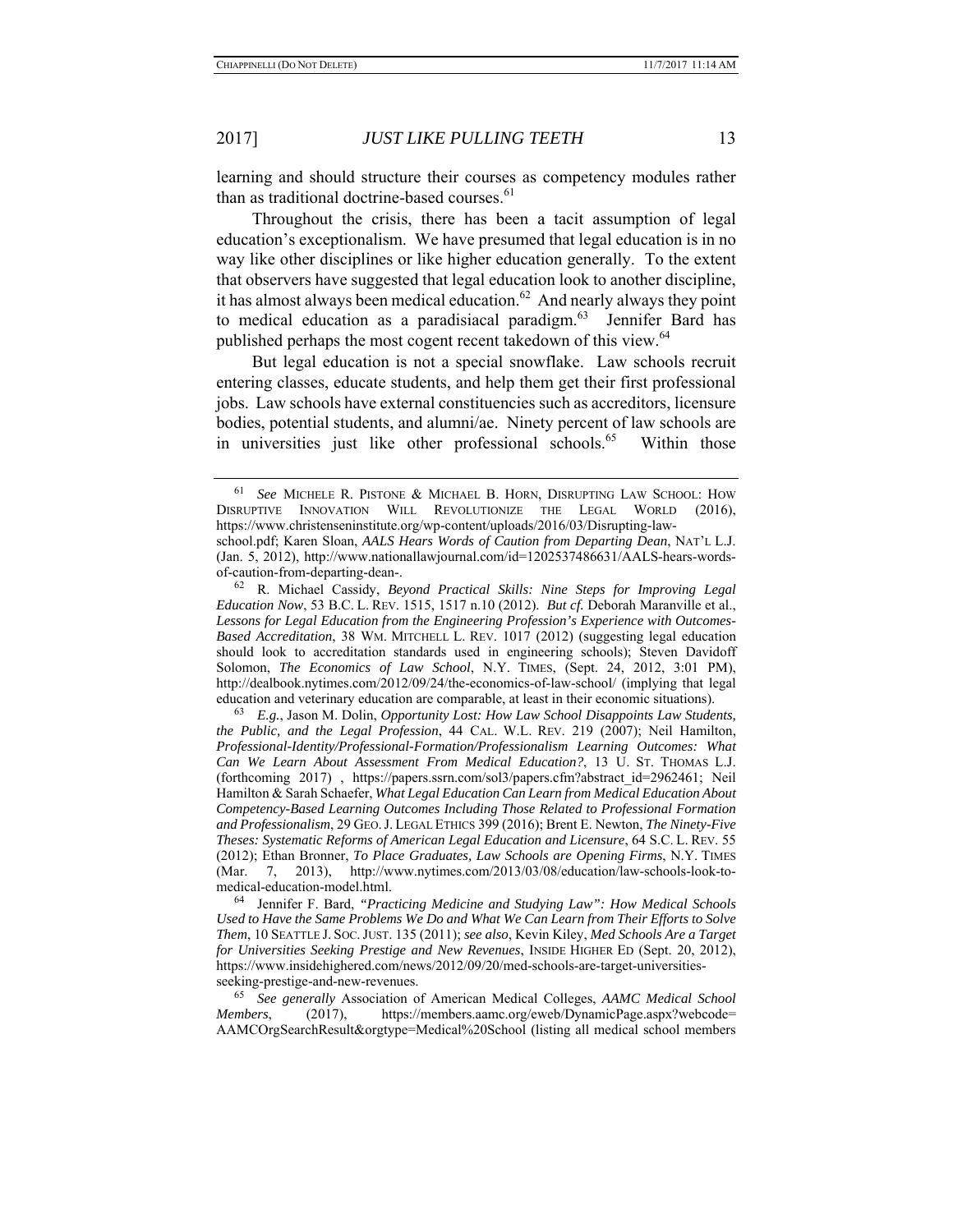universities, law school deans deal with provosts, CFOs, presidents, and boards. And law schools co-exist with other academic units such as undergraduate colleges, graduate schools, and professional schools. The insularity of law school crisis observers is striking in light of these salient similarities between law schools and other higher education entities.

In fact, the professional education of another discipline went through a crisis very similar to the legal crisis.<sup>66</sup> The trigger was a radical, permanent change in the profession. That change then caused a rapid contraction in the applicant pool accompanied by a decline in applicant credentials. Twelve percent of the schools were shuttered—the equivalent of twenty-four law schools closing their doors—including several extremely prestigious universities. That profession was dentistry, and the crisis took place in the 1980s and '90s. I describe that crisis in Parts II and III.

Most observers have, some would say in typical lawyer fashion, focused on the negative aspects of the legal education crisis. They have pointed fingers at the various actors as causes, amplifiers, or Neros of the crisis. They frequently have a fatalistic tone about both the crisis and the future of legal education. Several have focused on the possibility of many law schools closing. $67$ 

of the Association of American Medical Colleges); Commission on Dental Accreditation, *Predoctoral (DDS/DMD) Dental Education Programs*, (2017), http://www.ada.org/en/coda/ find-a-program/search-dental-programs#t=us&sort=%40codastatecitysort%20ascending &f:programs=[Predoctoral%20(DDS%2FDMD)%20Dental%20Education%20Programs] (listing all CODA-accredited dental schools); Am. Veterinary Med. Found., *Accredited Colleges Of Veterinary Medicine*, https://www.avma.org/ProfessionalDevelopment/ Education/Accreditation/Colleges/Documents/colleges\_accredited.pdf (last visited Sept. 27, 2017) (listing all accredited veterinary schools); Nat'l Architectural Accrediting Bd., *Architecture Programs: Search Results*, (2017), http://www.naab.org/school-searchresults/?f1\_6472=&f1\_6476=1 (listing all accredited architecture schools).

 $^{66}$  I first noted in 2012 the similarity between the legal education crisis and the dental education crisis. *See* Chiappinelli, *supra* note 32. Brian Leiter and Richard Gershon also commented on the vulnerability of some law schools and the possible parallels to dental schools. I. Richard Gershon, *A Lesson from a Different Profession*, L. DEANS ON LEGAL EDUC.BLOG (Nov. 18, 2013), http://lawprofessors.typepad.com/law\_deans/2013/11/a-lessonfrom-a-different-profession.html; Brian Leiter, *The Dental School Analogy*, BRIAN LEITER'S L. SCH. REPS. (Nov. 18, 2013), http://leiterlawschool.typepad.com/leiter/2013/11/the-dentalschool-analogy.html. *See also* Jerry Organ, *What Law Schools Can Learn from Dental Schools in the 1980s Regarding the Consequences of a Decline in Applicants*, LEGAL WHITEBOARD (Oct. 20, 2014), http://lawprofessors.typepad.com/legalwhiteboard/ 2014/10/what-law-schools-can-learn-from-dental-schools-in-the-1980s-regarding-theconsequences-of-a-decline-.html.

<sup>67</sup> *E.g.*, Burk & McGowan, *supra* note 3; David Barnhizer, *Law Schools, Law Jobs and the "Second Wave" of Applicant Decline*, LAWNEXT (June 22, 2015), http://lawnext.org/lawschools-law-jobs-and-the-second-wave-of-applicant-decline/; David Barnhizer, *Looking at the Law School 'Crisis' from the Perspective of the University*, LAWNEXT (Nov. 6, 2014), http://lawnext.org/looking-at-the-law-school-crisis-from-the-perspective-of-the-university/; Brian Leiter, *Predictions About Closings of ABA-Accredited Law Schools Over the Next Decade*, BRIAN LEITER'S L. SCH. REPS. (Oct. 3, 2012), http://leiterlawschool.typepad.com/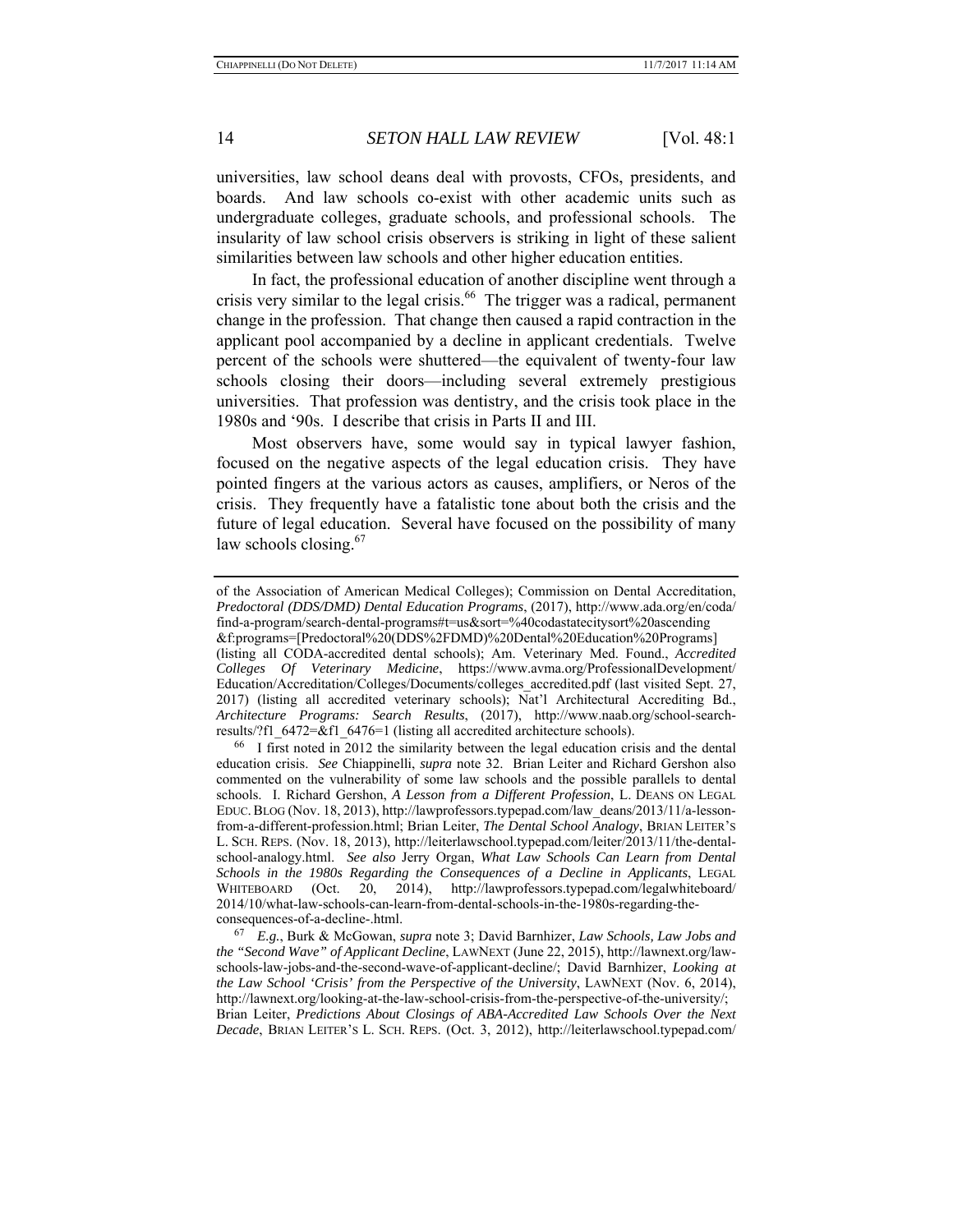But my focus here is very different. In Part IV, I identify and describe the lessons law schools and legal education can learn from the crisis in dental education to avoid closure and, in fact, to thrive. The lessons of dental education are the way forward for legal education as a whole and even more so for law schools that want to gain an edge over other law schools. The way forward is understanding that internal changes to legal education, important as they may be on their own, are not likely to ensure a law school's survival. Rather, schools must explicitly focus on their missions and must engage with critical external constituencies, within the university as well as beyond it. The drivers of those efforts are the law school deans and faculties.

### II. THE STORY OF CHANGES IN THE PRACTICE OF DENTISTRY AND THE CRISIS IN DENTAL EDUCATION

#### A. *Changes in the Practice of Dentistry*

The dental education crisis of the 1980s was precipitated by changes both in the practice of dentistry and in dental education. The change in the practice of dentistry can be told in one word: fluoride.<sup>68</sup> In the early twentieth century, dentists observed a newly recognized dental disorder. This disorder, then called mottled enamel, resulted in the teeth being permanently stained brown. In the 1930s, research established that mottled enamel (now known as fluorosis) was caused by high levels of fluoride in children's drinking water.<sup>69</sup> Earlier, scientists had found a correlation, which they considered merely interesting but unimportant, between mottled enamel and resistance to tooth decay.<sup>70</sup> After discovering the cause of fluorosis, they wondered whether fluoride in drinking water at levels too low to cause fluorosis could prevent cavities. $71$ 

leiter/2012/10/predictions-about-closings-of-aba-accredited-law-schools-over-the-next-deca de.html; Organ, *supra* note 66; Stephanie Francis Ward, *10 to 15 law schools could close if enrollment keeps shrinking, higher-ed market analyst says*, A.B.A. J. (Dec. 1, 2016), http://www.abajournal.com/news/article/aba\_should\_help\_law\_schools\_consolidate\_says\_h igher\_ed\_market\_analyst; Jordan Weissmann, *Get Ready for Some Law Schools to Close*, SLATE (Dec. 1, 2014, 5:06 PM), http://www.slate.com/blogs/moneybox/ 2014/12/01/law school applications collapse get ready for schools to start closing.html; Jordan Weissmann, *Why I Bet a Professor Money that At Least One Law School Will Close*, SLATE (Dec. 3, 2014), http://www.slate.com/blogs/moneybox/2014/12/03/ why i just bet a professor\_money\_that\_at\_least\_one\_law\_school\_will\_close.html.

See The Story of Fluoridation, NAT'L INST. OF DENTAL & CRANIOFACIAL RES., https://www.nidcr.nih.gov/OralHealth/Topics/Fluoride/TheStoryofFluoridation.htm (last updated Feb. 26, 2014). [hereinafter *Story of Fluoridation*]

<sup>69</sup> *Id.* 70 *Id.* 71 *Id.*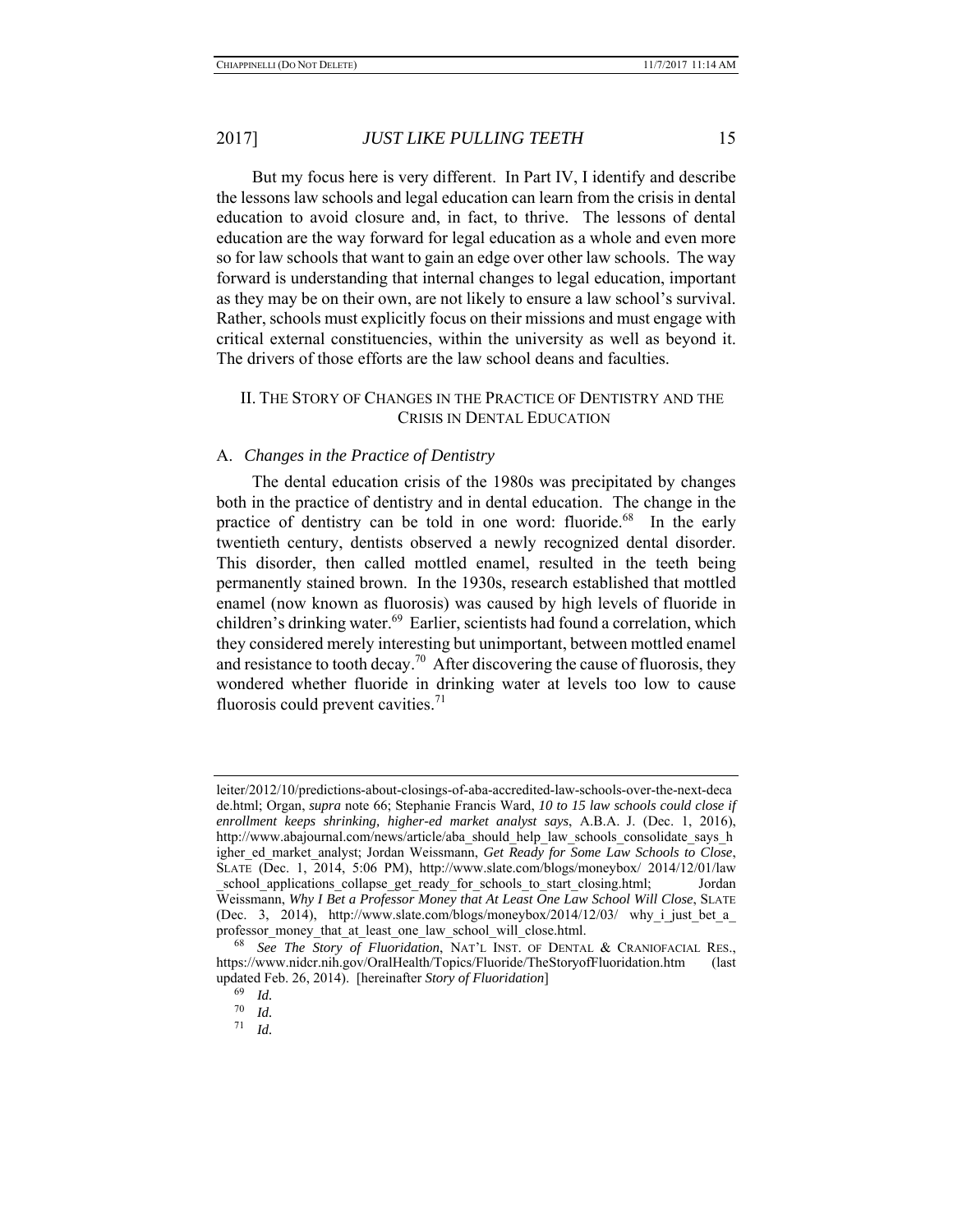In 1945, Grand Rapids, Michigan agreed to test drinking water fluoridation and to allow the federal government to monitor its 30,000 schoolchildren.<sup>72</sup> The results were spectacular and immediate, and in 1951, the Surgeon General and the National Academy of Sciences formally recommended fluoridation.<sup>73</sup> By the mid-1950s, the rate of cavities in Grand Rapids children had dropped more than  $60\%$ <sup>74</sup> The Institute of Medicine has called the success of fluoridation "one of the major public health achievements" of the twentieth century.75

But that major achievement resulted in a major shift in the practice of dentistry. From a public health view, the state of American oral health through the end of World War II was, by today's standards, abysmal. The first systematic report on dental education, in the mid-1920s, took for granted that most Americans had significant caries (cavities) and periodontal (gum) disease.76 Dentistry, the report concluded, "has been triumphant in the art of repair, but has been baffled by the mysteries of prevention."<sup>77</sup> In 1940, service in the armed forces required 6 opposing teeth in each jaw (i.e., 12 teeth in total),<sup>78</sup> but almost 9% of inductees were rejected for service because they did not meet this standard.<sup>79</sup> Once the United States entered World

<sup>72</sup>*Id.* 73 COMM. ON THE FUTURE OF DENTAL EDUC., DENTAL EDUCATION AT THE CROSSROADS: CHALLENGES AND CHANGE 37 (Marilyn J. Field ed., 1995), https://www.nap.edu/catalog/ 4925/dental-education-at-the-crossroads-challenges-and-change [hereinafter DENTAL EDUCATION AT THE CROSSROADS].

<sup>74</sup>*The Story of Fluoridation*, *supra* note 68. 75 DENTAL EDUCATION AT THE CROSSROADS, *supra* note 73, at 62.

<sup>76</sup> WILLIAM J. GIES, DENTAL EDUCATION IN THE UNITED STATES AND CANADA: A REPORT TO THE CARNEGIE FOUNDATION FOR THE ADVANCEMENT OF TEACHING 158, 226 (1926), https://dalspace.library.dal.ca/bitstream/handle/10222/42804/Geis\_Report\_Reduced\_All\_O CR\_150dpi\_PDFA1b.pdf?sequence=1&isAllowed=y ("The tendency to irregular alignment in dentition appears to be growing; decay of teeth is rampant; loosening of teeth owing to disease of the closely investing tissues was never more common; conditions of disease at the roots of teeth are as numerous as ever; systemic sequelae of infection through dental channels have been noted in increasing incidence and variety; defective teeth are being extracted by the millions; and oral maladies involving both teeth and jaws, and requiring surgical attention, have not perceptibly decreased. . . . The boy or girl whose teeth are entirely free from caries is unusual; and the young man or woman without decayed teeth, or from whom teeth have not been extracted, or who has not had teeth filled, crowned, or replaced, is very hard to find. At middle age, disease of the tissues that surround the teeth is an accustomed experience; in old age, sound natural teeth are uncommon; and at all ages many persons suffer from infectious disorders that follow admission of germs through deficient dental tissues."). 77 *Id.* at 158.

<sup>78</sup> A sufficient number of opposing teeth was required so that a service person deployed in a theatre of operations could eat battle rations. Maxwell H. Anderson, *Dentistry and Dental Education in the Context of the Evolving Health Care System*, 71 J. DENTAL EDUC. 988, 989 (2007).

GEORGE F. JEFFCOTT, A HISTORY OF THE UNITED STATES ARMY DENTAL SERVICE IN WORLD WAR II 199–200 (Calvin H. Goddard & Rebecca L. Duberstein, eds., 1955).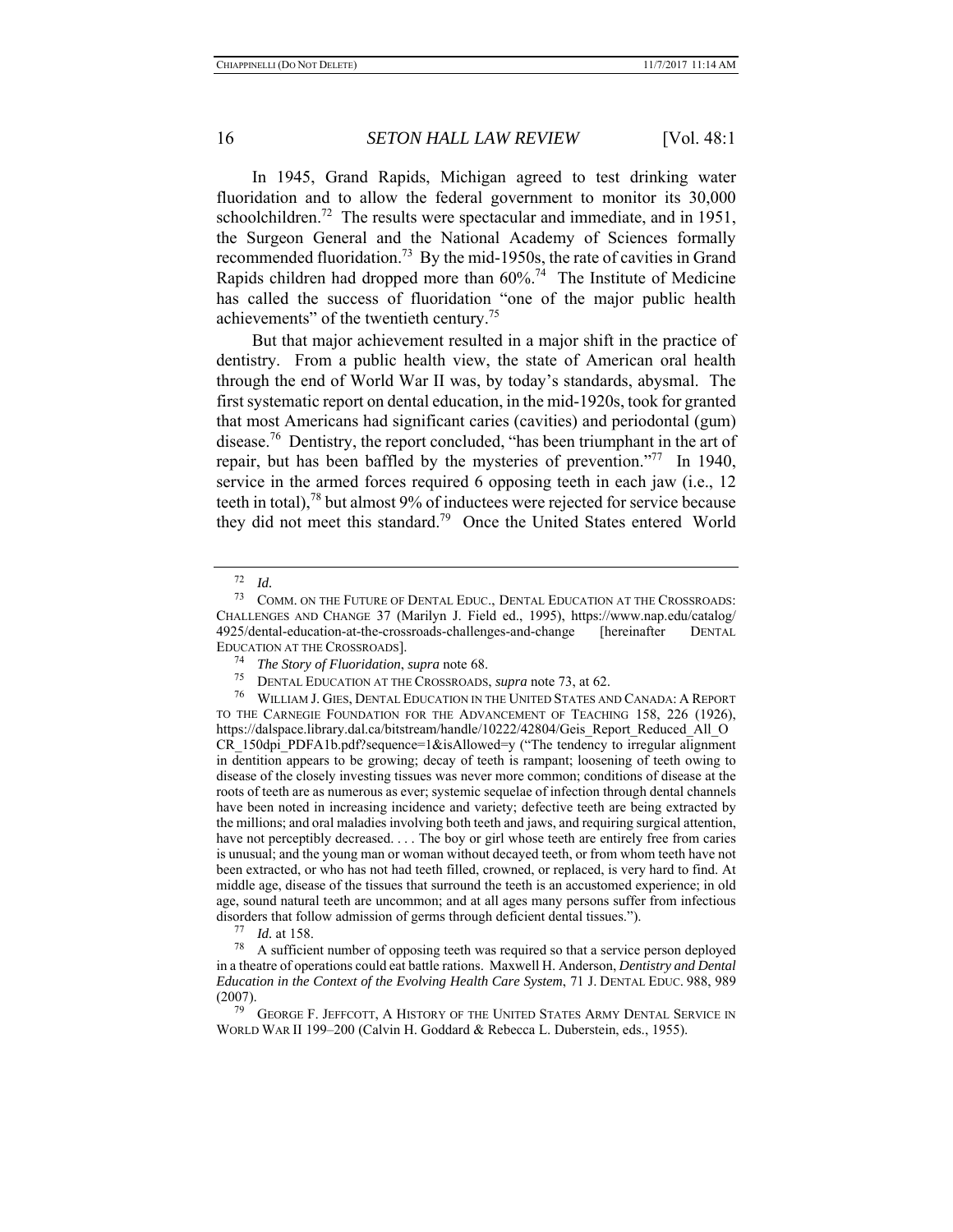War II, even this minimal requirement was relaxed because the government realized that it would otherwise not have sufficient recruits.<sup>80</sup> Throughout the war, more recruits were rejected for dental reasons than for any other physical cause.<sup>81</sup>

Through the 1970s, the bread-and-butter of the general dentist (and 80% of dentists were and are generalists) was filling cavities, especially in children; performing extractions; and fitting partial or complete dentures.<sup>82</sup> Adults typically went to the dentist to have teeth filled or extracted in response to pain, and replaced with artificial teeth, if they could afford it. They brought their children to the dentist for the same reasons, but also from a sense of parental duty so many childhood cavities were detected and repaired before the child experienced pain.

By the late 1970s, enough children had grown up with fluoridated water, especially children in large population areas, and were a significant enough percentage of the overall urban population that the decline in tooth  $\frac{1}{2}$  decay was evident.<sup>83</sup> As fluoridation spread, the childhood periodic checkup revealed fewer and fewer cavities. Adults kept their teeth longer too, so they needed fewer extractions and bridge work.<sup>84</sup> General dentists shifted their focus from therapeutic and restorative work to preventative procedures. They also began to focus on elective procedures such as cosmetic whitening and orthodontics.<sup>85</sup> Further, basic science advances increased treatment options in periodontics and endodontics.<sup>86</sup> These advances coincided with an adult population that was retaining more of its teeth and thus was more susceptible to gum and root disease.<sup>87</sup>

83 U.S. DEP'T OF HEALTH AND HUMAN SERVS., ORAL HEALTH IN AMERICA: A REPORT OF THE SURGEON GENERAL 3 (2000), https://www.nidcr.nih.gov/DataStatistics/SurgeonGeneral/ Documents/hck1ocv.@www.surgeon.fullrpt.pdf [hereinafter ORAL HEALTH IN AMERICA].

 $\frac{80}{81}$  *Id.* at 202.

<sup>81</sup> DENTAL EDUCATION AT THE CROSSROADS, *supra* note 73, at 24.

<sup>82</sup> AM. DENTAL ASS'N, FUTURE OF DENTISTRY TODAY'S VISION: TOMORROW'S REALITY 37, 52 (2001) [hereinafter 2001 FUTURE OF DENTISTRY]; AM. DENTAL ASS'N, REPORT OF THE AMERICAN DENTAL ASSOCIATION'S SPECIAL COMMITTEE ON THE FUTURE OF DENTISTRY: ISSUE PAPERS ON DENTAL RESEARCH, MANPOWER, EDUCATION, PRACTICE AND PUBLIC AND PROFESSIONAL CONCERNS AND RECOMMENDATIONS FOR ACTION 17, 24 (1983) [hereinafter 1983 FUTURE OF DENTISTRY]; William D. Hendricson & Peter A. Cohen, *Future Directions in Dental School Curriculum, Teaching, and Learning*, AM. ASS'N DENTAL SCHS., at 2 (1998).

<sup>84 2001</sup> FUTURE OF DENTISTRY, *supra* note 82, at 56; 1983 FUTURE OF DENTISTRY, *supra* note 82, at 5, 23.

<sup>85</sup> William Mullen, *The Disappearing Dentist: Researchers in a Once-Busy Profession Find Out They May Have Been Too Smart for Their Own Good*, CHI. TRIB. (July 27, 1986), http://articles.chicagotribune.com/1986-07-27/features/8602230796\_1\_fluoridation-toothdecay-dental-disease.

<sup>86 1983</sup> FUTURE OF DENTISTRY, *supra* note 82, at 17; ORAL HEALTH IN AMERICA, *supra* note 83, at 18.

<sup>87 2001</sup> FUTURE OF DENTISTRY, *supra* note 82, at 32–33, 56; 1983 FUTURE OF DENTISTRY, *supra* note 76, at 18.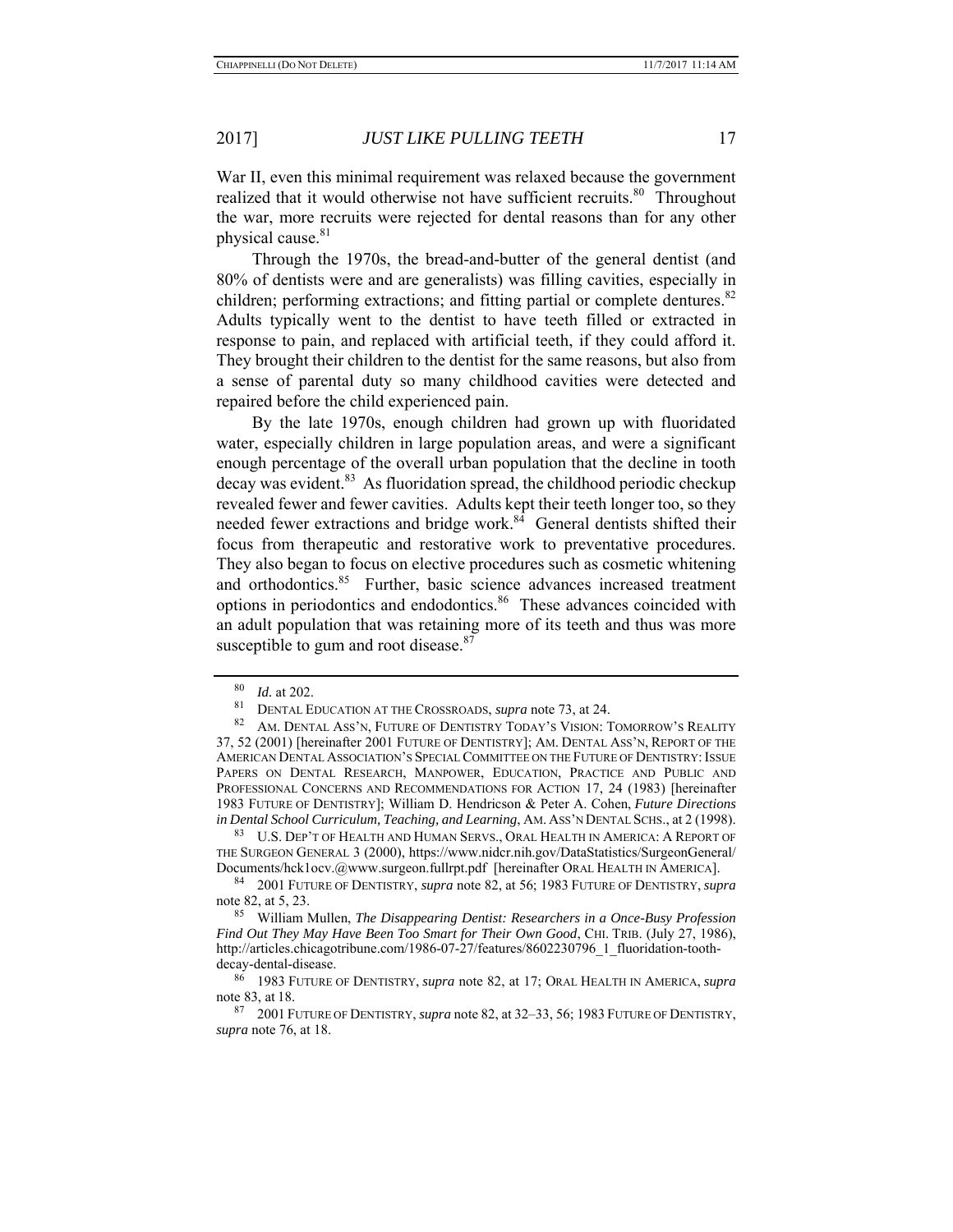For most general dentists, this represented a significant change in the professional skills they used in their practice, changes that were not well received by dental specialists and which were also probably deleterious to the patients.88 Notwithstanding a shift in services to meet the shift in demand, the overall amount spent on dental services flattened while spending on healthcare overall increased in the 1970s.<sup>89</sup> Clearly the practice of dentistry both changed and contracted in the 1970s.

#### B. *Changes in Dental Education*

The change in dental education that led to its crisis can be told in two words: money and fluoride. In part because of the armed forces' experience, the federal government took steps in the post-war period to improve America's oral health. $90$  The government's efforts took four forms. $91$  First, as it did with students in higher education generally, it made low cost loans available to dental students.<sup>92</sup> Second, the government encouraged dental schools to increase their enrollment by making payments directly to the school based both on the number of students and on the increase in students' so-called capitation payments.<sup>93</sup>

Third, the government made a significant investment in the physical plant of many dental schools, through grants for capital improvements.<sup>94</sup> Medical students' clinical education takes place in hospitals, which are separate entities from medical schools and generate significant fees that cover the hospital's costs. By contrast, dental students' clinical training takes place in clinics that are owned and operated by the dental schools and which do not generate significant patient fees, meaning that the university must bear the cost of the clinics.<sup>95</sup> Many dental schools' clinics had not been updated since before World War II, and the schools were at risk of closing because of substandard clinical facilities.<sup>96</sup> The schools and their universities

<sup>88</sup> Paul Duke Jr. & Albert R. Karr, *Dentists Step Up Services and Marketing as Competition Increases in Crowded Field*, WALL ST. J., Nov. 20, 1987, at 1.

<sup>&</sup>lt;sup>89</sup> ORAL HEALTH IN AMERICA, *supra* note 83, at 240.

Anderson, *supra* note 78, at 988-89.

<sup>91</sup> *See generally* INSTITUTE OF MEDICINE, COSTS OF EDUCATION IN THE HEALTH PROFESSIONS 1, 5 (1974) [hereinafter COSTS OF EDUCATION].

<sup>92 1983</sup> FUTURE OF DENTISTRY, *supra* note 82, at 42; DENTAL EDUCATION AT THE CROSSROADS, *supra* note 73, at 57; U.S. DEP'T OF HEALTH & HUMAN SERVS., FINANCING DENTAL EDUCATION: PUBLIC POLICY INTERESTS, ISSUES AND STRATEGIC CONSIDERATIONS 16-17 (2005) [hereinafter FINANCING DENTAL EDUCATION]; Jeanne C. Sinkford, *The Future of Dentistry: New Challenges, New Directions*, 82 J. NAT'L MED. ASS'N 353, 353 (1990).

<sup>93 1983</sup> FUTURE OF DENTISTRY, *supra* note 82, at 22; COSTS OF EDUCATION, *supra* note 91, at iii; FINANCING DENTAL EDUCATION, *supra* note 92; Sinkford, *supra* note 92, at 353.

<sup>94 1983</sup> FUTURE OF DENTISTRY, *supra* note 82, at 22.

<sup>95</sup> FINANCING DENTAL EDUCATION, *supra* note 92, at 14–15.

<sup>96 1983</sup> FUTURE OF DENTISTRY, *supra* note 82, at 22.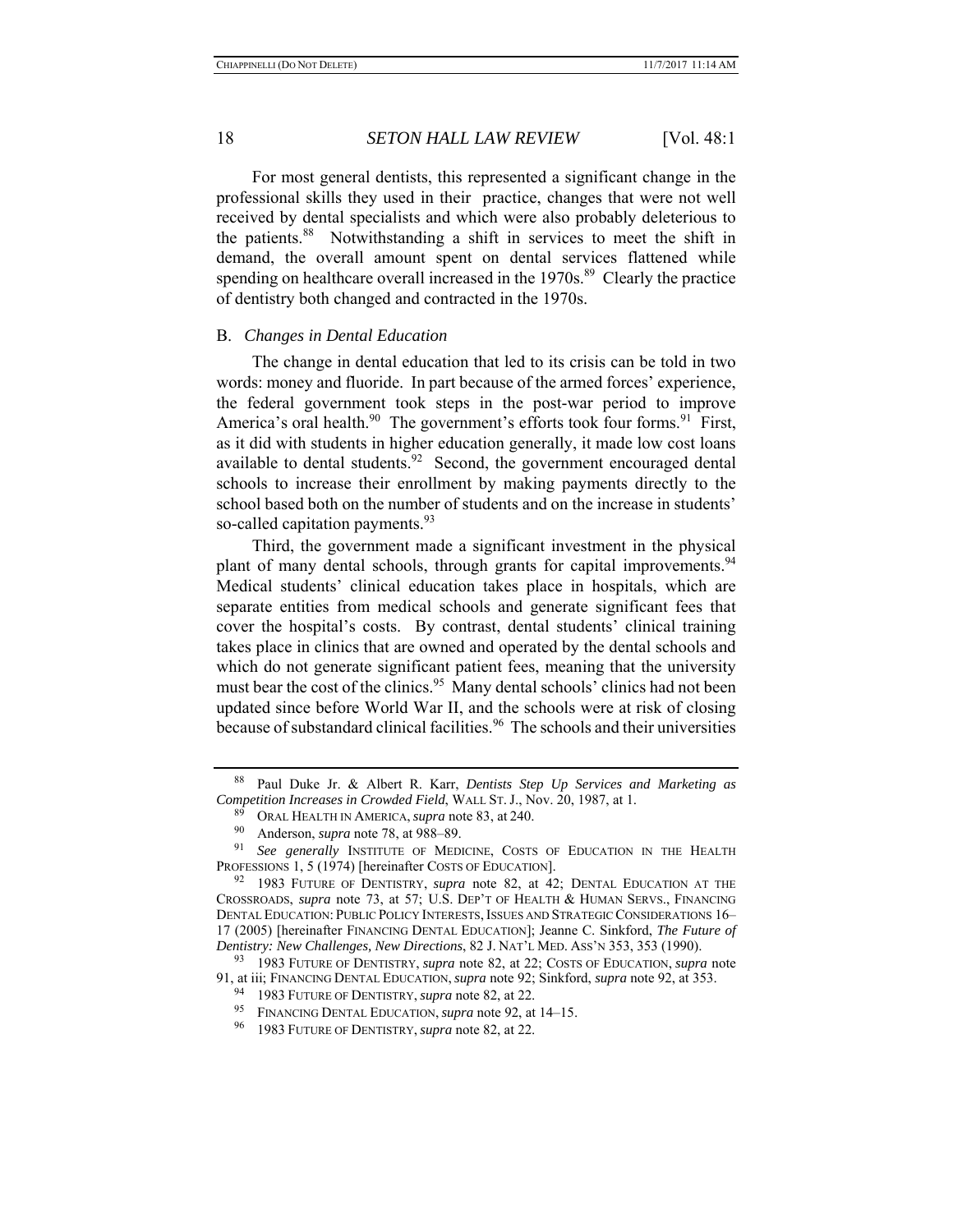were understandably reluctant to invest in dental clinics that tended not to earn an economic return.

Finally, the federal government wanted to encourage research in basic oral health issues. Through the end of the 1940s, dental research in basic science had been extremely modest. $97$  What innovations there were in dentistry tended to be in materials and techniques, which focused on repair, rather than in areas that were relevant to prevention of disease.<sup>98</sup> In 1948, Congress established the National Institute of Dental Research (NIDR), which funneled research funds to dental schools.<sup>99</sup>

The federal government's programs had a large, successful effect on dental education in the thirty-five years following the end of World War II. By 1981, over 70% of dental students took advantage of federal loans.<sup>100</sup> The number of dental schools and the number of dental students both increased dramatically thanks to federal capitation payments and enrollment incentives. In 1943, there were thirty-nine dental schools.<sup>101</sup> That number increased over  $50\%$  to sixty schools by  $1980$ .<sup>102</sup> Most of that increase, thirteen of the twenty-one new schools, came after 1960 and was facilitated by federal grants.<sup>103</sup> Between 1960 and 1980, most dental school facilities were either built from scratch or renovated thanks to federal money,  $104$  and the number of full-time faculty more than doubled. $105$ 

The number of dental students increased even more dramatically, rising over 90% from just under 12,000 students in 1950 to almost 23,000 students in  $1980$ <sup>106</sup> Again, much of this increase was the result of federal capitation and enrollment incentive payments.<sup>107</sup> In the area of sponsored research, the federal government was for all practical purposes the only sponsor. The government's NIDR accounted for 80% of all research conducted at American dental schools.<sup>108</sup>

<sup>97</sup> DENTAL EDUCATION AT THE CROSSROADS, *supra* note 73, at 51.<br>98 1983 FUTURE OF DENTISTRY *supra* note 82 at 16: DENTAL

<sup>1983</sup> FUTURE OF DENTISTRY, *supra* note 82, at 16; DENTAL EDUCATION AT THE CROSSROADS, *supra* note 73, at 51.

<sup>99 1983</sup> FUTURE OF DENTISTRY, *supra* note 82, at 16.

 $\frac{100}{101}$  *Id.* at 42.

<sup>&</sup>lt;sup>101</sup> JEFFCOTT, *supra* note 79, at 138.<br><sup>102</sup> 1083 FUTURE OF DENTISTRY *sup* 

<sup>&</sup>lt;sup>102</sup> 1983 FUTURE OF DENTISTRY, *supra* note 82, at 37.

<sup>103</sup> *Id.*<br>
104 *Id.*<br>
<sup>105</sup> *Id.*<br>
<sup>106</sup> FINANCING DENTAL EDUCATION, *supra* note 92, at 9.<br>
<sup>107</sup> *Id.* at 17

 $\frac{107}{108}$  *Id.* at 17.

<sup>108 1983</sup> FUTURE OF DENTISTRY, *supra* note 82, at 16.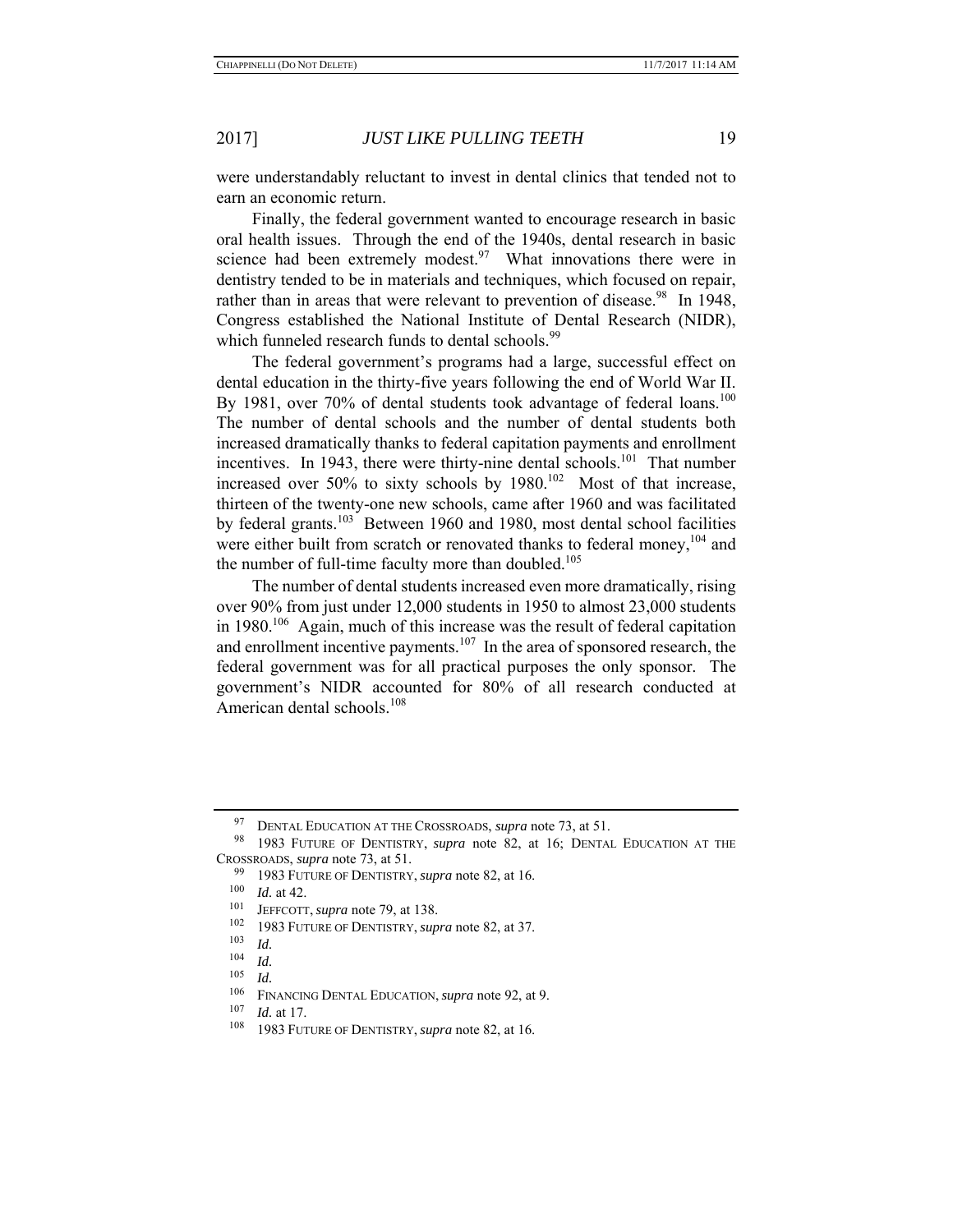But by the late 1970s, the effects of fluoride on the practice of dentistry were clear and policy advisors began to suggest that the United States was at risk of having too many dentists.<sup>109</sup> Congress responded in 1981 by eliminating, or severely reducing, funding to dental education in every area except for NIDR research grants. Those grants continued at comparable, or even increased, levels of funding.<sup>110</sup> But, the continuation of NIDR funding probably had minimal or no effect on most schools. Research accounted for only about 10% of a typical dental school's revenues, but, of course, most of that money had to be spent on the research being supported and thus was unavailable to make up for reductions in other revenue sources.<sup>111</sup> Likewise the cutbacks to financing capital projects probably also had little effect on dental schools. By the time the federal government stopped supporting capital improvements, nearly all of the nation's dental schools had either new facilities or significantly refurbished space.<sup>112</sup>

However, the financial effects of reductions in the other two categories of funding were dire on dental schools and dental students. The federal government's elimination of capitation and enrollment increase payments coupled with the reduction in federal loan availability (and increase in interest rates) were significant challenges for dental schools and their students. Federal capitation and enrollment payments, which were unrestricted payments made directly to dental schools, were typically around one-third of a school's total revenue.<sup>113</sup> By 1981, these payments were completely eliminated.<sup>114</sup> Dental schools suddenly found themselves in a financial crisis with one-third less revenue but no decrease in costs. In fact, given the advances in basic and applied oral science, the costs to dental schools had actually increased in recent years rather than decreased, even with a shift to a higher percentage of part-time faculty.<sup>115</sup> To try to maintain their financial status quo, schools tried to increase revenues and decrease

<sup>109</sup> *Id.* at 22; DENTAL EDUCATION AT THE CROSSROADS, *supra* note 73, at 57–58; Mary P. Walker et al., *Dental Education Economics: Challenges and Innovative Strategies*, 72 J. DENTAL EDUC. 1440, 1440 (2008) ("[P]redictions for future dental need and demand were not realized due to the impact of fluoride.").

<sup>&</sup>lt;sup>110</sup> DENTAL EDUCATION AT THE CROSSROADS, *supra* note 73, at 160.<br><sup>111</sup> The school recovered indirect costs, which the university and the federal government negotiated, and some of those costs doubtless are equivalent to profit, but that amount is difficult to calculate and is a relatively small percentage of the overall research money. Further, the research money would be paid directly to the university rather than to the dental school, so if it existed, the amount of research money that was available to the dental school for operating expenses would be speculative, unpredictable, and small. *See* DENTAL EDUCATION AT THE CROSSROADS, *supra* note 73, at 149–50, 159. 112 *See* Walker et al., *supra* note 109, at 1440.

<sup>113</sup>*Id. See also* COSTS OF EDUCATION, *supra* note 91, at 46. 114 1983 FUTURE OF DENTISTRY,*supra* note 82, at 22, 38; Sinkford, *supra* note 92, at 353.

<sup>115 1983</sup> FUTURE OF DENTISTRY, *supra* note 82, at 37.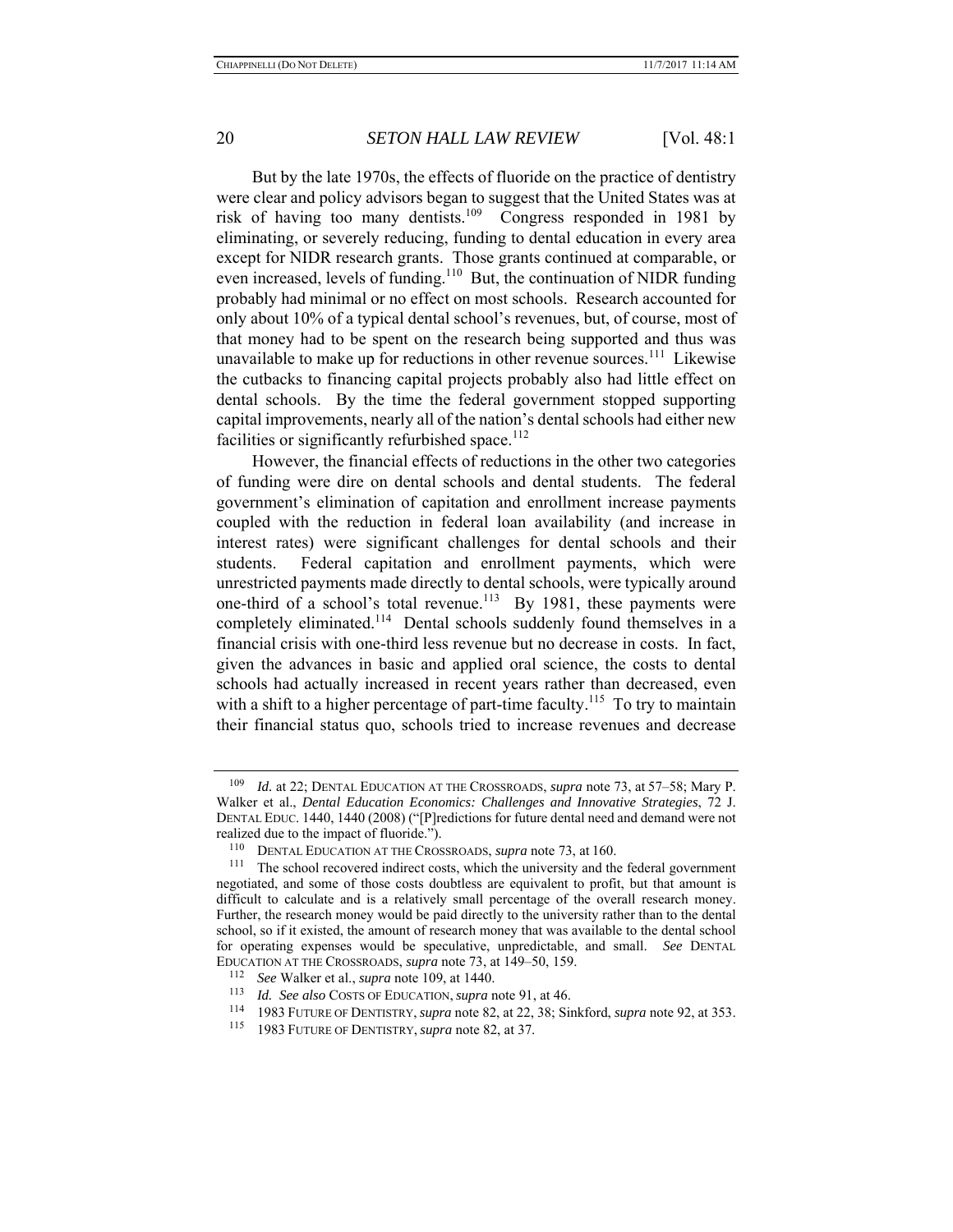costs. On the revenue side, they could increase revenues from the clinic, the university, the state, or the students. On the cost side, they could reduce costs of the clinic and basic science operations.<sup>116</sup>

Of course, most schools tried a combination of all these ways. On the revenue side, increasing clinical income was, for most schools, an unrealistic possibility. Clinics typically broke even or cost the schools money and very little income could be generated by trying to streamline costs or increase gross revenues.<sup>117</sup> Parent universities were understandably reluctant to increase support to their dental schools during a period of uncertain economics.<sup>118</sup>

As federal funds dried up, one natural response was to turn to state governments to make up the difference.<sup>119</sup> The states already provided support to dental schools, especially those at state universities.<sup>120</sup> Because most newly graduated dentists practiced in the state in which they were trained, the states had an interest in supporting the dental schools. However, by the early 1980s, state governments had their own financial difficulties and seemed unlikely to increase support to dental schools.<sup>121</sup> The 1990s were no better. In constant dollars, state support for dental schools declined 14% between 1991 and  $2000$ .<sup>122</sup> That left increasing student tuition as the primary source for replacing federal funds.

Between 1979 and 1983, the proportion of schools' revenue provided by tuition increased over  $20\%$ .<sup>123</sup> From the student perspective, however, the increase in tuition was astronomical. Tuition increased over 50% between 1977 and 1986.<sup>124</sup> But, at the same time that capitation and enrollment funds were eliminated, the federal government cut back its loan program making it more difficult and expensive for students to finance their dental education. The consequence was that students financed their education through private loans (along with some federal and state loans) and schools effectively cut their tuition by offering scholarships. By the beginning of the 1980s, over 70% of dental students received federal student

<sup>116</sup>*Id.* 117 *Id.* at 39; DENTAL EDUCATION AT THE CROSSROADS, *supra* note 73, at 180; FINANCING DENTAL EDUCATION, *supra* note 92, at 14–15; Walker et al., *supra* note 109.

<sup>118 1983</sup> FUTURE OF DENTISTRY, *supra* note 82, at 38.<br><sup>119</sup> See 2001 Furting of DENTISTRY, *supra* note 82, at

<sup>119</sup> *See* 2001 FUTURE OF DENTISTRY, *supra* note 82, at 112 (suggesting that dental school had been lobbying state legislatures for increased funding).

<sup>&</sup>lt;sup>120</sup> COSTS OF EDUCATION, *supra* note 91, at 16, 147.<br><sup>121</sup> 1983 FUTURE OF DENTISTRY, *supra* note 82, at 38.<br><sup>122</sup> Howard L. Bailit & Tryfon J. Beazoglou, *State Financing of Dental Education: Impact on Supply of Dentists*, 67 J. DENTAL EDUC. 1278, 1280 (2003), http://www.jdentaled.org/ content/67/12/1278.long.

<sup>123</sup> DENTAL EDUCATION AT THE CROSSROADS, *supra* note 73, at 205 (stating in 1979, tuition was 19.3% of revenues; in 1983, it was 23.5%, an increase of 21.7%). 124 *Id.* at 206.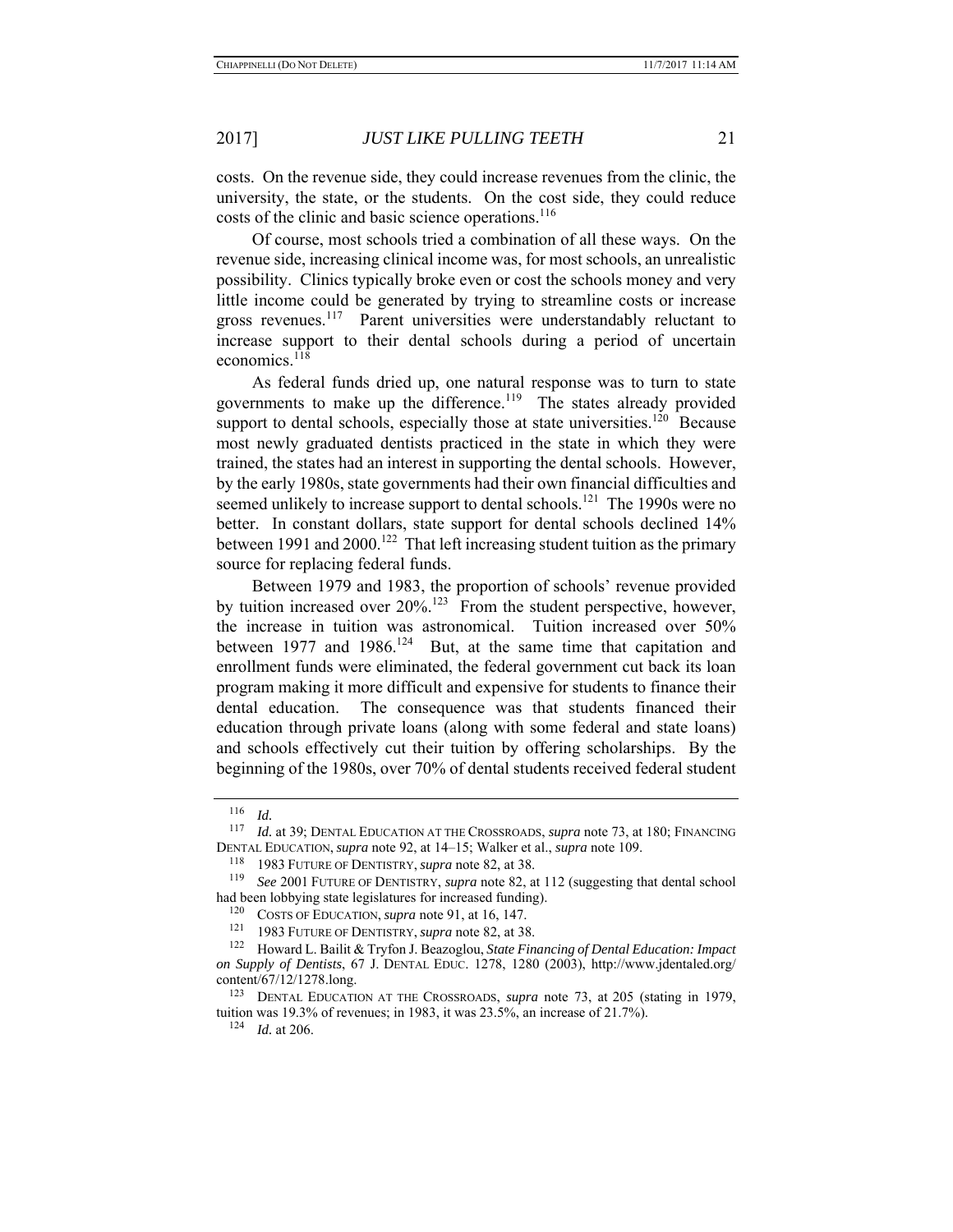loans.<sup>125</sup> In the three years from 1978 to 1981, dental student debt increased by over 50% and doubled before 1990, essentially because of an increase in tuition.<sup>126</sup>

From the schools' point of view, tuition had been on a steady increase even before the crisis and continued afterward. More to the point, schools became more reliant upon it as a source of revenue. The proportion of revenue a typical school received from tuition increased from less than 20% in 1979, just before the federal government cut off capitation payments, to almost one-third by 1996.<sup>127</sup> In the five years between 1976 and 1980, mean tuition increased  $63\%$ <sup>128</sup> But this increase masks a great variation: public schools increased their tuition 24% while private schools increased theirs by  $82\%$  over those five years.<sup>129</sup> Once the crisis hit, the increases accelerated. From 1980 to 1986, public schools increased tuition by an additional 68% and private schools by 53%.<sup>130</sup> These increases continued through the end of the 1980s.<sup>131</sup>

One result of the changed realities of the practice of dentistry and the changed economics of dental education was a rapid and severe reduction in the number of people applying to dental school. The high-water mark was in 1975 when almost 16,000 people applied to dental schools.<sup>132</sup> In 1980, the year before the federal cutbacks in funding, schools saw about 9,600 applicants.<sup>133</sup> Within a decade, that number fell by almost half. In 1988, and again in 1989, there were only  $5,000$  applicants.<sup>134</sup>

<sup>125 1983</sup> FUTURE OF DENTISTRY, *supra* note 82, at 42.

<sup>126</sup> *Id.* at 42, 49; DENTAL EDUCATION AT THE CROSSROADS, *supra* note 73, at 137; FINANCING DENTAL EDUCATION, *supra* note 92, at 5.

<sup>127</sup> DENTAL EDUCATION AT THE CROSSROADS, *supra* note 73, at 205 (in 1979 tuition was 19.3% of revenues). JAMES E. HARDIGAN & MICHAEL J.REED, AM. ASS'N DENTAL SCHS., THE COST OF ACADEMIC DENTISTRY: HOW WILL WE PAY THE BILL? 3 (1998) (noting in 1996, tuition was 30.3% of revenues).

<sup>128 1983</sup> FUTURE OF DENTISTRY, *supra* note 82, at 41.

*Id.* (from 1976 to 1980, median public school tuition increased from \$1,812 to \$2,244 and median private tuition went from \$4,782 to \$8,702).

<sup>130</sup> DENTAL EDUCATION AT THE CROSSROADS, *supra* note 73, at 205 (from 1980 to 1986, public school tuition increased from \$2,244 to \$3,783 and private tuition went from \$8,702 to \$13,297).

<sup>131</sup> *Id.* (noting that in 1990, tuition at all schools was \$9,427; at public schools, it averaged \$5,106; and at private schools, it averaged \$16,990).

<sup>132 2001</sup> FUTURE OF DENTISTRY, *supra* note 82, at 94; Huntly Collins, *A Rush for Local Dental Schools*, PHILA. INQUIRER (Mar. 25, 1987), http://articles.philly.com/1987-03- 25/news/26222069\_1\_dental-schools-dental-program-dental-students.<br><sup>133</sup> AM. DENTAL EDUC. ASS'N, DENTAL SCHOOL APPLICANTS AND FIRST-TIME ENROLLEES,

<sup>1980–2014 (2014) [</sup>hereinafter DENTAL SCHOOL APPLICANTS].

<sup>&</sup>lt;sup>134</sup> *Id.* (data points appear when moused-over).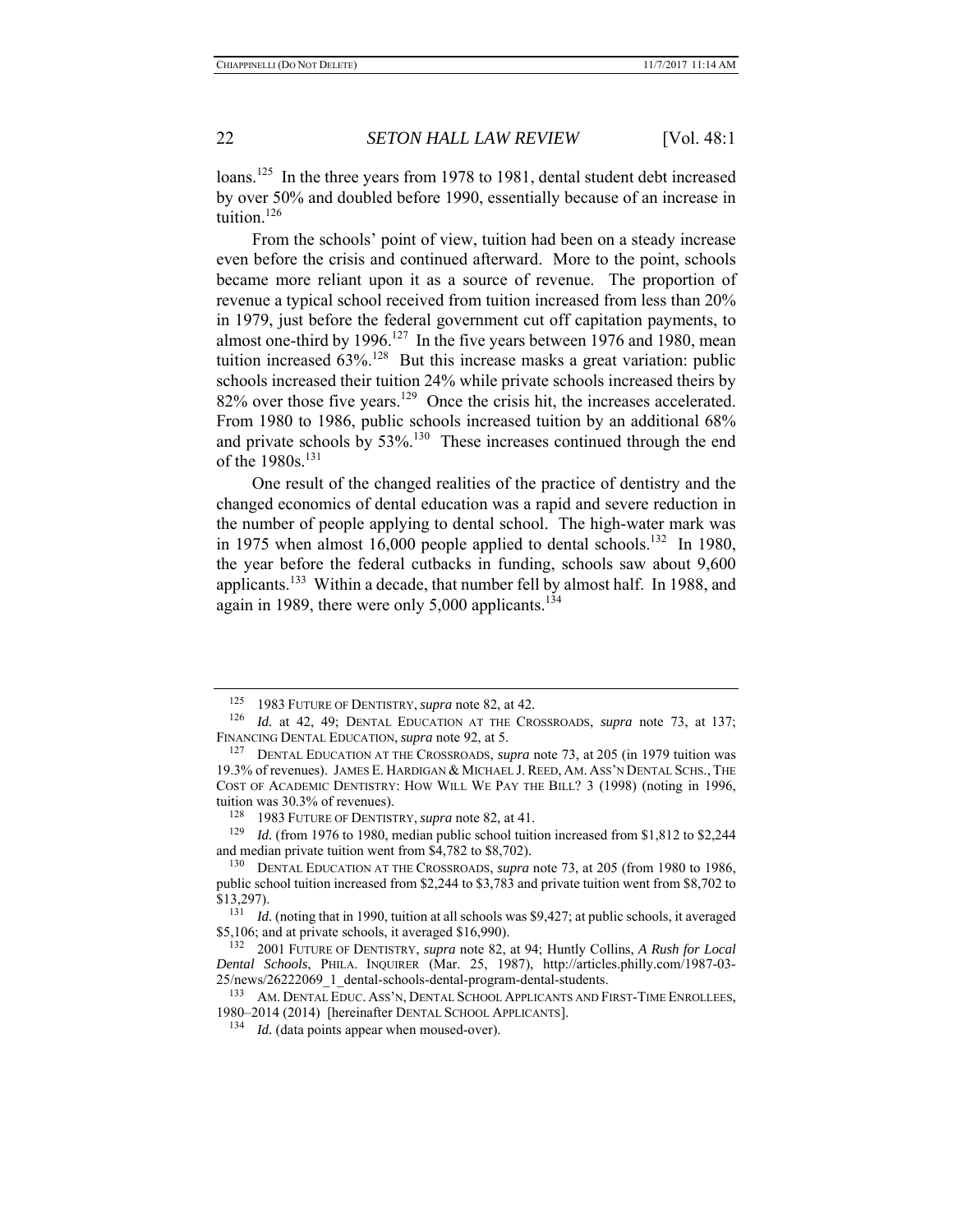As one might imagine, the quality of the applicants, by traditional measures of UGPA and DAT was declining, as well.<sup>135</sup> That diminishing of entering credentials manifested itself several years later as new dental graduates failed the national boards and licensing exams in increased numbers. By 1992, the number of graduates failing the exams increased by  $67\%$  from ten years before.<sup>136</sup> One in six graduates failed in 1992; a decade earlier, fewer than one in ten failed.<sup>137</sup>

That this decline was a crisis can be seen by comparing the number of applicants to the number of first year students. There were fewer *applicants* in 1988 than there were first year *students* in 1980.<sup>138</sup> In 1975, the peak year for applications, the ratio of applicants to available seats in dental schools was  $2.6:1$ .<sup>139</sup> In 1980, the ratio had fallen to  $1.6$ .<sup>140</sup> 1988 was the worst year for dental schools, with about 5,000 applicants for around 4,200 seats, a ratio of  $1.2^{141}$ 

The dental schools responded to this crisis in relatively predictable ways. In the end, as we will see, none of these responses made a significant difference in determining whether a school survived. One thing many schools did was increase their focus on philanthropic fundraising.<sup>142</sup> The reality of fundraising for educational institutions is that, with the rare exception of a gift so large it can truly transform an institution, gifts help marginally with general operations. A major, but not transformative, gift can make a particular aspect of operations successful but is restricted to that area.<sup>143</sup> An additional challenge to the schools at that time is that, generally speaking, major donors do not give simply because an institution is in financial difficulty, but rather, they tend to give to healthy institutions to build on the institution's success.<sup>144</sup>

Dental schools' fundraising efforts in response to the crisis of the 1980s reflect these realities. Dental school fundraising was an "unexplored source" of funds in the mid-1980s, which generated "insignificant" revenue.<sup>145</sup> In

<sup>135 1983</sup> FUTURE OF DENTISTRY, *supra* note 82, at 42; DENTAL EDUCATION AT THE CROSSROADS, *supra* note 73, at 131, 134.

<sup>&</sup>lt;sup>136</sup> DENTAL EDUCATION AT THE CROSSROADS, *supra* note 73, at 134.

<sup>138</sup> DENTAL SCHOOL APPLICANTS, *supra* note 133.<br>139 1083 EUTURE OF DENTISTRY, *supra* note 82, et

<sup>139 1983</sup> FUTURE OF DENTISTRY, *supra* note 82, at 42.

<sup>140</sup> DENTAL SCHOOL APPLICANTS, *supra* note 133 (noting 9,601 people applied for 6,030 first year places). 141 *Id.* 142 1983 FUTURE OF DENTISTRY, *supra* note 82, at 39; DENTAL EDUCATION AT THE

CROSSROADS, *supra* note 73, at 210.

<sup>143</sup> DENTAL EDUCATION AT THE CROSSROADS, *supra* note 73, at 221. 144 *See, e.g.*, JEROLD PANAS, MEGA GIFTS, 29–30 (2d ed. 2005).

<sup>145 1983</sup> FUTURE OF DENTISTRY, *supra* note 82, at 39.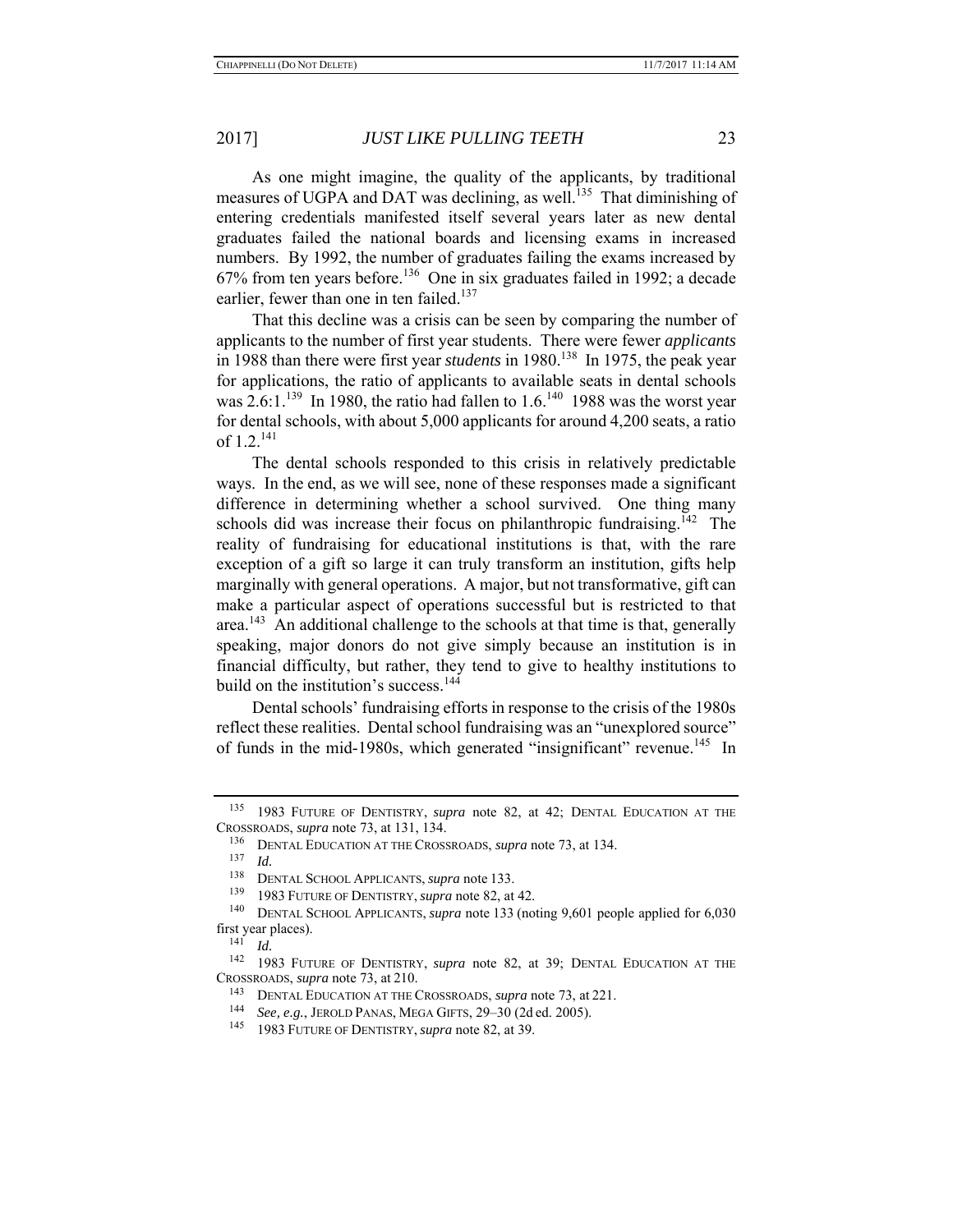1991, gifts to dental schools represented just over 3% of the schools' revenues. Although in the early 1990s development represented the fastestgrowing of all revenue categories, by 1996, gifts accounted for only 4.3% of revenue.<sup>146</sup>

Many schools also undertook general cost-cutting measures, targeted at areas deemed to be less essential to the immediate well-being of the school.<sup>147</sup> These areas included physical plant improvement and maintenance, the school's library, and support staff.<sup>148</sup> The danger in making these cuts, of course, is that a school will at some point have to refurbish its facilities or build new ones. In the end, that may be more expensive than properly maintaining and incrementally improving its current physical plant. Likewise, valuable library resources and support staff are difficult to replace once they are cut.

Schools also tried to increase net revenues by focusing on activities related to, but separate from, their core educational mission. specifically, they initiated or put more resources into landing research grants and into continuing dental education (CDE) programs. By the mid-1990s, research funding accounted for roughly 10% of schools' revenues. However, it is obvious that the vast majority of that money was spent on the research for which it was provided and was not available to the school to spend on other needs. Schools do profit from the recovery of indirect costs, but those are very difficult to calculate and most schools could not provide significant unrestricted revenue. Telling evidence of this is provided by the observation that dental school deans were split as to whether research grants were a potential source of significant resources.<sup>149</sup>

CDE programs began to be offered in significant numbers in the early 1970s, when continuing education became a prerequisite for relicensing of dentists.<sup>150</sup> From the beginning, however, school-sponsored CDE programs typically broke even or actually lost money.<sup>151</sup> In the turmoil of the 1980s, schools increased their emphasis on CDE programs, in part to increase net revenues.<sup>152</sup>

<sup>146</sup> HARDIGAN & REED, *supra* note 127, at 3, 5.

<sup>147</sup> Howard L. Bailit, *The Fundamental Financial Problems of Dental Education and Their Impact on Education, Operations, Scholarship, and Patient Care*, 72 J. DENTAL EDUC. 14, 15 (2008), http://www.jdentaled.org/content/72/2\_suppl/14.full.<br><sup>148</sup>  $Id$ .

<sup>149</sup> DENTAL EDUCATION AT THE CROSSROADS, *supra* note 73, at 159 n.5.<br><sup>150</sup> Devid W. Chambers, *Devid Education's Jumphement with Devid* 

David W. Chambers, *Dental Education's Involvement with Dentists' Learning in Practice: Data and Theory*, 76 J. DENTAL EDUC. 107, 109 (2012).

<sup>151 1983</sup> FUTURE OF DENTISTRY, *supra* note 76, at 39. However, some schools managed to run very successful CDE programs. *Id.* 152 *Id.* at 39; DENTAL EDUCATION AT THE CROSSROADS, *supra* note 73, at 210. *See also* 

<sup>2001</sup> FUTURE OF DENTISTRY, *supra* note 82, at 107 (noting schools also sponsored CDE programs to improve their relations with local practicing dentists and to help remediate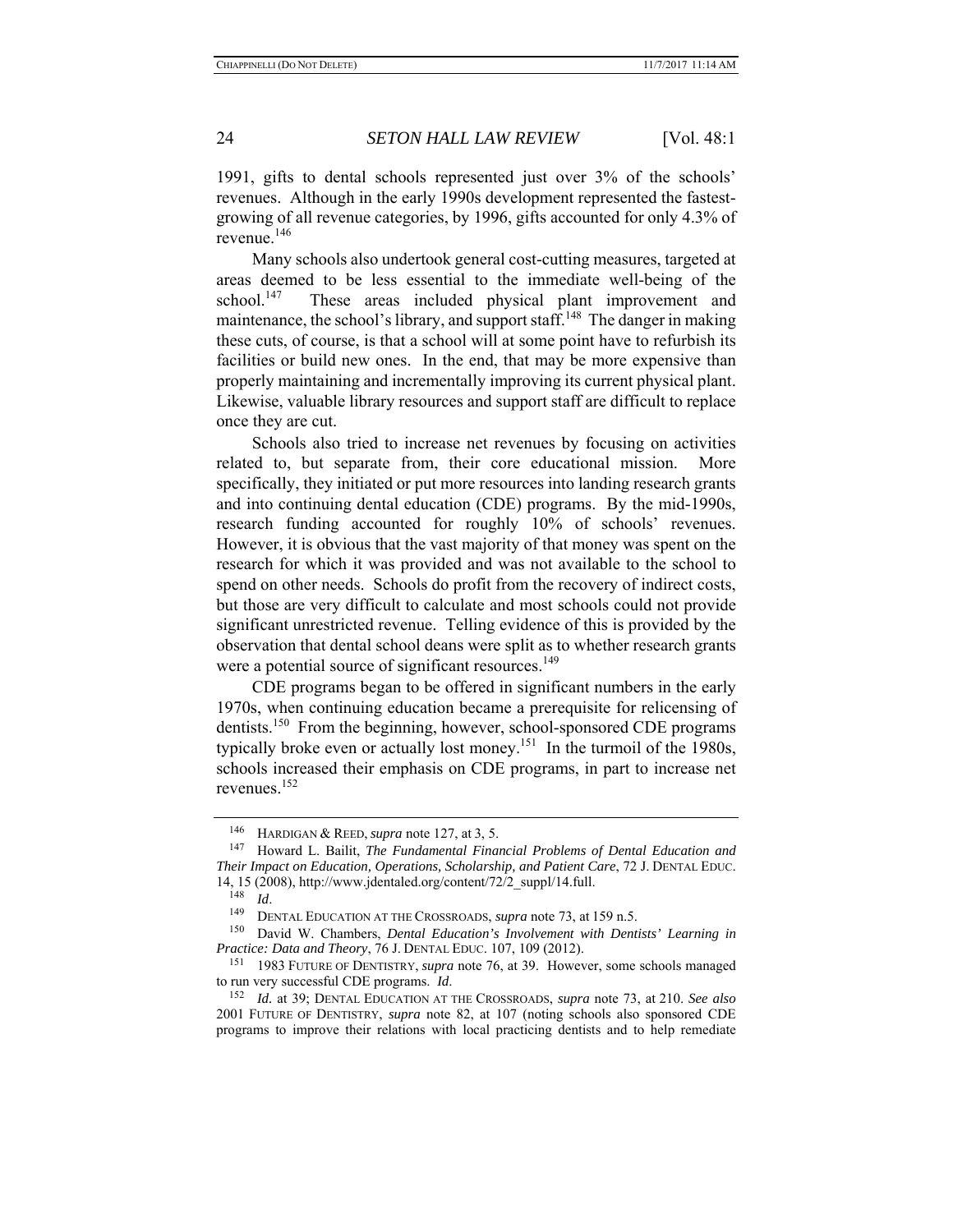However, school-sponsored CDE programs were not generally successful and, more to the point, they were not sources of significant revenue for the schools. Market factors and quality factors each played a part. The barriers to entry in the CDE market were minimal and the schools quickly faced competition from both for-profit continuing education corporations and the organized dentistry groups, which added CDE programs at little or no cost to their regular gatherings.<sup>153</sup> As one observer put it, "[s]chools' financial structures are not suited to competition based on lowest cost."<sup>154</sup> Thus the school-sponsored CDE programs could not attract significant numbers of students. Second, the quality of school-sponsored CDE programs was seen by practicing dentists to be lower than programs by other providers.155 By 1992, CDE programs contributed a miniscule 1.3% to dental schools' revenues.<sup>156</sup>

The schools also focused on making their core educational functions more economically viable. The second two years of dental education are clinical, with students serving in clinics operated by the school itself.<sup>157</sup> When the major changes came to dental education, many schools looked to their clinics as potential sources of increased profits.<sup>158</sup> In one sense, they succeeded. In total dollars, clinic revenues increased 35% in the 1990s.<sup>159</sup> Clinic revenues as a percentage of school revenues increased from 12.2% in 1983, to 16.6% in 1992, and to 18% in 1998.160 But the financial fact of dental clinics is that they cost more than they bring in.<sup>161</sup> Dental students provide the bulk of patient care and typically can only see two or three

practitioners referred to the school by licensing authorities).<br><sup>153</sup> Chambers, *supra* note 150, at 109–10.<br><sup>154</sup> *Id.* at 110.

 $\frac{154}{155}$  *Id.* at 110.

Id. at 110; Kathleen Roth, *Dental Education: A Leadership Challenge for Dental Educators and Practitioners*, 71 J. DENTAL ED. 983, 985 (2007), http://www.jdentaled.org/ content/71/8/983.long.

<sup>156 2001</sup> FUTURE OF DENTISTRY, *supra* note 82, at 92.

By contrast, medical students' clinical education takes place largely in teaching hospitals in which the cost is borne primarily by the hospital. FINANCING DENTAL EDUCATION, *supra* note 92, at 14-15.

<sup>158 1983</sup> FUTURE OF DENTISTRY,*supra* note 82, at 39 (The schools also looked to increase their clinic's profitability by reducing costs through such measures as "streamlining" their procedures, having the clinical faculty member perform some procedures, and controlling inventory costs and accounting.). *See* DENTAL EDUCATION AT THE CROSSROADS, *supra* note 73, at 213; Jeanne C. Sinkford, *Effect of Economic Pressures on Dental Education at Howard University*, 76 J. NAT'L MED. ASS'N 15, 17 (1984) (noting inventory control, bulk purchasing and competitive bidding among the measures implemented by Howard University). Whether the schools succeeded in reducing costs is not known, but as documented below, costs continued to outstrip revenues by a considerable margin.

<sup>&</sup>lt;sup>159</sup> Walker et al., *supra* note 109, at 1442.

<sup>160 1983</sup> FUTURE OF DENTISTRY, *supra* note 82, at 39.

Id.; DENTAL EDUCATION AT THE CROSSROADS, *supra* note 73, at 180.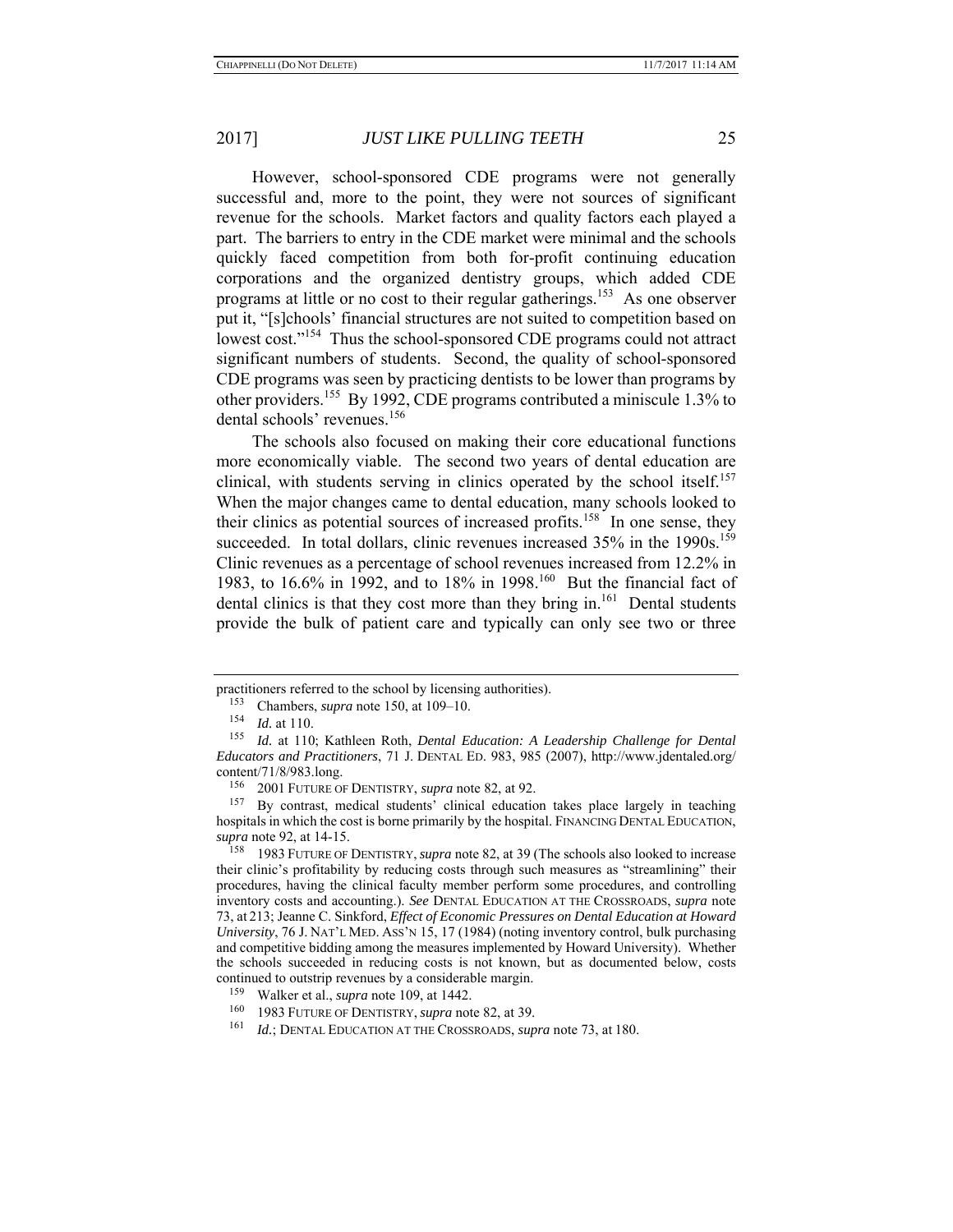patients per day.<sup>162</sup> Students are expected to perform a wide array of procedures, with which they have had little to no experience. The overarching attitude is that the clinic's primary mission is to educate students rather than to provide patient care.<sup>163</sup>

Unlike medical education, in which a broad section of the public typically uses medical services in a teaching hospital, dental clinics tend to serve patients who cannot afford private dentists. Many patients are covered by Medicare, which pays very little for dental services.<sup>164</sup> The consequence of the patient mix and the general quality of the dental services rendered by students who have not received the DDS is that clinics tend to charge about half of the local market rate.<sup>165</sup> In the typical dental school clinic, costs are three times the revenues.<sup>166</sup> Thus, although the schools succeeded in bringing in more revenue, they did so in a dynamic that increasingly cost them money rather than generating net revenue.

Dental education as a whole worked to change its curriculum during the crisis. Of course because of the crisis, schools strove to change their curriculum in hopes of reducing costs.<sup>167</sup> It seems unlikely, however, that any curriculum changes actually resulted in an ultimate net reduction in costs. To the extent that any savings in costs were achieved, it seems to have been largely from outsourcing instruction in some of the first two years' courses to the medical school, which saved little in cost but hampered the dental schools' control over content.<sup>168</sup>

One popular curricular change was to attempt to make its graduates more practice-ready in an environment in which dental care was shifting to preventative care.<sup>169</sup> But schools did not move away from their focus on training general practitioners rather than dental specialists, a focus that had been in place since the  $1920s$ .<sup>170</sup> In truth, though, much of the impetus for curricular reform was of the evergreen variety and did not stem from the crisis in dental education.171 Although dental schools implemented various

<sup>162</sup> Walker et al., *supra* note 109, at 1442.

<sup>163</sup> FINANCING DENTAL EDUCATION, *supra* note 92, at 14.

*Id.* at 15.

<sup>165</sup>*Id.* 166 *Id.* at 14; Walker et al., *supra* note 109.

<sup>&</sup>lt;sup>167</sup> DENTAL EDUCATION AT THE CROSSROADS, *supra* note 73, at 210, 214.

*Id.* at 97.

<sup>169 1983</sup> FUTURE OF DENTISTRY, *supra* note 82, at 45.

<sup>170 2001</sup> FUTURE OF DENTISTRY, *supra* note 82, at 106; DENTAL EDUCATION AT THE CROSSROADS, *supra* note 73, at 47, 94. The first systematic study of American dental education recommended that dental schools focus on training generalists rather than specialists. GIES,*supra* note 76, at 190–92,

<sup>171</sup> Hendricson & Cohen, *supra* note 82, at 5.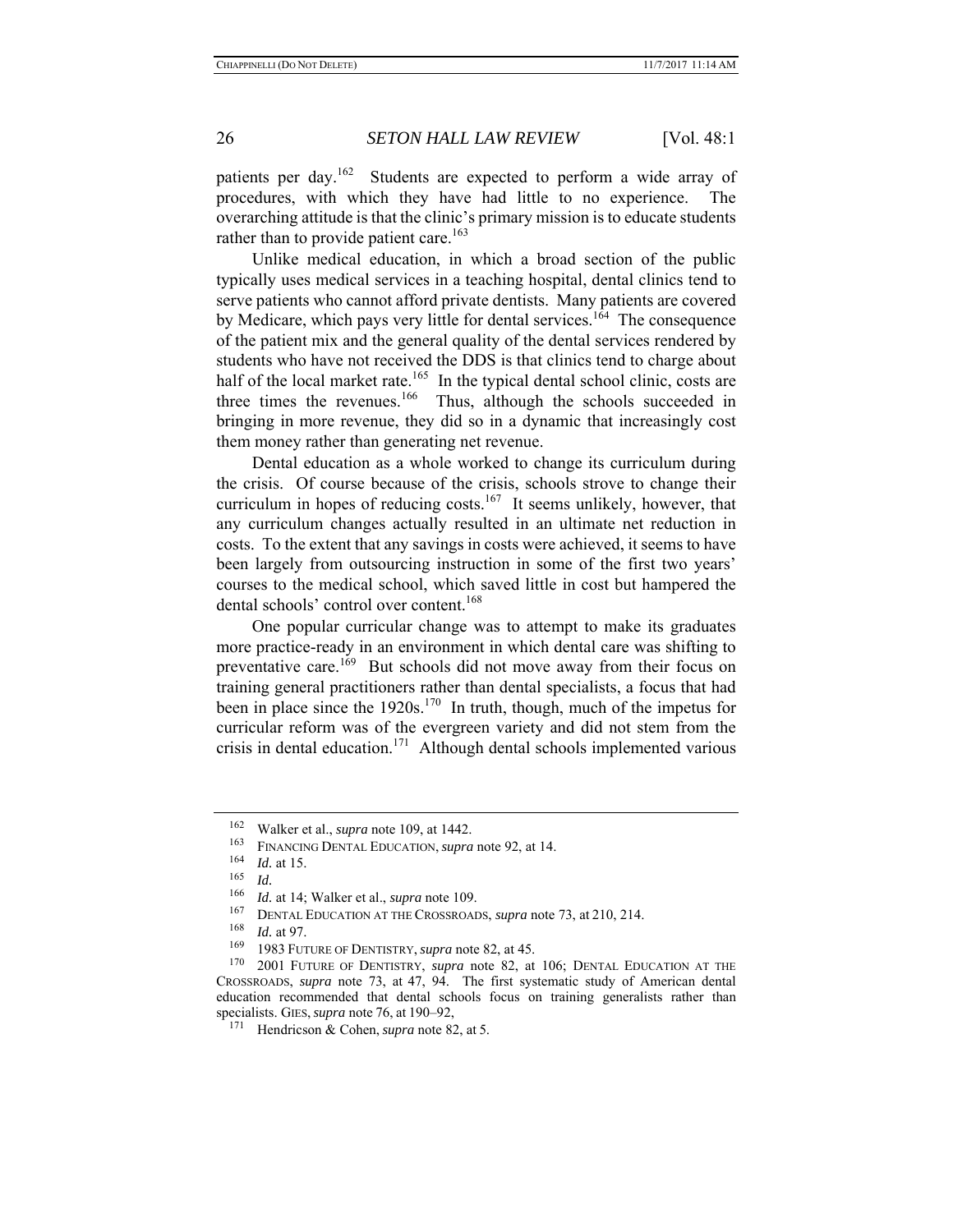curricular reforms, $172$  the end result of the dental education crisis was "some growth and little change." $173$  As with much of higher education, curriculum reform in dental schools, even in the face of an existential crisis, was thwarted in predictable ways. Most saliently, faculty recalcitrance, financial limitations, and a perceived disconnect between a reformed curriculum and licensure tests prevented widespread change.<sup>174</sup> As Derek Bok is said to have said, changing the curriculum "is like trying to move a graveyard."<sup>175</sup>

Dental schools reduced the size of their entering classes. Doubtless the vast majority of this reduction was simply a reflection that there were insufficient qualified applicants to fill the number of seats available.<sup>176</sup> As noted, because dental clinics are owned and operated by the schools, a reduction in class size does little to reduce costs. Rather, the high percentage of fixed costs must be spread over fewer students, resulting in a need to increase tuition even more.<sup>177</sup>

The high-water mark for dental school enrollment was in 1980 when over 6,000 first year students began their studies. The number of first-year students declined steadily in each of the next nine admissions cycles. At the bottom, in 1989, fewer than 4,000 people began dental studies.<sup>178</sup> First-year enrollment fell by 34% in less than ten years. By the early 1990s, total dental school enrollment fell the equivalent of 20 average-sized dental schools.<sup>179</sup> Of course, not every school's enrollment declined in the same proportion. In fact, some schools increased their enrollment.<sup>180</sup> Of those that saw declines, the reductions ranged from negligible to  $50\%$ .<sup>181</sup>

<sup>172</sup> DENTAL EDUCATION AT THE CROSSROADS, *supra* note 73, at 97, 210; Hendricson & Cohen, *supra* note 82, at 5; Denise K. Kassebaum et al., *The Dental Curriculum at North American Dental Institutions in 2002–03: A Survey of Current Structure, Recent Innovations, and Planned Changes*, 68 J. DENTAL EDUC. 914, 914–15 (2004), http://www.jdentaled.org/ content/68/9/914.full.pdf+html.

<sup>173</sup> Kassebaum et al., *supra* note 172, at 915 (quoting L.A. Tedesco, *Issues in Dental Curriculum and Change*, 59 J. DENTAL EDUC. 97 (1995)).

<sup>174</sup> DENTAL EDUCATION AT THE CROSSROADS, *supra* note 73, at 100; Kenneth L. Kalkwarf et al., *ADEA Commission on Change and Innovation in Dental Education*, 69 J. DENTAL EDUC. 1085, 1085 (2005), http://www.jdentaled.org/content/69/10/1085.full.

<sup>175</sup> *See* Stacy JoIna, *Harvard Education: A Matter of Coping, Not Facts*, WASH. POST (Sept. 21, 1979), https://www.washingtonpost.com/archive/politics/1979/09/21/harvard-educ ation-a-matter-of-coping-not-facts/43d82428-f93f-4e92-b48f-1b5e90298d45/.<br><sup>176</sup> See sunns note 135

<sup>&</sup>lt;sup>176</sup> *See supra* note 135.<br><sup>177</sup> **1983** FUTURE OF DE

<sup>177 1983</sup> FUTURE OF DENTISTRY, *supra* note 82, at 40.

DENTAL SCHOOL APPLICANTS, *supra* note 133 (noting 6,030 first year students begin in 1980; 3,979 began in 1989).

<sup>&</sup>lt;sup>179</sup> DENTAL EDUCATION AT THE CROSSROADS, *supra* note 73, at 26. (noting total enrollment was 22,235 in 1982, and 15,980 in 1992, a decline of 6,255 students). Sixty dental schools existed in 1982, with average enrollment of 371. Hence, 6,255 was the equivalent of 20 average-sized schools. *Id.* at 132.

<sup>180</sup> *Id.* at 132.

<sup>181</sup> *Id.* at 26.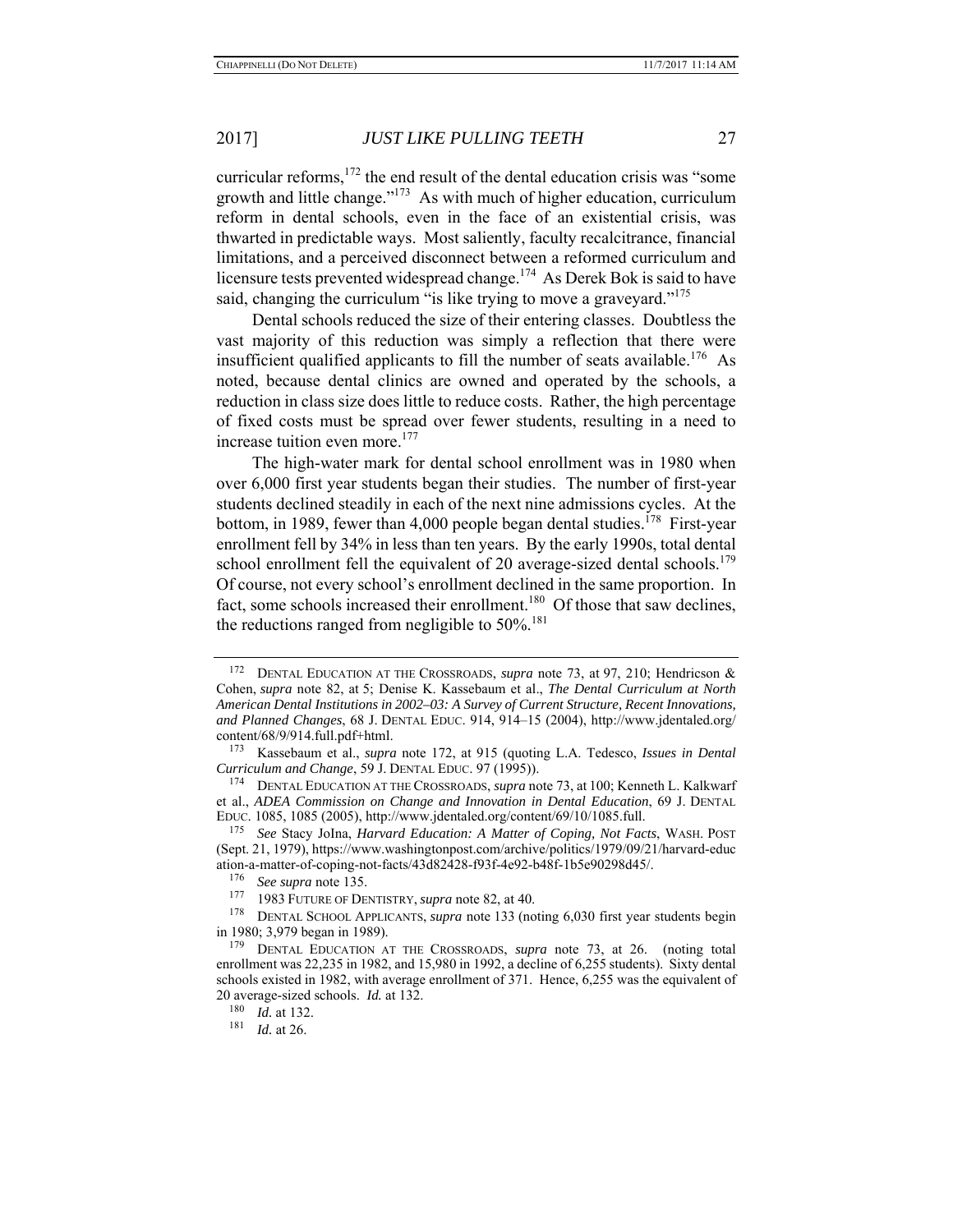But the reduction in class size did not keep pace with the decline in applicants. On the cusp of the crisis, in 1980, dental schools enrolled 63% of applicants.182 Eight years later, the schools enrolled 84% of those who applied. $183$ 

Finally, dental schools cut costs by reducing and changing the composition of their faculty. In the heyday of the 1970s, schools increased the number of full-time faculty by 75% and full-time faculty became a larger percentage of the total faculty.<sup>184</sup> As the crisis took hold, faculties became smaller. In the eight years between 1986 and 1994, dental faculties shrank by 14%.<sup>185</sup> This reduction was not evenly felt on faculties. Basic science faculty, those who teach in the first two years of the program, fell by 27%, while clinical faculty fell by only  $10\%$ .<sup>186</sup> At the same time, schools began a strategy of hiring full-time faculty in non-tenure track positions. In 1980, when dental schools were thriving, almost all full-time faculty were tenured or tenure-track. By the mid-1990s, when the effects of the crisis were in full force, tenured or tenure-track full-time faculty were less than three-quarters of the total. $187$ 

#### III. UNIVERSITIES CLOSE 12% OF THE NATION'S DENTAL SCHOOLS

Emory University's board of trustees was the first to act. In the spring of 1985, they voted to admit no dental students in 1986, teach out the current students, and close the school of dentistry when the last class graduated in 1988.188 Presumably because the university was stuck with a purpose-built dental school facility, the university focused on its one-year post-DDS residency program, but closed that in 1990.<sup>189</sup> The dean of the dental school

<sup>182</sup> DENTAL SCHOOL APPLICANTS, *supra* note 133 (9,601 people applied to dental schools and 6,030 began studies).

<sup>&</sup>lt;sup>183</sup> *Id.* (5,019 people applied to dental schools and 4,196 began studies).

<sup>184 1983</sup> FUTURE OF DENTISTRY,*supra* note 82, at 40–41 (full-time faculty went from 34% to 44% of the entire faculty during the 1970s).

<sup>185 2001</sup> FUTURE OF DENTISTRY, *supra* note 82, at 99 (Table 6.6).

<sup>186</sup> James E. Kennedy & Ronald J. Hunt, *Meeting the Demand for Future Dental Faculty*, AM. DENTAL EDUC. ASS'N 1–2 (Oct. 1998), http://www.adea.org/publications/Pages/ 75thAnniversarySummitReport.aspx.

<sup>&</sup>lt;sup>187</sup> *Id.* at 2 (stating 92% of full-time faculty were tenured or tenure-track in 1980, but it declined to 72% in 1995).

<sup>188</sup> *Trustees of Emory University To Eliminate Dental School*, N.Y.TIMES (Feb. 13, 1985), http://www.nytimes.com/1985/02/13/us/trustees-of-emory-university-to-eliminate-dentalschool.html.

<sup>189</sup> *See* Betsy A. Lehman, *The '80s Are Going to Hurt Just a Little; Profession on Downswing After Surge in the '70s*, BOS. GLOBE, Apr. 29, 1985, at 37; *Emory School of Dentistry Records, 1944-1991*, EMORY UNIV. SCH. OF DENTISTRY, https://finding aids.library.emory.edu/documents/HS-S012/ (last visited Sept. 27, 2017) (noting last record of 1991 reflecting the closure of the program).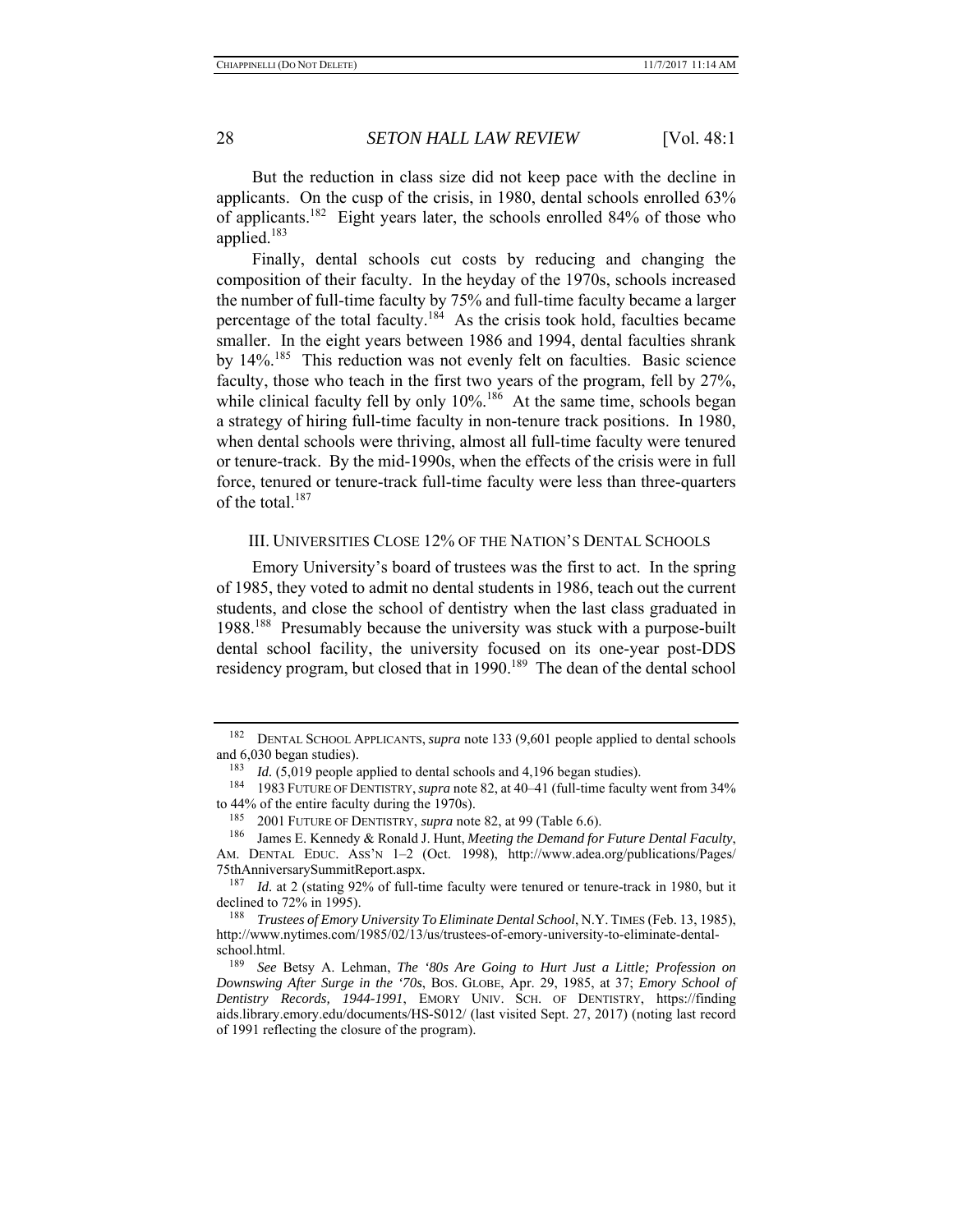resigned, apparently more out of despair than anger.<sup>190</sup> The university said the board's decision was based on a dearth of qualified students.<sup>191</sup> The dean said that the dental school had been losing money year after year.<sup>192</sup> The school had seen a 67% decline in applicants, suggesting that enrolling students at all, "qualified" or not, was an increasing challenge.<sup>193</sup> The dean, rather candidly, suggested that it was the lack of applicants, rather than their quality, that was the final factor in the board's decision.<sup>194</sup> There is some suggestion, as well, that Emory's dental school tuition was too high compared to that of other regional dental schools.<sup>195</sup> Two years later, the university spun its decision as one based primarily on quality. "'[T]he university decided it would be better to spend money for a program that would be on the cutting edge of training and research,' said Steven Budnick, an associate dean at Emory's School of Dentistry[.]"<sup>196</sup>

Four months later, another university administration decided to close a dental school. In June, Oral Roberts University (ORU) announced that its dental school would close after the next academic year.<sup>197</sup> Unlike at Emory, ORU did not provide for a teach-out of its current students. It admitted no class in 1985 and graduated its seniors, but only provided assistance in transferring to its sophomores and juniors.<sup>198</sup> At the time of the announcement, ORU blamed its own dental graduates for the closing. The graduates had not, the university said, gone into foreign missions upon graduation. ORU claimed that such mission work was the premise upon which it had solicited donations to the dental school, and the graduates' decisions to enter private practice undermined support for the dental school.<sup>199</sup> Even at the time of the announcement, others claimed that the real reason for the closure was that the school itself was not generating net revenues.<sup>200</sup> In reality, serious financial trouble at the university level, not

<sup>190</sup> Lehman, *supra* note 189 (quoting the dean as saying he could not bear telling his colleagues that their jobs were gone).

<sup>191</sup> *Trustees of Emory University*, *supra* note 188.

 $^{192}$  Lehman, *supra* note 189.

<sup>193</sup>*Id.* 194 *Id.* 195 *Id.*; Jamie Talan, *Your Health Focus on Dentistry The Changing Face of Dentistry in the 'Look, Ma, No Cavities' World, Schools Are Closing, Patients Are Older*, NEWSDAY, Feb. 27, 1990, at 14.

<sup>196</sup> Larry Gordon, *Declining Rolls: U.S. Dental Schools Feel the Crunch*, L.A. TIMES (Oct. 26, 1987), http://articles.latimes.com/1987-10-26/news/mn-10931\_1\_private-dentalschool/2.

<sup>197</sup> *ORU Phasing Out School of Dentistry*, TULSA WORLD (June 22, 1985), http://www.tulsaworld.com/archives/oru-phasing-out-school-of-dentistry/article\_227695b4- 402b-5d24-95db-0f26ba8c9f07.html.

<sup>198</sup> *Id.* 199 *Id.* 200 *Id.*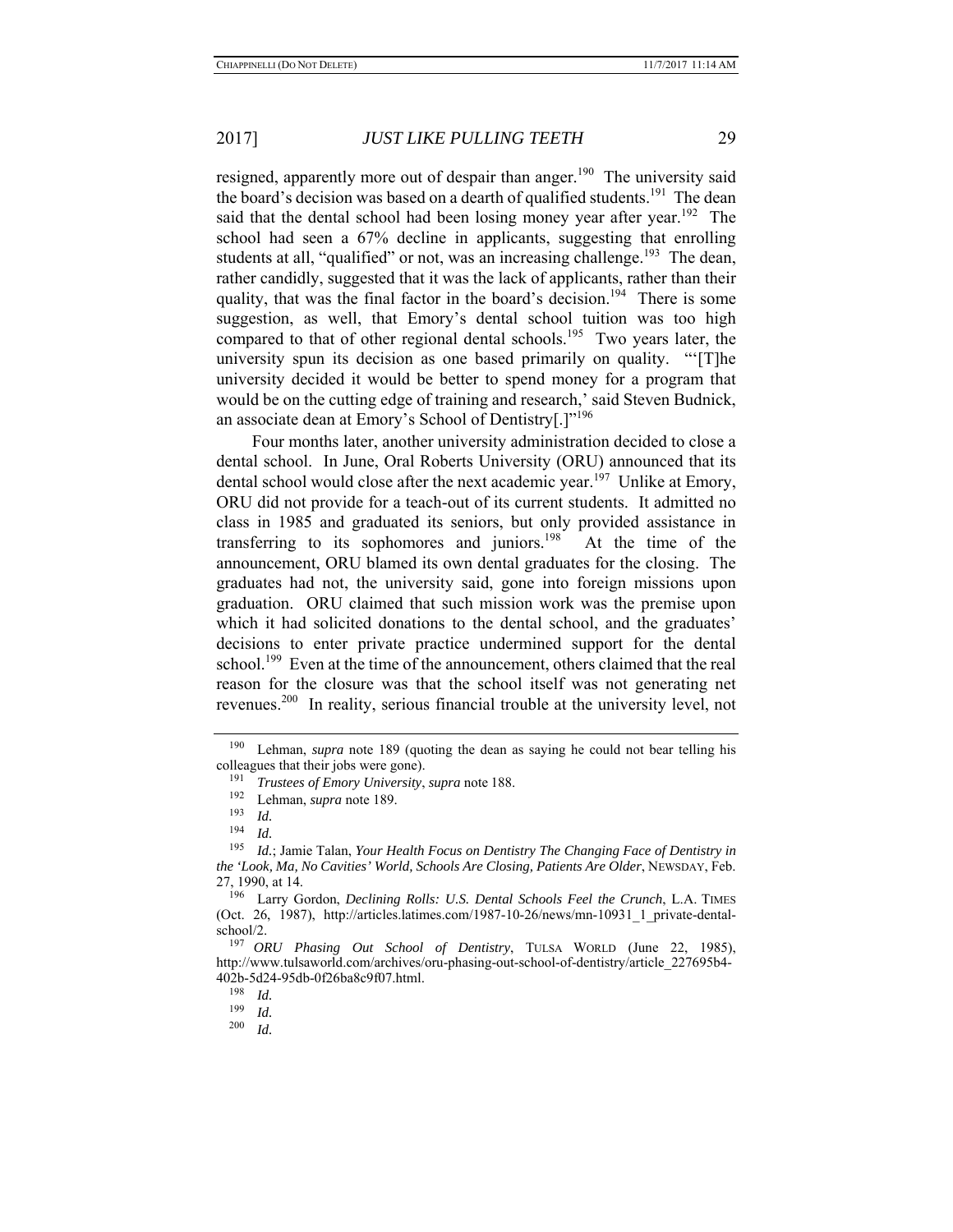simply at the dental school, led to the decision to close the dental school.<sup>201</sup>

Georgetown University, the largest private dental school, was the next to close. Georgetown hired a major accounting firm to audit the dental school at the beginning of the 1986 academic year.<sup>202</sup> By the end of the fall semester, the report was finished.<sup>203</sup> It predicted a \$3.5 million loss for the school within the next five years.<sup>204</sup> In December 1986, the Georgetown board asked the dental school to prepare a plan to cut costs and raise revenue.<sup>205</sup> The school responded with a plan to reduce the size of the school by one-third.<sup>206</sup> In March 1987, the Georgetown board voted to close the school anyway.<sup>207</sup> As Emory did, Georgetown provided a teach-out of current students, with the final class being graduated in  $1990.<sup>208</sup>$ 

Georgetown explained its decision as a concern over tightening dental school finances in the near future.<sup>209</sup> The university said it needed 150 firstyear students to support the school financially, but that the school was below that target in the fall of 1986, and projections indicated an increasingly small first-year class over the next few years.<sup>210</sup> However, admissions were less than  $10\%$  below the target number, surely not a dire situation.<sup>211</sup>

<sup>204</sup>*Id.* 205 Lawrence Feinberg, *Plea to Save Dental School Rebuffed*, WASH. POST (Oct. 23, 1987), https://www.washingtonpost.com/archive/local/1987/10/23/plea-to-save-dental-scho ol-rebuffed/dbf9f03a-8f91-4c1a-a827-2262f94ab7f2/?utm\_term=.122ba5ed1e92.

<sup>206</sup> Feinberg, *supra* note 202.<br><sup>207</sup> Marcia Slacum Greene, G

d15277b0881a/?utm\_term=.69ac7a2a8755.<br> $\frac{208}{14}$ 

<sup>201</sup> Kiera Feldman, *This Is My Beloved Son*, THIS LAND (Oct. 2, 2014), http://thislandpress.com/2014/10/02/this-is-my-beloved-son/; Cathy Milam, *Roberts to Close Hospital, Medical School*, TULSA WORLD (Sept. 14, 1989), http://www.tulsaworld.com/ archives/roberts-to-close-hospital-medical-school/article\_c3f5b934-9e73-5ca2-89efdb0962b5162a.html.

<sup>202</sup> Lawrence Feinberg, *Dental School Closing's Bitter Taste*, WASH. POST (Mar. 29, 1987), https://www.washingtonpost.com/archive/local/1987/03/29/dental-school-closingsbitter-taste/f8871c26-a865-497b-9057-66c532d89946/?utm\_term=.829e9d305949.

<sup>203</sup> Lawrence Feinberg, *GU Defends Dental School Closure,* WASH. POST (Mar. 24, 1987), https://www.washingtonpost.com/archive/local/1987/03/24/gu-defends-dental-school  $-{\text{closure}}/697c6b90-5bb1-43c8-9db3-4b3e1460bed6/?utm_tterm=.1d7c40a7c5db.$ 

<sup>207</sup> Marcia Slacum Greene, *Georgetown University to Shut Down Dental School*, WASH. POST (Mar. 21, 1987), https://www.washingtonpost.com/archive/local/1987/03/21/ george town-university-to-shut-down-dental-school/30e8c158-d9b6-4adc-abb9-

<sup>208</sup>*Id.* 209 Paul Page, *Country's Largest Private Dental School to Close*, ASSOCIATED PRESS, Mar. 23, 1987.

<sup>210</sup> Feinberg, *supra* note 203 (noting the school had 137 first-year students in the 1986- 1987 year, and the university had projected 120 in the 1987 entering class and classes below 100 soon after that).<br><sup>211</sup> *Id.* (stating the school had 137 first-year students in the 1986-1987 year, 8.7% under

its target).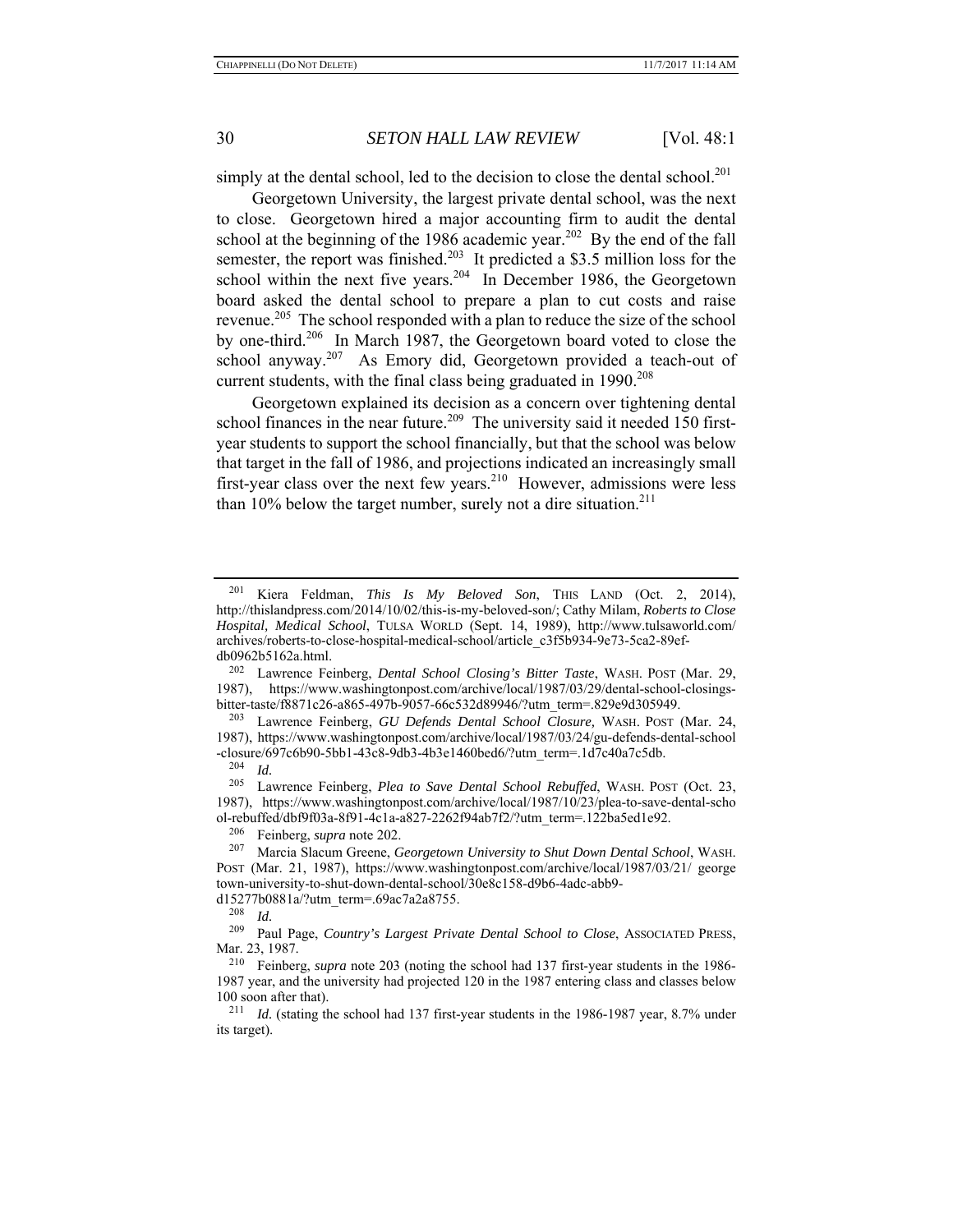The finances disclosed by Georgetown seem in line with the general state of dental schools in that era and are suggestive of the financial pressures faced by many other dental schools. The university admitted that the school was in the black in 1986-1987, with 570 total students, including 120-first years.<sup>212</sup> Assuming a total of 570 students was at or close to the break-even point, total enrollment in 1987-1988 was projected to have been about 545, or 25 students below break-even.<sup>213</sup> At \$15,900 tuition, the school would be about \$400,000 short of the roughly \$9 million in tuition that 570 students would have produced.<sup>214</sup> At a steady state of 400 total students (i.e., 100) first-year students) with no tuition increase, the school would generate about \$3.2 million less than with 570 students.<sup>215</sup> However, tuition constituted only about 62% of the school's total revenues, suggesting that the school took in about \$14.5 million per year with  $570$  students.<sup>216</sup> Reducing the student body by one-third (i.e., entering classes of 100 instead of 150), would result in a decline in total revenues of about 22%.<sup>217</sup>

Fairleigh Dickinson's dental school was the fourth to announce a closing. Like Oral Roberts, Fairleigh Dickinson's precipitating cause was financial trouble outside the school. In the 1980s, the university faced declining enrollment in its programs and rising costs. It also had several campuses and a wide range of programs that compounded its financial problems. It sold land, converted dormitories to condos, and ended numerous small-enrollment programs. Nonetheless, in the 1988-1989 year, it found itself with a \$17 million deficit on a \$95 million operating budget.<sup>218</sup>

The dental school, like many schools at private universities, received significant funds from the state, essentially to subvene the dental education of residents who were likely to remain in-state. New Jersey provided \$4.8 million of the dental school's \$12.4 million budget. Even with that money, the school had run a deficit of \$1.6 million in 1988.<sup>219</sup> The school apparently also had some deferred maintenance costs to bring its clinical facilities up to contemporary standards.<sup>220</sup> By early 1989, New Jersey decided that it would no longer both subvene Fairleigh Dickinson's dental school and fund the wholly public New Jersey Dental School, then part of the University of

<sup>212</sup> Feinberg, *supra* note 202.

<sup>&</sup>lt;sup>213</sup> Feinberg, *supra* note 210.<br><sup>214</sup> Page, *supra* note 209 (noting tuition would be \$15,900).<br><sup>215</sup> Id

<sup>215</sup>*Id.* 216 *Id.* 217 *Id.* 218 Anthony DePalma, *Its Boom Years Over, a School Regroups*, N.Y. TIMES (Apr. 8, 1989), http://www.nytimes.com/1989/04/08/nyregion/its-boom-years-over-a-school-regroup s.html (describing the university's financial plight).

<sup>219</sup>*Id.* 220 *Id*.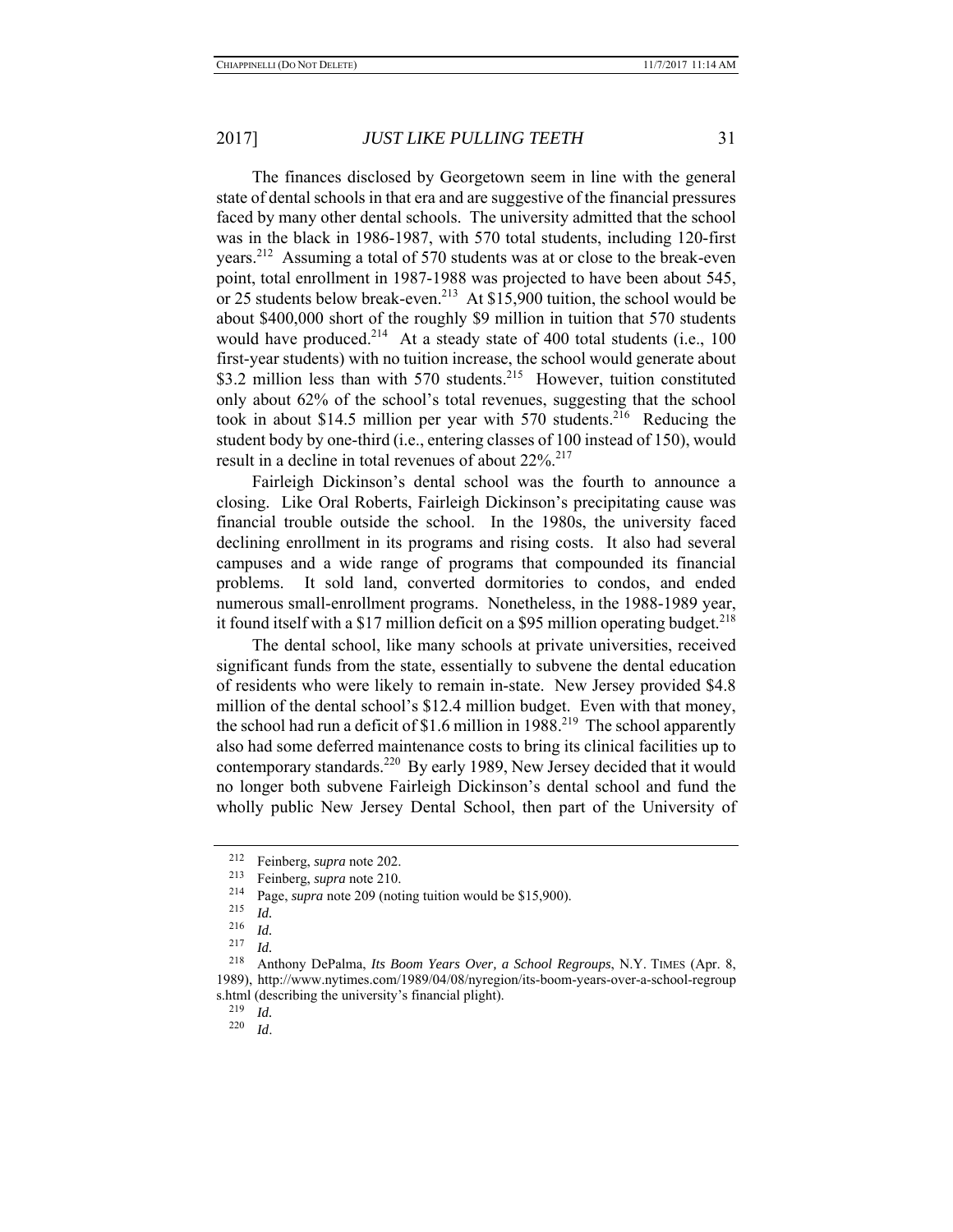Medicine and Dentistry of New Jersey.<sup>221</sup> The university was informed that the state's contribution to the dental school would be cut by 25% for the next academic year and eliminated entirely the year after that. The loss of state money, coupled with the dental school's on-going operational deficit, meant that the university would be facing a \$6.2 million deficit from the dental school alone.<sup>222</sup> Given the university's financial circumstances, it decided in the spring of 1989 to close the dental school at the end of the 1989-1990 year.223 The school enrolled no first-year students in the fall of 1989 and spent the 1989-1990 year working with its sophomores and juniors to transfer them to other schools. $224$ 

Three other universities closed their dental schools as well. Washington University made the decision to close its school in June 1989.<sup>225</sup> Rumors had been circulating in the press that the university might close the school because it was running a \$240,000 deficit; however, the deficit was hardly a financial disaster at only about 4%.<sup>226</sup> Until the 1988-1989 year, the school had been profitable or broke even.<sup>227</sup> The deficit was caused by the loss of twelve students who transferred or dropped out. An internal report suggested that the school needed an infusion of \$6 million per year to stay afloat.<sup>228</sup> As with Fairleigh Dickinson, the state's higher education officials were not interested in supporting a portion of the private school's budget because the state was already supporting the entire cost of another dental school at the University of Missouri, Kansas City.<sup>229</sup> The school predicted four to five years of deficits, \$240,000 in the current year, increasing to \$450,000 the next year.<sup>230</sup> The school took no first-year dental students in 1989, taught out the rising third- and fourth-year students, helped the rising second-year students to transfer, and closed in 1991.<sup>231</sup> Although the university framed the decision as financial and not quality-driven, it is clear

<sup>&</sup>lt;sup>221</sup> Beukas v. Bd. of Trs. of Fairleigh Dickinson Univ., 605 A.2d 776, 778 (N.J. Super. Ct. Law Div. 1991); DePalma, *supra* note 218. 222 *Beukas*, 605 A.2d at 778.

<sup>223</sup>*Id.* at 778; DePalma, *supra* note 218. 224 *Id.* at 779; DePalma, *supra* note 218.

<sup>225</sup> Robert Manor, *WU Dental School to Close By 1992*, ST. LOUIS POST-DISPATCH, June  $3, 1989.$ <br> $226$ 

<sup>226</sup> Louis J. Rose, *WU May Close School of Dentistry*, ST. LOUIS POST-DISPATCH, May 13, 1989 (noting a \$240,000 deficit on a \$6 million budget).<br> $\frac{227}{12}$  In Magnise, Dawn in the Mauth II S. Daytal Schools.

Jo Mannies, *Down in the Mouth U.S. Dental Schools Facing New Crunches*, St. Louis POST-DISPATCH, May 19, 1989.

<sup>228</sup> Mark Schlinkmann, *State Aid Is Sought for Dental School*, ST. LOUIS POST-DISPATCH, May 14, 1989.<br><sup>229</sup> I orrain

<sup>229</sup> Lorraine Kee Montre, *Washington U. Dental Students Not Surprised By Closure Talk*, ST. LOUIS POST-DISPATCH, May 15, 1989.

<sup>230</sup> Jo Mannies, *Slack Demand Helped to Seal Fate of Dental School*, ST. LOUIS POST-DISPATCH, June 4, 1989; Manor, *supra* note 225.

<sup>231</sup> Manor, *supra* note 225.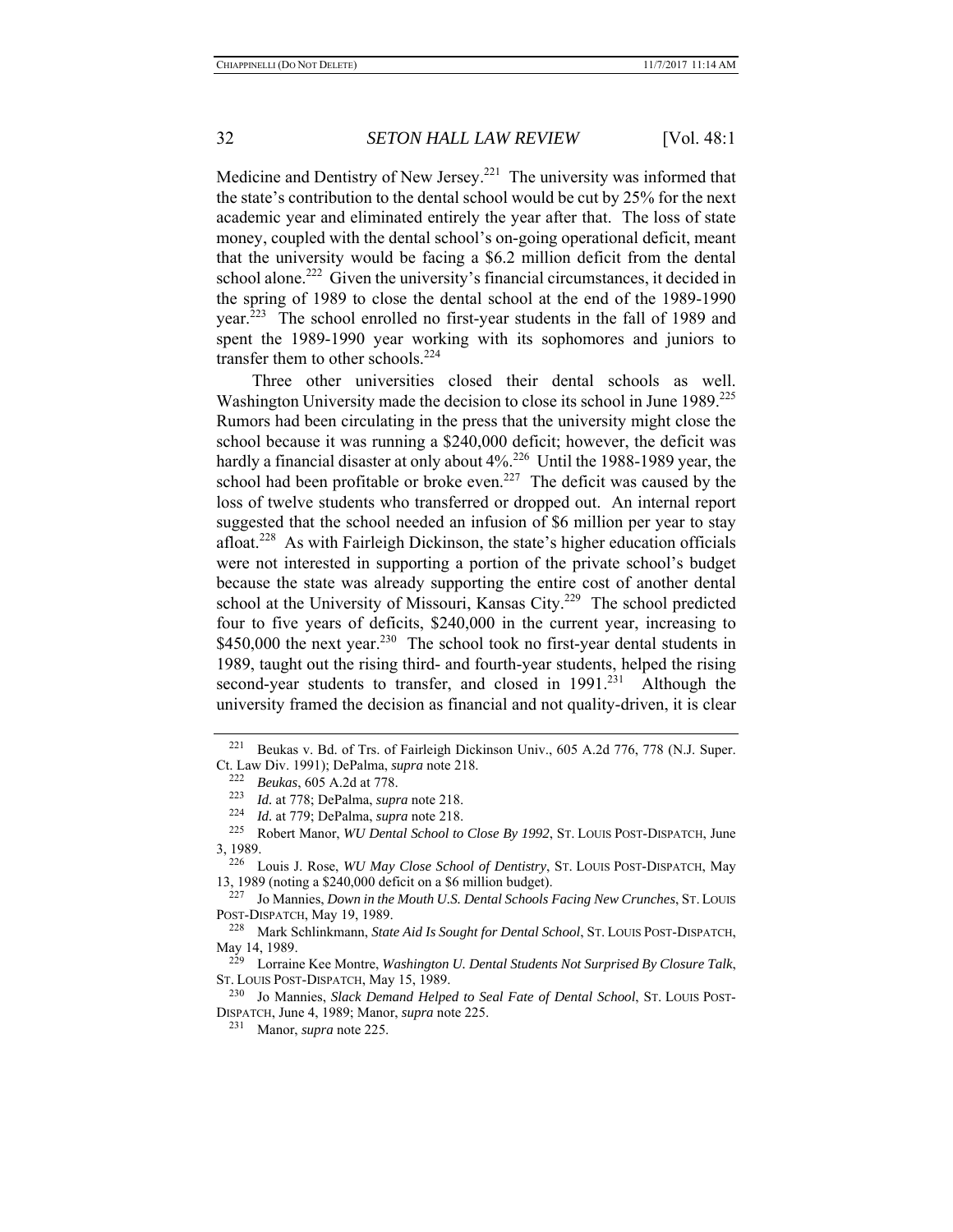that the dental school's perceived lack of prestige and quality in comparison to other Washington University units played a large part in the university's decision.232

Two Chicago-area dental schools closed within a few years of one another. The president of Loyola University of Chicago said the dental school had been operating at a loss for eleven years before the decision to close it was made.<sup>233</sup> Loyola allowed the school to remain open for only one more year, leaving two classes of students scrambling to transfer.<sup>234</sup> Finally, Northwestern University effectively decided in 1997 to close its dental school after a full teach-out of its students.<sup>235</sup> Financial considerations surely played a part in this decision, but it seems apparent that the primary factor was the perceived lack of prestige and quality of the dental school compared to the rest of the university.

Northwestern's decision to close came five years after Loyola's decision. More importantly, in terms of university motivation and lessons for legal education, by the time Northwestern decided to close its dental school, the economics of dental education had rebounded. In fact, applications to Northwestern's dental school had increased by 300% since the bottom of the trough and the dental school was the most selective university program after the medical school. $236$ 

<sup>232</sup> Jo Mannies, *Washington University: Sellint [sic] Out Scholarship?*, ST. LOUIS POST-DISPATCH, June 4, 1989 (quoting the chair of the university's board of trustees as saying that academic quality played a part, the dental school would need significant additional resources to become excellent and that, "We don't want to operate anything that's mediocre"); Manor, *supra* note 225.

<sup>233</sup> Lou Ortiz, *Loyola Dental School to Close: Judge Rejects Suit by Students*, CHI. SUN TIMES, Aug. 8, 1992.

<sup>234</sup> Monique Parsons, *Loyola Closing Dental School*, CHI. TRIB. (June 9, 1992), http://articles.chicagotribune.com/1992-06-09/news/9202210216\_1\_dentists-studentsfaculty-and-staff.

<sup>235</sup> Stephanie Banchero & Sheryl Kennedy, *NU's Image Lurke Behind Dental Plan*, CHI. TRIB. (Dec. 17, 1997), http://articles.chicagotribune.com/1997-12-17/news/9712170048\_ 1\_dental-school-dental-education-professional-schools (noting that Northwestern decided to admit no first-year dental students for the Fall of 1998); Patrice M. Jones, *Nu Board to Close Up Its School of Dentistry: Trustees Decide Class Of 2001 To Be The Last* CHI. TRIB. (Mar. 3, 1998), http://articles.chicagotribune.com/1998-03-03/news/9803030253\_1\_dental-stude nts-dental-schools-nu (noting a full teach-out through Spring 2001).

<sup>236</sup> Matt Dunn, *A Monumental Gaffe*, CHI. TRIB. (Feb. 2, 1998), http://articles. chicagotribune.com/1998-02-02/news/9802020027\_1\_dental-care-dental-aptitude-testnational-dental-examinations.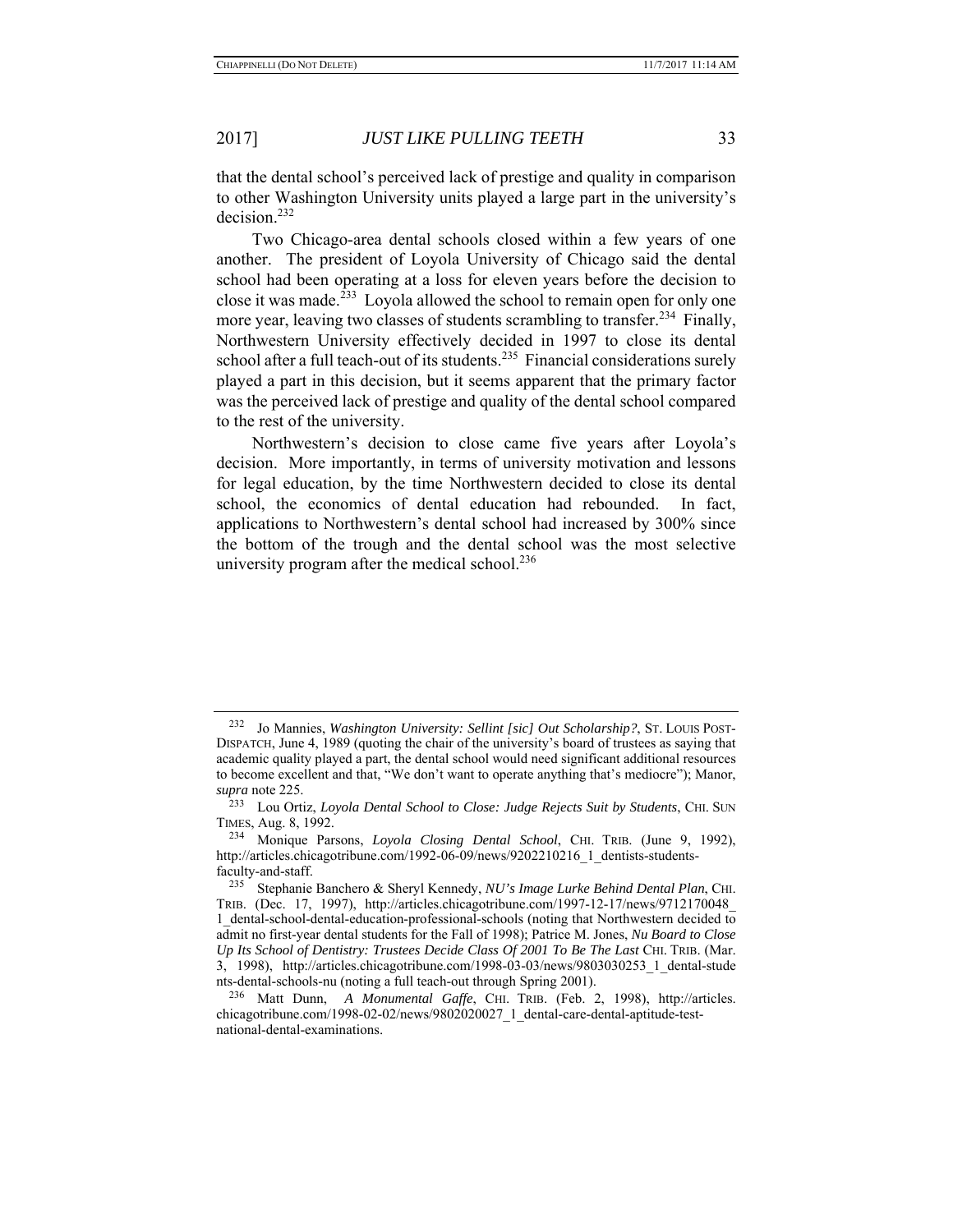## IV. JUST LIKE PULLING TEETH—LESSONS FROM THE DENTAL EDUCATION **CRISIS**

It would be natural to try to synthesize lessons for law schools from these dental school closings. Certainly the schools that closed had several common elements. In almost every case, the dental school was operating at a loss. Entering classes had gotten smaller, a reflection of the declining number and quality of the national applicant pool. All were a part of private universities, although the dental school at Fairleigh Dickinson received considerable state subvention. At schools that competed with nearby public schools, the challenge may have been particularly difficult because the private schools were unable to charge tuition anywhere close to that charged by the public schools.<sup>237</sup> In some instances, the university's financial pressures precipitated the dental school's demise.<sup>238</sup> At the more elite universities, the dental school was said, overtly, not to be of sufficiently high quality to keep afloat.<sup>239</sup>

But at least eleven other dental schools were publicly reported to have been in danger of closing, yet were not closed.<sup>240</sup> These schools shared many

<sup>237</sup> Edie Lau, *When dental schools closed: lessons for veterinary profession?*, VIN NEWS SERV. (June 10, 2013), http://news.vin.com/VINNews.aspx?articleId=27460 (noting that Washington University's dental tuition was three times that of the nearest public dental school); Lehman, *supra* note 188; Talan, *supra* note 194 (noting that Emory University's tuition was also much higher than competing public school tuition).

<sup>238</sup> *See supra* notes 196–201, 217–23 and accompanying text.

<sup>&</sup>lt;sup>239</sup> *See supra* notes 202–16, 224–35 and accompanying text.<br><sup>240</sup> Karen Earkas *Professors Sue to Retain Jobs CWRU's Cu* 

<sup>240</sup> Karen Farkas, *Professors Sue to Retain Jobs CWRU's Cutbacks Crossed Tenure Line*, CLEV. PLAIN DEALER, Aug. 25, 1991 (discussing Case Western Reserve University); John Funk, *CWRU Teacher Asks for Probe of Tenure Policy*, CLEV. PLAIN DEALER, Sept. 9, 1991 (discussing Case Western Reserve University); David Bauder, *State Considers Closing Some Suny Campuses*, ALBANY TIMES UNION, Jan. 25, 1991 (discussing SUNY-Stony Brook); Mitchell Freedman, *End to Dental School Discussed*, NEWSDAY, Mar. 7, 1989 (discussing SUNY-Stony Brook); Geoff Davidian, *Dental schools bite the bullet/Applicants and their GPAs fall to bad economy, AIDS fears*, HOUS. CHRONS., Jan. 19, 1992, at A7 (discussing Marquette University); *Dental School Gets Guarantee, For Now*, CAP. TIMES, May 9, 1991 (discussing Marquette University); Bill Schackner, *Dental School Filled with Debate*, PITT. POST-GAZETTE, Dec. 25, 1994 (discussing University of Pittsburgh); Janelle Carter, *Black College Students Oppose Merging, Closing Their Schools*, NEW ORLEANS TIMES-PICAYUNE, Dec. 3, 1993 (discussing University of Mississippi); Gordon, *supra* note 195 (discussing University of Mississippi); Gordon, *supra* note 195 (discussing University of Minnesota); Gregor W. Pinney, *University Fails to Focus Despite Attempts*, *It Hasn't Pared Down*, STAR TRIB., May 30, 1995 (discussing University of Minnesota); *Dental Debate Resumes*, CIN. POST, Dec. 17, 1992 (discussing both public dental schools in Kentucky (University of Kentucky and University of Louisville)); *Dental-School Closing Proposal Under Fire at UK and U of L*, COURIER & PRESS (Evansville, IN), Nov. 4, 1993 at A4 ((discussing both public dental schools in Kentucky (University of Kentucky and University of Louisville)); *Education Task Force Quarreling*, KY. POST, Nov. 2, 1993 (discussing both public dental schools in Kentucky (University of Kentucky and University of Louisville)); Lehman, *supra* note 189(discussing both public dental schools in Kentucky (University of Kentucky and University of Louisville)); Cheryl Truman, *Emotions Entangle Debate Over Dental Schools*,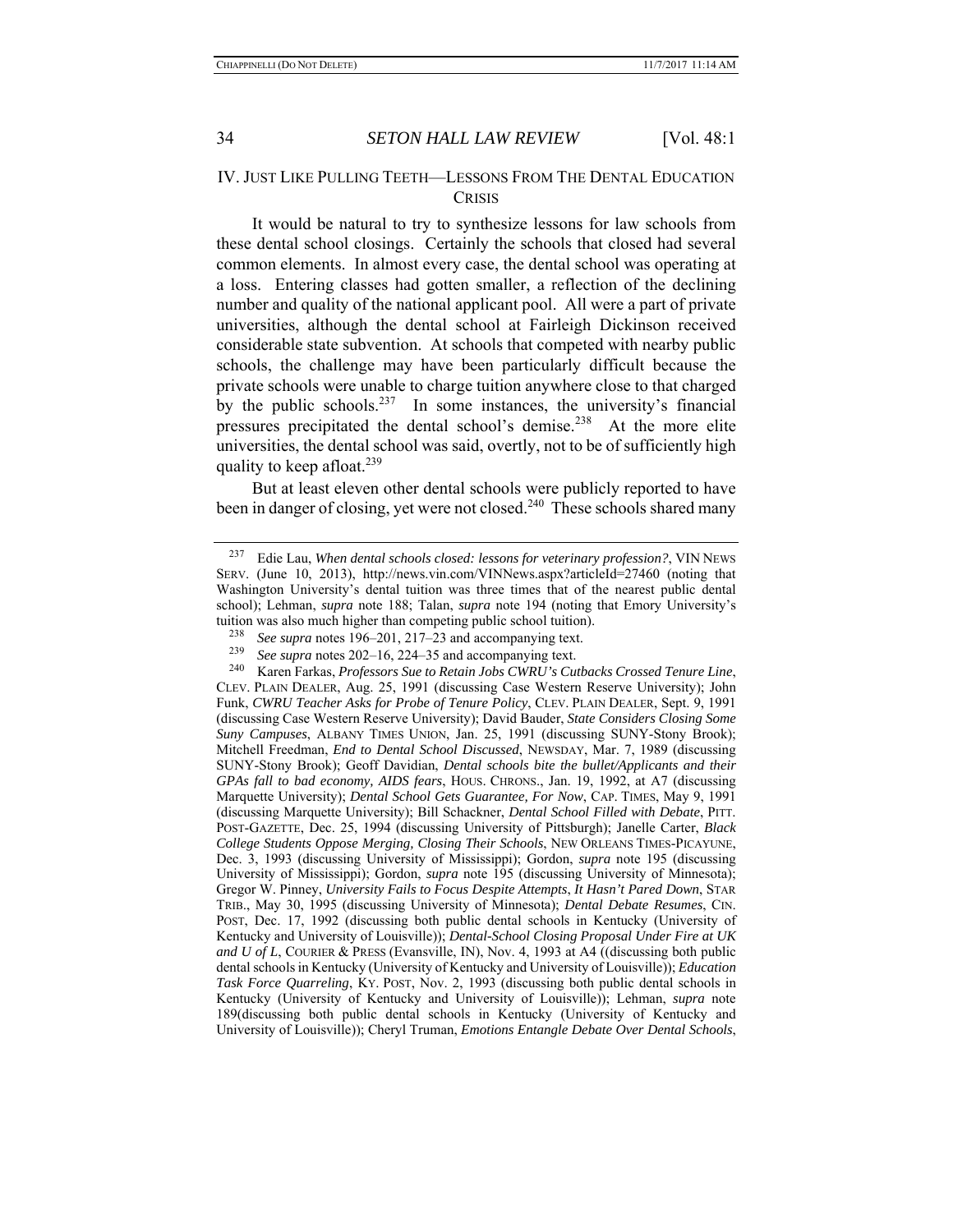of the same elements as the schools that did close. For example, many of the schools were reported to have been facing operating losses.<sup>241</sup> knowledgeable observers have remarked, nearly every dental school lost money from continuing operations, if for no other reason than the clinical aspects of dental education cost more than they produced in revenue.<sup>242</sup> It is likely, then, that not only did the closed schools and those at risk of closure run at a loss, but the vast majority of other dental schools did, and do, too.<sup>243</sup>

Other challenges faced by the schools that closed, the schools at risk.<sup>244</sup> and dental schools generally during this period, were declining applications, declining quality of applicants, and consequently smaller entering classes.<sup>245</sup> One theme that was shared by the schools that closed and the schools at risk of closure—but not necessarily by other dental schools—was that the university itself was in financial straits, especially those at-risk schools at public universities, which saw cuts at the state level.<sup>246</sup>

Ultimately it will be the boards of universities, boards of stand-alone law schools, and occasionally state legislatures that decide whether to close their law schools. Typically, boards will make those decisions based upon recommendations from the president or provost; seldom, if ever, would a

LEXINGTON HERALD-LEADER, July 15, 1985 (discussing both public dental schools in Kentucky (University of Kentucky and University of Louisville)); Todd Ackerman, *Dental Students Fear State Disregard/Protesters See Stepchildren Status*, HOUS. CHRON., Aug. 15, 1992 (discussing both public dental schools in Texas (Houston and San Antonio)); Albert R. Karr, *A Special News Report on People and Their Jobs in Offices, Fields and Factories*, WALL ST. J., May 19, 1987 (discussing The University of Colorado); Gordon, *supra* note 195 (discussing the University of Colorado); Karr *supra* note 240 (discussing the University of Colorado); Samuel Weiss, *Education; Cost of Dental Training Hits a Crisis Point*, N.Y. TIMES, Aug. 17, 1982 (discussing New York University). 241 *See, e.g*., Funk, *supra* note 240 (reporting a \$562,000 deficit for 1987-1988 and a

<sup>\$479,000</sup> deficit for 1988-1989); *Dental School Gets Guarantee, For Now*, *supra* note 240 (noting that Marquette reportedly needed an infusion of \$4.7 million to stay afloat); Schackner, *supra* note 240 (noting that Pittsburgh reportedly was running a deficit of \$3.4 million per year, the largest of Pitt's 16 academic units,); Weiss, *supra* note 240 (noting that NYU reportedly was running a \$2.6 million deficit). 242 1983 FUTURE OF DENTISTRY, *supra* note 82, at 39; DENTAL EDUCATION AT THE

CROSSROADS, *supra* note 73, at 180; ROBERT L. WILLIAMS, FROM DEPARTMENTAL MERGERS TO SCHOOL CLOSINGS: LESSONS IN ORGANIZATIONAL CHANGE IN DENTAL EDUCATION 4 (1998), http://www.adea.org/publications/Documents/7williams.pdf; Schackner, *supra* note  $240.243$ 

<sup>243</sup> HARDIGAN & REED, *supra* note 127, at 7. 244 *See, e.g*., Farkas, *supra* note 240 (discussing Case Western University); Schackner, *supra* note 240 (discussing Pittsburgh); Weiss, *supra* note 240 (discussing NYU).

See generally, Lau, *supra* note 237 (the most significant factor was declining admissions).

<sup>246</sup> *See, e.g*., Bauder, *supra* note 240; Freedman, *supra* note 240; Gordon, *supra* note 196 (discussing the University of Mississippi); Ackerman, *supra* note 240 (noting that the Houston branch of the University of Texas's dean and associate dean resigned over budget cuts imposed on the school); Karr, *supra* note 240 (discussing the University of Oklahoma).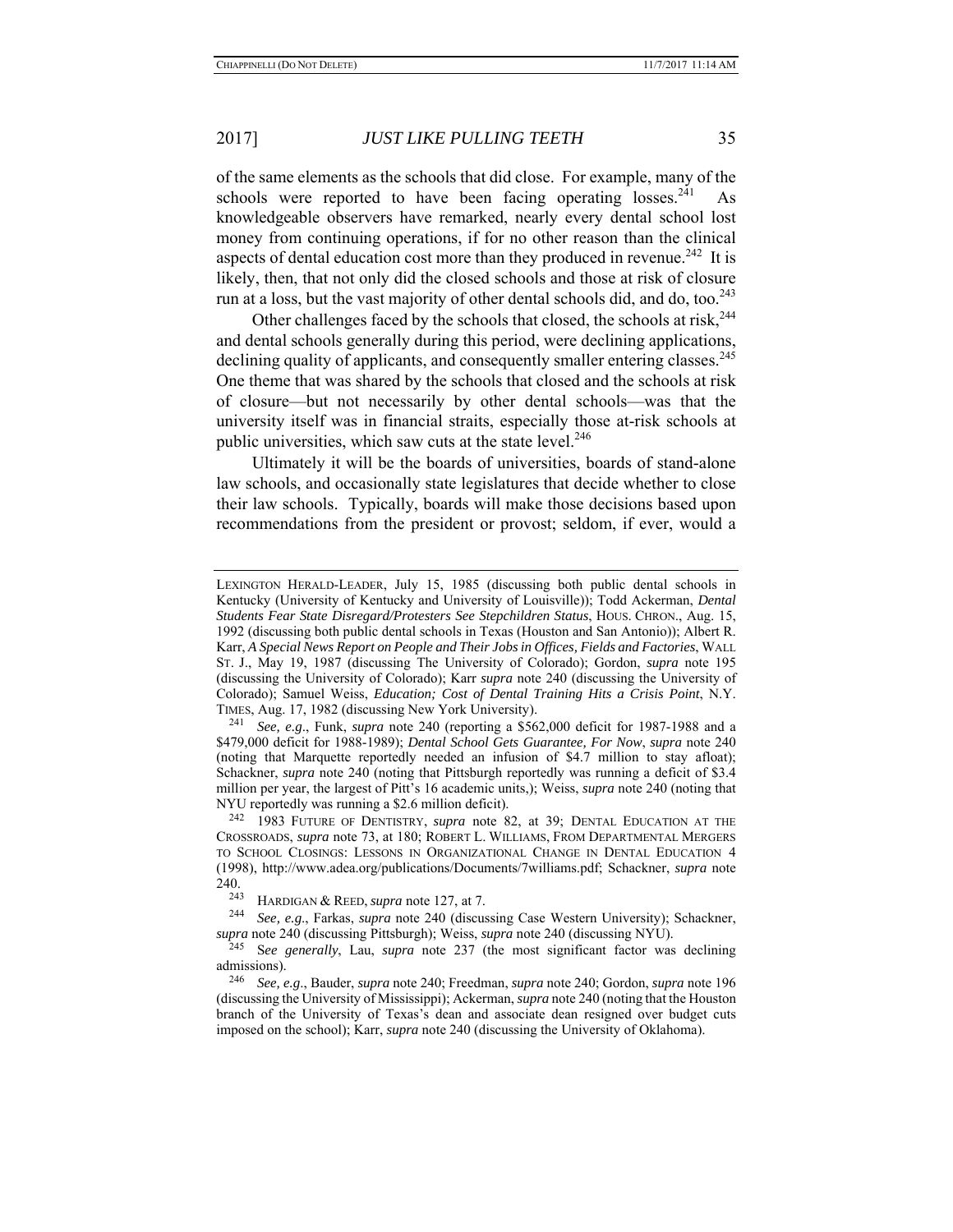university board close a school over the president's strong objection.<sup>247</sup> In general, university presidents' reputations and legacies are not enhanced by closing academic programs.<sup>248</sup>

Although boards are not immune from the pressures of the market, their actions are not exclusively, or perhaps even primarily, market-driven. While every law school is unhappy in its own way, so to speak, the criteria that boards will use to decide which law schools are closed are likely to be similar across institutions. At bottom, the board will ask whether the law school is providing benefits to the university and whether those benefits outweigh the costs. Perhaps most critically, boards will consider the law school's vibrancy. This is another way of saying that, in the end, decision makers will have to assess whether law schools have the resources and the motivation to bring sufficient benefits *in the future*. The crisis in dental education revealed the criteria and dynamics that likely inform boards' decisions about law schools today. One set of considerations is financial. Another is operational. In light of the dental education crisis, we can identify the way forward for law schools to increase the likelihood that they will remain in good standing with their boards. An important, but indirect, lesson of the dental education crisis is the system of prestige and rankings within legal education. Although many if not most observers of legal education decry rankings, dental schools suffered during the crisis from a lack of a prestige system and from the absence of rankings.

## A. *Financial*

#### 1. Decreased Revenues and Increased Costs

As we saw with dental schools, operating losses standing alone do not put a school in danger of being closed. Conversely, a stable economic position does not make a school immune from closure. For example, Georgetown closed its dental school although the school was generating more revenues than costs.<sup>249</sup> Washington University's dental school was closed with a deficit of only  $4\frac{250}{1}$  It seems likely that boards will treat law schools in the same way. Lack of profitability can be a factor in the decision, but it is likely not determinative. Rather, lack of profitability is likely to be used externally to justify a decision made primarily based on other factors. If failing to generate excess revenues were sufficient to close a law school,

<sup>247</sup> *See* Rick Bales, *What Would an Efficient Market for Law Schools Look Like?*, L. DEANS ON LEGAL EDUC. BLOG (Oct. 7, 2016), http://lawprofessors.typepad.com/law  $-\frac{1}{248}$   $\frac{1}{d}$  deans/2016/10/what-would-an-efficient-market-for-law-schools-look-like.html.

<sup>&</sup>lt;sup>249</sup> Feinberg, *supra* note 202.<br><sup>250</sup> Pose, *supra* note 226 (pot

Rose, *supra* note 226 (noting a \$240,000 deficit on a \$6 million budget).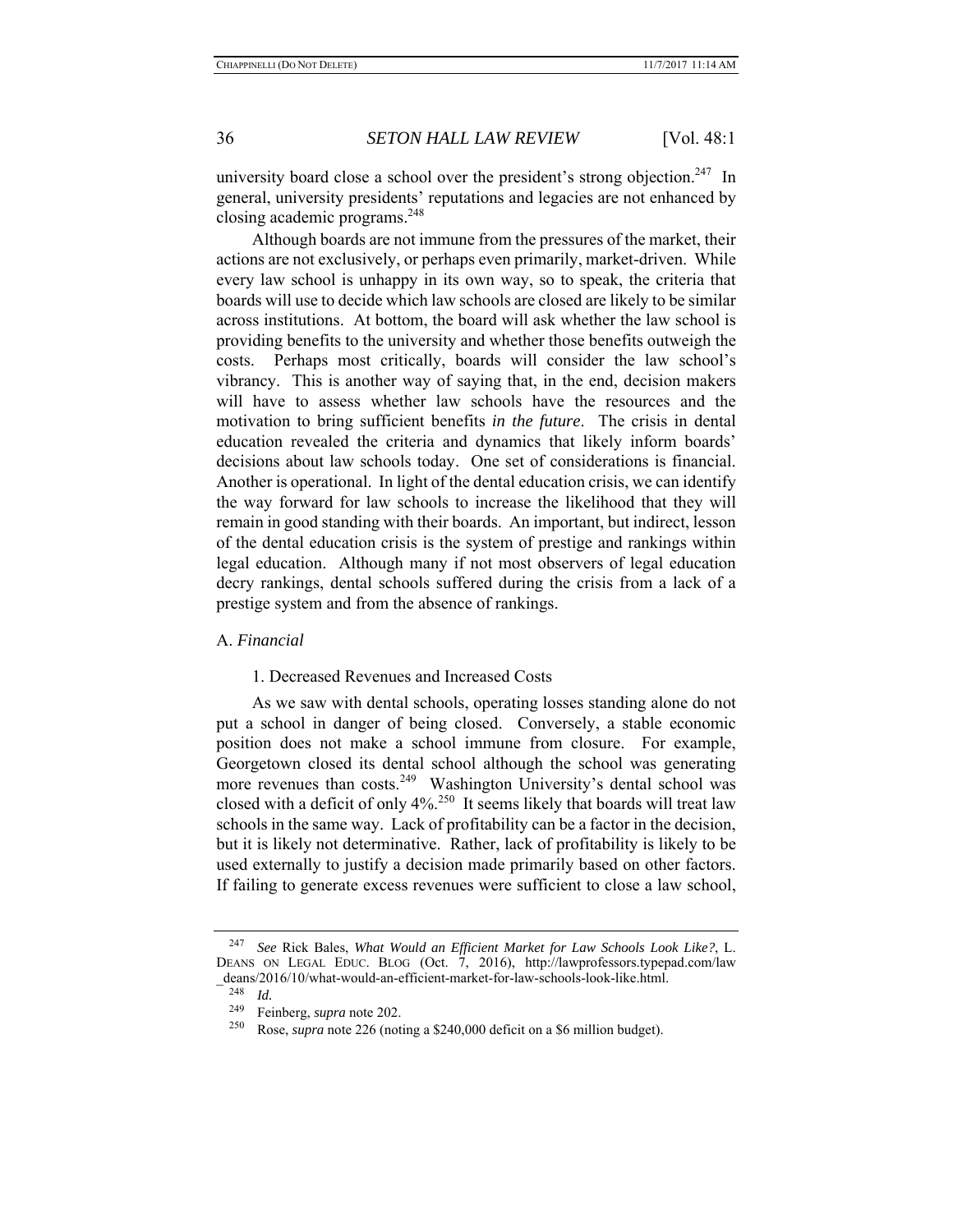the boards at dozens and dozens of institutions would have done so.<sup>251</sup> In the dental school crisis, Loyola University closed its dental school but admitted that the school had run at a loss for the eleven years before the decision. Obviously the school's finances were not the primary cause of the decision to close the dental school.<sup>252</sup>

One study of the dental school crisis observed that financial losses alone cannot explain school closures,

In all of the closings, the one common denominator has been the cost of educating dental students.... On average, the dental schools that closed had budgets of around \$5 million and deficits of around \$400,000. Most had gone through attempts to reduce costs. While not all universities involved went so far as to say that cost was the only factor, none denied that it was a major consideration. But why only dental schools? Medical education costs were also rising in the late 1980s and early 1990s at the same time that medical reimbursements were falling. . . . The response to the Pew commission's recommendations for closing 10 percent of the medical education programs has not led to one closing.253

Further, even if a law school is running in the black, the board will assess the law school's finances in light of the other academic units in the university, such as the general undergraduate units,  $254$  specialized undergraduate units such as the business school or education school, a graduate school, and other professional schools such as a nursing school or architecture school.<sup>255</sup> In some instances these assessments are comparative, and in other instances they involve assessing the degree to which or the success in which one school's efforts involve synergies and collaboration with other academic units.

Moreover, a university's own financial issues might spur the university to close a school, even when the school itself is not running in the red. Both Oral Roberts University and Fairleigh Dickinson University decided to close their dental schools primarily because of financial problems at the university rather than at the dental school. The dental schools at several other

<sup>251</sup> Brown, *supra* note 29; Yellen, *supra* note 29; Gold, *supra* note 1; Matasar, *supra* note 29; Wu, *supra* note 29; Barnhizer, *supra* note 29; Leichter, *supra* note 41; Standard & Poor's, *supra* note 25, at 1, 9; Campos, *supra* note 42(estimating that only 15% to 20% of law schools currently generate revenues in excess of costs).

<sup>252</sup> Ortiz, *supra* note 233.

<sup>&</sup>lt;sup>253</sup> WILLIAMS, *supra* note 242, at 2.<br><sup>254</sup> Often referred to as the school

Often referred to as the school of arts and sciences, although at some institutions the sciences are in a separate unit from the other undergraduate units.

<sup>&</sup>lt;sup>255</sup> Some professional schools have both undergraduate and graduate curricula. For example, a school of nursing may offer a B.S.N. as well as a M.S.N. Further, some specialized undergraduate units such as the business school may offer some graduate degrees (e.g., an executive M.B.A.) while focusing on undergraduate education.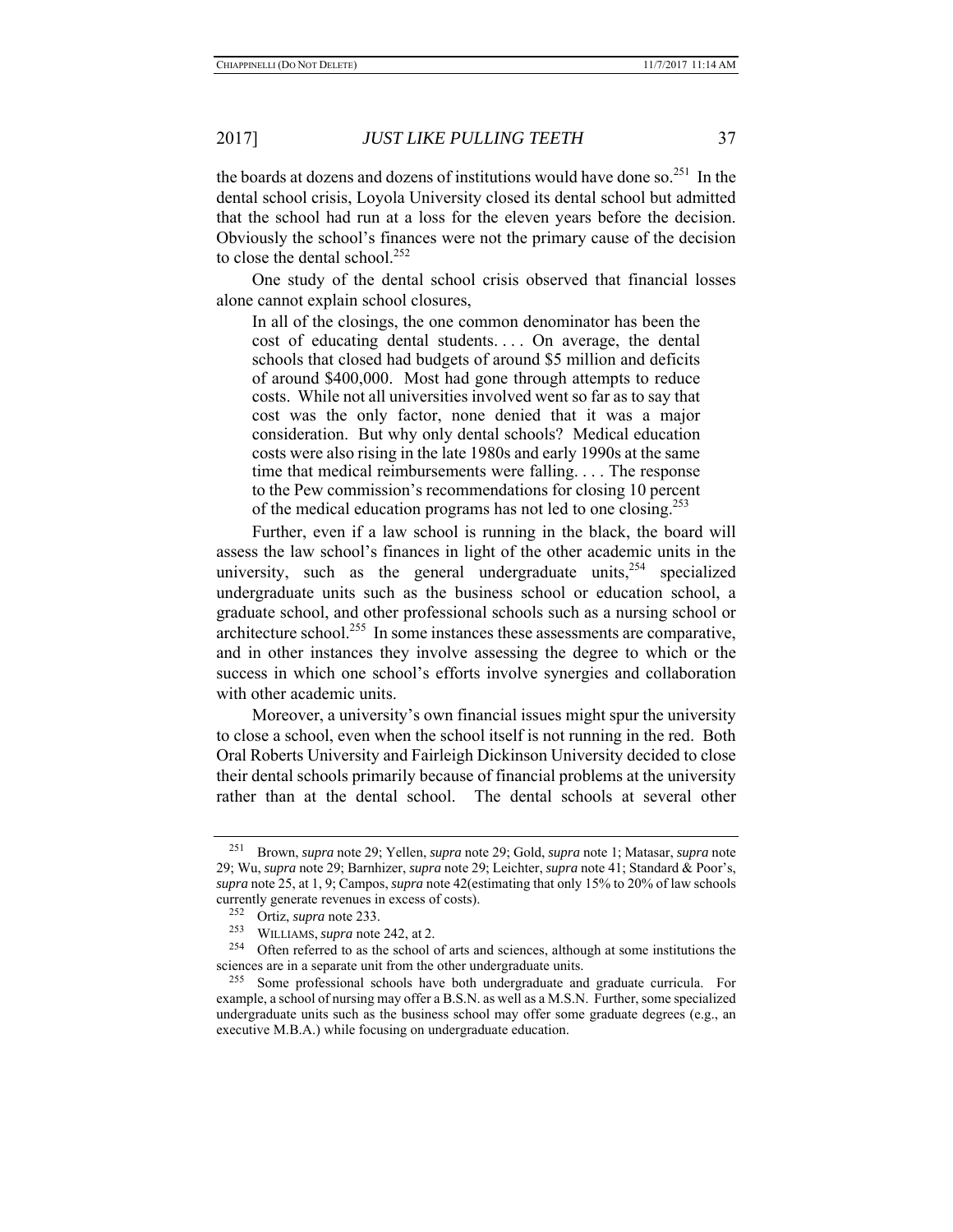universities were in serious jeopardy of being closed because of the university's money troubles.<sup>256</sup>

Typically, a law school's financial health worsens primarily because its revenues decrease. Less typically, rising costs can be the primary cause of a decline in a law school's finances. A decrease in law school revenues might not be directly related to the law school's operations. In public schools, funding is sometimes allocated by the state legislature directly to the school or to residents studying in that discipline.<sup>257</sup> That funding may be reduced or eliminated for reasons that are not related to the school's operations.<sup>258</sup> For example, the legislature or the state's higher education board may decide that the state has enough practitioners in a particular profession for the foreseeable future and thus may decide to no longer subsidize that education.<sup>259</sup> Occasionally, a legislature or state higher education board may cut targeted funding for essentially political reasons.<sup>260</sup> Thus, funds to the school may be reduced or eliminated even though the school itself is otherwise thriving. If replacement funds cannot be found to cover the deficit, the governing board may decide to close the school. Obviously, the most realistic source of such funds would be to increase student tuition.<sup>261</sup>

Although many people might assume that a law school automatically has complete control over the tuition its students pay, in fact, tuition from all students belongs to the university, which generally can allocate those funds as it sees fit. The ABA only requires the university to explain to the law

<sup>256</sup> Freedman, *supra* note 240, at 21 (stating that the decline in state budget funding lead to discussions of closing the two SUNY dental schools).

<sup>257</sup> Connie Lenz, *The Public Mission of the Public Law School Library*, 105 L. LIBR. J. 31, 40 n.67 (2013), https://papers.ssrn.com/sol3/papers.cfm?abstract\_id=2101234; LSU Louisiana State University, *Statement of Revenues, Expenses and Changes in Net Assets As of June 30, 2012 and 2011*, (June 30, 2012), https://www.lsu.edu/administration/ofa/oas/ far/supplement-financial-reports/fy2012/br/SRECNA\_BR\_FY12.pdf; Texas Tech University Institutional Research, *Formula Funding Codes and Rates for FY 2014 and FY 2015 Biennium—SB1*, TEX. TECH UNIV. (Feb. 28, 2015), https://www.depts.ttu.edu/irim/ FormulaFunding/FormulaFundingFY2014-15.pdf.

<sup>258</sup> *E.g*., Matthew Watkins, *Texas colleges fret about \$1 billion in expected funding missing from budget plan*, TEXAS TRIBUNE, Jan. 24, 2017, https://www.texastribune.org/ 2017/01/24/universities-worry-about-1-billion-worth-funds-exc/.<br><sup>259</sup> *Dental-School Closing Proposal Under Fire at UK and U of L, supra* note 240.<br><sup>260</sup> Rob Christensen *The GOP crafts a message to UNC, with a chain saw*.

Rob Christensen, *The GOP crafts a message to UNC, with a chain saw*, THE NEWS & OBSERVER, May 19, 2017, http://www.newsobserver.com/news/politics-government/politicscolumns-blogs/rob-christensen/article151560512.html; Richard Fausset, *University of North Carolina Board Closes 3 Centers*, N.Y. TIMES, Feb. 28, 2015, at A11; Gabriel Nelson, *Law Students' Role in Farm Pollution Suit Angers Md. Lawmakers, Sparks Nat'l Debate*, N.Y. TIMES, Apr. 8, 2010, http://www.nytimes.com/gwire/2010/04/08/08greenwire-law-studentsrole-in-farm-pollution-suit-anger-96381.html?pagewanted=all; Ian Urbina, *School Law Clinics Face a Backlash*, N.Y. TIMES, Apr. 3, 2010, http://www.nytimes.com/  $2010/04/04/us/04$ lawschool.html?  $r=0$ .

<sup>261</sup> Lenz, *supra* note 257.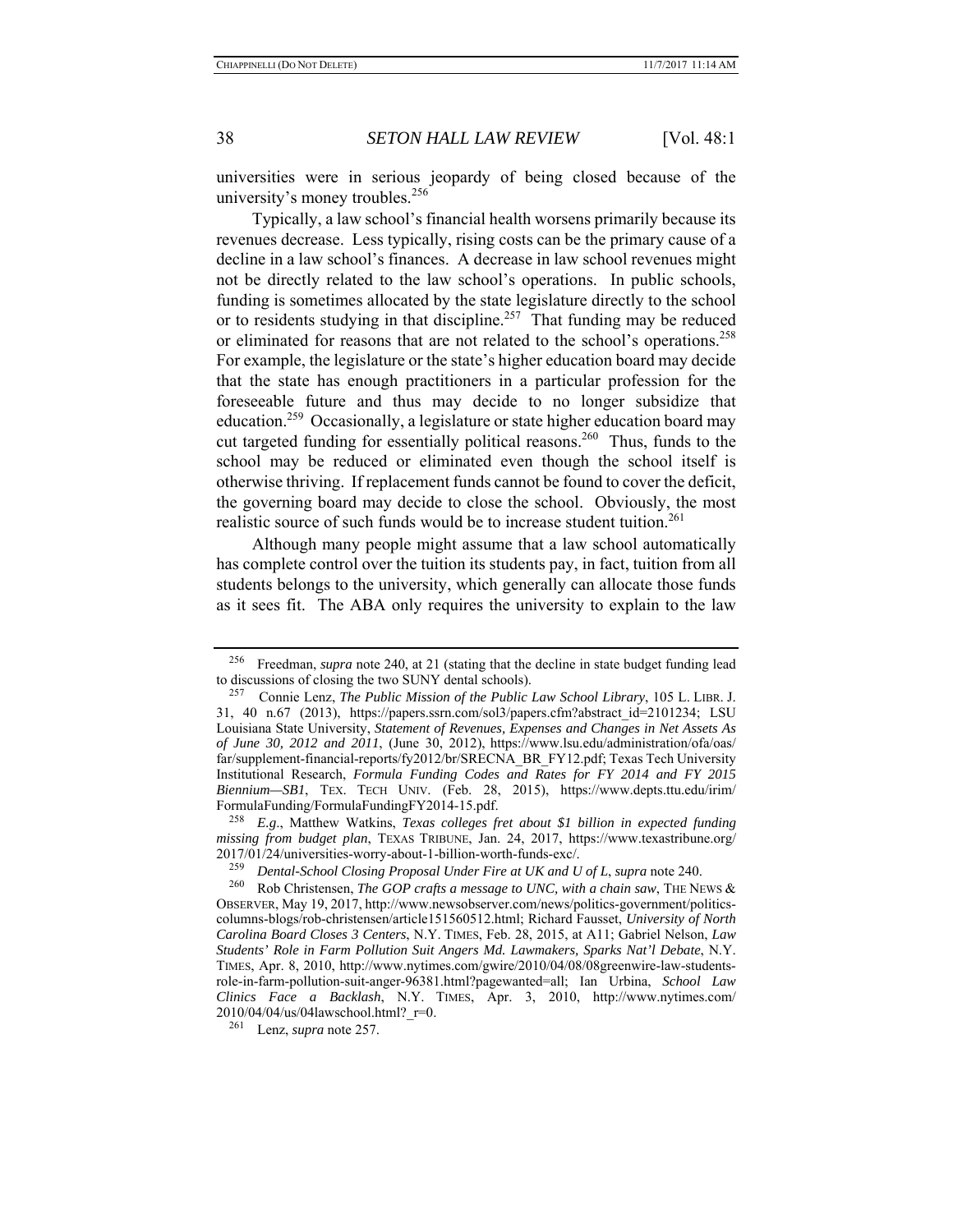school how law school-generated funds are used for non-law school purposes.<sup>262</sup> The 2014 revision of the ABA's Standards for Approval of Law Schools eliminated a presumption that law school-generated revenues would be used for law school purposes.<sup>263</sup> A school might see a decrease in its net allocation from the university because the university desires to re-direct those funds elsewhere either because the university central functions are in need of more funds or because the university believes that those funds are better allocated to other units.<sup>264</sup>

Financially, the traditional rule of thumb for measuring a law school was whether its operating costs could be kept to 80% of its tuition revenues net of financial aid. The remaining 20% could then be re-allocated by the university to other academic units or for central administration costs.<sup>265</sup> Many, perhaps most, law schools now run at a break-even level or consume funds from the university.<sup>266</sup> The question for university board members then will be whether and for how long the university can tolerate this reduction of law school financial contribution or how long and to what extent the university can and will subsidize the law school financially. Overarching this is whether the law school and university believe that the current setting is the new normal or whether they will take actions designed to restore the law school to being a net producer of revenues. $267$ 

<sup>&</sup>lt;sup>262</sup> ABA STANDARDS FOR APPROVAL OF LAW SCHOOLS 202(b) (2017-2018) [hereinafter ABA STANDARDS].

<sup>263</sup> *Id.*; *cf*. ABA STANDARDS FOR APPROVAL OF LAW SCHOOLS 210(c) (2013-2014) ("The resources generated by a law school that is part of a university should be made available to the law school to maintain and enhance its program of legal education.").

<sup>264</sup> While virtually every university identifies academic units that it believes are underperforming compared to other units, three-quarters of universities intend to increase their emphasis on cutting such underperforming units. *See* 2017 SURVEY OF COLLEGE AND UNIVERSITY CHIEF ACADEMIC OFFICERS 35 (Scott Jasckik & Doug Lederman eds 2017).

<sup>265</sup> Jeremy Paul, *Saving the Canary*, 66 SYRACUSE L. REV. 479, 482 (2016); Jay Sterling Silver, *The Case Against Tamanaha's Motel 6 Model of Legal Education*, 60 UCLA L. REV. DISCOURSE 50, 53 (2012). Many academic units that are part of the university's core mission tend not to generate net tuition sufficient to sustain their operations and are cross-subsidized by other academic units. Units such as most professional schools do generate excess funds, although dental schools traditionally were net consumers rather than net producers of revenues. *See* William F. Massy, *Productivity Issues in Higher Education, in* RESOURCE ALLOCATION IN HIGHER EDUCATION 49, 74 (William F. Massy ed., 1996); Frakt, *supra* note 43; 1983 FUTURE OF DENTISTRY, *supra* note 82, at 39; DENTAL EDUCATION AT THE CROSSROADS, *supra* note 73, at 180; WILLIAMS, *supra* note 242, at 4; Schackner, *supra* note 240; HARDIGAN & REED, *supra* note 127, at 7. *Cf*. Sharif Durhams, *New Marquette school will reshape education in dentistry*, MILWAUKEE J. SENTINEL (Apr. 29, 2000).

<sup>266</sup> Brown, *supra* note 29; Yellen, *supra* note 29; Gold, *supra* note 1; Matasar, *supra* note 29; Wu, *supra* note 29; Barnhizer, *supra* note 29; Leichter, *supra* note 41; Standard & Poor's, *supra* note 25, at 1, 9; Campos, *supra* note 42; Koumpilova, *supra* note 30; Verges, *supra* note 30.

<sup>267</sup> *See, e.g.*, Kenneth P. Ruscio, *Washington and Lee School of Law Strategic Transition Plan*, WASH. & LEE UNIV. (Feb. 9, 2015), http://www.wlu.edu/presidents-office/messages-to-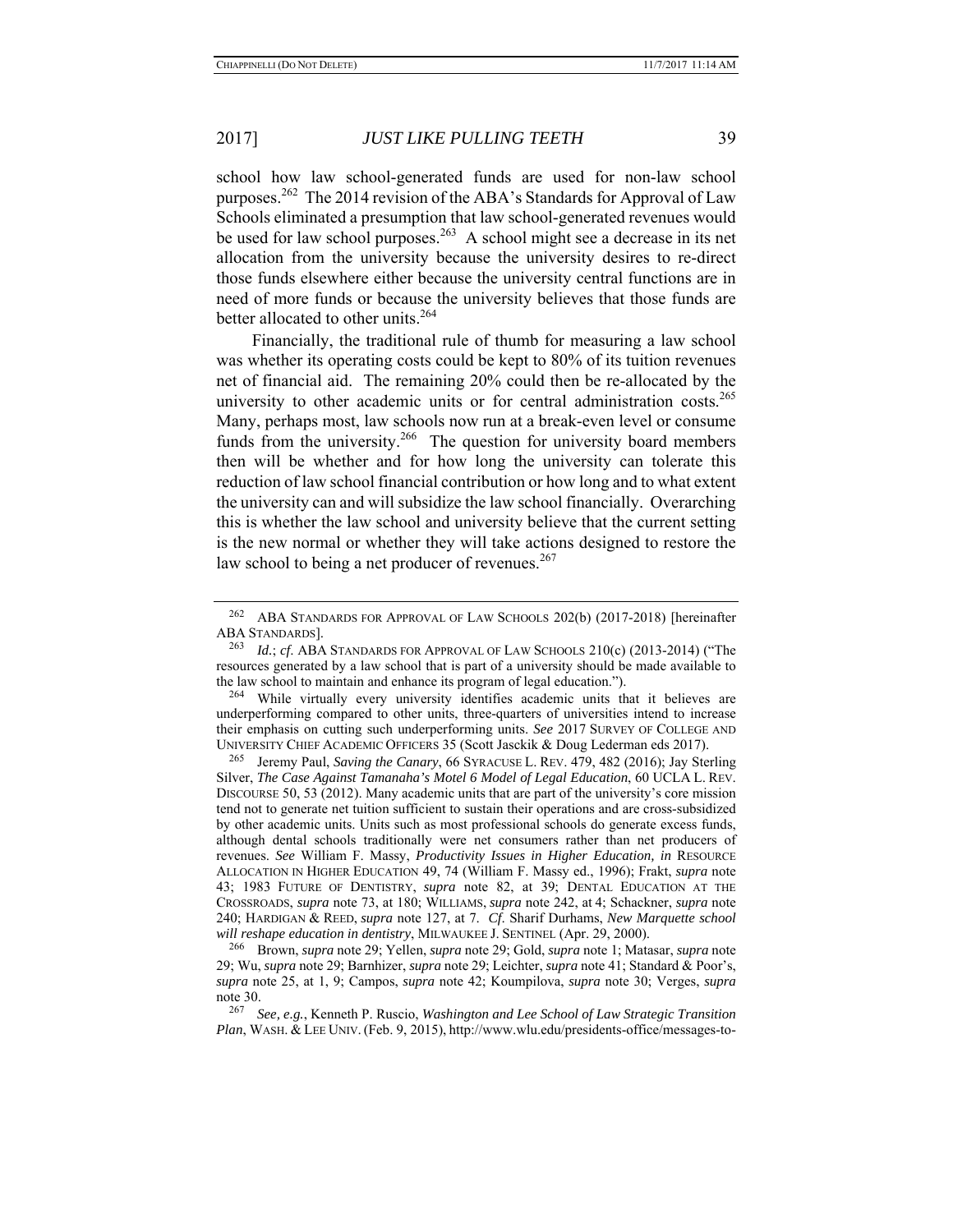Most paradigmatically in the legal education crisis, the school may find itself short of revenues for operational reasons. For example, the number of matriculants may decrease either because the school seems less desirable to applicants or because the pool of possible applicants has declined. Further, a decline in applicants will typically lead schools to increase their financial aid awards, which reduces the net tuition attributable to the school.<sup>268</sup> As the dental school crisis illustrated, a private school that competes with a strongly supported state school may not be able to lower its net tuition charges to attract matriculants admitted to both schools and thus may see its revenues decline.<sup>269</sup> Less commonly, to the extent a school derives significant revenues from gifts, endowment income, or sponsored research, a decline in any of those sources could have a deleterious effect on the school.

A law school's costs will typically be relatively stable, but they can increase in troublesome ways. For example, schools might see their costs increase if they have added or refurbished their physical plant. Those costs of construction are frequently financed such that the school is obligated to pay for the construction long after the construction work is completed, and regardless of whether the school actually benefits from the new construction. In addition, new construction typically means higher maintenance costs, which may be difficult to contain. $270$ 

Of course, a school with stable costs is not the same as a school that can decrease costs significantly. A major part of any school's costs is salaries and benefits for faculty and staff. $271$  Tenured faculty costs cannot realistically be cut without significant disruption in the school and danger to the program. As a school's financial situation erodes, of course, a school may have little choice but to incur the fall-out from such reduction.  $272$ 

the-community/message-to-the-law-school-community/strategic-transition-plan.

<sup>268</sup> Leichter, *supra* note 41; Elizabeth G. Olsen, *The Financial Aid Arms Race at Law Schools*, FORTUNE, Aug. 15, 2013, http://fortune.com/2013/08/15/the-financial-aid-arms-race -at-law-schools/.

<sup>&</sup>lt;sup>269</sup> Manor, *supra* note 225.<br><sup>270</sup> Standard & Poor's supp

Standard & Poor's, *supra* note 25. (noting the finances of Brooklyn Law School were seriously and negatively affected by ownership of student housing buildings); Steven Davidoff Solomon, *Creditors Keep Troubled Law Schools on Life Support*, N.Y. TIMES (Nov. 4, 2014), http://dealbook.nytimes.com/2014/11/04/worth-nothing-failing-law-schools-arekept-on-life-support/? r=0 (noting the finances of Thomas Jefferson School of Law were seriously and negatively affected by a new building completed just before the legal education crisis).

<sup>271</sup> *University Budgets: Where Your Fees Go*, *supra* note 43; *see also* Desrochers & Kirshstein, *supra* note 43, at 15 (providing a breakdown of faculty expenditures at universities).<br> $^{272}$  Longs

Jones & Smith, *supra* note 46; *cf.* Jones *supra* note 235.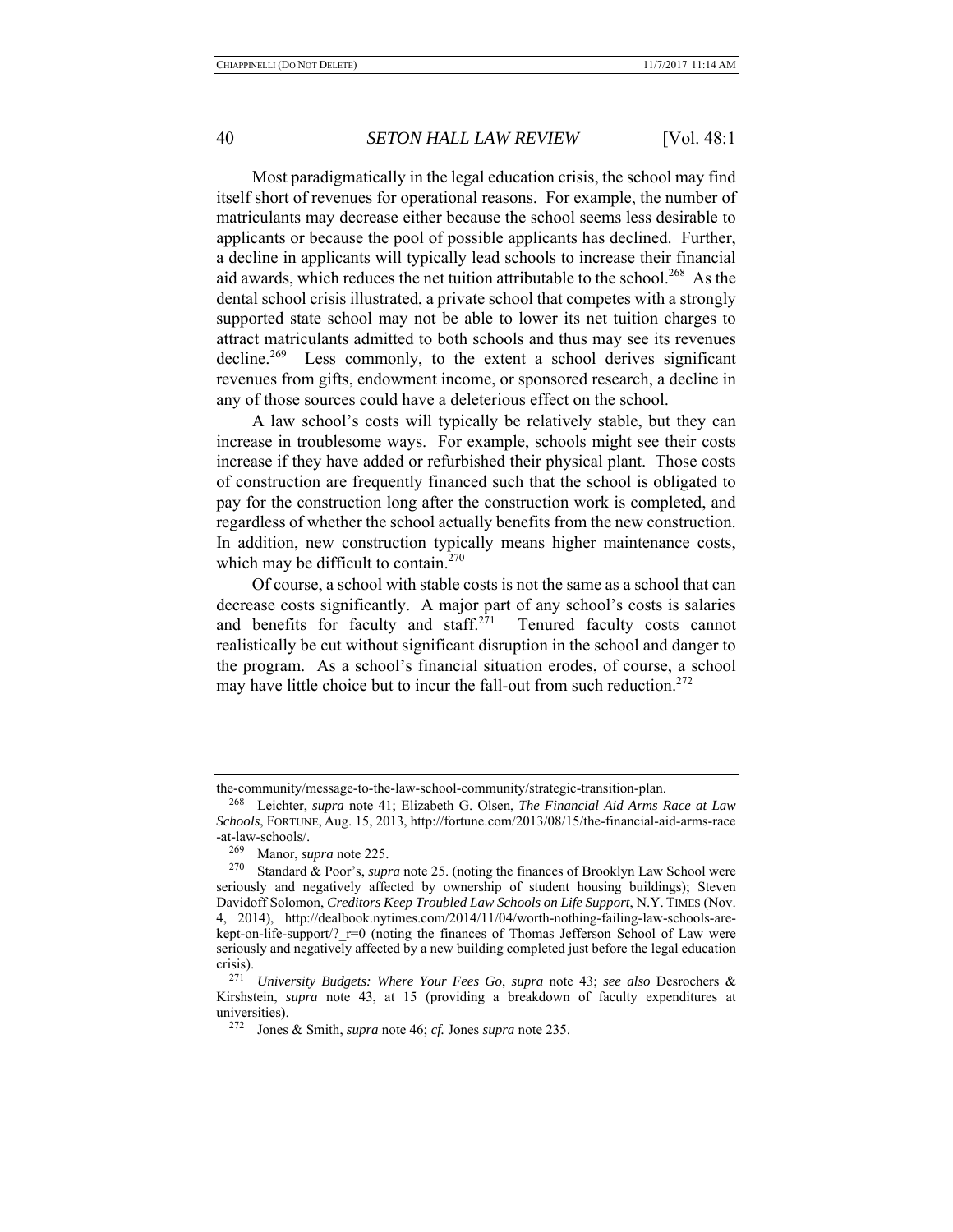For example, Valparaiso's law school recently offered buyouts to twenty-six tenured and long-term contract faculty, and ten accepted, while an additional four chose to retire.<sup>273</sup> The law school reduced its costs by onethird, but these actions did not result in particularly positive public relations, nor were all the faculty overjoyed with this result.<sup> $274$ </sup> Their teaching loads increased considerably.275 Reducing untenured faculty has less institutional cost, but may still severely affect the school's operations.<sup>276</sup> Valparaiso terminated three of its untenured full-time faculty.<sup>277</sup> Although reducing staff can often be done with less negative publicity and less institutional damage, $278$  the reality is that most schools are not significantly overstaffed. Thus the number of staff positions that can be cut without a significant impairment of the school's operation is relatively small. Further, of course, staff members tend to earn relatively modest salaries such that even if a large number of staff could be cut, the ultimate financial savings are likely to be fairly small.

### 2. Attempts to Increase Revenue

Law schools have naturally attempted to increase their revenues from non-JD-tuition sources. Frequently these approaches are ancillary to the school's core activities. Some methods that schools use may be successful in the sense that they generate revenues in excess of direct costs, but overall, they do not generate significant net revenues. Further, and more perniciously, they are likely to distract key law school personnel, especially the dean and principal staff members, from other more central tasks.

As the dental schools discovered, and as all fundraising professionals know, law schools cannot fundraise their way to economic viability except in rare instances of truly transformative gifts.<sup>279</sup> Fundraising can help at the

<sup>273</sup> Marilyn Odendahl, *Valparaiso Law School Reduces Faulty, Class Size to Prepare for a Different Future*, IND. L.., June 29, 2016; Noam Scheiber, *An Expensive Law Degree, and No Place to Use It*, N.Y. TIMES, June 17, 2016, http://www.nytimes.com/2016/ 06/19/business/dealbook/an-expensive-law-degree-and-no-place-to-use-it.html?\_r=0; Dave Stafford, *Valpo Law Announces Faculty Buyouts, Smaller Future Classes*, IND. L., Feb. 26, 2016.

<sup>274</sup> Odendahl, *supra* note 273; Scheiber, *supra* note 273; Stafford, *supra* note 273.

<sup>&</sup>lt;sup>275</sup> Stafford, *supra* note 273.<br><sup>276</sup> Let *supra* note 52: Stol

<sup>276</sup> Lat, *supra* note 52; Stafford, *supra* note 273 (noting that three untenured faculty members had been given termination notices).<br> $^{277}$  Odendabl, sung note 273

Odendahl, *supra* note 273.

<sup>278</sup> *See* Paul Caron, *UC-Hastings Reduces Incoming Class by 20%, Cuts 27 Staff Positions*, TAXPROF BLOG (Apr. 27, 2012), http://taxprof.typepad.com/taxprof\_blog/ 2012/04/uc-hastings.html; Odendahl, *supra* note 273 (noting that seven staff members had been terminated); Dave Gram, *Vt. law school cutting jobs, preparing for changes*, NEWSOK (Nov. 25, 2012), http://newsok.com/vt.-law-school-cutting-jobs-preparing-for-changes/ article/feed/466988.

<sup>279</sup> Hilary Hurt Anyaso, *Pritzker family makes unprecedented gift to Northwestern Law*,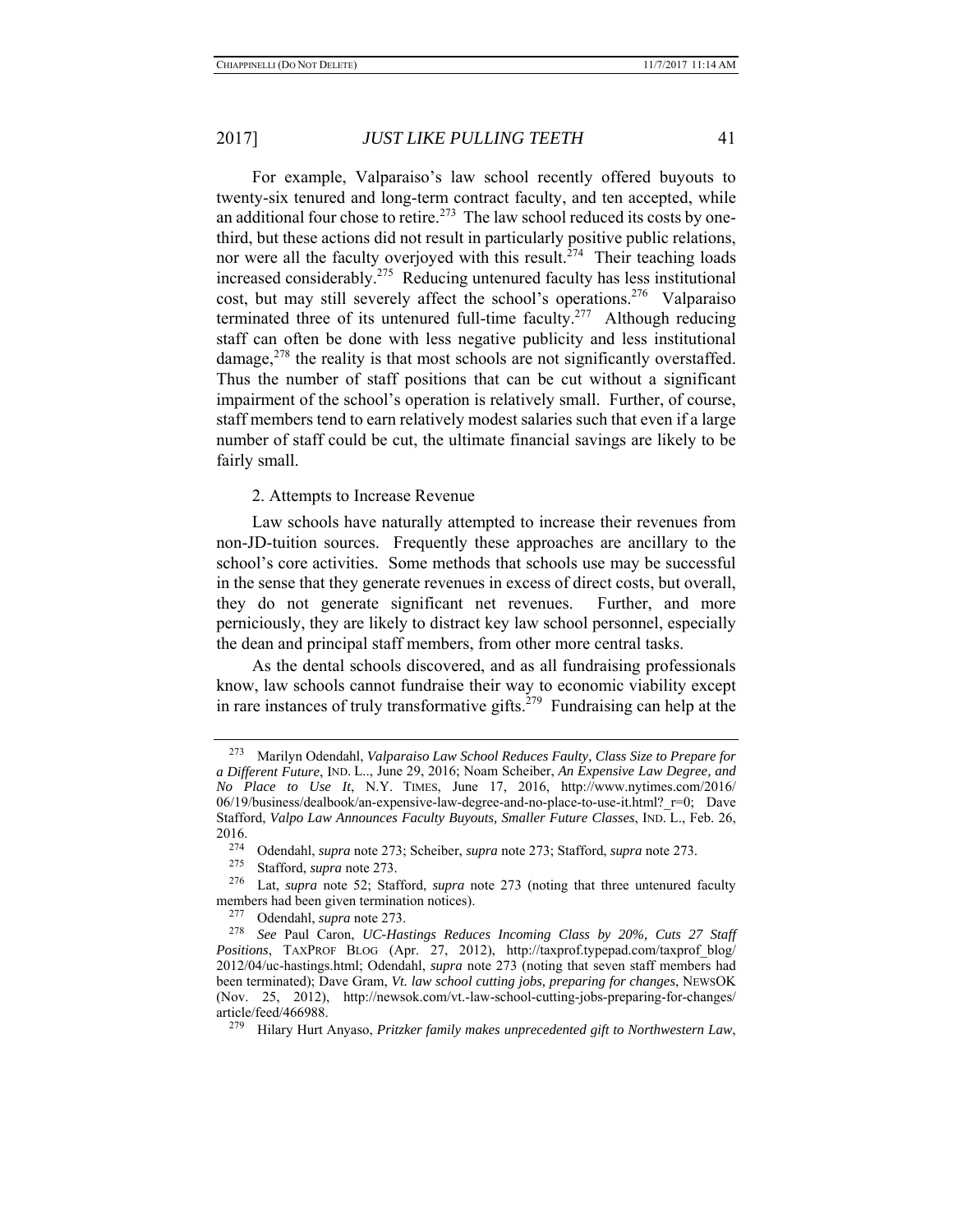margins, of course, through unrestricted annual fund gifts, and such giving helps cement the school's relationships with its alumni/ae. It can also help with targeted projects, although there is always the danger that the project supported is not really important to the school's overall mission. At the end of the day, such fundraising efforts, even if relatively successful, serve to enhance an already viable program, not to rescue or fix a program in trouble.

Increasing school revenue from collateral academic activities is also unlikely to increase a school's economic health.<sup>280</sup> Unlike dental schools, most law schools have not fallen for the argument that significant net revenues can be generated by continuing education programs. Rather, for most law schools, such programs, when well-run and vibrant, serve partly to enhance alumni/ae relations and to provide service to the local bar.<sup>281</sup>

Law schools seem more typically to have attempted one of two revenue-generating activities: online education and LLM programs. For many schools, online or distance education is a seductive siren song.<sup>282</sup> The ABA defines distance courses as those that have at least one-third of their time components as non-classroom time. Practically, law students are permitted to take (and thus law schools are permitted to offer) up to one semester's worth of distance education to students after the first year.<sup>283</sup> At least two law schools have received waivers from this limitation and offer a JD program with a significant distance education component.<sup>284</sup>

<sup>280</sup> For a description of the kinds of programs at least some law schools are engaging in, see HANOVER RESEARCH, *supra* note 53 (But note that the listing makes no attempt to assess whether these programs generate any (let alone significant) net revenues).

NORTHWESTERN (Oct. 22, 2015), http://www.northwestern.edu/newscenter/stories/ 2015/10/pritzker-family-makes-unprecedented-gift-to-northwestern-law-.html (noting \$100 million gift to Northwestern University School of Law); *Mason Receives \$30 Million in Gifts, Renames Law School After Justice Antonin Scalia*, GEORGE MASON UNIV. NEWS, http://www.law.gmu.edu/news/2016/scalia\_school\_of\_law\_announcement (last visited Sept. 27, 2017) (noting \$30 million gift to George Mason University Foundation to support the Law School); Chris Mondics, *Trial lawyer Kline gives \$50m to Drexel law school*, PHILA. INQUIRER (Sept. 19, 2014), http://articles.philly.com/2014-09-19/news/54073725\_1\_lawschool-kline-school-law-firms (listing transformative gifts to the University of Arizona College of Law, Ave Maria School of Law, Chapman University School of Law and Drexel University School of Law).

<sup>281</sup> *See* Jason Yackee, Comment to Jose Gabilondo, *Business model changes at law schools*, PRAWFSBLAWG (Mar. 20, 2016, 5:38 PM), http://prawfsblawg.blogs.com/ prawfsblawg/2016/03/business-model-changes-at-law-schools.html (indicating a low likelihood that CLE programs generate significant net revenue for any but the most elite law schools).<br> $282$  D<sub>1</sub>

<sup>&</sup>lt;sup>282</sup> PISTONE & HORN, *supra* note 61, at X.

<sup>283</sup> ABA STANDARDS, *supra* note 262, Standard 306.

<sup>284</sup> Stephanie Landsman, *Digital cracks the final frontier: Law school*, CNBC (Apr. 5, 2015), http://www.cnbc.com/2015/04/02/digital-cracks-the-final-frontier-law-school.html; Sara Randazzo, *Syracuse Law School Exploring Online Degree Program*, WALL ST. J. L. BLOG (Apr. 20, 2016), http://blogs.wsj.com/law/2016/04/20/syracuse-law-school-exploringonline-degree-program/.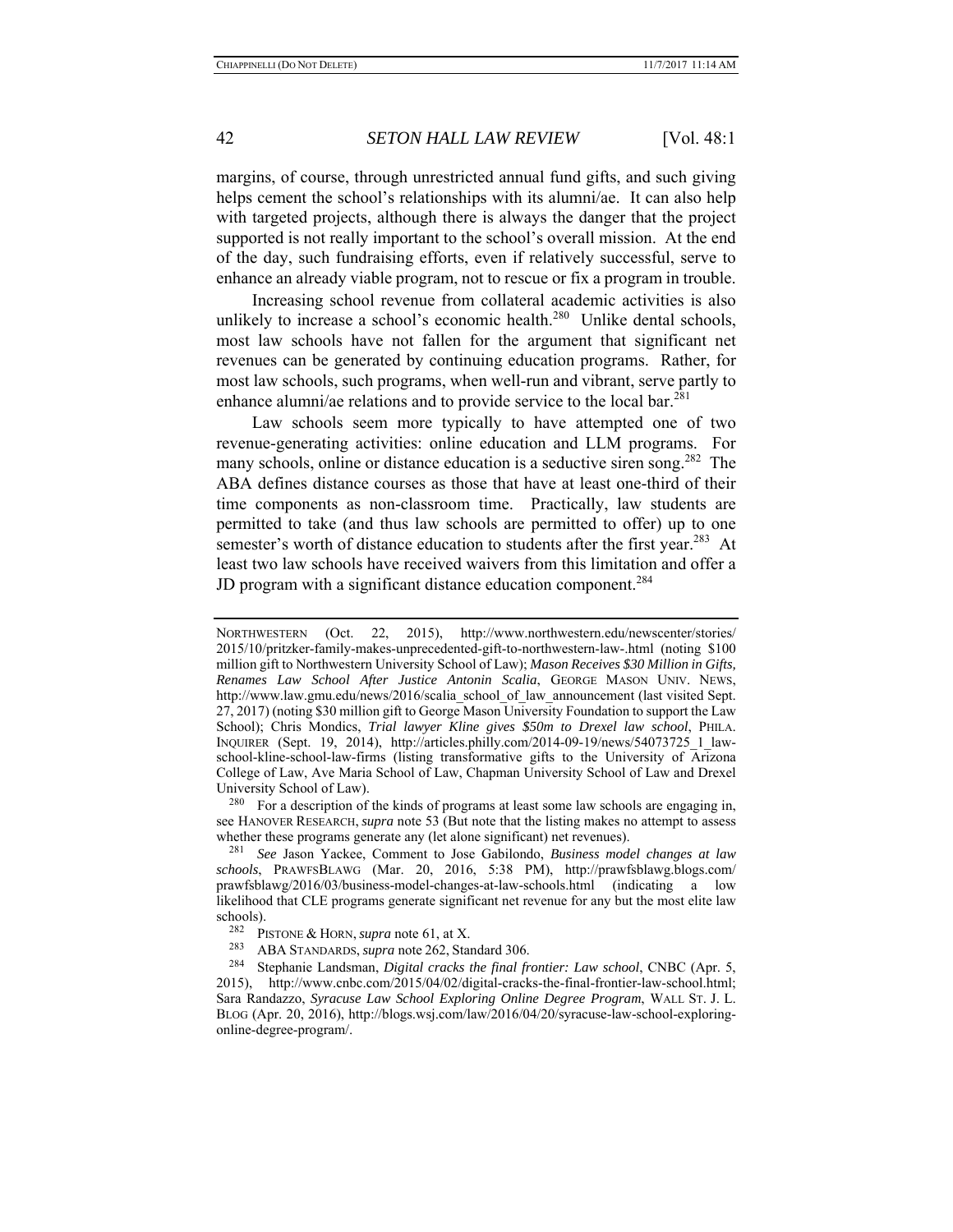At the undergraduate level, distance education has the potential to reduce tuition; gross revenues would be increased by having more students.<sup>285</sup> But neither of the law schools with an online JD program provides a tuition discount.<sup>286</sup> If distance JD programs proliferate, or if individual online law courses become popular, schools would likely be forced to discount tuition. Law students, and others who take those courses, would tend to consider such education relatively generic. As a result, law schools providing such courses would find themselves discounting their prices.<sup>287</sup> This could be problematic for law schools because unlike at the undergraduate or even many graduate levels, the substance of online law courses would have a much more circumscribed audience. Therefore, there would be a downward limit to the amount by which tuition could be cut, and yet schools could still generate the necessary revenue.

Moreover, distance education as a solution to legal education's problem may be less attractive than appears at first blush. While distance education may, for some institutions, increase revenues, it may also increase costs.<sup>288</sup> Given the seemingly limited potential for legal education courses to increase revenue, an increase in costs could be particularly problematic for schools. As one knowledgeable higher education individual put it in the context of distance education generally, "Have you changed anything other than adding technology to the course? If you do everything exactly the same, and you add in the cost of technology, the cost of instructional designers, all you've done is add cost. . . . The bulk of the cost is people."<sup>289</sup>

The second popular method of increasing net revenues is running LLM programs. LLM and other non-JD degree and certificate programs have proliferated and the number of students in such programs has increased accordingly.290 In the fall of 2010, the high-water mark for first-year law school enrollment and for total JD enrollment, there were 9,773 non-JD

Carl Straumsheim, *Bending the Cost Curve*, INSIDE HIGHER ED (Jan. 27, 2015), https://www.insidehighered.com/news/2015/01/27/working-paper-suggests-online-

education-can-lower-tuition-costs; David J. Deming et al., *Can Online Learning Bend the Higher Education Cost Curve?*, 105 AM. ECON. REV. 496 (2015), https://ai2-s2-pdfs. s3.amazonaws.com/628b/6bb11028f643443df8cb24742393ab43259e.pdf. 286 Landsman, *supra* note 284.

<sup>&</sup>lt;sup>287</sup> Straumsheim, *supra* note 285.<br><sup>288</sup> Corinne Puff, Does Technole

<sup>288</sup> Corinne Ruff, *Does Technology Ever Reduce the Costs of Teaching?*, CHRON. OF HIGHER EDUC. (Jan. 26, 2016), http://chronicle.com/article/Does-Technology-Ever-Reduce/ 235046.

Straumsheim, *supra* note 285.

<sup>290</sup> *E.g*., Avi Wolfman-Arent, *New paper chase: law school for non-lawyers*, MARKETPLACE (Aug. 15, 2016), http://www.marketplace.org/2016/07/15/education/lawschools-offering-programs-non-lawyers. For convenience, I will refer to these programs and students as "LLM" programs and students except where I differentiate among programs.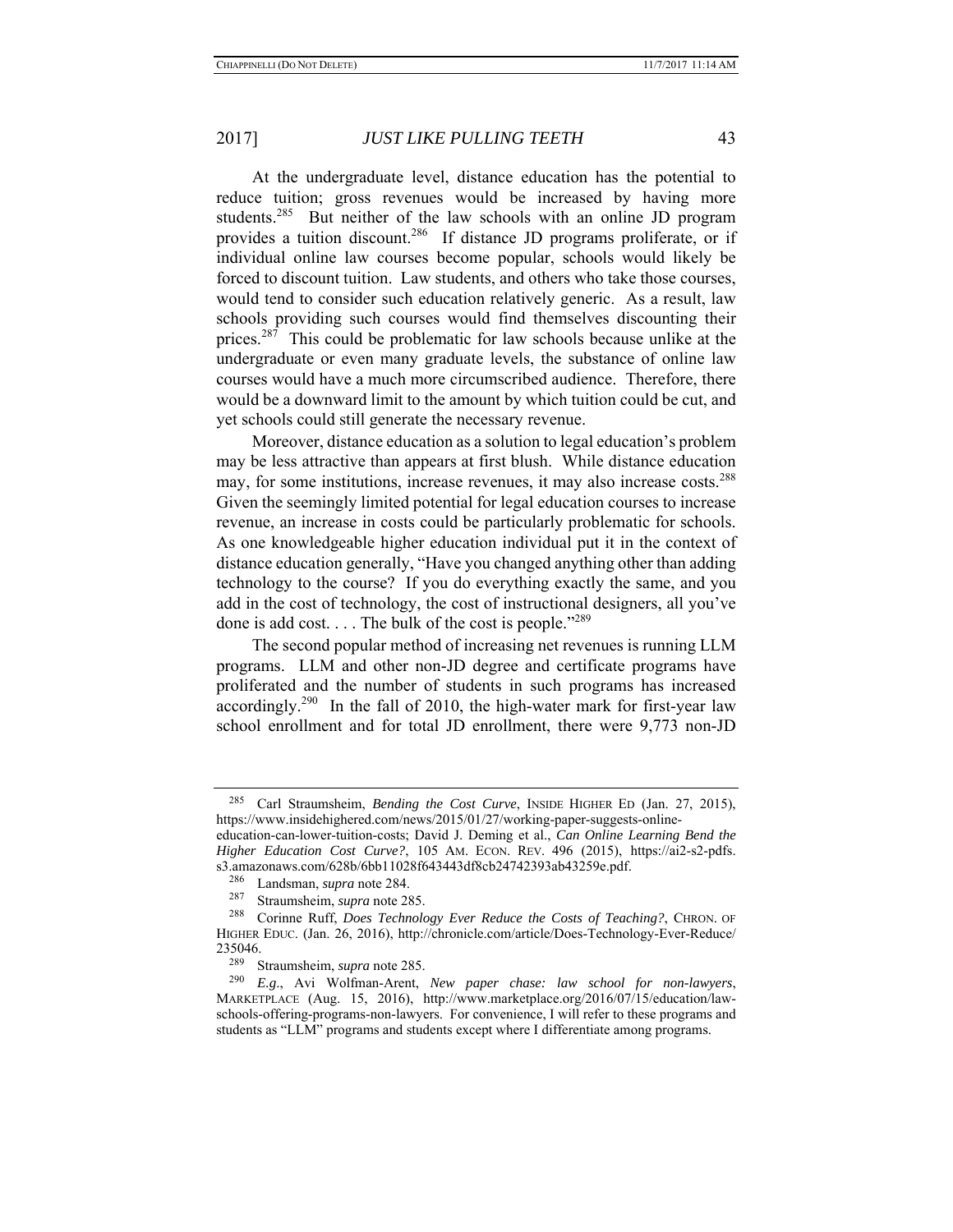students.<sup>291</sup> Six years later, first-year law school enrollment had fallen by 31% and total JD enrollment was down by 25%. LLM enrollment, however, was *up* by 40% to 13,677.<sup>292</sup> The allure of LLM programs was succinctly stated:

[T]he expansion of LLM and other non‐JD offerings appeals to law schools because students typically take classes which are already offered for JD students, and merely fill what would otherwise be empty seats. In other words, non‐JD students typically pose no additional administrative burden for an institution. Additionally, many LLM programs draw in international tuition fee rates [i.e., little or no tuition discounting]—a fact that only strengthens the case for expanding non‐JD offerings.<sup>293</sup>

Furthermore, the credentials of LLM students are not generally made public and certainly do not factor into a school's U.S. News ranking so that schools can enroll LLM students without regard to possible reputational damage.<sup>294</sup>

Even more telling than the absolute number is that the proportion of LLM students has gone up 75% in only six years. In 2010, LLM students were 6.2% of total law school enrollment and were 11% in 2016.<sup>295</sup>

<sup>291</sup> ABA Enrollment, *supra* note 17. That number represented an increase of 2,106 (27%) from 7,667 in 2006, the most recent low-point for LLM students. *Id.* 292 ABA, <sup>2016</sup> STANDARD 509 INFORMATION REPORT DATA OVERVIEW (2016),

http://www.americanbar.org/content/dam/aba/administrative/legal\_education\_and\_admissio ns to the bar/statistics/2016 standard 509 data overview.pdf. (noting first-year enrollment in fall 2010 was 52,488 and total JD enrollment was 147,525, and first-year enrollment in fall 2016 was 37,107 and total JD enrollment was 110,951); ABA Enrollment, *supra* note 17.

<sup>&</sup>lt;sup>293</sup> HANOVER RESEARCH, ALTERNATIVE NON-JD PROGRAMMING FOR LAW SCHOOLS 3 (2013).

<sup>294</sup> Adam Scales, Comment to Jose Gabilondo, *Business Model Changes at Law Schools*, PRAWFSBLAWG (Mar. 20, 2016), http://prawfsblawg.blogs.com/prawfsblawg/2016/03/ business-model-changes-at-law-schools.html.

<sup>295</sup> *2016 Standard 509 Information Report Data Overview*, *supra* note 280; ABA Enrollment, *supra* note 17. I am indebted to Professor Derek T. Muller of Pepperdine for first surfacing this change and for preparing vivid and useful graphics. *See*, Derek T. Muller, *As 1L class sizes stabilize, one in nine law school enrollees are not a part of a JD program*, EXCESS OF DEMOCRACY BLOG (Dec. 15, 2016), http://excessofdemocracy.com/blog/2016/12/ as-1l-class-sizes-stabilize-one-in-nine-law-school-enrollees-are-not-a-part-of-a-jd-program.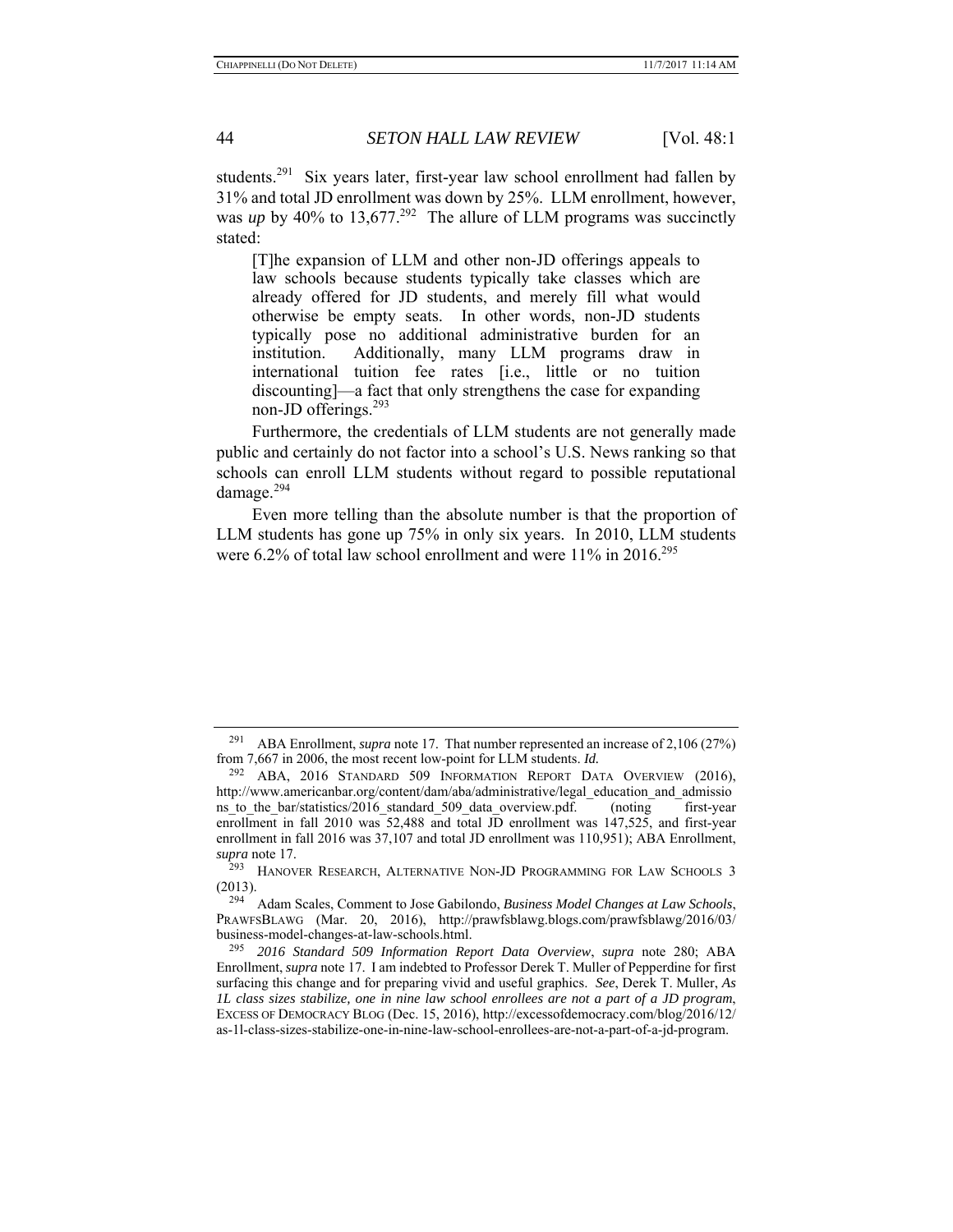But the costs of LLM programs are frequently higher than schools realize or admit.<sup>296</sup> As with any new program, one-time start-up costs such as obtaining ABA acquiescence, are not insignificant. Once operational, student recruiting costs may be higher than for the JD program, especially if the school is focusing on attracting international students, who now make up roughly half of all LLM students.<sup>297</sup> In addition, many programs will struggle to attract any, let alone many, students at first.<sup>298</sup> Competition for LLM students is likely strong, because 85% of law schools offer a non-JD program.<sup>299</sup>

Finally, depending upon the university's policies, the law school may not be allowed to keep any of the revenues that the LLM program generates. Knowledgeable observers suggest that a law school might typically keep  $60\%$  of its gross tuition from LLM programs.<sup>300</sup> With so many law schools now losing money from their JD programs, an LLM program's revenues might reasonably be entirely allocated to the university to offset, at least in part, university subvention of the JD program.

#### B*. Operational*

As with a law school's financial situation, a law school's operational choices may affect its board's decision whether to close the school.<sup>301</sup> But the dental education crisis suggests that those operational choices are seldom determinative. Thus, schools are likely misguided if they make operational choices primarily in an effort to stave off closure or to increase the likelihood of the board's deciding to keep a school going. An important caveat, though, is that those changes might very well be desirable on other grounds, principally a belief that the changes are in the best interest of its students.

<sup>296</sup> For critiques of non-JD programs, see Blake Edwards, *The Juris Masters Program: Natural Evolution or Stop-Gap for Struggling Law Schools?*, BLOOMBERG L. BIG L. BUS. (Aug. 17, 2016), https://bol.bna.com/the-juris-masters-program-natural-evolution-or-stopgap-for-struggling-law-schools/; Derek Muller, *The Coming Reckoning for Non-JD Legal Education*, EXCESS OF DEMOCRACY (Nov. 14, 2016), http://excessofdemocracy.com/ blog/2016/11/the-coming-reckoning-for-non-jd-legal-education.

<sup>297</sup> ABA, *Post J.D. Programs by Category*, http://www.americanbar.org/groups/legal\_ education/resources/llm-degrees\_post\_j\_d\_non\_j\_d/programs\_by\_category.html (last visited Sept. 27, 2017).

Scales, *supra* note 294 (suggesting a realistic first class of five).

<sup>299</sup> *ABA-Approved Law Schools*, *supra* note 26 (listing 202 fully accredited law schools); ABA, *Post-J.D./Non-J.D. Programs by School*, http://www.americanbar.org/groups/ legal\_education/resources/llm-degrees\_post\_j\_d\_non\_j\_d/programs\_by\_school.html (last visited Sept. 27, 2017) (listing 172 schools with post-JD/non-JD programs).

<sup>&</sup>lt;sup>300</sup> Scales, *supra* note 294 (suggesting a realistic first class of 5).<br><sup>301</sup> Of course depending upon the school and the choice being t

Of course, depending upon the school and the choice being made, a law school may have complete autonomy to make a particular choice, may make the final decision after consulting with the university, or may have little or no input on the decision, which will be made by the university.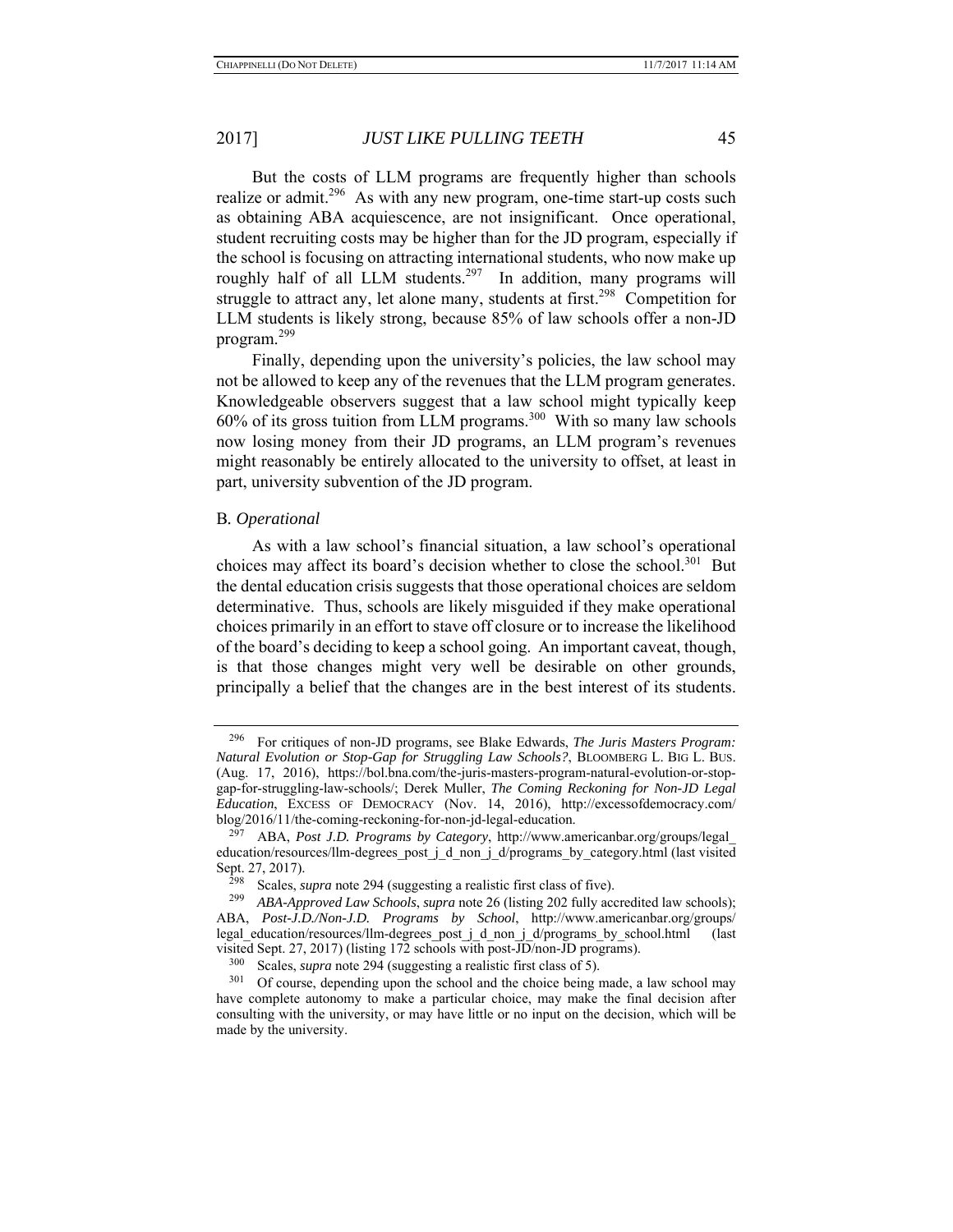The operational choices that perhaps resonate most strongly with the university and its board are decisions about admissions, faculty credentials (i.e., the hiring, promoting, and tenuring of faculty), faculty research, and pedagogy and curriculum.

Among these operational changes, pedagogy and curriculum seem least likely to affect the board's view of the school, yet many schools seem to focus on such areas. None of the shuttered dental schools were faulted for having an inappropriate curriculum or for having an outdated or inappropriate focus. <sup>302</sup> Further, among the schools that were publically identified as being at risk for closing, none were saved by a cutting-edge curriculum or by touting other avant-garde approaches or features.

1. Admissions

Just as in the dental education crisis, law schools saw the decline in the number of applicants matched by a decline in the quality, using traditional measures, of the applicant pool. $303$  A school in either discipline faced several interrelated decisions about admissions: should it keep its pre-crisis admissions criteria in place? If so, then the school needed to decide whether to adjust its recruitment efforts, and financial aid policy, to maximize its yield (i.e., the percentage of accepted applicants who matriculate). If it kept its criteria and recruitment efforts in place, then for most schools, both the number of acceptances would go down and its yield would decline. If instead a school decided to change its admissions criteria, then it needed to decide what changes were necessary to achieve what was probably a blend of lower enrollment (and its attendant financial implications) and lower traditional quality (and its attendant pedagogical and reputational implications). In that case, a school would almost certainly change its recruitment efforts, as well.

Although these questions were, and are, central to law school administrators today, the experience of the dental school crisis suggests that those decisions were not likely to affect the board decision whether to close the school, although it might be used to justify a decision made principally on other grounds. For example, nearly every dental school saw a decline in the number and quality of applicants, but only seven out of sixty were closed. Georgetown's dental school was closed although its admissions were down less than 10%.304 Northwestern closed its dental school even though its admissions had rebounded by 300%.<sup>305</sup>

<sup>302 1983</sup> FUTURE OF DENTISTRY, *supra* note 82, at 45; DENTAL EDUCATION AT THE CROSSROADS, *supra* note 73, at 97, 210, 214.

<sup>&</sup>lt;sup>303</sup> *See supra* notes 22–23 and accompanying text.

<sup>304</sup> Feinberg, *supra* note 202 (noting the school had 137 first-year students in the 1986- 1987 year, 8.7% under its target).

<sup>305</sup> Dunn, *supra* note 236.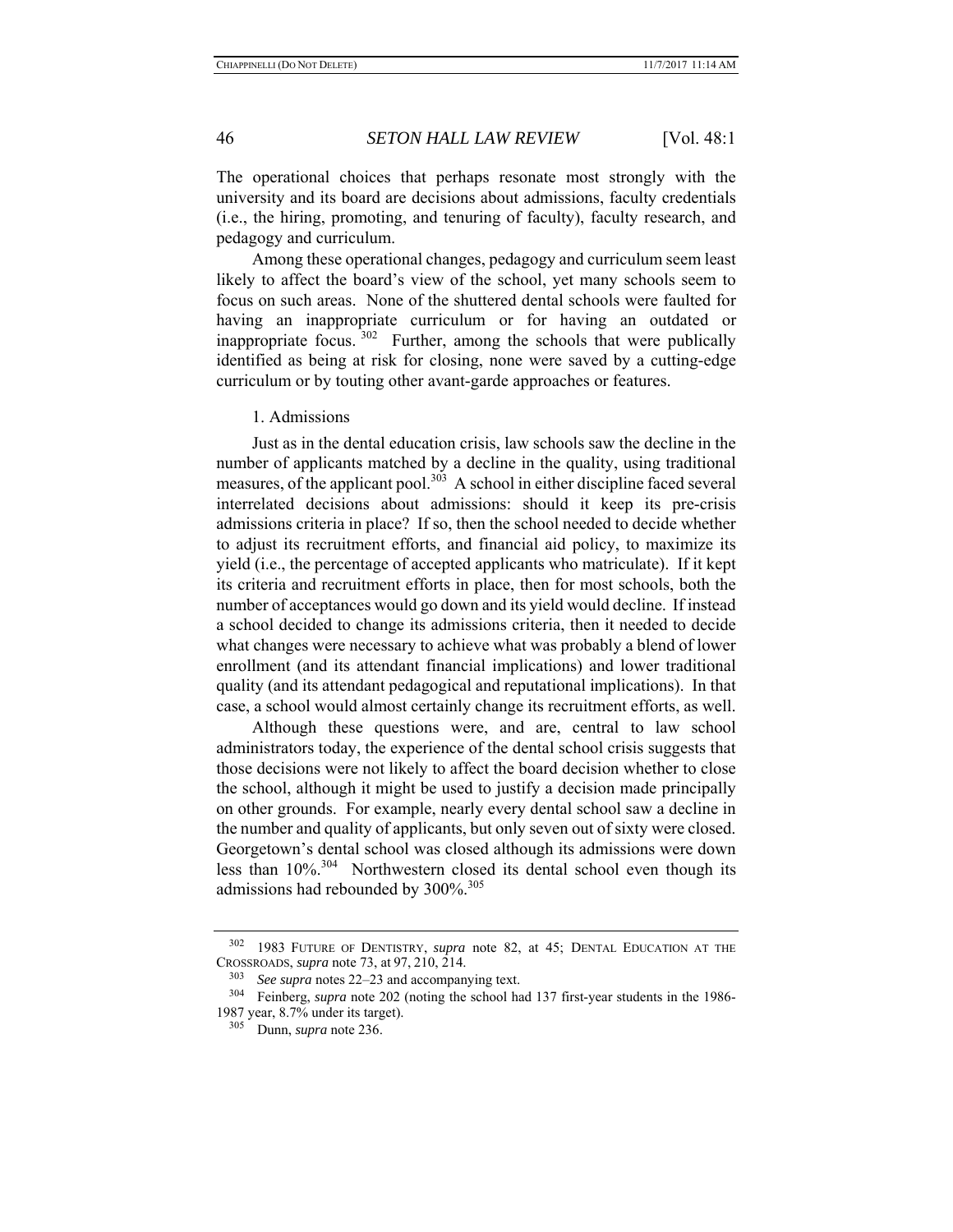Leaving aside the financial component of the admissions decisions, which were covered above, boards may, in fact, care about the quality of the applicants and matriculants more than the absolute numbers. The assessment that the quality of the school's applicants is not high enough might be made in an absolute sense, but is more likely to be made comparatively. That is, the university believes that the school's applicants are of lower quality either than in the past or in comparison to the applicants in the university's other schools, or both.<sup>306</sup> An applicant pool of insufficient quality suggests that the matriculants will also have less quality, unless the school changes its admissions criteria or recruitment efforts significantly. Northwestern was relatively candid in admitting that the quality of the dental school applicants was not on a par with the applicants to its other professional schools and that that disparity was a factor in the decision to close the dental school. $307$ 

This lack of quality may be of concern to the university in several dimensions. The university may be concerned that less capable students will not be able to take advantage of the school's opportunities and so the students' education will be shortchanged. Also, the university may be concerned that less capable students will have more difficulty finding jobs, which is deleterious both to the students, of course, but also to the institution in that placement rates are important in attracting new students and, in the professional school context, may affect rankings and institutional prestige. On the other hand, keeping student quality high enough to assuage the board may result in entering class sizes that are unacceptable to the board, either financially or because the school would have too few students to justify the school's physical and staffing (including faculty) capacity.

#### 2. Faculty Credentials

A second operational concern is that the law school's faculty may have insufficient stature in terms of their credentials.<sup>308</sup> The vast majority of faculty in a university hold the Ph.D. or its equivalent, and their entire postundergraduate education has essentially been geared toward becoming academics. Law faculty are not produced by a traditional Ph.D. program with the intention of producing academics. The law professoriate typically holds the first professional degree in law, the JD.<sup>309</sup> Their legal education

<sup>306</sup> Rose, *supra* note 226; *Trustees of Emory University To Eliminate Dental School*, *supra* note 180.<br> $\frac{307}{P}$ 

<sup>307</sup> Banchero & Kennedy *supra* note 235.

<sup>308</sup> *See* Jon Sall, *Donor Backs Closing School: But NU's Dental Alumni Fight to Keep Institution*, CHI. SUN TIMES, Dec. 28, 1997.

<sup>309</sup> *See* Philip L. Merkel, *Scholar or Practitioner? Rethinking Qualifications for Entry-Level Tenure-Track Professors at Fourth-Tier Law Schools*, 44 CAP. U. L. REV. 507, 508 (2016). Some law faculty hold advanced degrees either at the Master's or Doctorate level in other disciplines. Further, some law faculty have earned the LLM or S.J.D., mostly either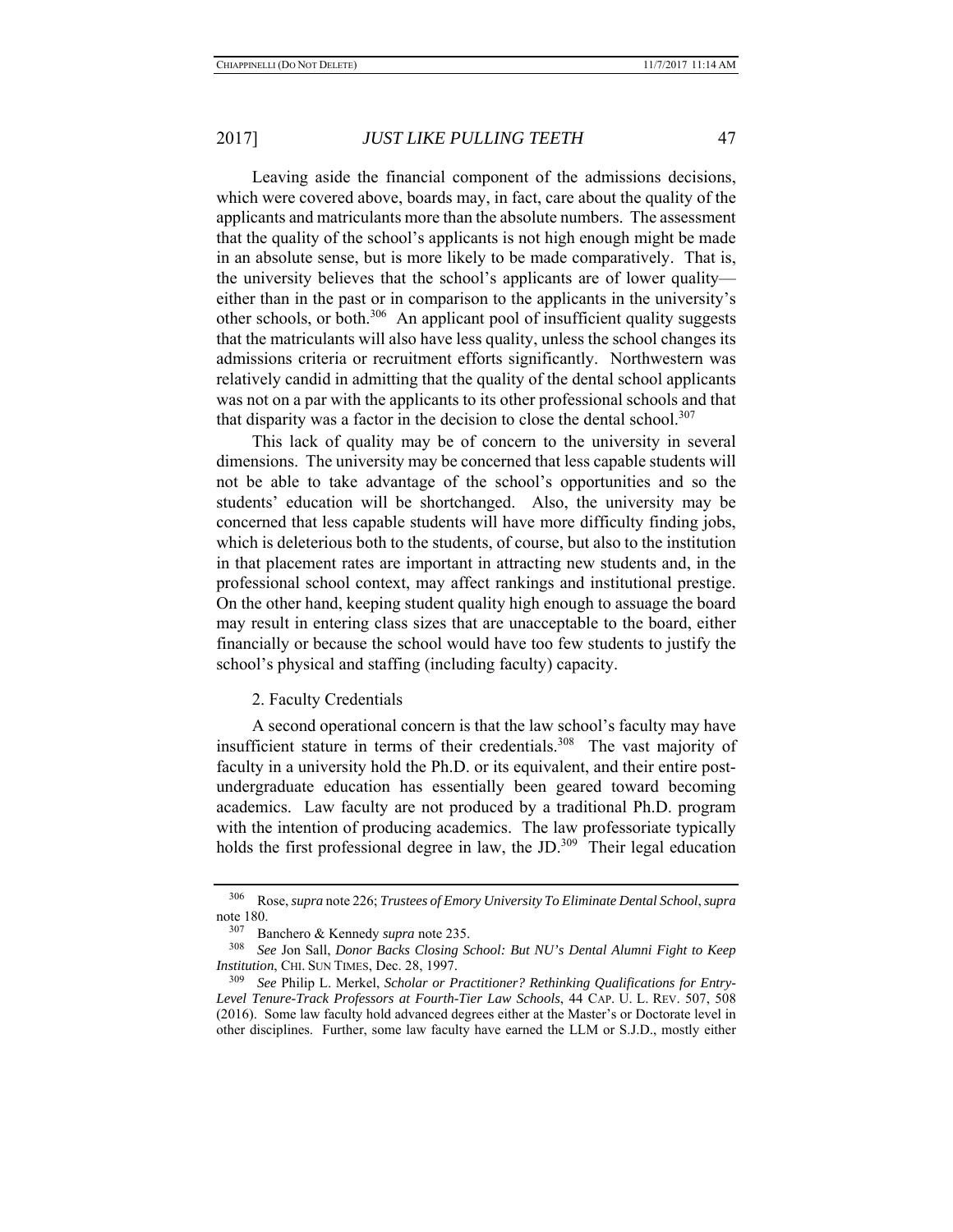was not focused on entering the professoriate at all. Rather, law faculty are essentially byproducts, offal really, from the process of producing practicing lawyers. This distinction in credentials is sometimes keenly marked within universities. It is not uncommon to see internal communications listing, for example, university-wide committees that refer to faculty with the Ph.D. as "Doctor" while law faculty are "Professor" or even "Mr." or "Ms." Dental school faculties are like law faculties in that the vast majority of faculty have the first professional degree, the DDS or DMD. The dental faculty at Georgetown seemed to feel that their credentials as professionals rather than as academics contributed to a perception within the university that the dental faculty had less prestigious or appropriate credentials than faculty in other parts of the university.<sup>310</sup>

#### 3. Research

Relatedly, a law school's stature with the board can be decreased if the university perceives that the school's faculty is not engaging in sufficient research or research of sufficient rigor. Dental schools historically fell afoul of their universities in this regard and that perceived deficit made a difference in the decision to close the schools at Emory, Washington University, and Northwestern.<sup>311</sup>

At most universities, faculty performance is primarily measured by scholarly productivity, which is to say research and published writing. Although institutions recognize that teaching is crucial, and many institutions claim to value teaching and scholarship equally, the reality is that scholarly output rather than teaching ability is the primary measure of faculty productivity.

The research and scholarship that law faculty produce are frequently not understood by central university administrators and academics in other disciplines and are frequently discounted, as well. In a nutshell, legal scholarship is different from scholarship in other disciplines in that the paradigm form is the 20,000- to 40,000-word article rather than either a book

because they are teaching in the area of taxation (and therefore earned an LLM in tax) or because their JD was from a less prestigious school and, to be competitive in the hiring market for legal academics, they earned an LLM from one of the handful of elite, feeder law schools.

<sup>310</sup> Feinberg, *supra* note 201 (quoting dental faculty member who said that dentistry is not "a particularly glamorous part of education. I think some people look upon it as a trade school. They don't realize all that we do.").

<sup>311</sup> *See* Gordon, *supra* note 196 (noting that Emory University decided to focus its resources in disciplines undertaking significant research, rather than in dentistry); Mannies, *supra* note 222 (noting that Washington University's decision made in part because research funds had fallen considerably and faculty was undertaking insufficient research); Manor, *supra* note 224; Rose, *supra* note 216; Sall, *supra* note 307 (noting that one factor in Northwestern's decision was the university's perception that the dental faculty did not undertake sufficient research).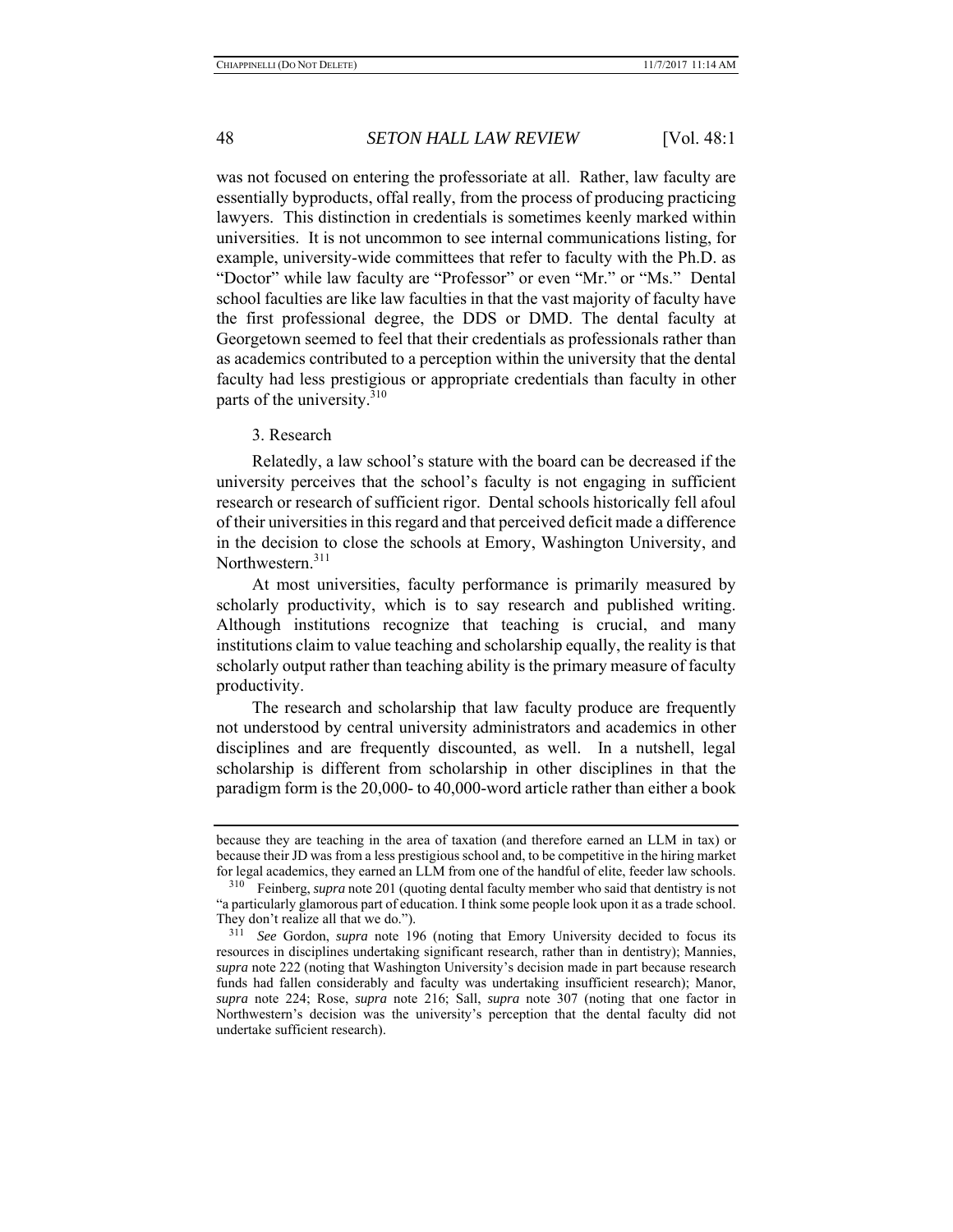or a shorter article. Articles are selected for publication and edited by students with little or no faculty input rather than the peer review process, which is the *sine qua non* in other disciplines. Further, co-authorship is not as common as it is in other disciplines. Finally, a standard trope in the legal profession is to denigrate current legal scholarship as being nearly completely irrelevant to judges and the practicing bar.<sup>312</sup>

The dental schools faced a similar dynamic. The faculty's lack of research, or at least of research the university deemed valuable to it, was a factor in the closing of the schools at Emory, Washington University and Northwestern.<sup>313</sup> Dental academics were well aware of their shortcomings in research and scholarship. $314$  Even as late as the early 2000s, one of the important impediments to recruiting qualified dental faculty was their lack of interest in, or ability to conduct, research.<sup>315</sup>

4. Pedagogy and Curriculum

Finally, as the dental education crisis showed, a law school's viability can be decreased if the university perceives that the school's pedagogical approach is insufficiently rigorous or theoretical. Dental education's practical, theoretical approach hurt at least some dental schools in their relationship with their university, although it was not a factor in schools' closings.316 The final two years of dental school are spent in the dental clinic, which was, and often still is, seen as primarily intended to teach physical, technician-oriented trade skills rather than intellectually-rooted, but practical skills suitable for a profession.<sup>317</sup>

315 N. Karl Haden et. al, *Meeting the Demand for Future Dental School Faculty: Trends, Challenges, and Responses*, 66 J. DENTAL EDUC. 1102, 1106, 1109 (2002).

<sup>312</sup> Orin S. Kerr, *The Influence of Immanuel Kant on Evidentiary Approaches in Eighteenth Century Bulgaria*, 18 GREEN BAG 2D 251 (2015), https://papers.ssrn.com/sol3/ papers.cfm?abstract\_id=2586464; John Roberts, Address at the 4th Circuit Annual Conference, June 25, 2011, http://www.c-span.org/video/?300203-1/conversation-chiefjustice-roberts.

<sup>313</sup> *See* Gordon, *supra* note 196 (noting Emory University decided to focus its resources in disciplines undertaking significant research, rather than in dentistry); Mannies, *supra* note 226 (noting Washington University's decision made in part because research funds had fallen considerably and faculty was undertaking insufficient research); Sall, *supra* note 308 (one factor in Northwestern's decision was the university's perception that the dental faculty did not undertake sufficient research); Rose, *supra* note 226.

<sup>314</sup> DENTAL EDUCATION AT THE CROSSROADS, *supra* note 73, at 7–8; RICHARD W. VALACHOVIC ET AL., THE VALUE OF THE DENTAL SCHOOL TO THE UNIVERSITY 5–6 (1998).

<sup>316</sup> DENTAL EDUCATION AT THE CROSSROADS, *supra* note 73, at 7 ("[R]esearch builds a knowledge base for improving the effectiveness and efficiency of oral health services; enriches the educational experience for students; reinforces the school's role as a disseminator of validated practice advice to dental practitioners; and strengthens the stature of dentistry within the university and the broader community.").

<sup>&</sup>lt;sup>317</sup> *Id.* at 8, 12, 100 (stating that there is too much emphasis on lab work that in practice is actually done by technicians rather than by dentists). ADEA Comm'n on Change  $\&$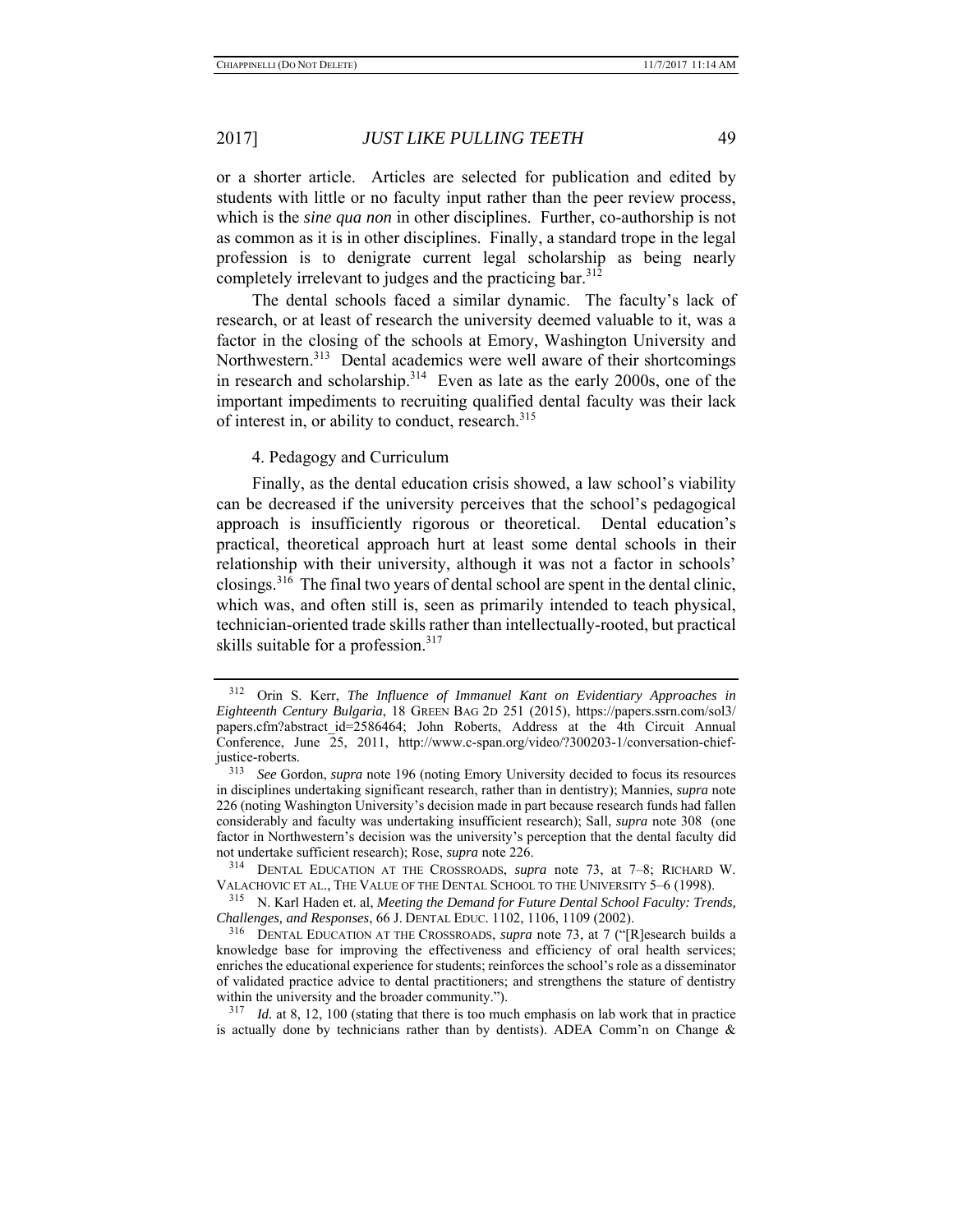But, it is clear from the dental schools' experience that curricular change, however desirable, is not essential to survival.<sup>318</sup> All dental schools had essentially the same curriculum and no significant differences existed between the curricula of those schools that closed and those that did not. Nonetheless, the perception of dental education pedagogy surely contributed to the dental school's alienation from other academic units and to central administrators' belief that dental education was not as rigorous or academic in nature as other disciplines.

Legal education suffers from some of the same perceptions. Ironically, those within the university and those within the legal profession seem to criticize legal education for reasons that are diametrically opposed to each other. Within the university, legal education is often derided as a trade school, offering essentially practical skills training rather than the intellectually strong, theoretical education that is supposedly the hallmark of a traditional university education. The profession, however, derides legal education as three years of ivory tower philosophizing that leaves graduates almost completely unprepared to practice law, even with the support of a large firm, let alone in sole or small firm practice. $319$ 

#### C*. The Way Forward*

As we learn from the crisis in dental education, schools with comparatively solid finances and stable operations were not immune from being closed. Contrarily, schools that ran at a loss and that had somewhat haphazard operations often survived. The lesson is not that finances and operations are irrelevant to a school's survival, it is that those facets are not determinative. More important, in the end, than either finances or a school's current approach to operations is the school's intentional focus on mission and engagement. Attention to mission and to engagement implicate the school's and the university's values, standards, and purpose. These qualitative, non-financial, and non-operational aspects can be particularly important in institutions such as universities, which, like other nonprofit entities, focus on non-economic as well as economic qualities.<sup>320</sup> A school's focus on these connections, the skills and attitudes of its dean and faculty, and an understanding (note that I do not say embracing) of the importance of prestige and rankings in legal education are the ways forward.

Innovation in Dental Educ., *The Case for Change in Dental Education*, 70 J. DENTAL EDUC. 921, 922 (2006).

<sup>318</sup> Kalkwarf et al., *supra* note 174, at 1085–86; Kassebaum et al., *supra* note 174, at 915.

<sup>319</sup> *See, e.g.*, Bourne, *supra* note 5, at 661, 661 n.36; Segal, *supra* note 10.

<sup>320</sup> Debra C. Minkoff & Walter W. Powell, *Nonprofit Mission: Constancy, Responsiveness, or Deflection?*, *in* THE NONPROFIT SECTOR: A RESEARCH HANDBOOK 591 (Walter W. Powell & Richard Steinberg eds., 2d ed. 2006).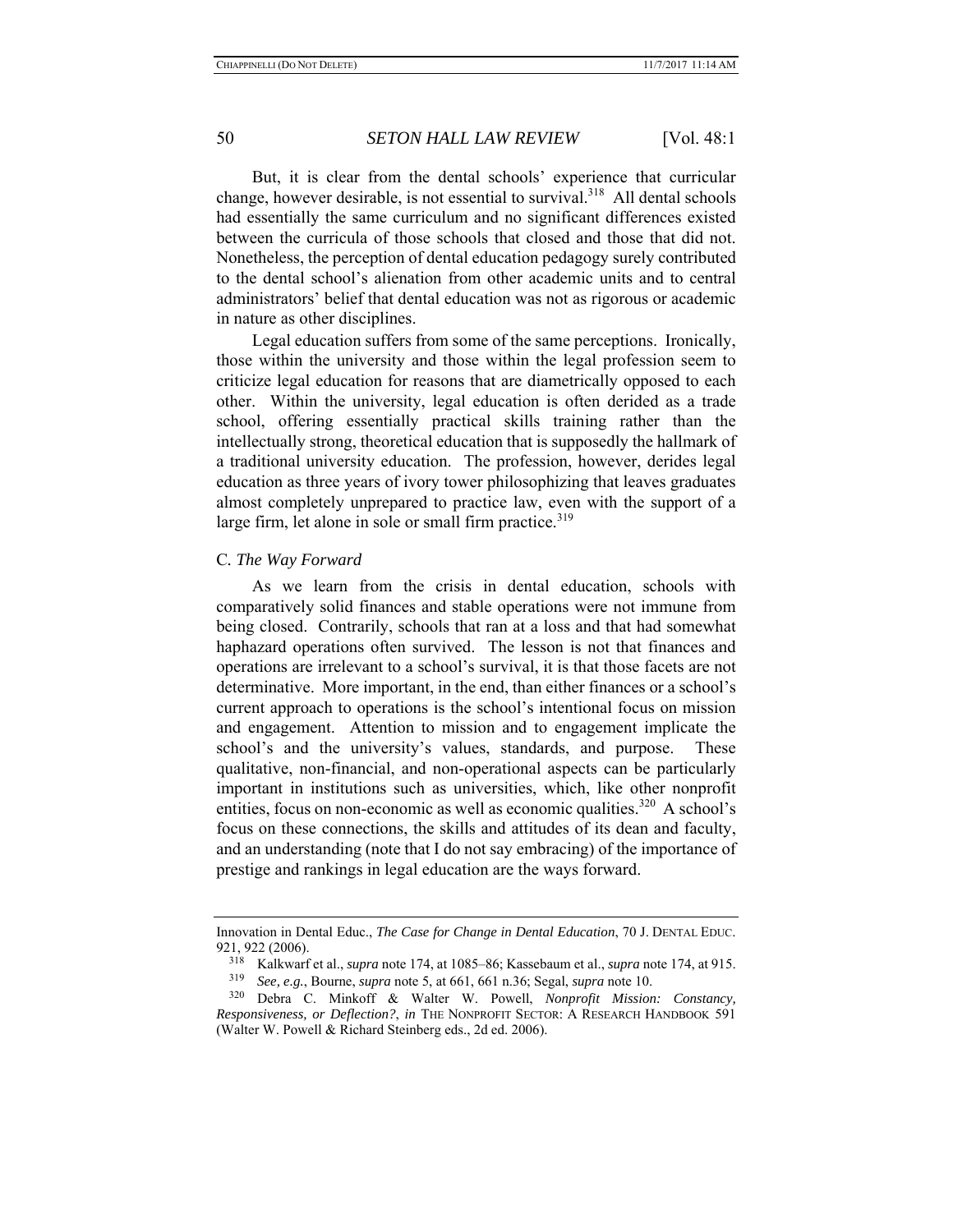The overarching lesson of the crisis in dental education is that those schools that do not pay appropriate attention to mission and engagement will be at much higher risk of closure. Accordingly, schools must align their principal activities, especially their external activities, with the university's perception of its mission and the university's expectations for the school in achieving that mission. Schools must also deliberately engage with constituencies outside the school itself, including, critically, others within the university. Equally vital, to engage effectively and align the school's actions with the university, a school needs a dean with a particular sort of mind-set and a faculty attitude conducive to moving forward. Finally, a school's dean and faculty must consider the importance of prestige and rankings to its ability to achieve its goals. I discuss prestige and rankings in the next section and the other processes here.

#### 1. Align with the University's Mission

Schools should ensure that their actions are aligned with the university's mission. They should also try to address their actions to the needs of the relevant professional and lay communities. This is essentially a question of strategy. While nearly all higher education institutions strive to educate their students well, to increase knowledge through research, and to generate sufficient revenue to continue or expand those functions, they vary tremendously in the emphasis they put on each function and in their definition of those functions.

For example, one institution could decide that the best way to educate students well is to admit students with the highest traditional credentials that it can attract and to gear the teaching toward providing as sophisticated and advanced a classroom experience as possible. At the same time, another institution could decide that the best way to educate students well is to admit students with extremely modest credentials and to focus its teaching toward providing as much value-added as possible. Both approaches are valid. However, a school that is focused on one approach yet situated in a university that is focused on the other is likely to be perceived by the university as less valuable to the university than other units more aligned with the university's mission and goals. More concretely, 90% of provosts said they planned to increase their emphasis on funding academic programs based on whether the program aligned with the university's mission. $321$ 

In the same way, for some universities, service to the geographically local communities is an important part of its mission. At those institutions, a school that emphasizes local service, usually via clinical services, can align

<sup>321 2017</sup> SURVEY OF COLLEGE AND UNIVERSITY CHIEF ACADEMIC OFFICERS, *supra* note 264, at 31.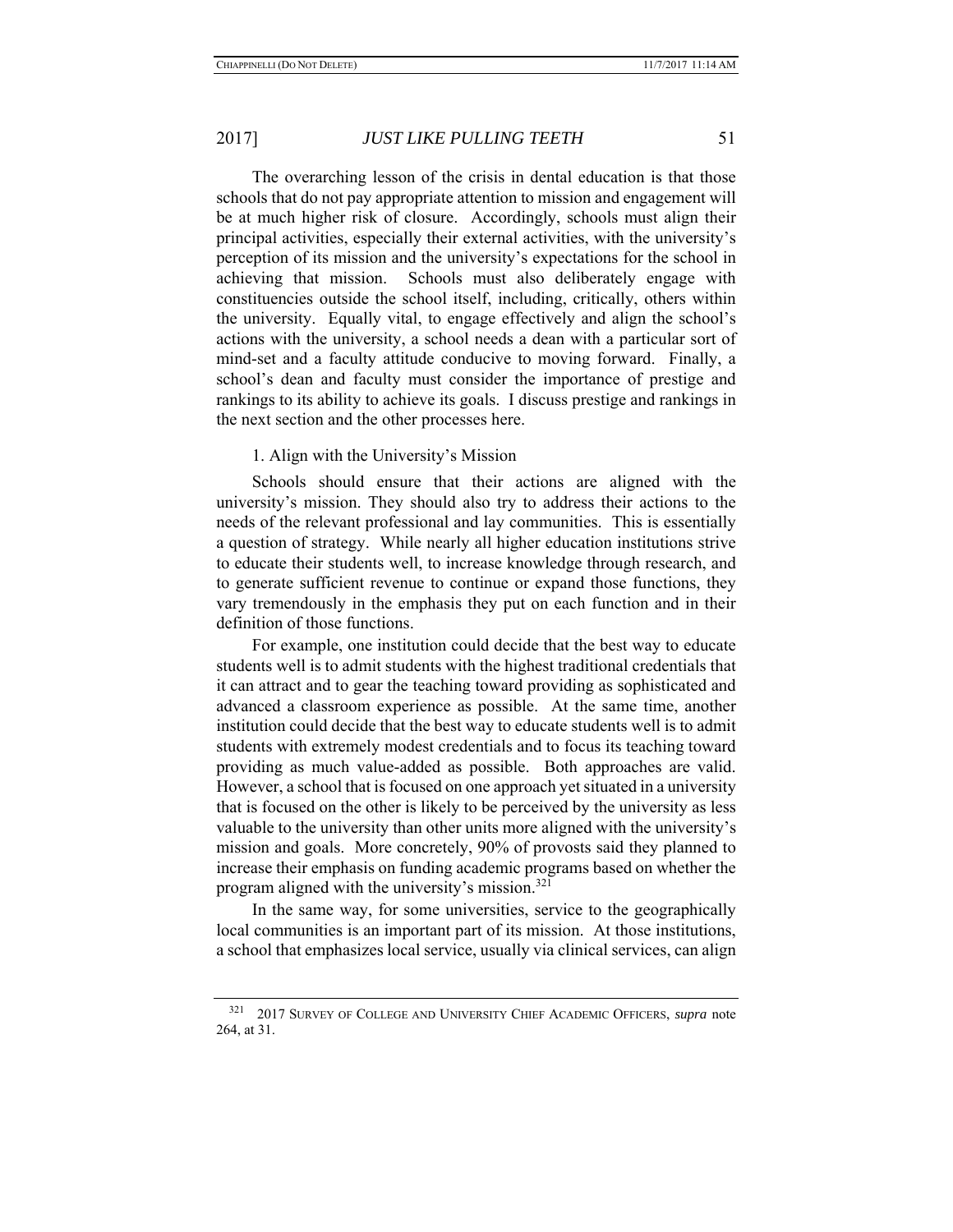itself with the university's mission and consolidate much goodwill in the school's location. However, even if the university does not focus on its own community, a school can increase its viability by providing concrete service to the local community. Northwestern was explicit that a major reason for closing its dental school was the school's failure to align its mission with that of the university.<sup>322</sup> Likewise, the Chancellor at the University of Pittsburgh, which considered closing its dental school, noted that a primary criterion would be whether the school was "central to the University's mission. . . ."323

#### 2. Engage Outside the School

A related lesson schools should learn is that schools should engage with their university and their relevant professional and lay communities. Schools should work to garner political support for the school from within their university. Dental schools were frequently seen to be relatively isolated from other schools and also from the relevant practice communities.<sup>324</sup> At least one source suggests a connection between this isolation and the decisions to close the schools.<sup>325</sup> As early as 1983, some dental educators realized that schools would need to be actively seeking political support within their institutions if they were to continue in existence. $326$ 

One of the most vital constituencies with which to connect, the importance of which is generally underappreciated by those who are not deans, are other administrators within the university. The provost, president, chief financial officer, and chief advancement officer are naturally key players in the school's success. The deans of other academic units are also key to a school's success, because they too can be "evangelists" for the school (after their own school, of course).

## 3. Clinics as an Example of Alignment with Mission and Engagement

The dental schools' clinics can be an instructive lesson for law schools in terms of the importance both of alignment with the university's mission and of engagement. Engagement, the sense of a school's service, usually means a school's faculty resources are expended to assist people or entities outside the university, typically (but not necessarily) those located near the university. The amount, kind, quality, economic cost, and perceived benefits to the university of a school's service efforts are certainly assessed by the board and senior university leadership. Agricultural extension activities are

<sup>322</sup> Stephanie Banchero, *NU May Close Its Dental School*, CHI. TRIB., Dec. 16, 1997.

Schackner, *supra* note 240.

<sup>&</sup>lt;sup>324</sup> DENTAL EDUCATION AT THE CROSSROADS, *supra* note 73, at 122–23.<br><sup>325</sup> 2001 EUTURE OF DENTISTRY, supra note 82, at 80, 00

<sup>325 2001</sup> FUTURE OF DENTISTRY, *supra* note 82, at 89–90.

<sup>326 1983</sup> FUTURE OF DENTISTRY, *supra* note 82, at 41.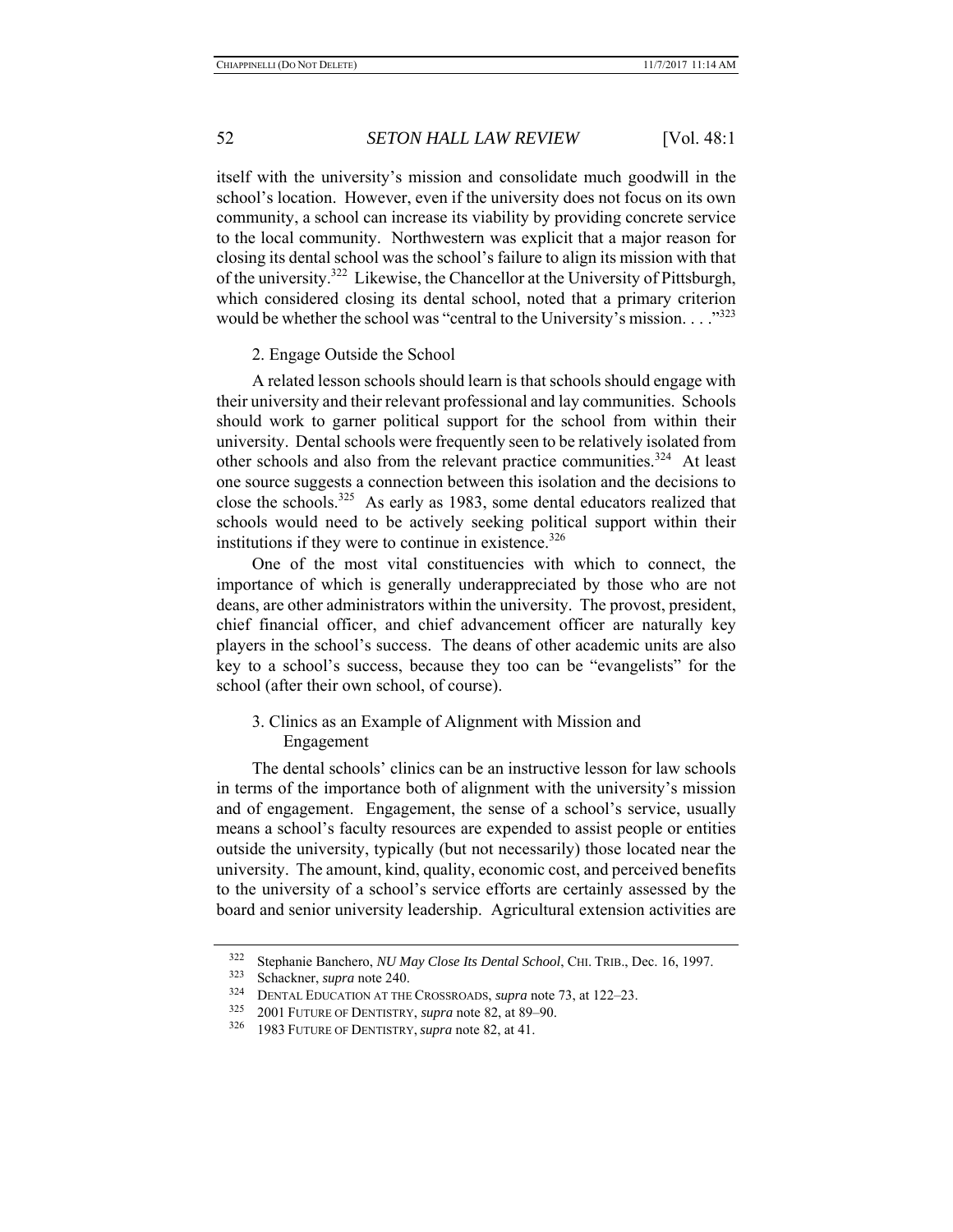one example of this kind of activity. Many professional schools, including law schools and dental schools, operate low-cost or free clinics for local residents.<sup>327</sup>

Clinics are an important part of dental education. Half of a student's dental education, the final two years, is spent primarily in clinical settings.<sup>328</sup> The average dental school clinic handles tens of thousands of patient visits annually.<sup>329</sup> Some schools average even more. For example, the clinic at Georgetown's dental school had over 200,000 patient visits per year.<sup>330</sup> Typically, the patients at a dental school clinic are low income people from the community in which the university is located.<sup>331</sup> Although many people with above-the-median wealth and income are unaware of this, having good teeth is an extraordinarily important aspect of a person's ability to get and hold a job and to be upwardly mobile in contemporary American society.<sup>332</sup> An active dental school clinic is a nearly paradigmatic example of a professional school, and hence a university, engaging with an external community.

And yet, the experience of dental clinics during the dental education crisis vividly shows the perils of engagement without alignment with the university's mission. Both Georgetown and Washington University had very active dental clinics located near the main university. But when the board of each university closed the dental school, the fact that the school had a deep and strong engagement with the local community was unavailing. In the end, the board cared about the university's (and hence each school's) national academic reputation. Although each board doubtlessly was pleased at the dental school's engagement with the local community, the school's resources were not being used in alignment with the university's mission and so that engagement could not forestall the school's closing.

Clinical education in dentistry is perhaps the most expensive education in a university. $333$  The dental school must pay for the entire physical plant of its clinic, unlike in medicine where those costs are cross-subsidized by the

<sup>327</sup> ABA STANDARDS,*supra* note 262, Standard 303(b) (discussing that law schools should provide pro bono and clinic opportunities).<br>
<sup>328</sup> AM DENTAL ASS<sup>2</sup>N DENTAL SCUOC

 $328$  AM. DENTAL ASS'N, DENTAL SCHOOL CURRICULUM (2015).

DENTAL EDUCATION AT THE CROSSROADS, *supra* note 73, at 180; Allan J. Formicola et al., *Evolution of Dental School Clinics as Patient Care Delivery Centers*, 70 J. DENTAL EDUC. 1271, 1279 (2006), http://www.jdentaled.org/content/70/12/1271.full.pdf+html (Columbia University's dental school averages over 30K patient visits per year).

<sup>&</sup>lt;sup>330</sup> Feinberg, *supra* note 202.<br><sup>331</sup> FINANCING DENTAL FOUC

<sup>331</sup> FINANCING DENTAL EDUCATION, *supra* note 92, at 15.

<sup>332</sup> Sarah Smarsh, *Poor Teeth*, AEON (Oct. 23, 2014), https://aeon.co/essays/there-is-noshame-worse-than-poor-teeth-in-a-rich-world.

<sup>333 2001</sup> FUTURE OF DENTISTRY, *supra* note 82, at 90–91.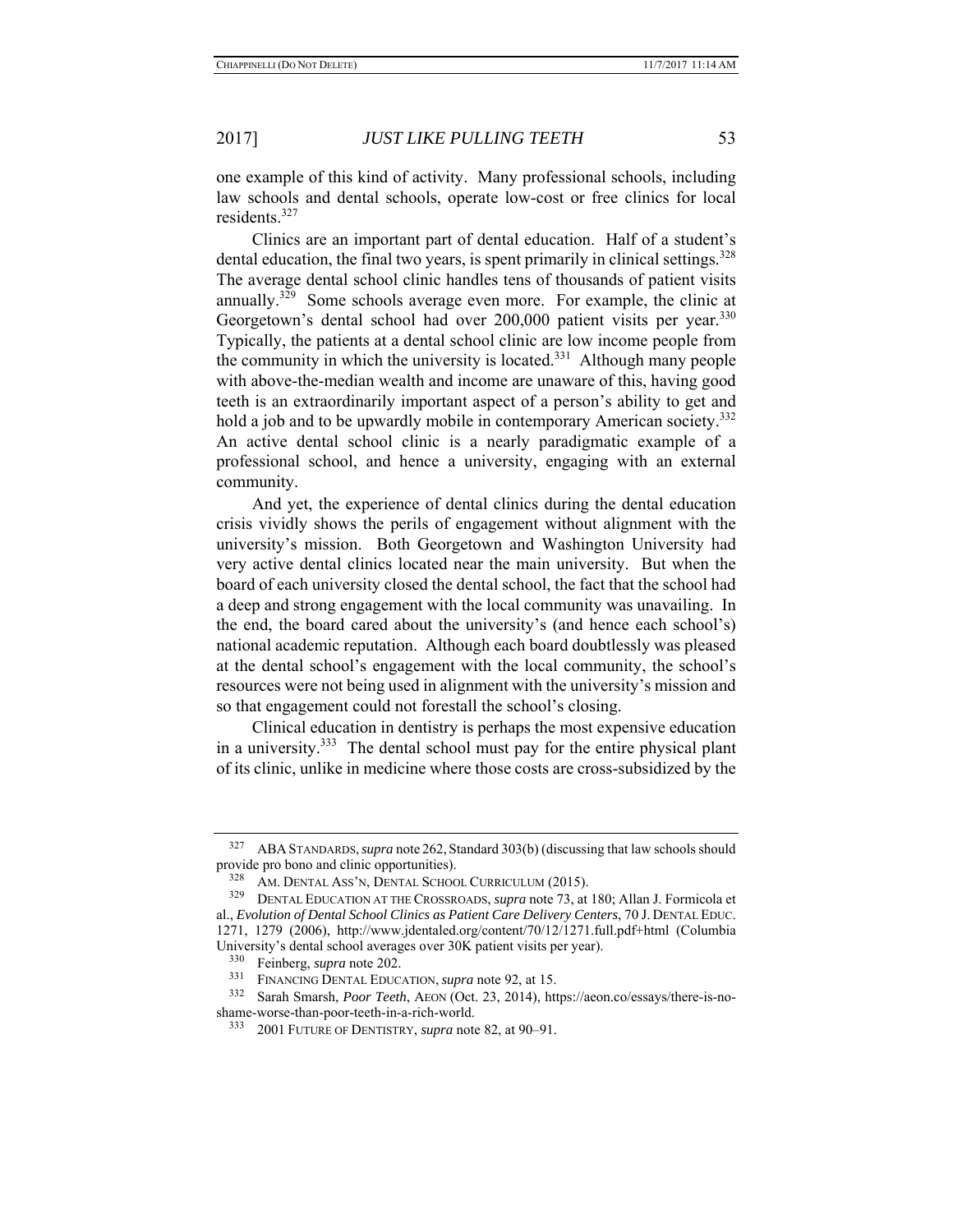hospitals in which the medical students train. $334$  Although dental clinics typically charge fees for their services and accept government health program payments, clinic operating expenses exceed clinic revenue by as much as  $300\%$ <sup>335</sup>

Legal clinics are much less expensive to run than dental clinics, of course, because there are no large physical plant expenses. From a strictly financial angle, legal clinics should be more palatable to university boards than dental clinics. However, compared to so-called doctrinal courses, clinical legal education is significantly more expensive.<sup>336</sup> Thus, at least within the law school budget process, clinical courses are problematic. $337$ Operationally, law school clinics can engage with many fewer clients than dental schools' clinics do. In terms of value to the university, then, legal clinics directly affect fewer community members than dental or medical schools do, but nevertheless can engage meaningfully.

However, legal clinics are probably more vulnerable to misalignment with the university's mission than are dental clinics. Legal clinics are subject to the same misalignment in the sense experienced by Georgetown or Washington University (i.e., the school engaged with a local community while the university valued engagement on a national scale). Moreover, unlike dentistry (or medicine) in which the provision of services to the community is universally considered a social good, law clinics, with surprising frequency, undertake projects that alienate constituencies that are important to the university. For example, clinics at LSU and the University of Maryland law schools took actions that offended powerful interests within the state. While each university may have rightly believed that, on the whole, its legal clinic was providing service to its community, other constituencies clearly disagreed.<sup>338</sup>

#### 4. The Dean and Faculty

Perhaps the most important quality a school can possess that will increase its viability is a dean who recognizes the importance of being able to articulate the school's purpose, how the school benefits the university, the school's recent successes and current challenges, and the school's plan (spearheaded by the dean but jointly crafted by the dean and faculty) for

<sup>334</sup>*Id.* 335 FINANCING DENTAL EDUCATION,*supra* note 92, at 14; Formicola et al., *supra* note 329; Walker et al., *supra* note 109.

<sup>336</sup> Robert R. Kuehn, *Pricing Clinical Legal Education*, 92 DENVER U.L. REV. 1, 19–25  $(2014).$ <sup>337</sup> Id.

<sup>337</sup>*Id.* 338 Nelson *supra* note 260; Urbina, *supra* note 260.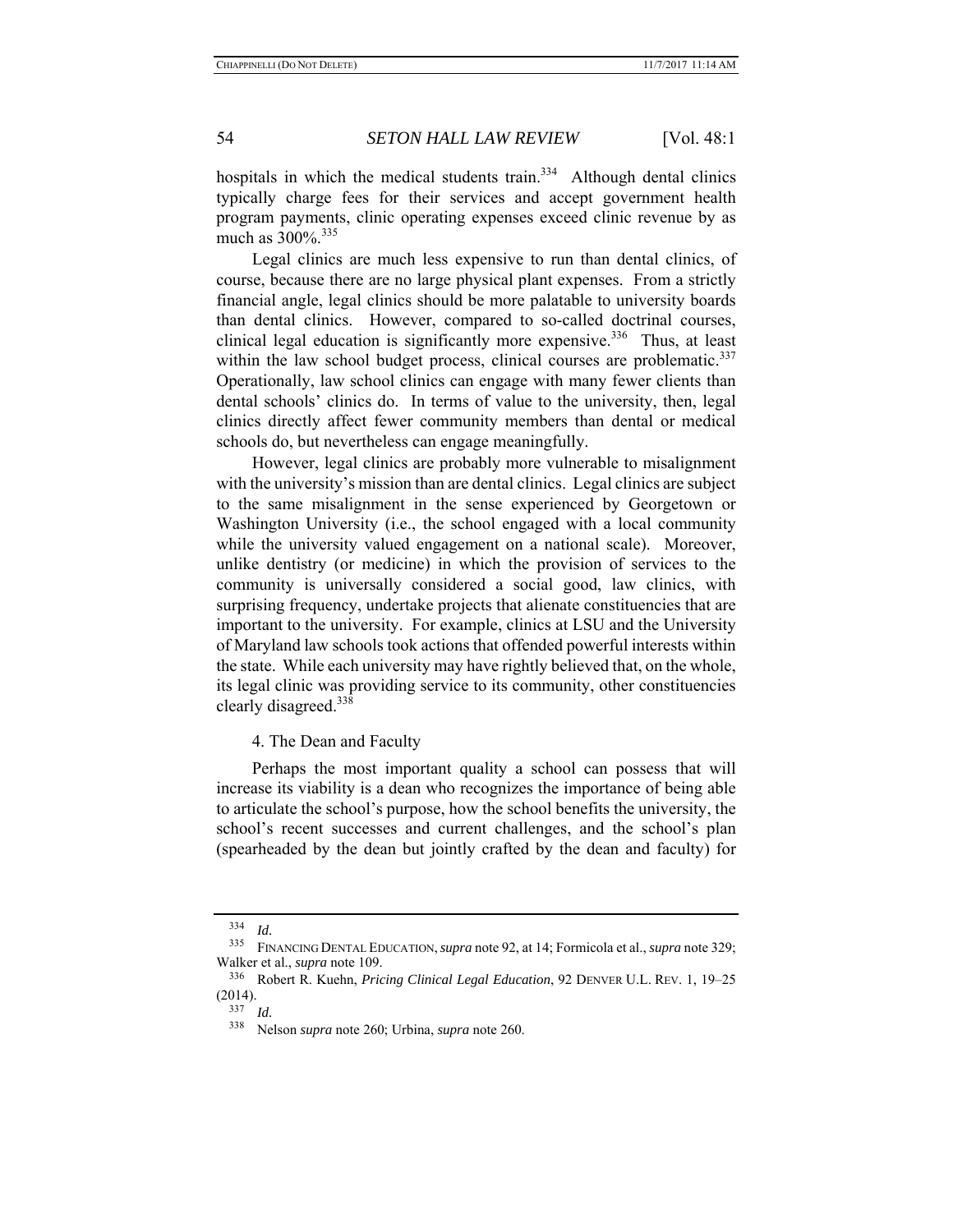plans for the school.

# 2017] *JUST LIKE PULLING TEETH* 55

building on those successes and meeting those challenges.<sup>339</sup> In that connection, the dean is the lynchpin to ensure that the school's plans both embrace the school's own distinctiveness, effect the faculty's vision for

The dean needs to be able to engage with, and work well with, his or her faculty, of course, but also with external constituencies, such as alumni/ ae, practitioners in the school's locale, deans at other law schools, and accreditors. As noted, one of the most underrated skills a dean can possess is the ability to engage with the deans within the university, the university's provost, CFO, president, and board.<sup>340</sup> In most such interactions, the dean is the public face of the law school. Many external constituents will essentially equate the school with the dean's persona; the dean, in important ways, embodies the school.<sup>341</sup>

progress, and align with the university's mission and the university's own

In the dental school crisis, one widespread impediment to moving forward was the dean's and the faculty's narrowness of knowledge and experience with other models of higher education and professional education.<sup>342</sup> The lesson for legal education is to seek out deans who have an appreciation, whether gained from study or experience, of other professions and of higher education generally. A second lesson is that a dean needs to have a capacity for strategic thought. In any academic field, when resources are plentiful for a school, a dean can be "successful" in the sense of remaining in place, by simply bestowing resources on as many faculty as possible. In the current crisis, and, in truth, at any time, schools will be more successful when the dean has the strategic vision to align resources with the school's (and university's) mission. As we saw with clinics at the dental schools at Georgetown and elsewhere, a major investment of resources in activities that are not aligned with what is (one hopes) a vision for the school shared by the school and university, is likely to hurt the school when a crisis develops. Finally, as noted above, a crisis such as the one in legal education can result in higher turnover of deans. Even a fabulous dean will take time, at least an academic year, to get up to speed on the school and to start to move the school forward.

<sup>339</sup> *See* Donald J. Polden, *Leading Institutional Change: Law Schools and Legal Education in a Time of Crisis*, 83 TENN. L. REV. 949,977 (2016); DENTAL EDUCATION AT THE CROSSROADS, *supra* note 73, at 222; WILLIAMS, *supra* note 242, at 6–8.

<sup>340</sup> *See* WILLIAMS, *supra* note 242, at 6–8.

<sup>341</sup> *Cf*. DENTAL EDUCATION AT THE CROSSROADS, *supra* note 73, at 222

<sup>342</sup> WILLIAMS, *supra* note 242, at 5.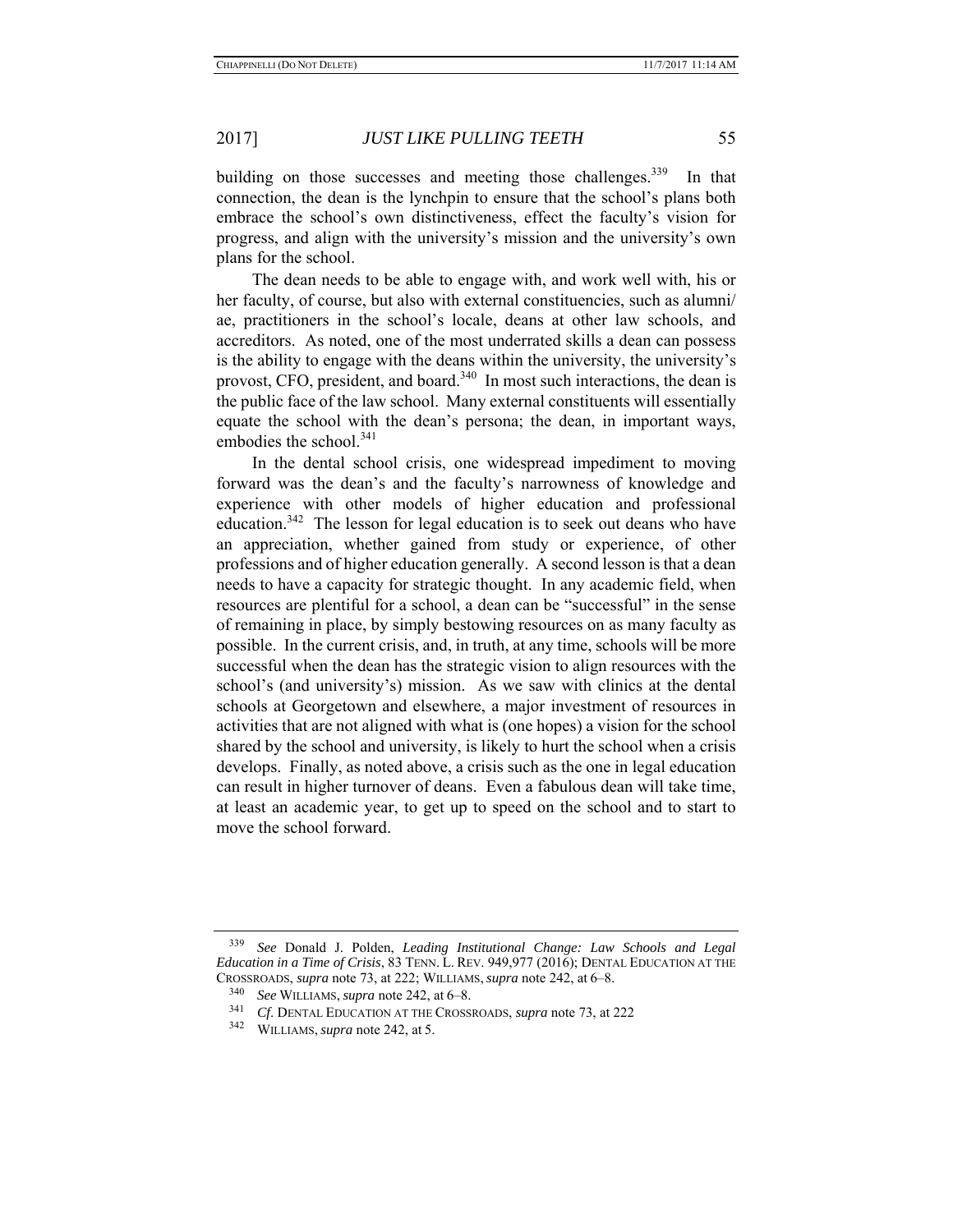A crucial role for the dean is to show the university that the school's activities are consonant with the university's goals and that the school is adding value to the university in important ways.<sup>343</sup> That is, it is not enough for a school to be aligned with the university's mission and to be engaged with important external constituencies if the university's central administrators are unaware of those facts. For example, as noted above, law faculty credentials and research are areas in which universities are often critical of legal education. A dean can have a strong positive effect on the university by demonstrating the appropriateness of law faculty credentials, even though they are different from other disciplines.<sup>344</sup> Those faculty members, who teach in the law clinic and the legal research and writing program, not only have the JD, but nearly always have practice experience in the areas in which they teach.

Quite importantly, a law faculty's contingent faculty (i.e., its adjuncts) teach only part-time while practicing in the area in which they are teaching. In the university generally, contingent faculty have advanced, and frequently have terminal, degrees in their discipline but are not permanent faculty members. Thus, contingent faculty in other fields bring less in the way of distinctive education than law contingent faculty do.<sup>345</sup> For example, many law school adjuncts have comprehensive practical substantive knowledge of the course they are teaching, which may far surpass the knowledge that a tenure-track faculty member might have in that area. That sort of expertise is usually lacking in contingent faculty in other fields. Law school adjuncts can also give students more current and useful practice-skill instruction than doctrinal tenure-track faculty can. Finally, law school contingent faculty can provide valuable employment networking opportunities.<sup>346</sup> These advantages make law school adjuncts more valuable to legal education than adjuncts in other fields. Likewise, the dean can show how legal scholarship is both theoretical and practical. Legal scholarship both creates knowledge and disseminates it. Further, it pushes for progress in ways that scholarship in other disciplines seldom can.<sup>347</sup>

<sup>&</sup>lt;sup>343</sup> DENTAL EDUCATION AT THE CROSSROADS, *supra* note 73, at 222.<br><sup>344</sup> Cf dental education in which both the basic science and clinical

Cf. dental education, in which both the basic science and clinical faculty tend to hold the D.D.S. ADEA, *Dental School Faculty by Primary Appointment, Percentage of All Faculty, 2012-2013 Academic Year* (2012-2013); ADEA, *Number of Faculty Positions by Appointment, 2012-2013 Academic Year* (2012-2013).

<sup>345</sup> *Cf*. dental education, in which many of the basic science and clinical faculty are, or have been, practicing dentists. VALACHOVIC ET AL., *supra* note 314, at 5-6.

<sup>346</sup> *See* David Lander, *Motivations For Law Schools To Use Adjuncts to Fill Gaps in the Curriculum or to Reduce Expenses*, PRAWFSBLAWG (Dec. 14, 2016), http://prawfsblawg. blogs.com/prawfsblawg/2016/12/motivations-for-law-schools-to-use-adjuncts-to-fill-gapsin-the-curriculum-or-to-reduce-expenses.html.

<sup>347</sup> *See* Robin West & Danielle Citron, *On Legal Scholarship*, ASS'N OF AM. L. SCHS. (2014), http://www.aals.org/wp-content/uploads/2014/08/OnLegalScholarship-West-Citron.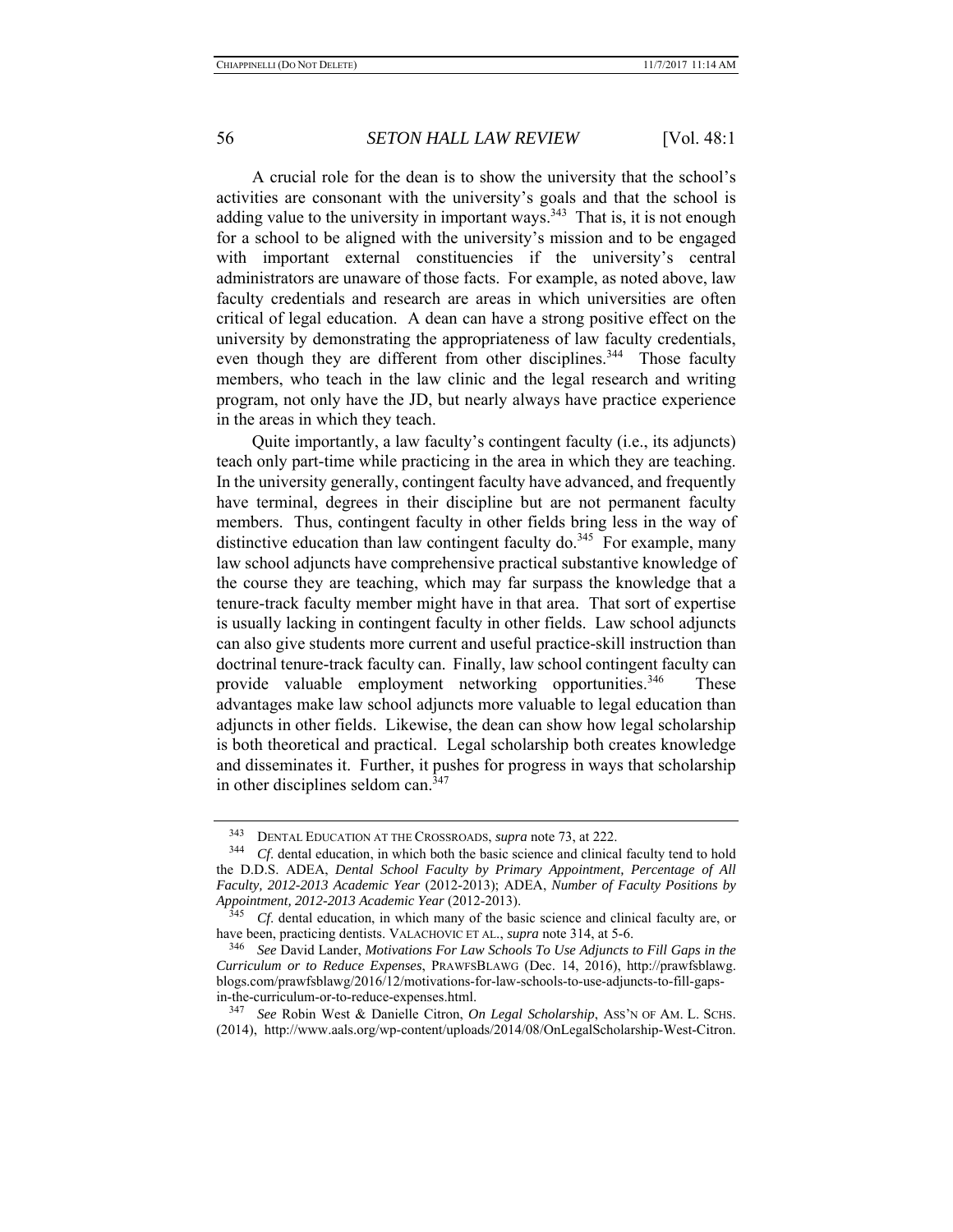Similarly, the dean should be the principal advocate with the university in support of legal education's pedagogy. A law school can distinguish itself from other units, and thereby add value to the university, through its educational approach. One way in which law schools can do so is to emphasize the experiential basis of their pedagogy.<sup>348</sup> Law schools are well placed to emphasize this aspect of their pedagogy. The ABA requires law schools to establish learning outcomes that include competency in such professional skills frequently taught through experiential education including: "interviewing, counseling, negotiation, fact development and analysis, trial practice, document drafting, conflict resolution, organization and management of legal work, collaboration, cultural competency, and selfevaluation."<sup>349</sup> Currently, law schools must require every law student to take at least six credit hours of experiential courses, defined as a simulation course, a clinic, or a field placement (i.e., externship).<sup>350</sup> Note as well that the ABA is concerned with the possibility that, in legal education, skills training frequently lacks the requisite normative, theoretical basis that is necessary to keep skills training from becoming wholly technician-oriented. The ABA Standards explicitly require that skills training include theory and doctrine.<sup>351</sup> In that aspect, legal education seems to be avoiding a pitfall that dental education did not.

The dean must marshal resources (financial and otherwise) needed to implement the school's plans.<sup>352</sup> The dean and faculty together set the agenda for continual improvement and modernization within the school. And the faculty's collective attitude toward the institution is crucial to the school's vibrancy. At certain schools during the dental education crisis, faculty resistance to change and the faculty's isolation from other scholars impeded the school's relationship with the university and made those schools more likely to be closed.<sup>353</sup> But note that it was the dental faculty's morale and attitude that was being criticized, not faculty shared governance or the faculty's passion about the school. Faculty who were in what one commenter called a "weakened condition" (by which he meant a disengaged, cynical, fatalistic faculty) were unhelpful to the school.<sup>354</sup> That lack of faculty morale and the faculty cynicism were directly responsible, in at least one instance, for loss of board support for the school, which was eventually

pdf; Cass R. Sunstein, *In Praise of Law Books and Law Reviews (And Jargon-Filled Academic Writing)*, 114 MICH. L. REV. 833 (2016).

<sup>348</sup> *Cf*. VALACHOVIC ET AL., *supra* note 314, at 5–6.

<sup>349</sup> ABA STANDARDS, *supra* note 262, Standard 302(d); *id.* INTERPRETATION 302-1.

<sup>&</sup>lt;sup>350</sup> ABA STANDARDS, *supra* note 262, Standard 303(a)(3).<br><sup>351</sup> *M*<sub>a</sub> at 202(a)(2)(3)

*Id.* at 303(a)(3)(i).

<sup>&</sup>lt;sup>352</sup> *Id.* DENTAL EDUCATION AT THE CROSSROADS, *supra* note 73, at 100, 122, 203.<br><sup>354</sup> WILLIAMS, *supra* note 242, at 7

<sup>354</sup> WILLIAMS, *supra* note 242, at 7.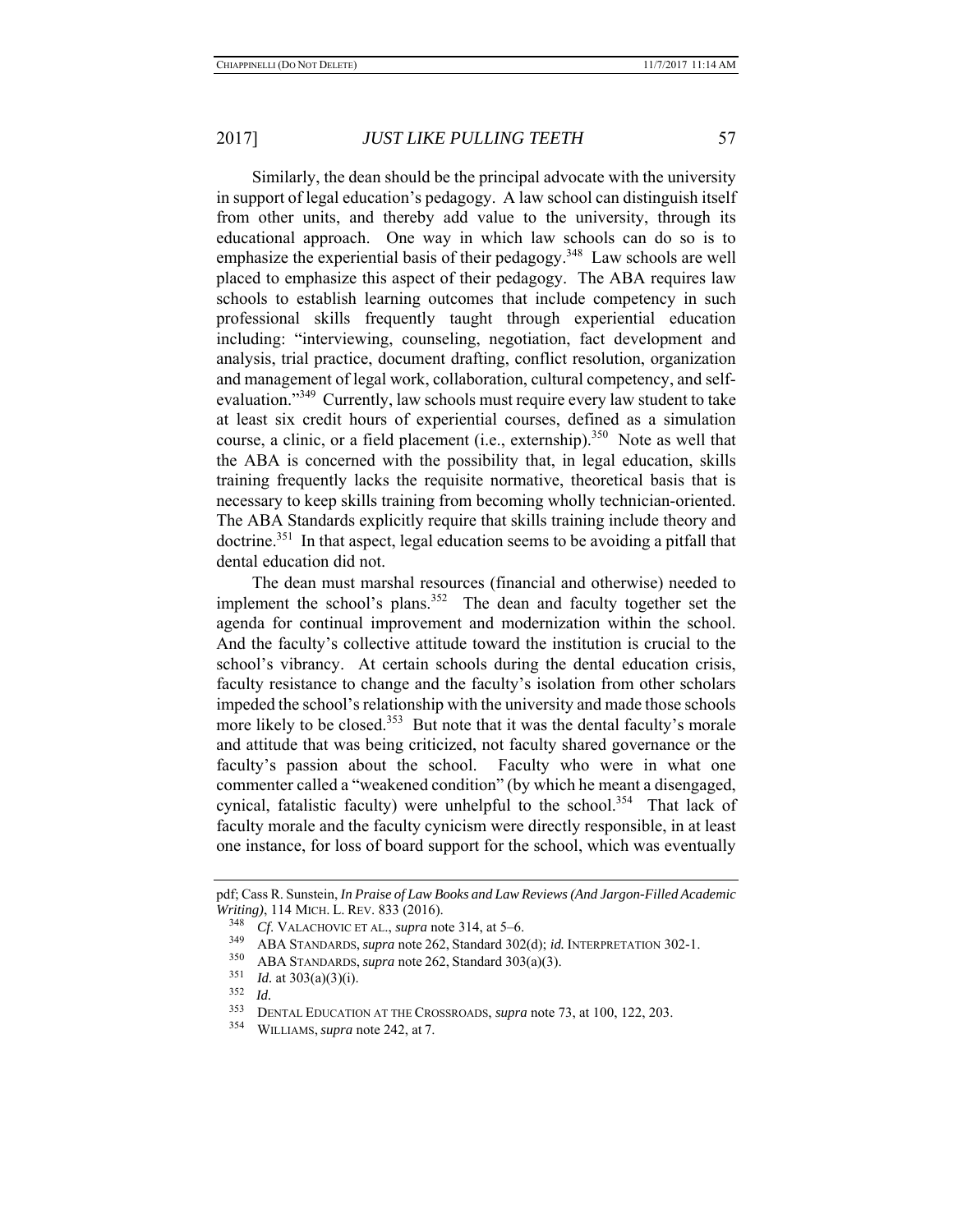closed.<sup>355</sup>

Some law schools have stabilized financially, in the sense that their admissions quantity and quality seem likely to remain relatively predictable, the faculty has been reduced in size, and other costs seem under control. Others are still moving toward stabilization. But every law school will be faced with making critical decisions about what can be described as strategic spending, that is, spending on the law school that is in some sense discretionary or programmatic. This kind of spending is in distinction to ongoing law school budgeting decisions for admissions/financial aid, career services, and other aspects of the school's operations. Every school will eventually have the opportunity to add faculty members,<sup>356</sup> and each year, in reality, every distinctive academic initiative at the school is subject to reassessment.

These strategic decisions involve two areas: faculty hiring and academic programming emphasis. In a law school with rising economics, deans could facilitate faculty hiring and could allocate money for academic projects that were largely *sui generis* and largely disconnected from the university's or law school's mission. Still, even in that luxurious environment, schools at which the dean and faculty made thoughtful faculty hires, related not only to curricular needs but to school mission, and deans who allocated resources for academic ventures that aligned the school with the university and outside communities, found themselves in better comparative situations than those schools that took a more ad hoc, let 1,000 flowers bloom, approach.

Now, in the new normal, it is even more important for schools to make critical decisions in those two areas with a sense of strategy. To do that, the dean must know, and one hopes help shape, the university's view of the law school and the university's expectations for how the law school's efforts fit with the university's mission. That knowledge, and the faculty's understanding and support of that vision, will allow schools to make strategic hiring and academic program decisions that will quickly inure to the school's benefit.

Schools with a dean and faculty that can accomplish these tasks will find that the school's position with the university is more secure, there are more synergy gains among the faculty and among the programs within the law school, and that all law school constituencies have a greater sense of purpose and institutional satisfaction. Schools that fail to accomplish these

<sup>355</sup>*Id.* 356 The classic example is a school that loses its only tax professor. While surely the basic income tax course could be covered well enough by a non-tax professor (or an adjunct), core advanced courses such as partnership tax, can really only be taught adequately by a faculty member who specializes in tax.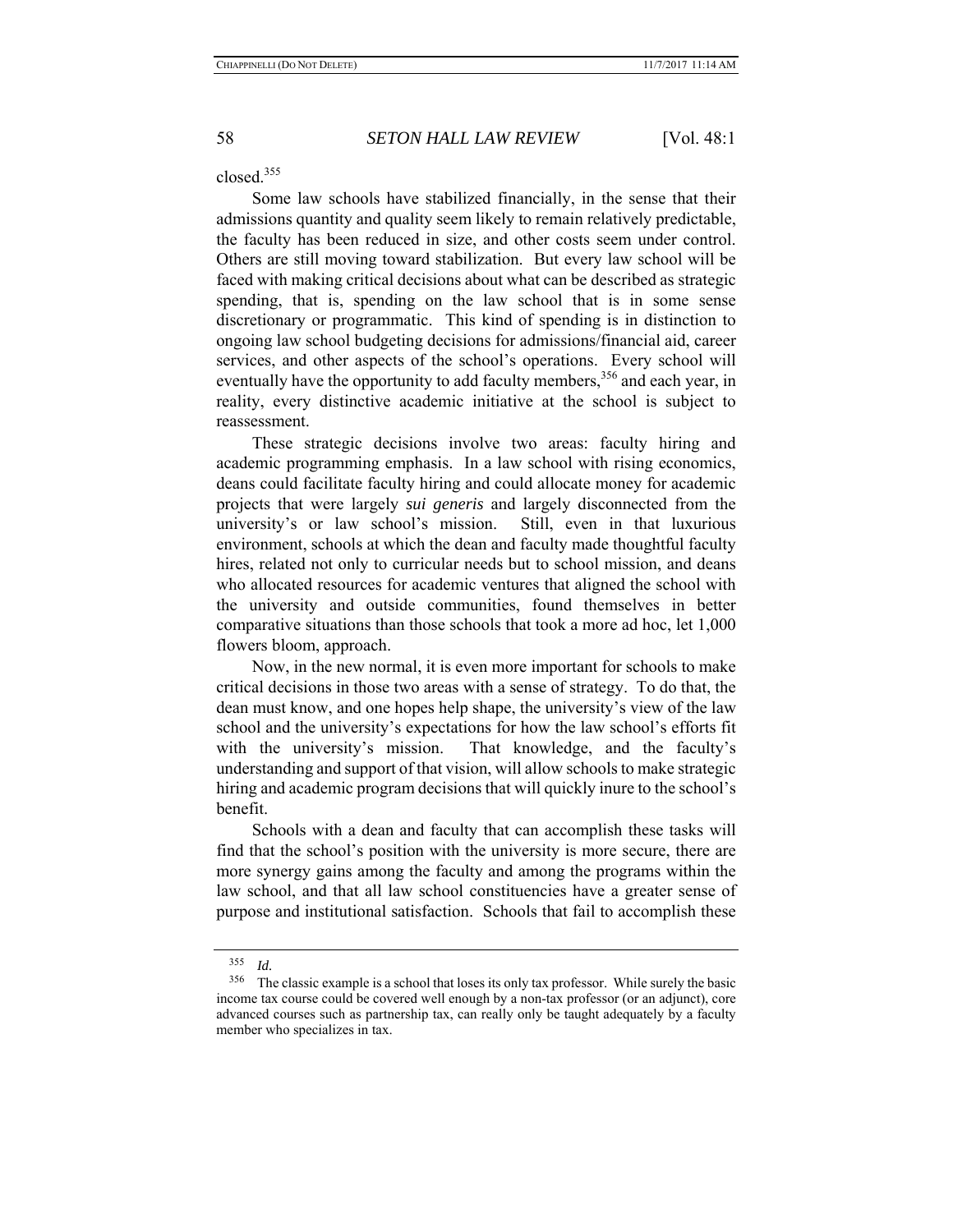tasks will find that, in the end, they have let 1,000 flowers wilt.

### D*. Of Prestige and Rankings*

One lesson, a central lesson, for law schools involves a dynamic that was largely unaddressed in the dental education crisis. That dynamic is the school's prestige. At the time of the dental school crisis, prestige was not a factor that concerned most schools.<sup>357</sup> Most schools received relatively modest research grants and, therefore, did little research, which is the primary basis for prestige in the sciences.<sup>358</sup> That is not to say that questions of prestige did not affect the dental schools. They did. A perceived lack of prestige at the dental school, either absolutely or in relation to the university, was cited as a reason for closing the dental school at Emory, Georgetown, Washington University, and Northwestern.<sup>359</sup>

Rankings, however, did not affect dental school closings because there were no rankings.<sup>360</sup> Because rankings and, to some extent prestige, were not endogenous to the dental school crisis, I treat them here separately. The importance of having prestige and high rankings is a clear lesson for law schools, but one that is gleaned from dental schools by their absence rather than by the way in which dental schools dealt with prestige and rankings. By contrast, of course, legal education values prestige as expressed by faculty scholarship and ranking in U.S. News.<sup>361</sup>

Universities in general seek to have prestigious programs, especially in the professional schools. For example, several universities have sought to increase their prestige by opening medical schools in recent years.<sup>362</sup> One lament from the dean of Harvard's dental school is that the dental schools that have opened since the crisis have not been located at prestigious (measured by AAU membership) universities. This suggests that, still today, universities do not view a dental school as adding to the university's

<sup>357</sup> *Cf*. DENTAL EDUCATION AT THE CROSSROADS, *supra* note 73, at 202–03 (noting that the decline in number and quality of applicants might affect university prestige). The 370 page report used the word "prestige" twice. *Id*. 358 *Id.* at 150, 159 & n.5.

<sup>359</sup> Haden et al., *supra* note 314, at 1109 (admonishing dental schools to increase their universities' prestige); Lau, *supra* note 236 (noting the most significant factor was declining admissions); Sall, *supra* note 295.

<sup>&</sup>lt;sup>360</sup> Truman *supra* note 240 (re no DDS rankings). Intriguingly, or perhaps ironically, one source reports that the deans of the dental schools agreed to collectively boycott U.S. News' attempt to rank dental schools in the late 1990s and that their efforts successfully thwarted U.S. News' plans. WENDY NELSON ESPELAND & MICHAEL SAUDER, ENGINES OF ANXIETY: ACADEMIC RANKINGS, REPUTATION, AND ACCOUNTABILITY 190–91 (2016).

<sup>361</sup> Olufunmilayo B. Arewa et al., *Enduring Hierarchies in American Legal Education*, 89 IND. L.J. 941 (2014); Brian Z. Tamanaha, *Failing Law Schools*, 33 J. LEGAL MED. 417, 420 (2012).

<sup>362</sup> Kiley, *supra* note 64.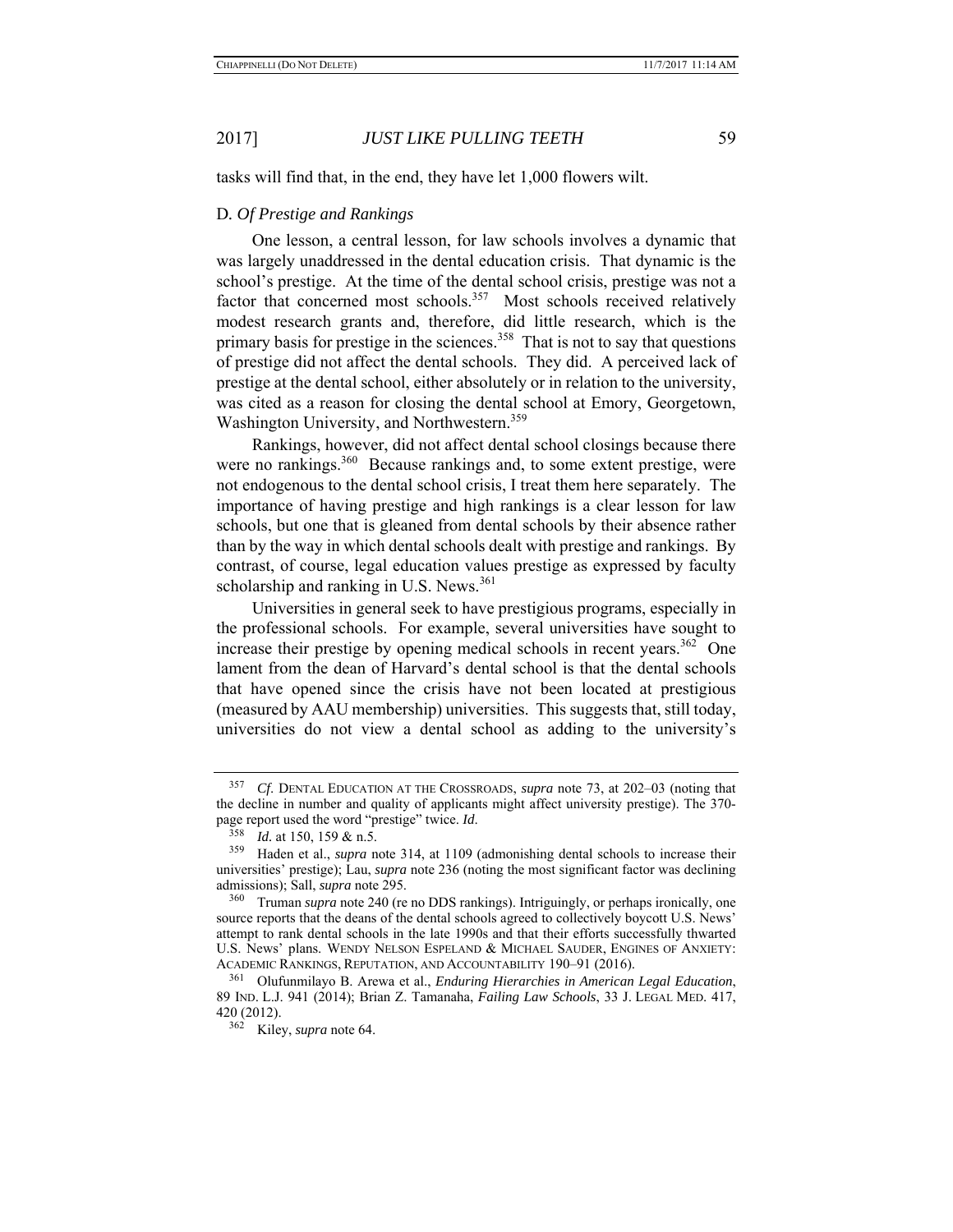#### prestige.<sup>363</sup>

"Prestige" in most university settings usually means grants, measured by the total dollars awarded to university researchers.<sup>364</sup> Legal education, by that traditional measure, actually is a special snowflake. Rather than grant money, prestige in legal education is measured by the annual spring ranking in U.S. News & World Report.<sup>365</sup> The U.S. News rankings are vital to law schools, as is prestige.<sup>366</sup> This is true even though there is a widespread belief that the rankings are not accurate or helpful to law schools or legal education more broadly.<sup>367</sup> Even if a school itself believes that the rankings are inaccurate and unhelpful, important external constituencies, principally prospective students, prospective faculty, prospective employers, and alumni/ae view the rankings as important when making decisions about the school.<sup>368</sup> Many operational decisions that law schools make are made in the shadow of those decisions' effect on the school's U.S. News ranking.<sup>369</sup> For example, schools change their marketing approaches in light of rankings.<sup>370</sup> Schools also consider U.S. News in almost every facet of their operations including strategic planning, admissions and financial aid, career services, faculty recruiting, and programmatic choices.<sup>371</sup> More concretely, a change in U.S. News' methodology that discounted law school-funded jobs for graduates resulted in a dramatic decline in those types of jobs.<sup>372</sup>

366 SAUDER & ESPELAND, *supra* note 365, at 5 ("[g]iven the hyperimportance of status in the legal field").

<sup>367</sup> Arewa et al., *supra* note 368, at 942, 1005.<br><sup>368</sup> MICHAEL SAUDER & WENDY ESPELAND FE.

MICHAEL SAUDER & WENDY ESPELAND, FEAR OF FALLING: THE EFFECTS OF U.S. NEWS & WORLD REPORT RANKINGS ON U.S. LAW SCHOOLS 2 (2007); Henderson & Zahorsky, *supra* note 5.<br> $\frac{369}{}$ 

<sup>363 2001</sup> FUTURE OF DENTISTRY, *supra* note 82, at 90; R. Bruce Donoff, *It Is Time for a New Gies Report*, 70 J. DENTAL EDUC. 809, 817 (2006).

<sup>364</sup> *AAU Membership Policy*, ASS'N OF AM. UNIVS., https://www.aau.edu/who-weare/membership-policy (last visited Sept. 27, 2017); *see also*, HARDIGAN & REED, *supra* note 127, at 8, 11.

<sup>365</sup> MICHAEL SAUDER & WENDY ESPELAND, FEAR OF FALLING: THE EFFECTS OF U.S. NEWS & WORLD REPORT RANKINGS ON U.S. LAW SCHOOLS 5 (2007); Arewa et al., *supra* note 368, at 944; Michael Sauder, *Interlopers and Field Change: The Entry of U.S. News into the Field of Legal Education*, 53 ADMIN. SCI. Q. 109 (2008). Although U.S. News rankings are only a generation or so old, a definite hierarchy of law schools has been in place from early in the twentieth century. *See* Arewa et al., *supra* note 368, at 942.

<sup>369</sup> SAUDER & ESPELAND, *supra* note 365, at 2; Michael Sauder & Ryon Lancaster, *Do Rankings Matter? The Effect of U.S. News & World Report Rankings on the Admissions Process of Law Schools*, 40 L. & SOC'Y REV. 105 (2006).

<sup>&</sup>lt;sup>370</sup> SAUDER & ESPELAND, *supra* note 365, at 1.<br><sup>371</sup>  $\frac{1}{2}$  d 27

*Id.* at 27.

<sup>372</sup> Paul Caron, *After U.S. News Stopped Giving Full Weight to Law School-Funded Jobs, 52% of Those Jobs Disappeared*, TAXPROF BLOG (May 3, 2016), http://taxprof.typepad.com/ taxprof\_blog/2016/05/after-us-news-stopped-giving-full-weight-to-law-school-funded-jobs-52-of-those-jobs-disappeared.html.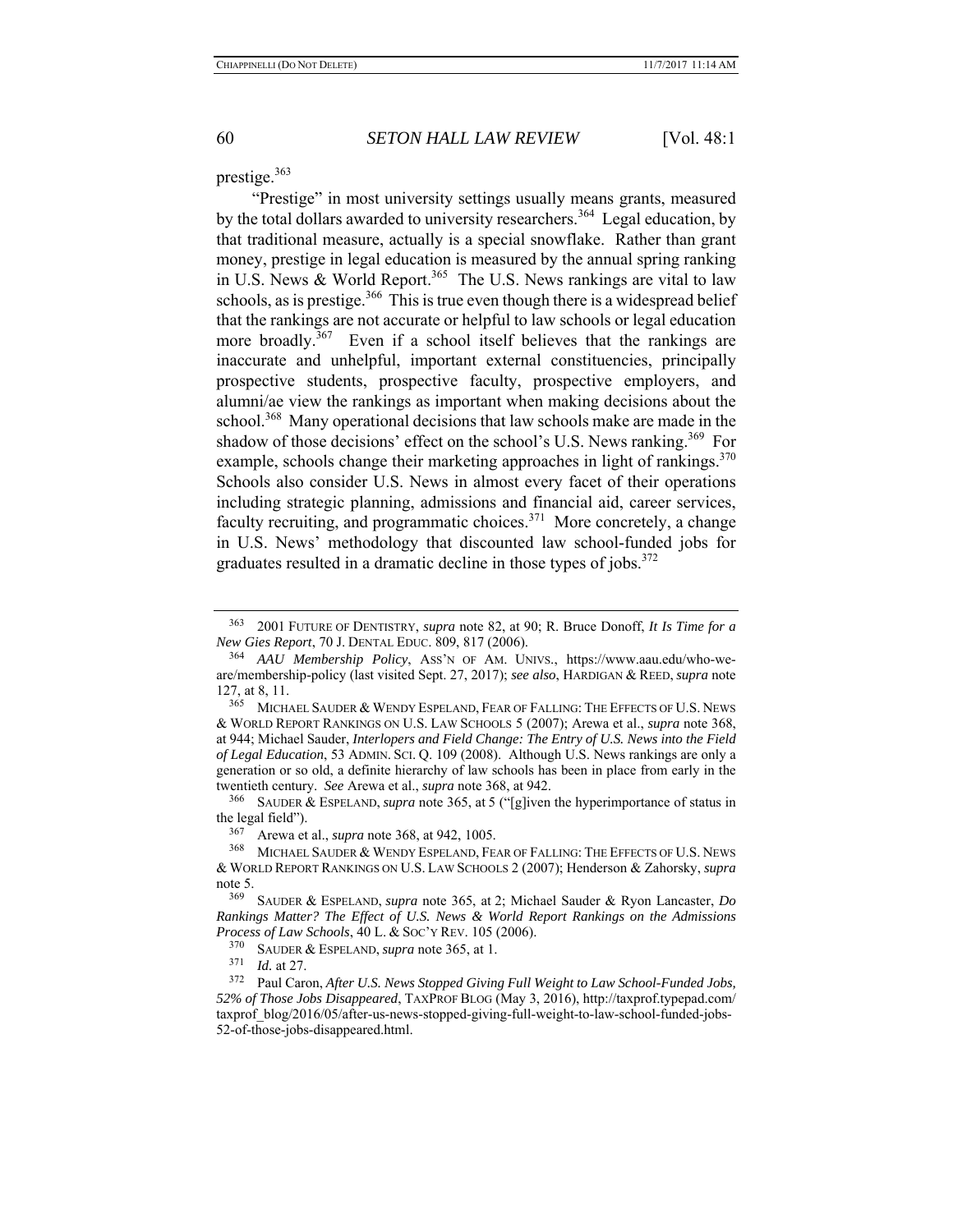Aligning a school's values, including the degree to which it pursues prestige, with that of the university is one aspect of U.S. News's effect. Another, though, is that a school's costs are likely to increase if it falls in U.S. News. Further, such a school may find that its faculty and staff may become less productive because they become increasingly demoralized if the school falls in the rankings. $373$  Schools that fall in the rankings are likely to find that their yield (i.e., the percentage of accepted students who matriculate) worsens. That possibility tends to lead to schools lowering their net tuition revenue by increasing their financial aid awards in an effort to keep their yield up.<sup>374</sup> Not every law school will be identically affected, of course, and those at the top of the rankings hierarchy may not be affected much at all.<sup>375</sup>

Further, it seems likely that the cost to the university and law school of increased law school prestige is likely less than increasing the prestige in some other units, notably in the STEM fields or healthcare. In those other settings, attracting grants may require significant faculty recruitment costs and physical plant enhancements, the costs of which are only partially offset by the grant money received. In law schools, prestige is more a function of re-allocating resources rather than necessarily adding resources exclusively dedicated to prestige-enhancement. Moreover, law school prestige, because it is not grant-based, can act as a distinctive measure of university prestige, rather than contributing by being yet another grant-based prestige system. All of these qualities doubtlessly make a higher ranked law school more viable than a lower ranked one. At bottom, a major component of U.S. News's rankings is peer evaluation, which, in turn, is correlated with faculty scholarship.<sup>376</sup> More broadly, law school prestige beyond U.S. News's rankings is a function of faculty scholarship.<sup>377</sup>

Prestige is a game worth winning, but at least for some schools, it may not be a game worth playing. It is worth winning in that schools with relatively more prestige attract better (by traditional measures) students and garner higher net tuition (net of financial aid). Such school's students have more employment options. The school's university also benefits in the reflected glory of increased prestige of one of its academic units.

<sup>373</sup> SAUDER & ESPELAND, *supra* note 365, at 1, 127–28.

<sup>374</sup> *Id.* at 2, 76–79; James Monks & Ronald G. Ehrenberg, *The Impact of U.S. News & World Report College Rankings on Admissions Outcomes and Pricing Policies at Selective Private Institutions* (Nat'l Bureau of Econ. Research, Working Paper No. 7227, 1999); *cf*. Sauder & Lancaster, *supra* note 369; *see also* Arewa et al., *supra* note 368, at 944.

 $^{375}$  Barnhizer, *supra* note 54.

SAUDER & ESPELAND, *supra* note 365, at 218 (noting peer reputation counts for 25% of overall ranking, the highest single input).

<sup>377</sup> Tamanaha, *supra* note 361, at 420.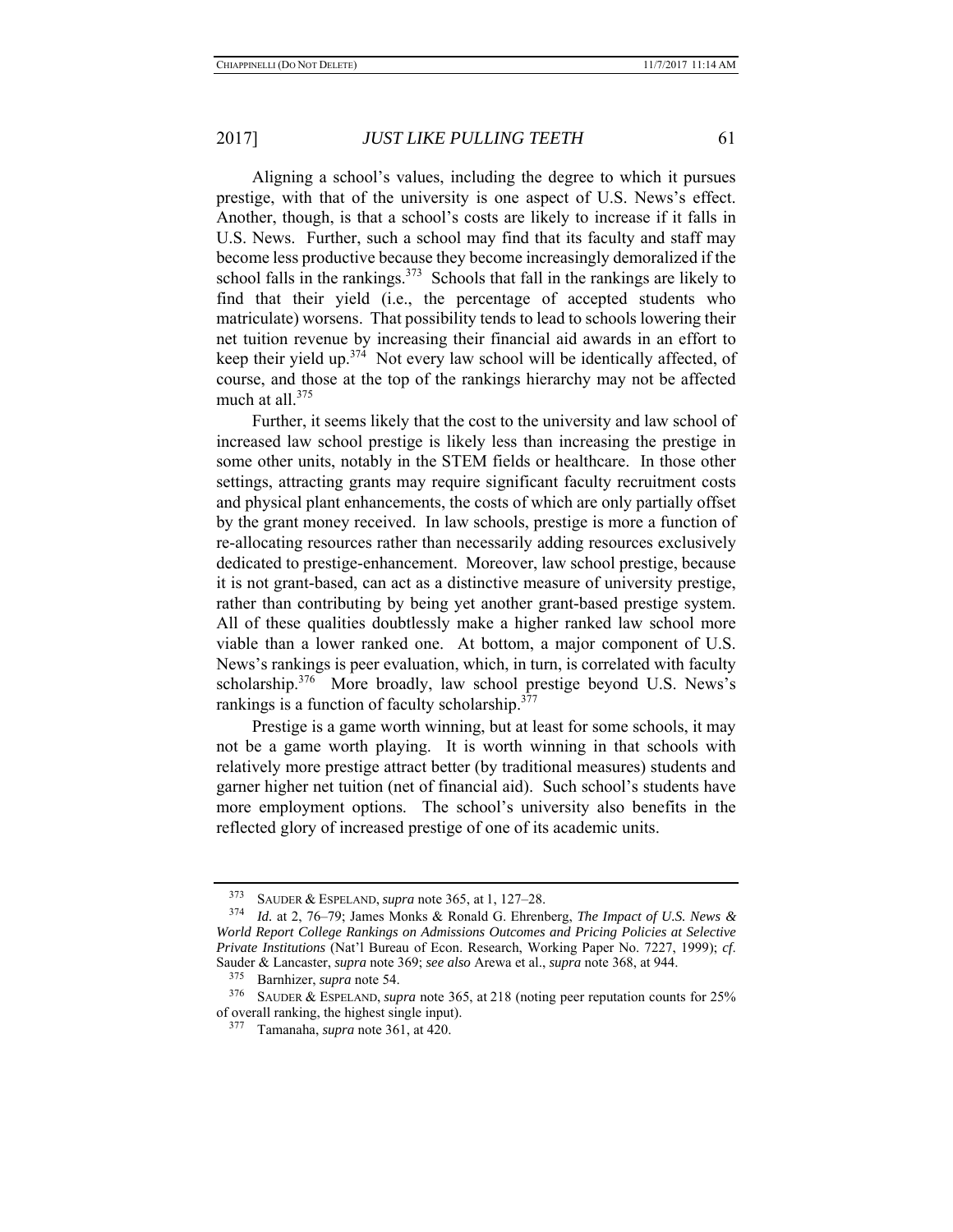But at least some law schools may choose not to compete for higher rankings. There may be a variety of reasons for this. One may be an institutional belief that the ranking inputs are inappropriate measures of law school quality. Relatedly, a school might believe that its mission requires that the school devote resources in ways that do not maximize its ranking. One intriguing recent suggestion is that schools that focus on rankings will be less able to compete in the future because they will be oblivious to the coming disruption in the provision of legal education.<sup>378</sup>

Schools that have low rankings $379$  or that do not compete for prestige must bear in mind two costs. First, axiomatic from the benefits of increased prestige, it will likely be more expensive to operate a school with less prestige. Its net tuition per student will likely be lower than a school with more prestige because it will have to award more financial aid to attract sufficient students. Further, other costs associated with admissions and student retention may increase, as well. The school's yield is likely to be lower than a comparable, but higher-ranked, school so it will have to expend more resources to expand the pool of suitable applicants to generate enough accepted students to yield an appropriate entering class.

Second, schools that have a low ranking or that do not compete for prestige should take a hard look at the dental schools' crisis. Because of the lack of a ranking system or, indeed, any widespread measure of relative prestige among dental schools, the schools were unable to distinguish themselves to prospective students. Unlike law, 80% or more of dental school graduates enter solo practice (often in space-sharing arrangements with one or two other dentists).<sup>380</sup> Thus, unlike law, lack of prestige did not harm dental schools in terms of graduate employment.

However, in admissions, the lack of prestige certainly hobbled dental schools.<sup>381</sup> The admissions consequence of lack of prestige among schools was that prospective students matriculated based on net tuition and on the convenience of the school's location.<sup>382</sup> For schools in sparsely populated areas, recruitment could be challenging. And for private schools, especially, competing on net tuition with better-subsidized public schools was difficult or impossible. As we saw, inability to compete for students with lowerpriced public schools was a factor in the decisions to close Emory, Northwestern, and especially Washington University.<sup>383</sup>

<sup>&</sup>lt;sup>378</sup> PISTONE & HORN, *supra* note 61, at 2.<br><sup>379</sup> Most pointedly schools listed in U.S.

Most pointedly, schools listed in U.S. News's bottom quartile, which it calls "second tier" and touts as "other schools to consider."

<sup>380 2001</sup> FUTURE OF DENTISTRY, *supra* note 82, at 42.

 $\frac{381}{382}$  Lau, *supra* note 237.

<sup>382</sup>*Id.* 383 *Id.*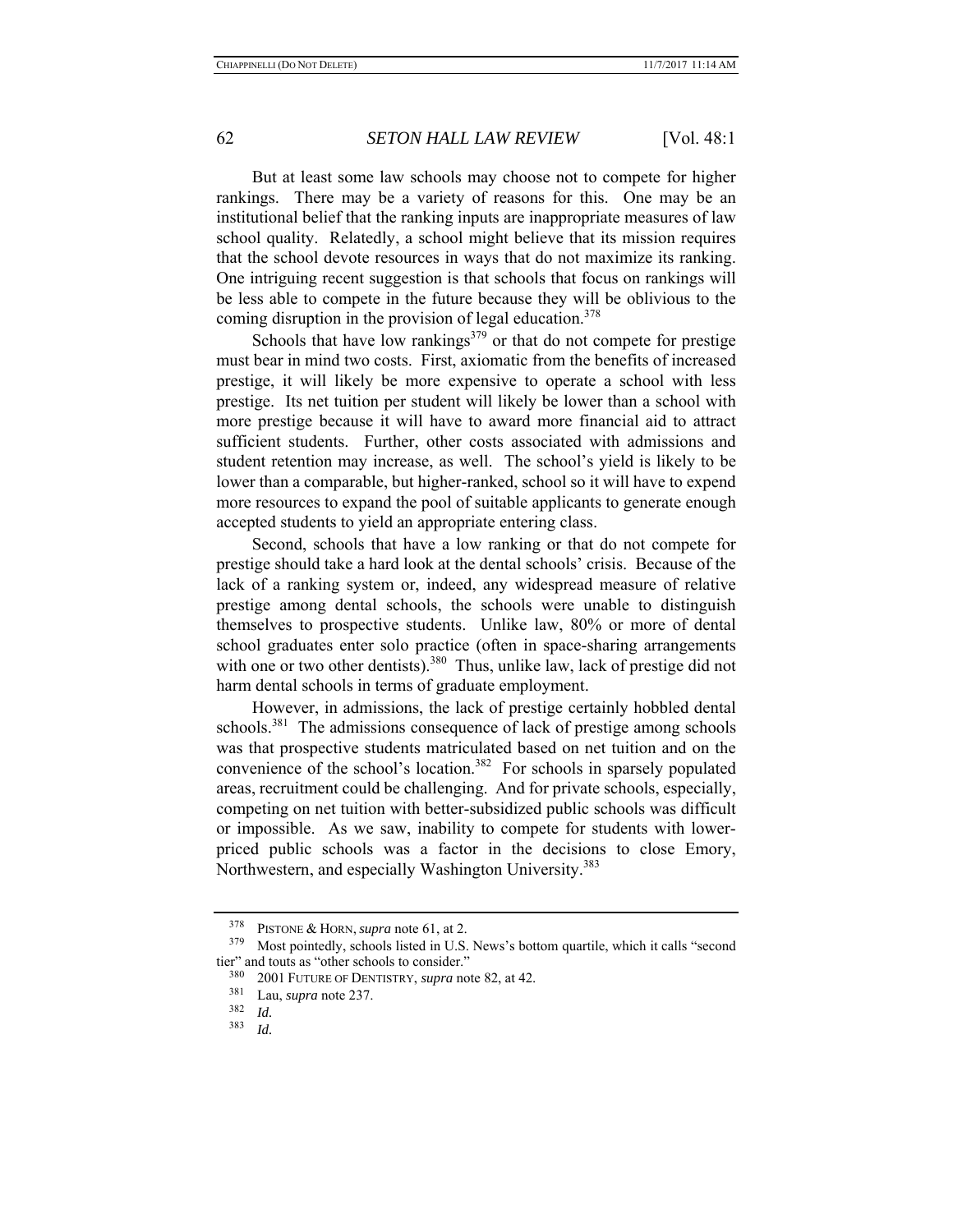Most law schools, public and private, charge relatively similar tuition at comparable rankings levels, so private schools are capable of competing against public schools on tuition, as a general principle. As, perhaps most famously, Michael Porter pointed out, competition on price is extremely difficult to sustain because competitors can easily match the lowered price.<sup>384</sup> A school with a low ranking may have more trouble attracting sufficient matriculants without serious net tuition cuts, especially if the school is located either in an area with low college-age population (because people are unlikely to move to the area to attend a law school with low rank unless the net tuition is distinctly less than at comparable schools nearer to home) or in areas with other law schools where the number of law school seats per capita in the area is relatively high. As dental schools learned, without school prestige to bring to the university, a school may be hard pressed to point to other university benefits from continuing the school.

In any event, law schools should understand that they need to make the case to their university that they can bring prestige to the institution. They also need to ensure that the university understands that law school prestige is differently measured than in other disciplines and that the costs and benefits are manifested in different ways.<sup>385</sup>

### E*. Observations from Closed Law Schools*

Two universities to date, Hamline University and Whittier College, <sup>386</sup> have announced the closing of their law schools.<sup>387</sup> Of course, perfect transparency in either case is impossible to come by, so analysis of these closings needs to rely on inferences from publicly available information.

<sup>384</sup> MICHAEL E. PORTER, COMPETITIVE STRATEGY: TECHNIQUES FOR ANALYZING INDUSTRY AND COMPETITORS 17 (1980).

<sup>385</sup> VALACHOVIC ET AL., *supra* note 314, at 5–7.

<sup>386</sup> The formal name of the institution is Whittier College, although I refer to it as a university for simplicity.

<sup>387</sup> InfiLaw closed Charlotte School of Law, one of its three for-profit law schools. See Press Release, Charlotte School of Law, Charlotte School of Law Statement regarding Closure (Aug. 24, 2017), https://www.insidehighered.com/sites/default/server\_files/ files/Press%20Release\_Closure.pdf. In addition, another of InfiLaw's schools, Arizona Summit Law School, is currently on ABA probation. Council of Section of L. Educ., ABA, *Notice of Probation and Specific Remedial Action Arizona Summit Law School* (Mar. 2017), https://www.americanbar.org/content/dam/aba/administrative/legal\_education\_and\_admissi ons to the bar/council reports and resolutions/March2017CouncilOpenSessionMaterials/ 2017 march arizona summit probation remedial action notice.authcheckdam.pdf. In addition, Thomas M. Cooley School of Law closed one of its five campuses at the end of 2014 but the other campuses remained in operation. *See supra* note 34. Finally, in October 2016 Indiana Tech University announced the closing of its law school. However, that law school never received full accreditation from the ABA and in fact had been provisionally accredited only seven months before the closure decision was made. Indiana Tech's law school was in operation for only four academic years. *See supra* note 35.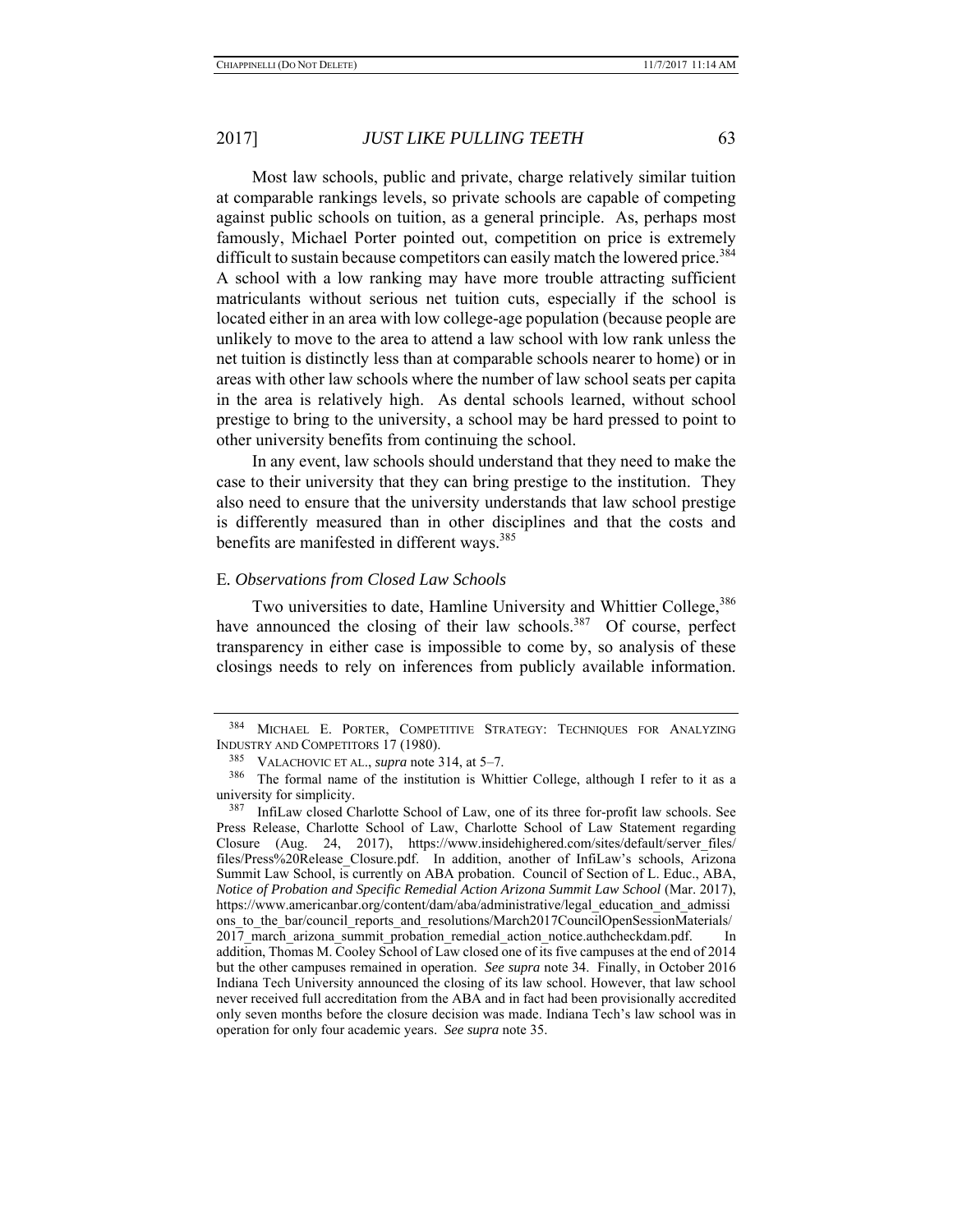Nonetheless, both closings are consistent with my claims that the schools most in danger of being closed are not those that simply have deteriorating financial metrics. Rather, factors such as the university's own financial position, a university perception that law school quality is too low compared to other academic units, a school's lack of mission fit with the university, and the availability of a solution that seems likely to generate minimal negative public opinion for the university and little dislocation for law school faculty, staff, and students play a larger role in the decision to close a school.

Like many other law schools, both Hamline and Whittier had declining first-year enrollment. Hamline's entering class declined by over 60% between the fall of 2011 and 2014.<sup>388</sup> Its 2014 entering class was among the smallest in the country.<sup>389</sup> Whittier's entering class declined by over 50% between the fall of 2011 and 2016.<sup>390</sup> Hamline's LSAT scores remained essentially constant though its median financial aid award increased, suggesting that Hamline chose to maintain the quality of its entering classes, by traditional measures, while sacrificing tuition revenues.<sup>391</sup> It seems likely that Hamline's tuition revenue, net of financial aid, fell perhaps by half between 2011 and 2014.<sup>392</sup> At Whittier, however, unlike at Hamline, LSAT scores declined precipitously and its median financial aid award doubled.<sup>393</sup> This suggests that Whittier's tuition revenues declined considerably and that the student quality, by traditional measures, fell, as well. Still, as noted above, many law schools have run—and probably are currently running with significantly reduced net tuition revenues, and the LSAT scores of

<sup>&</sup>lt;sup>388</sup> The merger of Hamline and William Mitchell was announced in February 2015. Maura Lerner, *Hamline, William Mitchell law schools to merge*, STAR TRIB. (Feb. 13, 2015), http://www.startribune.com/printarticle/?id=291856891.

 $389$  In the fall of 2014, Hamline was in the bottom 12% of all law schools for number of entering students. Adam Wahlberg, *Why William Mitchell and Hamline Law had to merge*, MINNPOST, Feb. 18, 2015, https://www.minnpost.com/education/2015/02/why-williammitchell-and-hamline-law-had-merge.

<sup>390</sup> ABA, *Whittier Law School 2011 Standard 509 Information Report*; http://www.abarequireddisclosures.org/; ABA, *Whittier Law School 2016 Standard 509 Information Report*, http://www.abarequireddisclosures.org/. The fall 2016 statistics are relevant because Whittier College announced the closure of its law school in the Spring of  $2017.$ <sub>391</sub>

<sup>391</sup> ABA, *Hamline University School of Law 2011 Standard 509 Information Report*, http://www.abarequireddisclosures.org/; ABA, *Hamline University School of Law 2015 Standard 509 Information Report*, http://www.abarequireddisclosures.org/.

<sup>392</sup> *Cf*. *Hamline University School of Law 2011 Standard 509 Information Report*, *supra* note 391; ABA, *Hamline University School of Law 2014 Standard 509 Information Report*, http://www.abarequireddisclosures.org/; ABA, *Hamline University School of Law 2015 Standard 509 Information Report*, http://www.abarequireddisclosures.org/.

<sup>393</sup> Whittier Law School 2011 Standard 509 Information Report, *supra* note 390; Whittier Law School 2016 Standard 509 Information Report, *supra* note 390. Whittier's 75th/50th/25th percentile LSAT scores declined from 154/152/149 in 2011 to 149/146/144 in 2016. Its median financial aid award for full time students went from \$9,000 to \$18,000.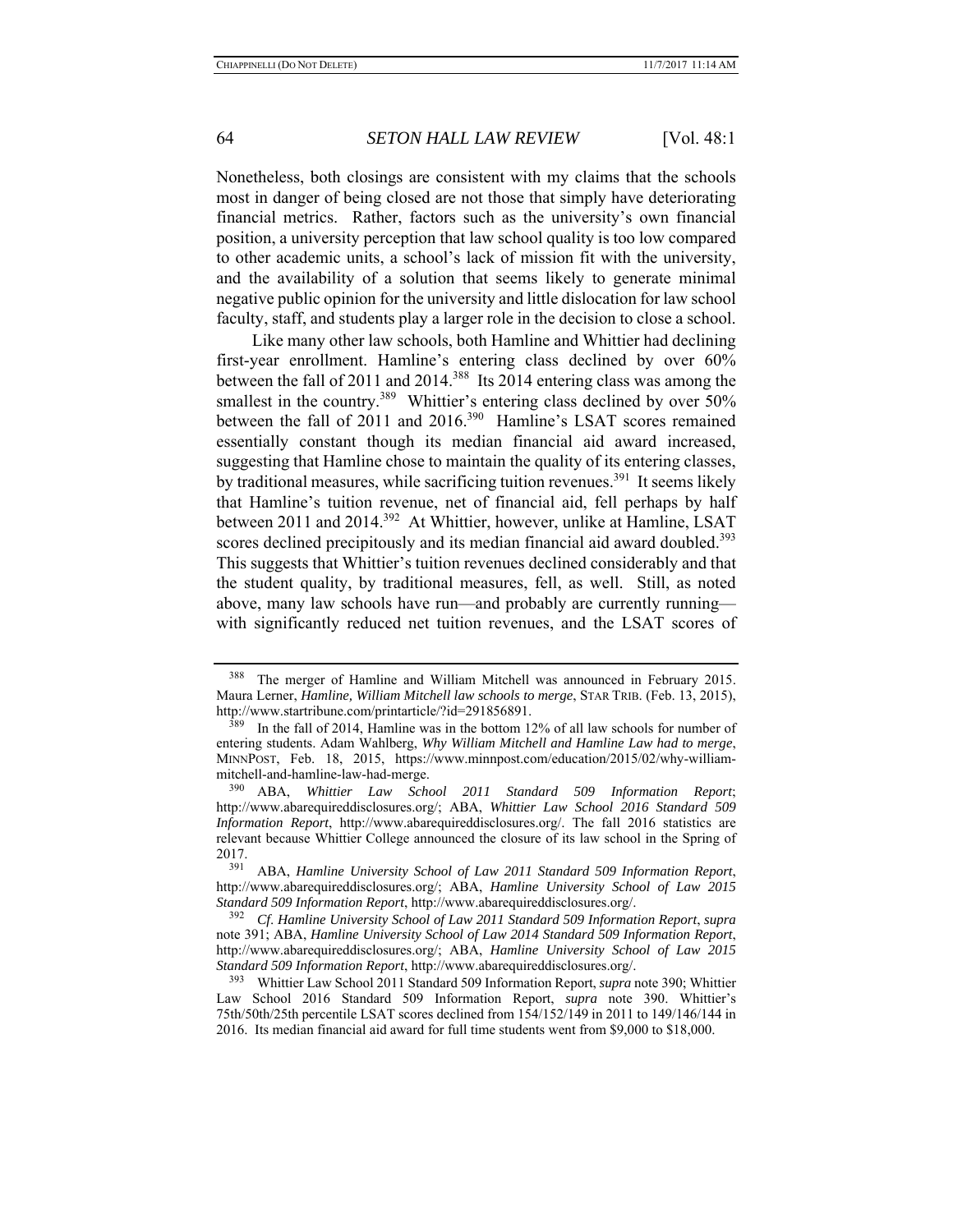matriculants have declined nationwide.<sup>394</sup>

Hamline had been rumored for years to be in talks with William Mitchell before an agreement was reached in February 2015.<sup>395</sup> Serious discussions began as the fall 2014 semester began.<sup>396</sup> More than a year before that, however, Hamline had taken steps to lower its costs by reducing its faculty size. Between the fall of 2011 and the fall of 2014, Hamline reduced its full-time faculty by roughly half, in part by offering early retirement buy-outs.397 In terms of the law school's operational and financial importance to the university, law students accounted for less than 10% of the university's total student body and net law school tuition was just over 10% of the university's total net tuition.<sup>398</sup> In terms of a presence on campus and a financial impact on the university as a whole, a decline in the number of law students and a significant decline in the law school's net revenues need not have had a major effect on the university's health.

Further, Hamline was comparably situated with the other two private schools in Minnesota, all of which were located in the Minneapolis/St. Paul area. Advertised tuition at all three schools was within \$2,500 of each other. Moreover, for the two academic years before the closing of Hamline was announced, the three law schools were in the same U.S. News cohort, tightly bunched in the third quartile. So far nothing suggests why Hamline was closed rather than its competitors William Mitchell or St. Thomas, or any number of other law schools in other cities. More pertinently, Hamline seemed quite capable of competing successfully with William Mitchell and with St. Thomas.

<sup>394</sup> *See supra* note 22 and accompanying text.

<sup>395</sup> Hamline University, *Hamline School of Law and William Mitchell College of Law to Combine* (Feb. 13, 2015), https://www.hamline.edu/news/2015/hamline-law-williammitchell-combine/; Adam Wahlberg, *supra* note 389.

<sup>396</sup> Wahlberg, *supra* note 389.

<sup>397</sup> *Compare Hamline University School of Law 2011 Standard 509 Information Report*, *supra* note 391 (noting 34 fall/35 spring) *with Hamline University School of Law 2014 Standard 509 Information Report*, *supra* note 392 (noting 14 fall/18 spring). *See* Ashby Jones & Jennifer Smith, *Amid Falling Enrollment, Law Schools Are Cutting Faculty*, WALL. ST. J., July 15, 2013, https://www.wsj.com/articles/SB10001424127887323664204578607810 292433272 (noting early retirement offers) *and* Hamline University, *Hamline University of Minnesota Financial Statements Years Ended June 30, 2014 and 2013*, at 22 https://www.hamline.edu/offices/finance/. Note that William Mitchell had also engaged in an aggressive downsizing of its faculty. William Mitchell College of Law 2011 Standard 509 Information Report and William Mitchell College of Law 2015 Standard 509 Information Report, http://www.abarequireddisclosures.org/.

<sup>398</sup> Hamline University, *Fall Census Day Enrollment, 1997 to Present*, https://www.hamline.edu/WorkArea/linkit.aspx?LinkIdentifier=id&ItemID=2147500001&li bID=2147500134; Hamline University, *Hamline University of Minnesota Financial Statements: Years Ended June 30, 2016 and 2015*, at 5, 34, https://www.hamline.edu/ offices/finance/ (last visited Sept. 27, 2017).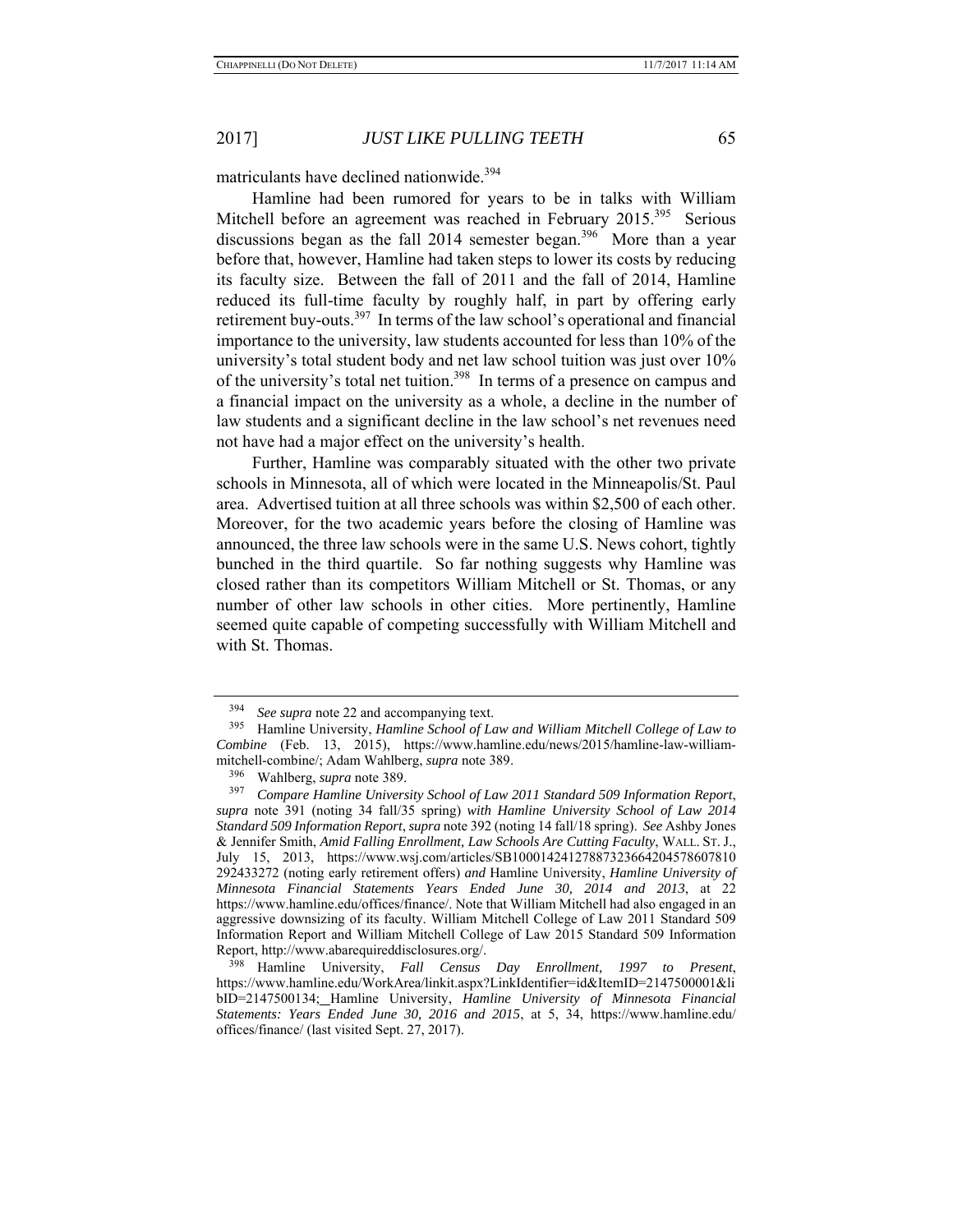Curiously, and perhaps tellingly, officials at Hamline and William Mitchell were completely silent about their motivations. The joint press release extolls the virtues of a combined law school but says nothing about why Hamline wanted to divest itself of its law school, nor why William Mitchell was eager to absorb its cross-town rival. My surmise is that the decision to close the law school came about from a combination of financial issues at the university level, a lack of mission fit between the law school and the university, a motivated acquiring law school, and a solution that seemed likely both to generate little ill will for Hamline and little dislocation for the law school's faculty, staff, and students.

Two years before the transaction, Hamline University showed an operating surplus of \$2.8 million dollars. The next year the surplus was only \$995,000. In the 2014-2015 year, in which the transaction was negotiated and announced, Hamline ran an operating deficit of \$1.5 million, of which only 10% was attributable to the law school's operations. The university's operating losses continued after the law school was disposed of, with the university running another \$1.5 million operating deficit in 2015-2016.<sup>399</sup> This suggests that the university was motivated to dispose of the law school to help stanch its own operating deficits.

In terms of mission, the law school was the only academic unit at Hamline that did not educate undergraduates. Hamline's median ACT score for entering undergrads was roughly in the 75th percentile; the law school's median LSAT score was just above the 50th percentile. $400$  The university's mission focused on distinctly more able students (by traditional measures) than the law school did. It is entirely plausible, though I am aware of no public information, that the disconnect between the university's mission and that of the law school played an important part in the university's decision to discontinue the law school.

<sup>399</sup> Hamline University, *Hamline University of Minnesota Financial Statements Years Ended June 30, 2014 and 2013*, at 4, 5 https://www.hamline.edu/offices/finance/. Hamline University, *Hamline University of Minnesota Financial Statements Years Ended June 30, 2015 and 2014*, at 4, https://www.hamline.edu/offices/finance/; Hamline University, *Hamline University of Minnesota Financial Statements Years Ended June 30, 2016 and 2015*, at 4, 5, 34, https://www.hamline.edu/offices/finance/ (noting 2015-2016 deficit, 2014-2015 university deficit without law school, and law school deficit). 400 Hamline University, *Undergraduate Admission: High School Counselor's Guide*,

https://www.hamline.edu/undergraduate/admission/highschool-counselors-guide.html (last visited Sept. 27, 2017); ACT, Inc., *National Distributions of Cumulative Percents for ACT Test Scores: ACT-Tested High School Graduates from 2013, 2014, and 2015*, https://www.act.org/content/dam/act/unsecured/documents/NormsChartMCandComposite-Web2015-16.pdf (last visited Sept. 27, 2017); *Hamline University School of Law 2015 Standard 509 Information Report*, *supra* note 392; LSAC, IRR ADDITIONAL INFORMATION DOCUMENT (2015).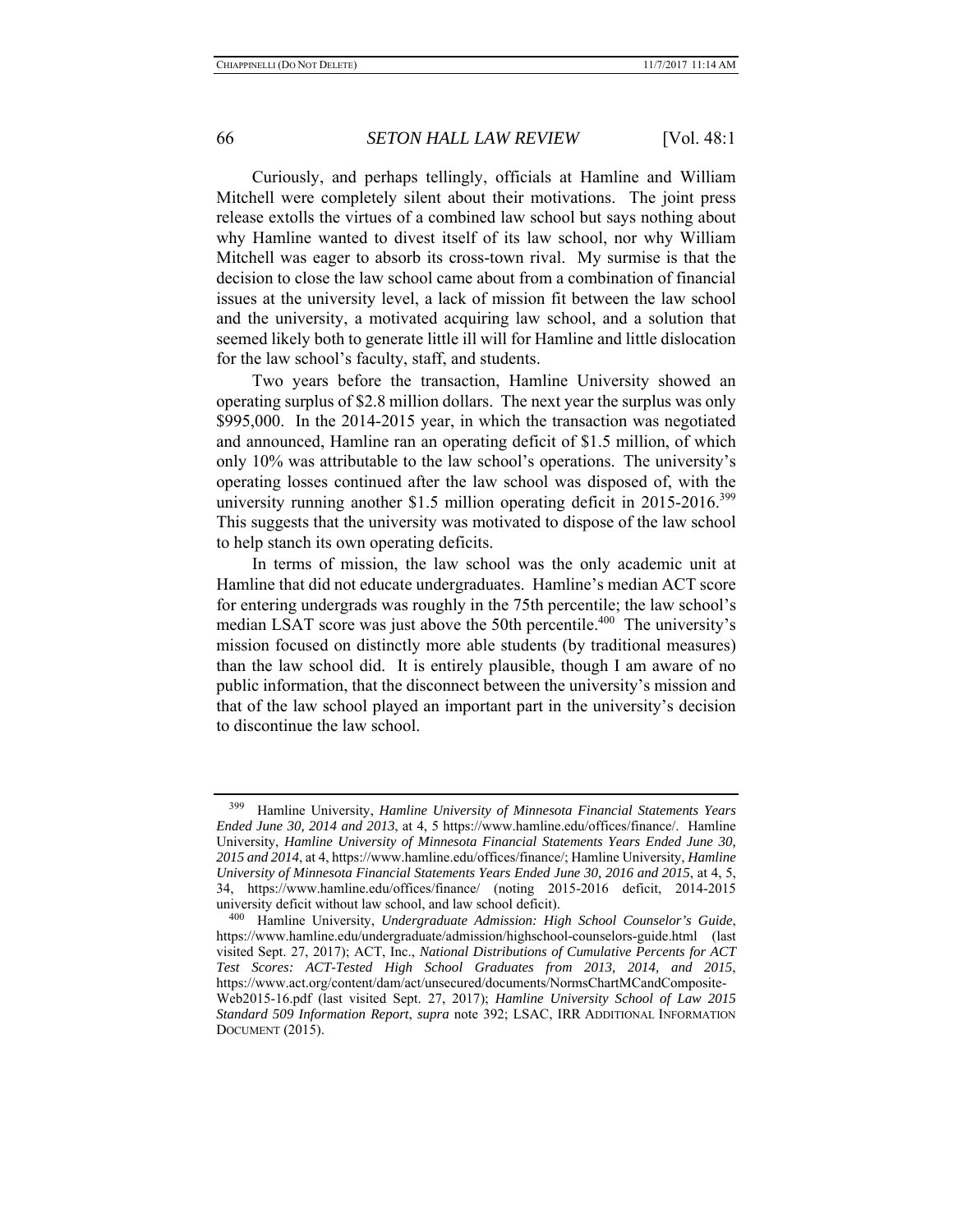Perhaps an added, possibly determinative, incentive for Hamline was William Mitchell's motivation to acquire Hamline's law school. In many respects, William Mitchell's position was similar to Hamline's in that William Mitchell's entering class declined 45% from 2011 to 2014, its median LSAT declined a few points, and its median financial aid grant stayed relatively constant.<sup>401</sup> Like Hamline, William Mitchell had shed faculty, as well.402 But William Mitchell's operating results were fluctuating wildly. In the three academic years before the transaction, William Mitchell reported a surplus of \$2.9 million, a deficit of \$1.6 million, and a surplus of \$1.3 million. $403$  But in the year in which the transaction was negotiated, Mitchell's tuition revenue declined by \$3 million dollars and its financial aid cost increased by \$1 million.<sup>404</sup> In the end, the school reported an operating deficit of \$3.2 million.405 Perhaps William Mitchell's administration believed that its finances were likely to erode further in the coming years. If so, this belief may have spurred William Mitchell to offer Hamline terms generous enough that Hamline agreed to divest itself of its law school.<sup>406</sup>

Finally, Hamline's and William Mitchell's reticence to be explicit about the reasons for the acquisition and to even acknowledge that Hamline was effectively closing, may have helped the transaction to take place. Hamline, and the law school, could simply elide over the fact that the law school was closing. Since William Mitchell was located about three miles away from Hamline, there was essentially no dislocation involved for the remaining Hamline faculty, staff, or students. It is possible that Hamline's president was keenly aware of the attractiveness of structuring the acquisition as a combination with a near-by institution. She had been a senior administrator at Seattle University when it acquired the University of Puget Sound School of Law, then located about 30 miles away.<sup>407</sup>

<sup>401</sup> *Whittier Law School 2011 Standard 509 Information Report*; *supra* note 390; ABA, *Whittier Law School 2014 Standard 509 Information Report*; http://www.abarequired disclosures.org/.

<sup>402</sup> Leichter, *supra* note 41.

<sup>403</sup> William Mitchell College of Law, IRS Form 990 (2013); William Mitchell College of Law, IRS Form 990 (2014).

<sup>404</sup> *Compare* William Mitchell College of Law, IRS Form 990, at 9–10 (2014) *with* William Mitchell College of Law, IRS Form 990, at 9–10 (2015).<br><sup>405</sup> William Mitchell College of Law, IRS Form 990, at 1 (2015). Note that the total

deficit reported, \$4.8 million, includes \$1.6 million in expenses incurred in acquiring Hamline. *Id*. at 10.

Some of the arrangement between Hamline and William Mitchell is described in *Hamline University of Minnesota Financial Statements: Years Ended June 30, 2016 and 2015*, *supra* note 398, at 27, 32-34.

<sup>407</sup> Keith Ervin & Lee Moriwaki, *Seattle U Acquires UPS Law School—News Of Deal Shocks And Angers Students On Tacoma Campus*, SEATTLE TIMES (Nov. 9, 1993), http://community.seattletimes.nwsource.com/archive/?date=19931109&slug=1730804.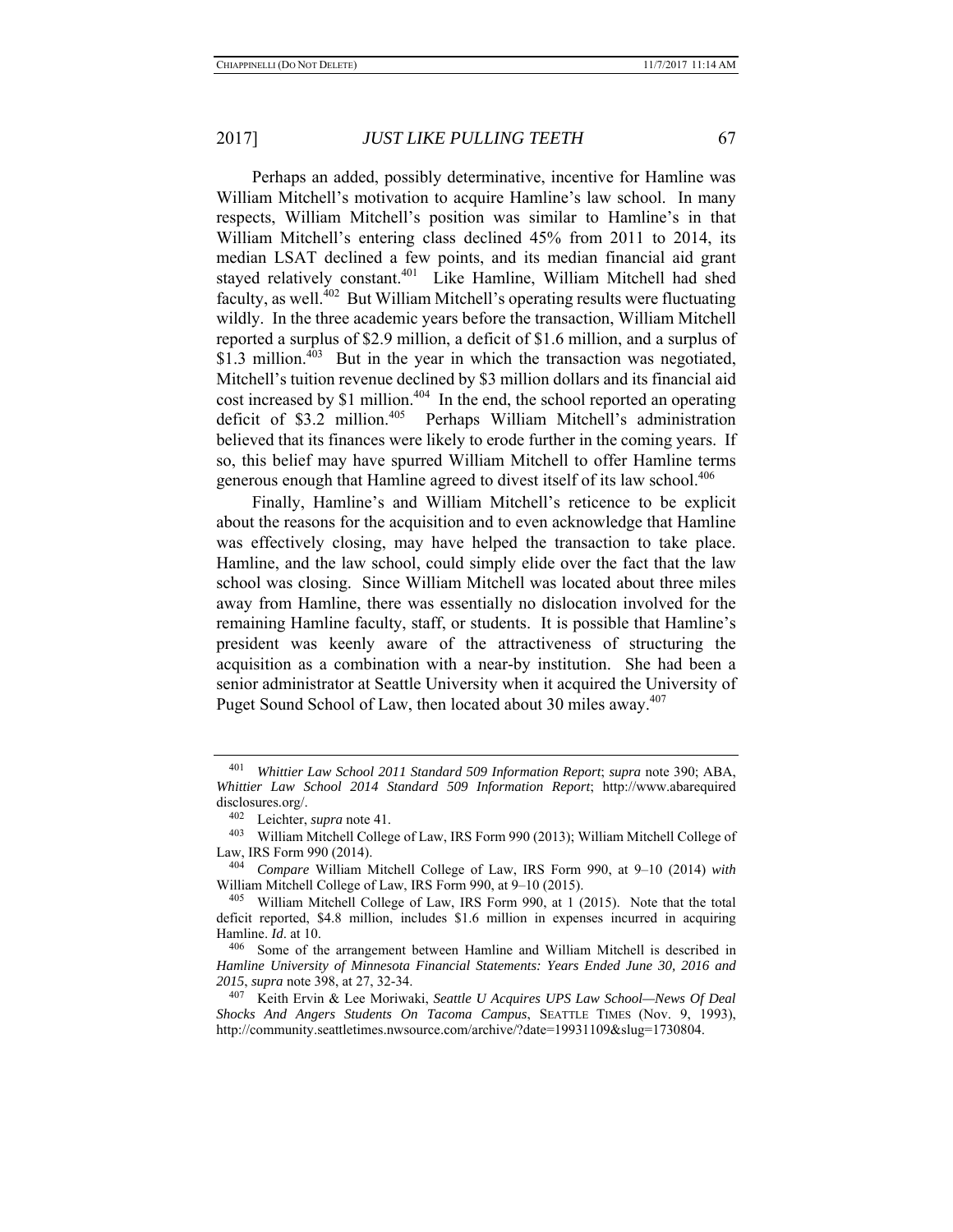At Whittier, the university had been considering significant changes in the law school since at least 2015 when the board appointed a subcommittee to explore "options for the future" of the law school.<sup>408</sup> By January 2017, the university made known to the law school faculty that an agreement to transfer the law school was being negotiated. $409$  Those negotiations fell through and the university was unable to identify another entity that could plausibly buy or take the law school. In mid-April 2017, the university announced that it would not admit new law students in the fall.<sup>410</sup> The official announcement said the board had long been concerned by "the challenges affecting our law program" and had taken devoted resources to "improve student outcomes" and "achieve enhanced academic viability."<sup>411</sup> A few weeks later, a spokesperson for Whittier said that the decision was based on "educational considerations" and not because of "financial exigency." The spokesperson also said that the university closed the law school because enrollment had declined and because of "students' poor academic achievement," which presumably means poor bar passage results.<sup>412</sup>

In line with many schools, Whittier's net tuition revenue had declined as a result of both fewer entering students and increased financial aid.<sup>413</sup> But unlike some other schools, Whittier had been able to cut its costs and, at least through the  $2014$ - $2015$  year, it ran an operating surplus.<sup>414</sup> However, Whittier's bar passage rates compared to those of other ABA accredited schools in California were abysmal. Whitter placed dead last out of 21 ABA accredited California law schools, and far below the median, in the July bar

<sup>408</sup> Whittier Law School, *A Message from the Whittier College Board of Trustees*, (Apr. 19, 2017), https://www.law.whittier.edu/index/news/article/a-message-from-the-whittiercollege-board-of-trustees.

<sup>&</sup>lt;sup>409</sup> Plaintiffs' Ex Parte Application for a TRO, Cohen v. Whittier College, 5-6 (Apr. 18,  $2017$ ).<br> $410$ 

<sup>410</sup> Whittier Law School, *supra* note 408. 411 *Id.* 412 Adolfo Guzman-Lopez, *Questions linger over closure of Whittier Law School*, (May 3, 2017), http://www.scpr.org/news/2017/05/03/71427/questions-linger-over-closure-ofwhittier-law-scho/.

<sup>413</sup> Whittier College, *Audited Financial Statements For The Year Ended June 30, 2016*, at-v,-https://www.whittier.edu/sites/default/files/media/businessoffice/WhittierCollege Issued\_FS\_6\_30\_16.pdf (last visited Sept. 27, 2017); Whittier College, *Audited Financial* 

*Statements For The Year Ended June 30, 2015*, at v, https://www.whittier.edu/sites/default/ files/media/businessoffice/FS%2014-15%20Final.pdf (last visited Sept. 27, 2017). 414 *Audited Financial Statements For The Year Ended June 30, 2015*, *supra* note 420, at

vi; Rick Selzer, *Whittier Law School shutdown raises prospect of future closures and access for underrepresented students*, INSIDE HIGHER ED. (Apr. 25, 2017), https://www.inside highered.com/news/2017/04/25/whittier-law-school-shutdown-raises-prospect-futureclosures-and-access.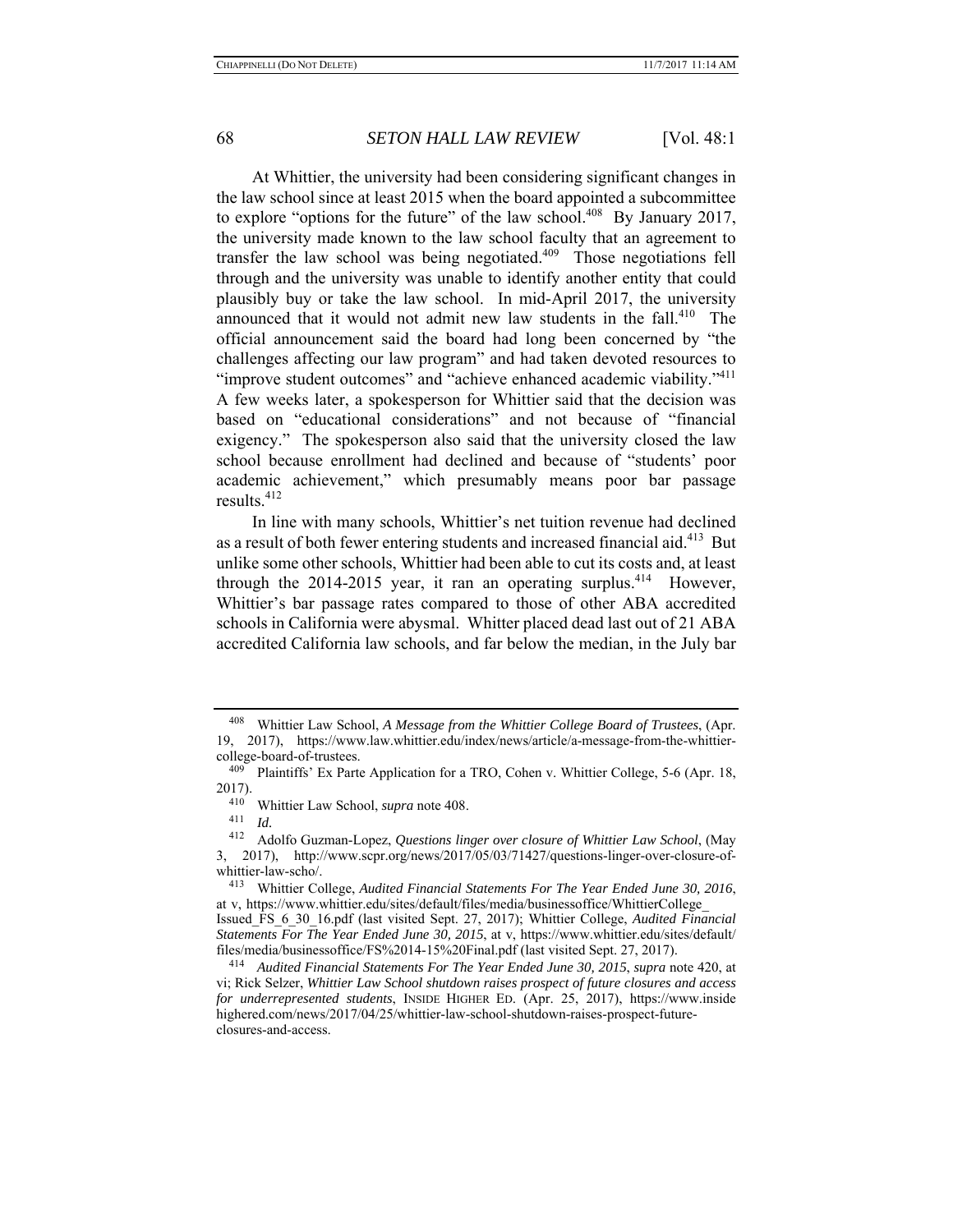exams in 2014, 2015, and 2016.<sup>415</sup>

While those results doubtless had an effect on the law school's recruiting efforts and thus its finances, they are also inconsistent with the university's image. As with Hamline, Whittier is essentially focused on undergraduate education rather than graduate or professional education. More prosaically, the law school is located 30 miles away from the university, roughly an hour's drive. That physical separation doubtless impeded collaboration between law and university faculties and doubtless meant that the personal relationships between the faculties and staffs of the law school and university were weak. The university's president admitted that the physical separation of the law school from the university was a factor in the university's decision to close the law school.<sup>416</sup>

Finally, a conjecture on the role of the presidents of Hamline and of Whittier in the decision to close each law school. As I noted above, a university's board would rarely, if ever, close an academic unit over the objection of the president, and a president's reputation would seldom be enhanced by shutting down a part of the university.<sup>417</sup> This dynamic may help to explain why more law schools have not been closed. But this dynamic might not have applied to either Hamline or Whittier.<sup>418</sup> In both cases, the president intended to retire within a year of closing the law school.<sup>419</sup> At such a career stage, it is possible that a president is less concerned about the effect on her reputation of cutting an academic program because she is not intending to leverage her current job into another one. Such a president might then feel more free to effect, and advocate to the board, changes in the university that otherwise might hamper the president in her career. A retiring president might push for these changes in part because they seem best for the university and in part because she, or the board (or both), might believe that dealing with such a contentious decision before retiring would allow the new president to begin with greater political

<sup>415</sup> Staci Zaretsky, *California Bar Exam Results By Law School (2016)*, ABOVE THE LAW (Dec. 13, 2016), http://abovethelaw.com/2016/12/california-bar-exam-results-by-law-school-2016/?rf=1; Joe Patrice, *Who's To Blame For School's 'Horrific' Bar Results? Maybe The California Bar Examiners.*, ABOVE THE LAW Dec. 6, 2016, http://abovethelaw.com/ 2016/12/whos-to-blame-for-schools-horrific-bar-results-maybe-the-california-barexaminers/?rf=1.

 $^{416}$  Selzer, *supra* note 414.<br><sup>417</sup> See supra note 240 and

See supra note 240 and accompanying text.

<sup>418</sup> I emphasize that my assertions here are strictly conjectural, as no public information supports or refutes them.

<sup>419</sup> Joe Kimball, *Hamline University President Linda Hanson to retire in 2015*, MINNPOST (May 12, 2014), https://www.minnpost.com/political-agenda/2014/05/hamline-universitypresident-linda-hanson-retire-2015; *President Herzberger to Retire as President After Twelve-Year Tenure,* (June 5, 2017), https://www.whittier.edu/news/mon-06052017-901 am/president-herzberger-retire-president-after-twelve-year-tenure.